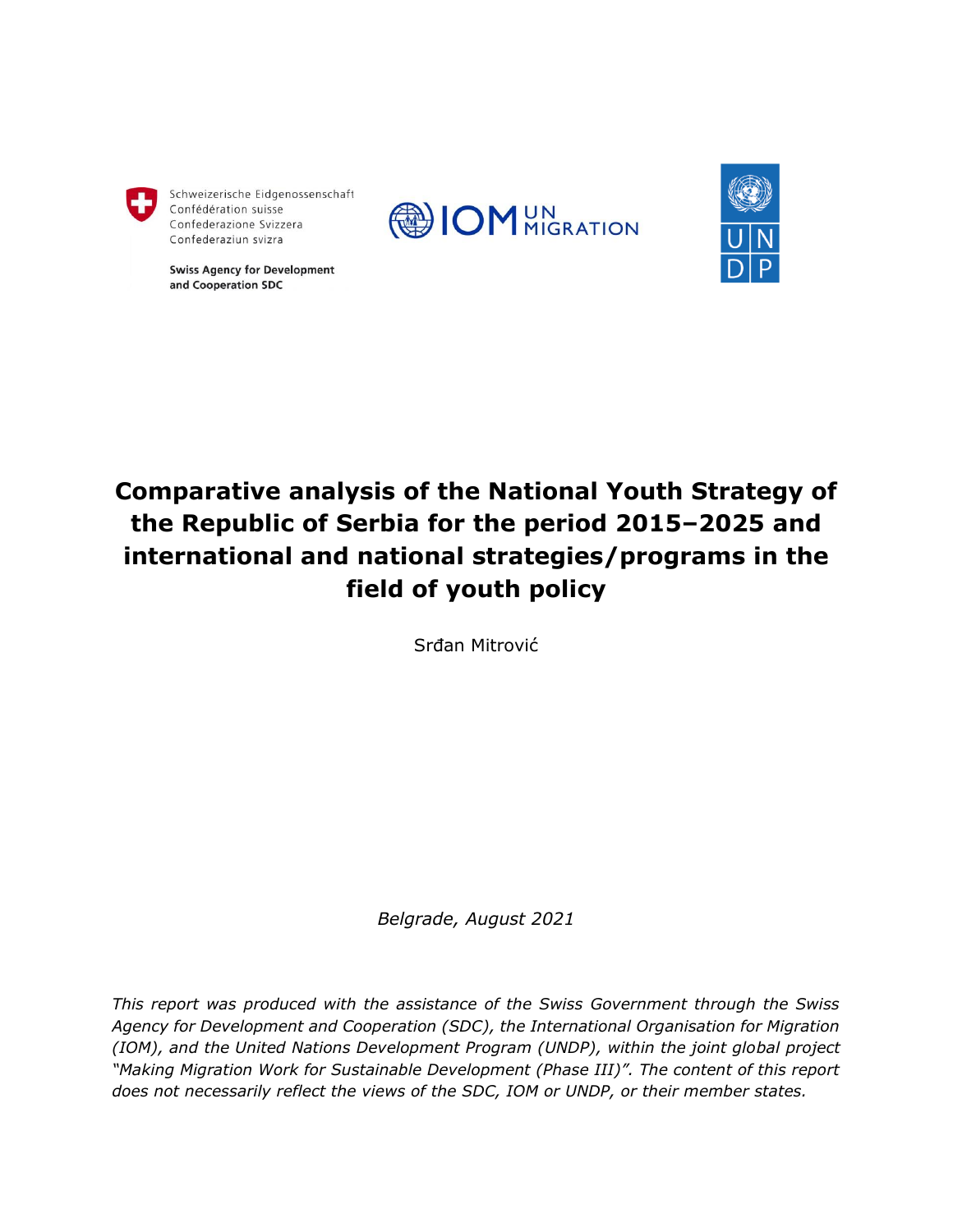## Table of Contents

| III. ANALYSIS OF INTERNATIONAL STRATEGIES IN THE FIELD OF YOUTH  9<br>3.3. United Nations Sustainable Development Agenda 2015-2030  29                                                                                                                                                                                               |
|--------------------------------------------------------------------------------------------------------------------------------------------------------------------------------------------------------------------------------------------------------------------------------------------------------------------------------------|
| IV. ANALYSIS OF NATIONAL STRATEGIES/PROGRAMS OF THE REPUBLIC OF SERBIA                                                                                                                                                                                                                                                               |
| 4.1. Economic Migration Strategy of the Republic of Serbia for the period 2021-2027  50<br>4.2. Strategy for Agriculture and Rural Development 2014-2024  53<br>4.3. Strategy for the development of artificial intelligence in the Republic of Serbia 2020-                                                                         |
| 4.4. Strategy of Digital Skills Development in the Republic of Serbia 2020-2024  59<br>4.5. Industrial Policy Strategy of the Republic of Serbia 2021-2030  62<br>4.6. Smart Specialisation Strategy of the Republic of Serbia 2020-2027 65                                                                                          |
| 4.7. Public Health Strategy in the Republic of Serbia 2018-2026  67<br>4.8. Program for Mental Health Protection in the Republic of Serbia 2019-2026 70<br>4.9. Strategy for Improving the Position of Persons with Disabilities in the Republic of                                                                                  |
| 4.10. Strategy for Prevention and Protection of Children from Violence 2020-2023 77<br>4.11. Employment Strategy in the Republic of Serbia 2021-2026 81<br>4.12. Strategy for the Development of Education in the Republic of Serbia 2030 85<br>4.13. Strategy of Scientific and Technological Development of the Republic of Serbia |
|                                                                                                                                                                                                                                                                                                                                      |
| VI. CONCLUSIONS AND RECOMMENDATIONS FOR THE DEVELOPMENT OF NYS  94                                                                                                                                                                                                                                                                   |
|                                                                                                                                                                                                                                                                                                                                      |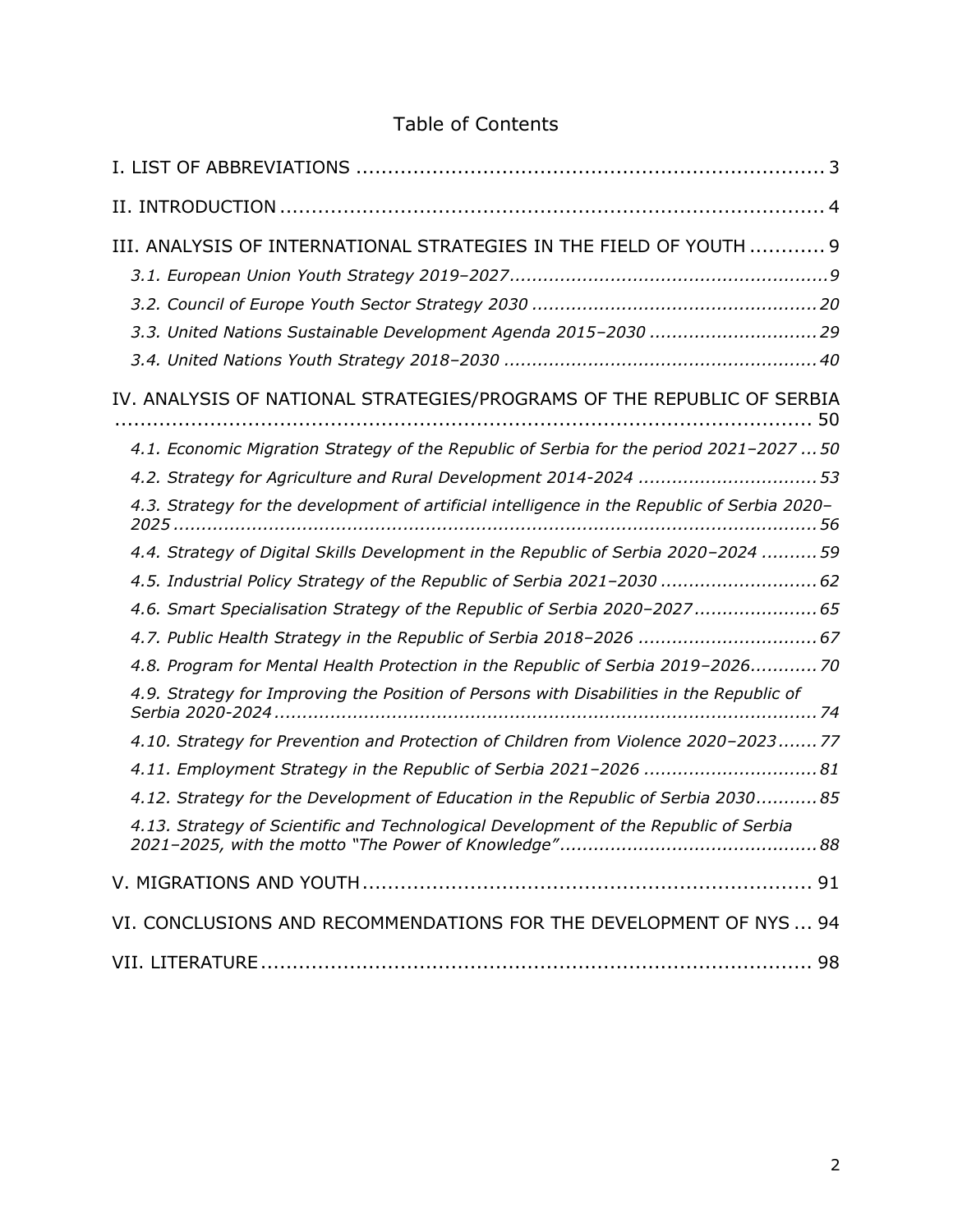## <span id="page-2-0"></span>**I. LIST OF ABBREVIATIONS**

| AI            | Artificial Intelligence                                        |
|---------------|----------------------------------------------------------------|
| <b>COE</b>    | Council of Europe                                              |
| <b>COEYSS</b> | Council of Europe Youth Sector Strategy 2030                   |
| <b>CSO</b>    | Civil Society Organisations                                    |
| <b>EC</b>     | <b>European Commission</b>                                     |
| <b>EMS</b>    | Economic Migration Strategy of the Republic of Serbia 2021-    |
|               | 2027                                                           |
| <b>ES</b>     | Employment Strategy of the Republic of Serbia 2021-2026        |
| <b>ESC</b>    | <b>European Solidarity Corps</b>                               |
| EU            | European Union                                                 |
| EUYS 2010-18  | EU Youth Strategy 2010-2018                                    |
| EUYS 2019-27  | EU Youth Strategy 2019-2027                                    |
| <b>IPS</b>    | Industrial Policy Strategy of the Republic of Serbia 2021-     |
|               | 2030                                                           |
| <b>KOMS</b>   | National Youth Council of Serbia                               |
| <b>LOY</b>    | Law on Youth                                                   |
| LSU           | Local self-government unit                                     |
| <b>MOYS</b>   | Ministry of Youth and Sports                                   |
| <b>NAPOR</b>  | National Association of Youth Work Practitioners               |
| <b>NYS</b>    | National Youth Strategy of the Republic of Serbia for the      |
|               | period 2015-2025                                               |
| <b>PHS</b>    | Public Health Strategy in the Republic of Serbia 2018-2026     |
| <b>PMHP</b>   | Program on the Protection of mental Health in the Republic of  |
|               | Serbia 2019-2026                                               |
| <b>RS</b>     | Republic of Serbia                                             |
| <b>SARD</b>   | Strategy for Agriculture and Rural Development 2014-2024       |
| <b>SCTM</b>   | Standing Conference of Towns and Municipalities                |
| <b>SDAI</b>   | Strategy for the Development of Artificial Intelligence in the |
|               | Republic of Serbia 2020-2025                                   |
| <b>SDE</b>    | Strategy for the Development of Education in the Republic of   |
|               | Serbia 2030                                                    |
| <b>SDGs</b>   | Sustainable Development Goals (UN Agenda 2030)                 |
| <b>SDSD</b>   | Strategy of Digital Skills Development in the Republic of      |
|               | Serbia 2020-2024                                               |
| <b>SIPPD</b>  | Strategy for Improvement of the Position of Persons with       |
|               | Disabilities in the Republic of Serbia 2020-2024               |
| <b>SPPCV</b>  | Strategy for Prevention and Protection of Children from        |
|               | Violence 2020-2023                                             |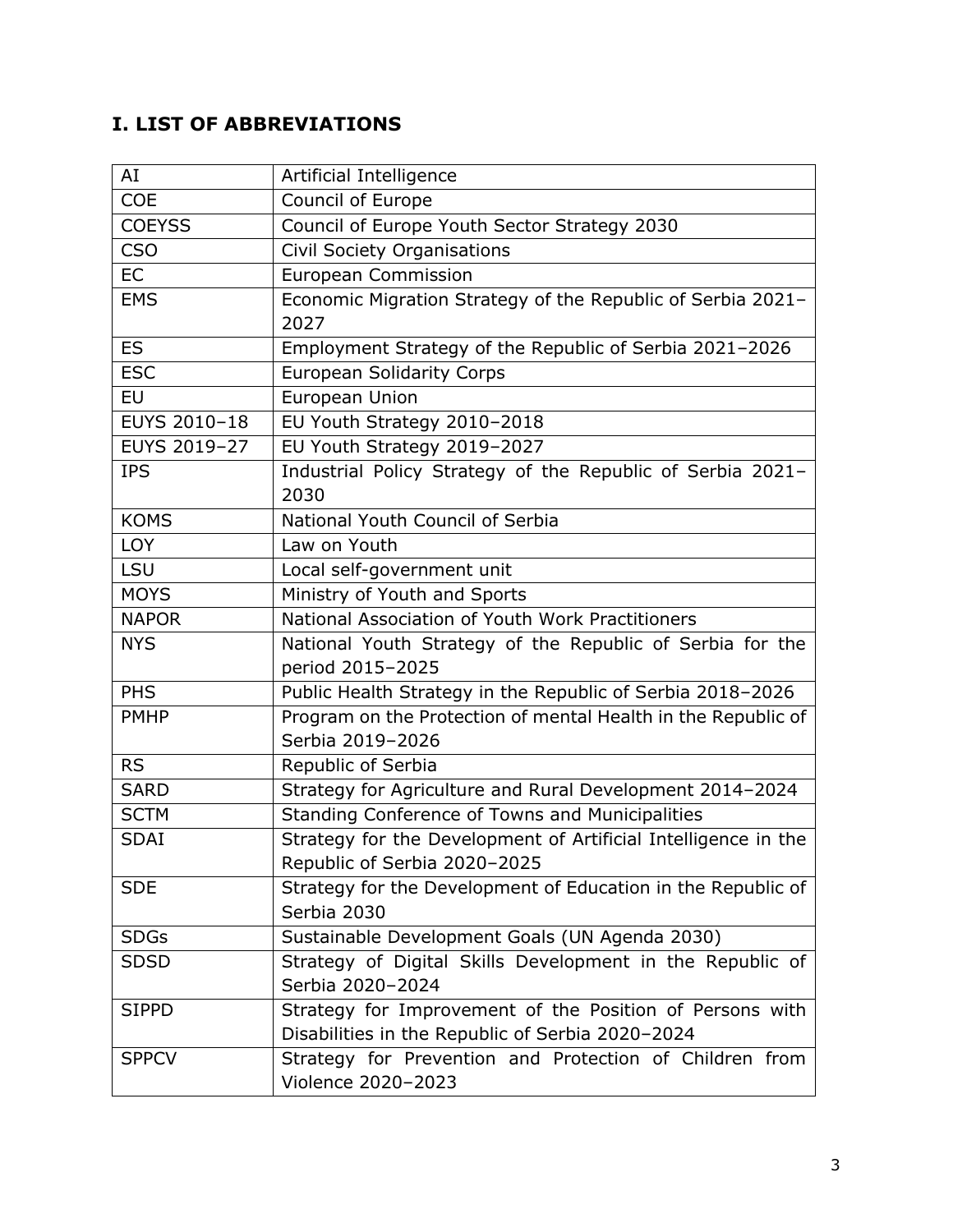| <b>SSTD</b>     | Strategy for Scientific and Technological Development of the  |
|-----------------|---------------------------------------------------------------|
|                 | Republic of Serbia 2021-2025 with the motto "Power of         |
|                 | Knowledge"                                                    |
| <b>UN</b>       | <b>United Nations</b>                                         |
| <b>UNA2030</b>  | The 2030 Agenda for Sustainable Development                   |
| <b>UNYS2030</b> | The UN Youth Strategy 2030                                    |
| <b>WHO</b>      | World Health Organisation                                     |
| YO              | Youth Office                                                  |
| 4S              | Smart Specialisation Strategy of the Republic of Serbia 2020- |
|                 | 2027                                                          |

## <span id="page-3-0"></span>**II. INTRODUCTION**

#### **2.1. Subject and goal of the analysis**

The subject of the comparative analysis is review of key international youth strategies and programs in the Republic of Serbia (hereinafter: RS) that are relevant for young people and, on the other hand, of the National Youth Strategy in the RS for the period between 2015-2025 (hereinafter: NYS) in order to consider possible directions of action in the process of revision or development of a new NYS.

Furthermore, international youth strategies are analysed, which determine the principles, directions and expected results of action of youth policy actors to improve the social position of young people and create conditions for exercising their rights and interests in all relevant areas defined by the national strategy. In addition, key national strategies/programs of the RS were analysed to determine the specifics, areas of action and measures concerning youth, the coverage of youth policy in the mentioned strategies/programs and other elements that represent links with NYS, with special focus on youth migration.

The aim of the analysis is to make recommendations on potential courses of action for decision makers and key partners in the process of development/revision and concretization of NYS. Also, the aim of the analysis is to ask the right questions in the process of updating or drafting a new NYS, use existing ideas and practices of international strategies in the field of youth and identify goals, activities, and measures of existing RS national strategies. The questions that RS youth policy actors involved in the NYS development/revision process should ask from the position of a young person in the RS are some of the following: *Where will I go to school? Where will I get a job? Will I earn enough for a decent life? How can I stay healthy and where can I be treated? Whom can I consult if I have personal problems? Can I enter*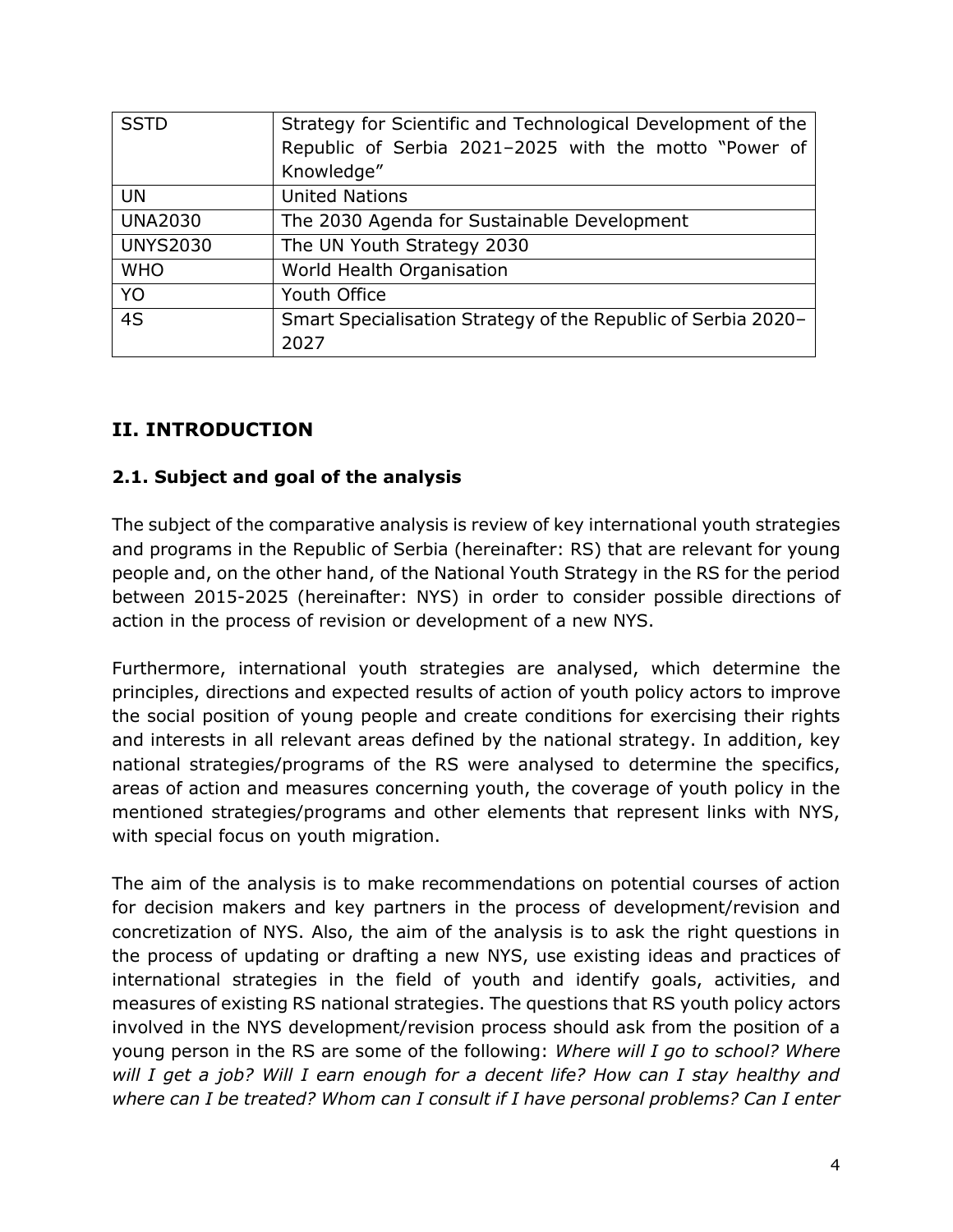*the post office if I'm in a wheelchair? How can I protect myself from violence?* And many more. The analysed international and national strategies/programs address these issues and demonstrate their importance for the lives of young people and thus for the NYS revision process.

In addition to the desire for this analysis to contribute to the harmonization of NYS with national and international strategies/programs relevant to youth, there remains the desire for it to encourage similar analyses in the future by expanding the list of analysed strategies/programs. The analysis aims to provide the collected information and conclusions with concrete use value primarily to the actors of youth policy in Serbia involved in the process of drafting/updating the NYS during 2021, and secondarily to point out to the creators of other national strategies in the RS the importance of recognizing youth as a specific target group.

## **2.2. Criteria of analysis**

The included international strategies in the field of youth were analysed using the following criteria:

| <b>Strategy</b>                                               | <b>Meaning/description</b>                          |
|---------------------------------------------------------------|-----------------------------------------------------|
| analysis/elements/aspects                                     |                                                     |
| <b>General concept</b>                                        | How is the strategy conceived?                      |
| <b>General and specific goals</b>                             | What are the strategic and specific goals and/or    |
|                                                               | what is the mission and vision and/or values and    |
|                                                               | principles?                                         |
| <b>Priorities</b>                                             | What are the priority areas/topics of the strategy? |
| <b>Implementation</b>                                         | How is it implemented (key mechanisms and           |
|                                                               | measures)?                                          |
| <b>Actors</b>                                                 | Who is involved in the implementation of the        |
|                                                               | strategy (number, structure, and description by     |
|                                                               | sectors)?                                           |
| <b>Success indicators</b>                                     | What are the indicators of success and how are      |
|                                                               | they monitored (number of indicators across         |
|                                                               | topics/areas, quantitative and qualitative)?        |
| <b>Monitoring and evaluation</b>                              | Which instance and institution are assigned to      |
|                                                               | monitor the implementation of the strategy and      |
|                                                               | how is the monitoring implemented?                  |
| <b>Participation in the</b>                                   | Participation of young people, their organizations  |
| preparation and                                               | as well as organizations working for young people   |
| implementation of the                                         |                                                     |
| strategy                                                      |                                                     |
| <b>Comparative analysis of international strategy and NYS</b> |                                                     |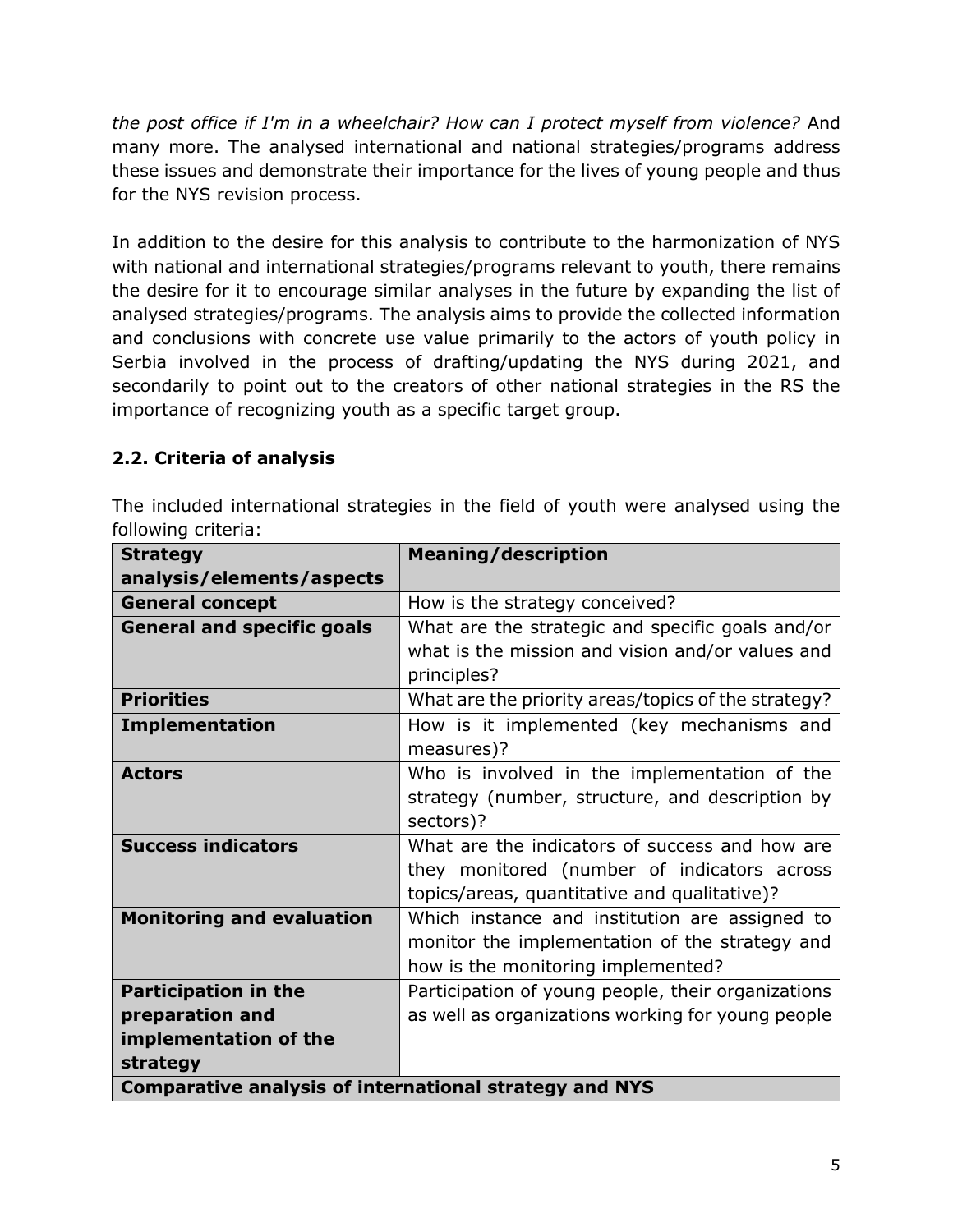| <b>Similarities</b> | <b>between</b> NYS What is in common with the NYS 2015-2025,            |
|---------------------|-------------------------------------------------------------------------|
| the<br>and          | <b>international</b>   which goals/areas/topics?                        |
| strategy            |                                                                         |
| <b>Differences</b>  | <b>between</b> NYS What is different from the NYS 2015-2025, and        |
| and<br>the          | <b>international</b> what is missing in comparison to the international |
| strategy            | strategy?                                                               |

The covered national strategies/programs were analysed using the following criteria:

| Strategy/program                                              | <b>Meaning/description</b>                           |
|---------------------------------------------------------------|------------------------------------------------------|
| analysis                                                      |                                                      |
| <b>Basic information on</b>                                   | What are the characteristics/specifics and what is   |
| youth and youth policy                                        | defined by the strategy/program in correlation to    |
|                                                               | the youth policy?                                    |
| Comparative analysis of the national strategy/program and NYS |                                                      |
| Youth                                                         | How are young people defined (age limits) and are    |
|                                                               | they a multidisciplinary issue or are<br>they        |
|                                                               | recognized as a separate target group?               |
| <b>Aims</b>                                                   | Which goals (general or specific) are mentioning     |
|                                                               | youth?                                               |
| <b>Role of the MOYS</b>                                       | Is MOYS recognised as a carrier of activities, or as |
|                                                               | a partner, and in what measures/activities?          |
| <b>Measures and activities</b>                                | What measures and activities in the field of youth   |
|                                                               | envisaged by the strategy/program overlap with       |
|                                                               | the NYS?                                             |

#### **2.3. Sample**

The analysis covered a total of 17 strategies/programs, of which four international and 13 relevant national strategies/programs of the RS. An overview of the analysed strategies is given below:

| <b>Source</b>         | <b>Strategy/program title</b>                                         |
|-----------------------|-----------------------------------------------------------------------|
| European Union        | EU Youth strategy 2019-2027 <sup>1</sup>                              |
| Council of Europe     | Council of Europe Youth Sector Strategy 2030 <sup>2</sup>             |
| <b>United Nations</b> | UN Youth Strategy <sup>3</sup>                                        |
| <b>United Nations</b> | Agenda for Sustainable Development 2030 <sup>4</sup>                  |
| Republic of Serbia    | Strategy for Agriculture and Rural Development 2014-2024 <sup>5</sup> |

<sup>&</sup>lt;sup>1</sup> Link for more details: **EU Youth Strategy 2019-2027** 

<sup>&</sup>lt;sup>2</sup> Link for more details[: Council of Europe Youth sector strategy 2030](https://rm.coe.int/0900001680998935)

<sup>&</sup>lt;sup>3</sup> Link for more details[: Youth 2030: The UN Youth Strategy](https://www.un.org/youthenvoy/wp-content/uploads/2018/09/18-00080_UN-Youth-Strategy_Web.pdf)

<sup>&</sup>lt;sup>4</sup> Link for more details: *United Nations the 2030 agenda for sustainable development* 

<sup>5</sup> Original title in Serbian and link for more details (in Serbian): [Službeni glasnik RS \(2014\), br. 85/14.](https://www.srbija.gov.rs/extfile/sr/226494/strategija_poljoprivreda_ruralni_razvoj037_lat.zip)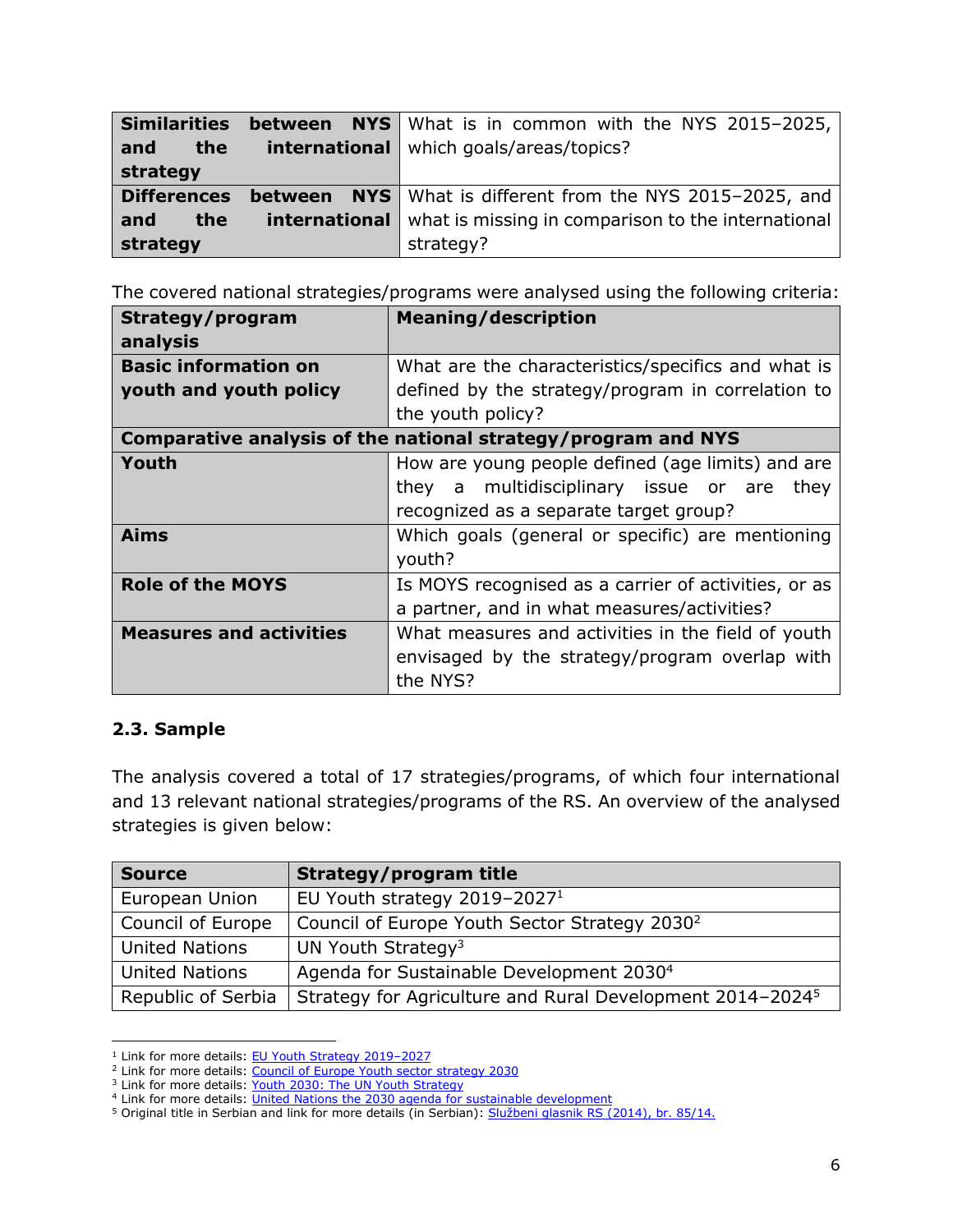| Republic of Serbia | Public Health Strategy in the Republic of Serbia 2018-2026 <sup>6</sup> |
|--------------------|-------------------------------------------------------------------------|
| Republic of Serbia | Strategy for the Development of Artificial Intelligence in the          |
|                    | Republic of Serbia 2020-20257                                           |
| Republic of Serbia | Economic Migration Strategy of the Republic of Serbia 2021-             |
|                    | 20278                                                                   |
| Republic of Serbia | Strategy of Digital Skills Development in the Republic of Serbia        |
|                    | 2020-2024 <sup>9</sup>                                                  |
| Republic of Serbia | Strategy for Improvement of the Position of Persons with                |
|                    | Disabilities in the Republic of Serbia 2020-2024 <sup>10</sup>          |
| Republic of Serbia | Strategy for Prevention and Protection of Children from                 |
|                    | Violence 2020-2023, including the Action plan 2020 and 2021             |
|                    | for the implementation of the Strategy <sup>11</sup>                    |
| Republic of Serbia | Industrial Policy Strategy of the Republic of Serbia 2021-              |
|                    | 203012                                                                  |
| Republic of Serbia | Program on the Protection of mental Health in the Republic of           |
|                    | Serbia 2019-2026 <sup>13</sup>                                          |
| Republic of Serbia | Smart Specialisation Strategy of the Republic of Serbia 2020-           |
|                    | 202714                                                                  |
| Republic of Serbia | Employment Strategy of the Republic of Serbia 2021-2026                 |
|                    | including the Action plan 2021-2023 for the implementation of           |
|                    | the Employment Strategy 2021-2026 <sup>15</sup>                         |
| Republic of Serbia | Strategy for the Development of Education of the Republic of            |
|                    | Serbia 2030 <sup>16</sup>                                               |
| Republic of Serbia | Strategy for the Scientific and Technological Development of            |
|                    | the Republic of Serbia 2021-2025 with the motto "Power of               |
|                    | Knowledge" <sup>17</sup>                                                |

#### **2.4. Limitations**

The task related to the comparative review of strategic frameworks in the field of youth is limited to the observed international and national strategies/programs whose subject, goal, and purpose is improving the social position of young people. The analysis<sup>18</sup> included only official and publicly available documents and did not include

<sup>&</sup>lt;sup>6</sup> Original title in Serbian and link for more details (in Serbian): [Službeni glasnik RS \(2018\), br. 61/18.](https://www.srbija.gov.rs/extfile/sr/327934/strategija_javno_zdravlje086_cyr.zip)

<sup>7</sup> Original title in Serbian and link for more details (in Serbian): [Službeni glasnik RS \(2019\), br. 96/19.](https://www.srbija.gov.rs/extfile/sr/436899/strategija_vestacka_inteligencija204_lat2.zip)

<sup>8</sup> Original title in Serbian and link for more details (in Serbian): [Službeni glasnik RS \(2020\), br.](https://www.srbija.gov.rs/extfile/sr/447684/strategija_ekonomske_migracije215_lat2.zip) 21/20.

<sup>9</sup> Original title in Serbian and link for more details (in Serbian): [Službeni glasnik RS \(2020\), br. 21/20.](https://www.srbija.gov.rs/extfile/sr/448248/strategija-razvoja-digitalnih-vestina-RS-2020-24-0215-lat.zip) <sup>10</sup> Original title in Serbian and link for more details (in Serbian): [Službeni glasnik RS \(2020\), br. 44/20.](https://www.srbija.gov.rs/extfile/sr/535155/ap-strategija-unapredjenje-polozaja-osoba-sa-invaliditetom2020-2024-period-2021-2022-0046-lat.zip)

<sup>&</sup>lt;sup>11</sup> Original title in Serbian and link for more details (in Serbian): [Službeni glasnik RS \(2020\), br. 80/20.](https://www.srbija.gov.rs/extfile/sr/468498/strategija-za-sprecavanje-nasilja-nad-decom0257_lat2.zip)

<sup>12</sup> Original title in Serbian and link for more details (in Serbian): [Službeni glasnik RS \(2020\), br. 35/20.](https://www.srbija.gov.rs/extfile/sr/450291/strategija_industrijske_politike216_lat2.zip)

<sup>&</sup>lt;sup>13</sup> Original title in Serbian and link for more details (in Serbian): [Službeni glasnik RS \(2019\), br. 84/19.](https://www.srbija.gov.rs/extfile/sr/428994/program_mentalno_zdravlje192_cyr4.zip)

<sup>14</sup> Original title in Serbian and link for more details (in Serbian): [Službeni glasnik RS \(2020\), br. 21/20.](https://www.srbija.gov.rs/extfile/sr/539181/akcioni-plan-2021-2022-strategije-pametne-specijalizacije-RS-2020-2027_lat.zip)

<sup>&</sup>lt;sup>15</sup> Original title in Serbian and link for more details (in Serbian): [Službeni glasnik RS \(2021\), br. 18/21.](https://www.srbija.gov.rs/extfile/sr/534621/strategija_zaposljavanja2021-26_034_cyr4.zip)

<sup>&</sup>lt;sup>16</sup> Original title in Serbian and link for more details (in Serbian): [Službeni glasnik RS \(2021\), br. 63/21.](https://www.srbija.gov.rs/extfile/sr/552504/strategija-razvoj-obrazovanja-srbija-2030-0061-lat.zip)

<sup>&</sup>lt;sup>17</sup> Original title in Serbian and link for more details (in Serbian): **[Službeni glasnik RS \(2021\), br. 10/21.](https://www.srbija.gov.rs/extfile/sr/517512/strategija_moc-znanja029_cyr4.zip)** 

<sup>&</sup>lt;sup>18</sup> The analysis was implemented in the period August-September 2021 and was limited by the period available.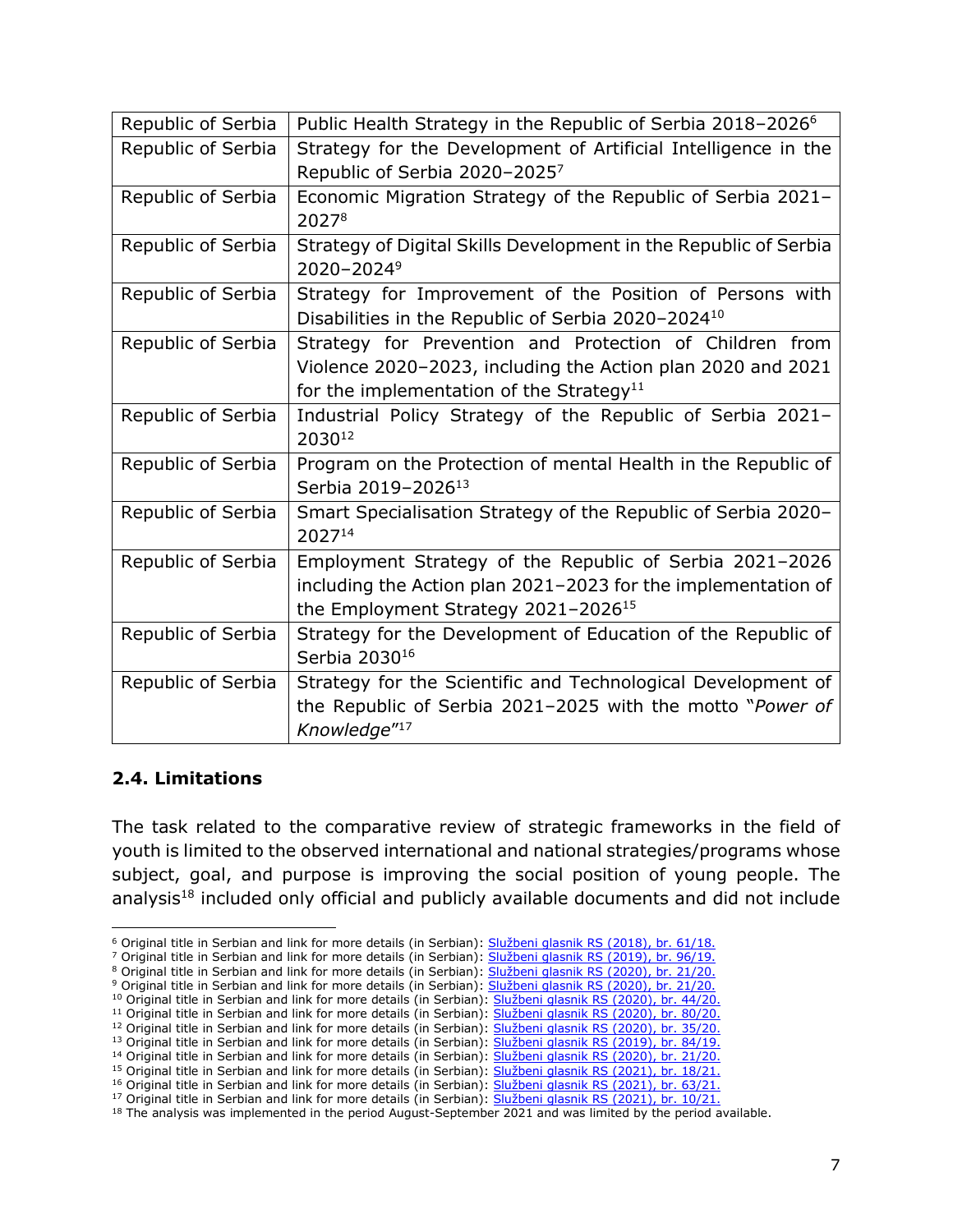other related international and national acts, which in part regulate the issues of interest to young people. In this regard, internal documents, research, acts, policies, strategies, programs, and action plans that are part of the analysed strategies/programs, and which are regulated by special acts, are not considered in this analysis.

International strategies are analysed in the English version, with or without partial translation available. In this regard, there is a possibility that some terms have been considered and used in an inaccurate translation.

International strategies are a response to the position of young people in society. This situation is subject to change, and the most common reasons for that are economic and social, but also current, including the COVID-19 pandemic. All these factors, and most of all the pandemic, have created a "*new reality*" in the lives of young people.<sup>19</sup> Considering that the period of implementation of most international strategies started before the pandemic, the gap between the existing youth strategies and the current and future needs of young people has further increased. It can be expected that in the coming period, international strategies will be updated to be part of the "*new normality*" of young people and to include all the short-term and long-term effects of the pandemic. Consequently, only the existing international and national strategies/programs were considered in this analysis.

 $19$  Frederike Hofmann-van de Poll and Howard Williamson, "European Youth Strategies - A reflection and analysis" (2021)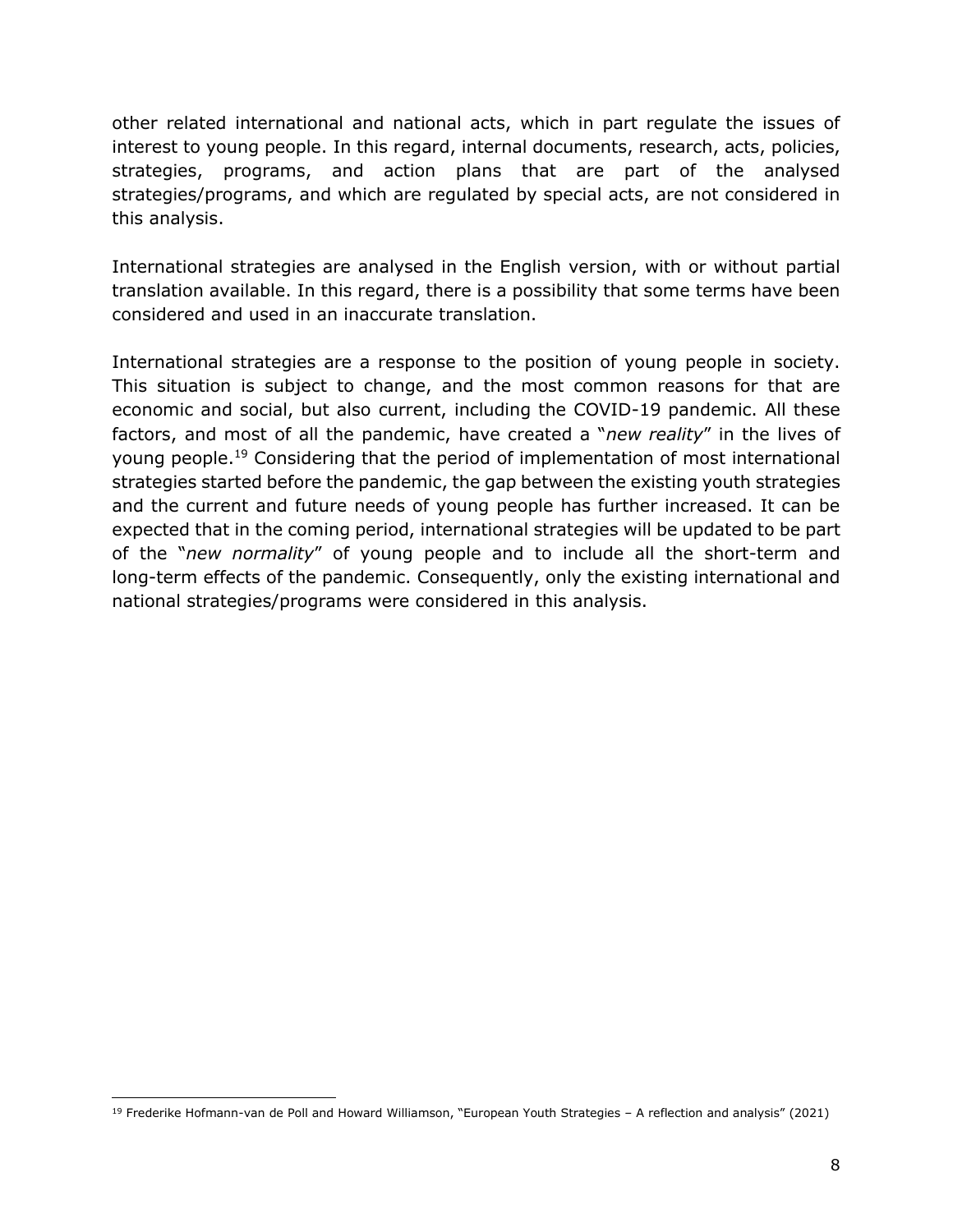## <span id="page-8-0"></span>**III. ANALYSIS OF INTERNATIONAL STRATEGIES IN THE FIELD OF YOUTH**

## <span id="page-8-1"></span>**3.1. European Union Youth Strategy 2019–2027**

Support for the development of youth policy in EU countries had the following chronological sequence:

- $\parallel$  In 2001, the European Commission (hereinafter: the EC) published a White Paper entitled "*A new impetus for European youth*" <sup>20</sup> which set the framework for European cooperation in the field of youth, standards for defining a comprehensive framework for youth policy in the EU and opening the EU decision-making process to young people. The document was preceded by extensive consultations at the European level which confirmed that, despite very different circumstances in EU member states, young people generally share the same values, ambitions, but also the same difficulties that need to be addressed by a coherent strategy at the EU level.
- $\parallel$  In 2002, the first framework of European cooperation in the field of youth was adopted<sup>21</sup> within which, in line with the open method of coordination, EU countries focused on four priorities: information, participation, volunteering and better understanding of youth issues. In response to Member States' reports on the process of harmonizing their youth policies, the EC has implemented several measures, primarily in the field of informing youth. A number of these measures are still relevant today, such as the European Youth Portal (launched in 2003), Eurodesk, the European Youth Information and Counselling Agency (ERYICA) and the European Youth Card (EYCA). 22
- $\parallel$  In 2005, the European Pact for Youth<sup>23</sup> was adopted as an instrument of intersectoral policy that defined a set of policies and measures concerning the needs of young people in the domains: employment, integration, and social advancement. The European Pact for Youth, as an integral part of the Lisbon Strategy and as one of the instruments for promoting development and employment, pointed out that young people occupy a high place in the EU agenda. As a mechanism to implement this goal, the EU Council called on the

<sup>20</sup> Link for more details: European Commission (2001), *White Paper – [A new impetus for European youth](https://eur-lex.europa.eu/legal-content/EN/TXT/PDF/?uri=CELEX:52001DC0681&from=EN)* (COM/2001/0681 [final\) \(2021\)](https://eur-lex.europa.eu/legal-content/EN/TXT/PDF/?uri=CELEX:52001DC0681&from=EN)

<sup>&</sup>lt;sup>21</sup> Link for more details: EU Resolution of the Council and the representatives of the governments regarding the framework [of European cooperation in the youth field \(2002/C 168/02\)](https://eur-lex.europa.eu/legal-content/EN/TXT%20/PDF/?uri=OJ:C:2002:168:FULL&from=EN)

<sup>&</sup>lt;sup>22</sup> Links for more details: [European Youth Portal,](https://europa.eu/youth/home_en) [Eurodesk,](https://eurodesk.eu/) [European Youth Information and Counselling Agency,](https://www.eryica.org/) European [Youth Card Association](https://www.eyca.org/)

<sup>&</sup>lt;sup>23</sup> Link for more details: EU Resolution of the Council and of the Representatives of the Governments of the Member

[States, meeting within the Council, on addressing the concerns of young people in Europe](https://eur-lex.europa.eu/legal-content/EN/TXT/PDF/?uri=CELEX:42005X1124(03)&qid=1620472790291&from=EN%20(accessed%2031%20May%202021).) — implementing the European [Pact for Youth and promoting active citizenship \(2005/C 292/03\)](https://eur-lex.europa.eu/legal-content/EN/TXT/PDF/?uri=CELEX:42005X1124(03)&qid=1620472790291&from=EN%20(accessed%2031%20May%202021).)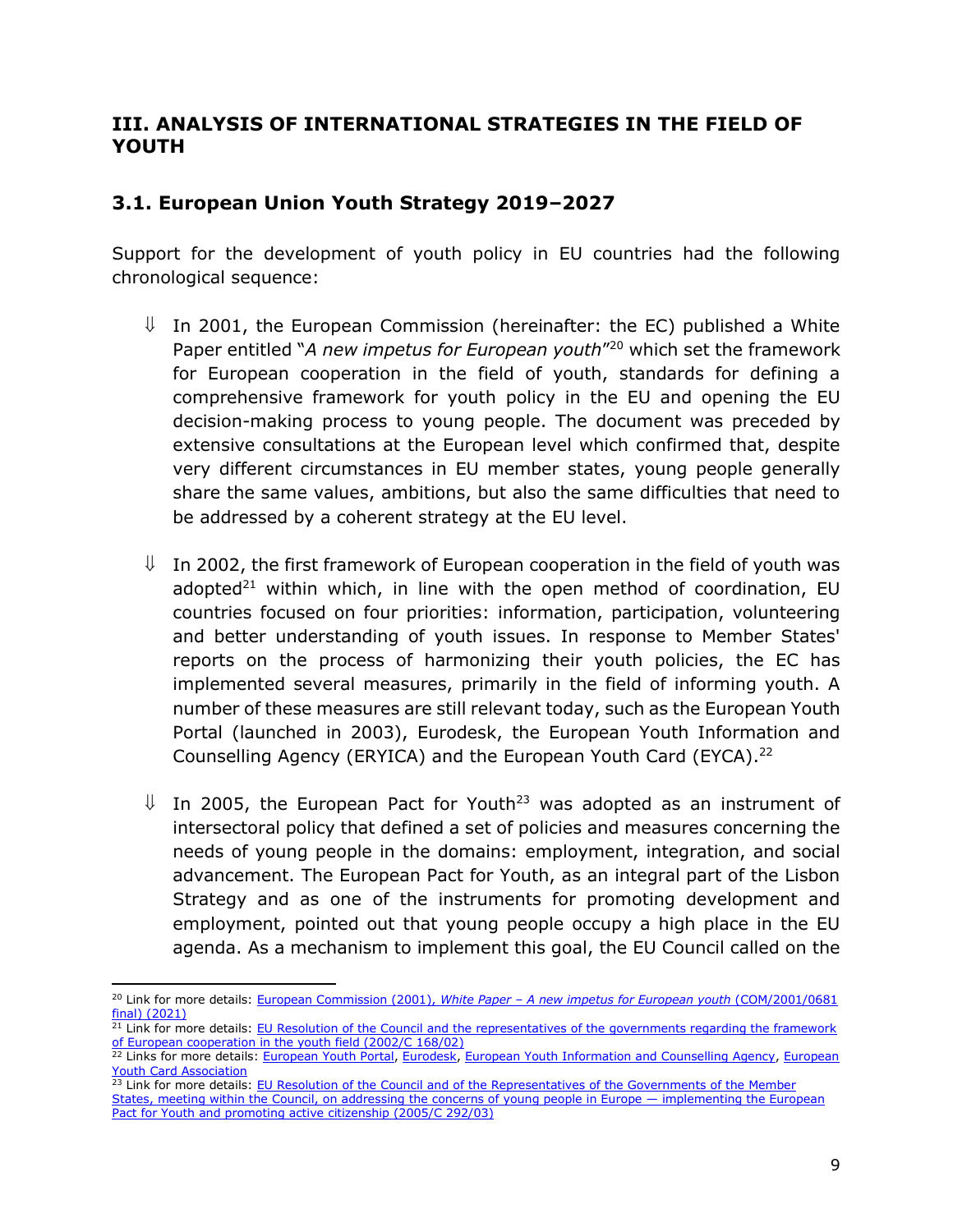European Commission and EU Member States to establish a continuous "*Structured Dialogue*" <sup>24</sup> with young people, but also with other relevant actors, and above all with civil society organizations. The Structured dialogue is still applied today under the name of EU Youth Dialogue.<sup>25</sup>

- $\parallel$  In 2009, the EU Council of Ministers adopted the EU Council Resolution on a renewed framework for European cooperation in the youth field, $26$  later described as the "*EU Youth Strategy 2010–2018*" (hereinafter: EUYS 2010– 18) which emphasizes that "*youth policies should be evidence-based and should produce clear and visible results to be presented, considered and regularly and structurally distributed, to establish the basis for continuous evaluation*". The strategy was created during the World Economic Crisis 2007– 2008, and its focus (and the focus of other EU and national strategies adopted in that period) was on strengthening youth employability, entrepreneurship, and the transition from education to the labour market. Consequently, the strategy, in addition to the eight priority areas, had two main objectives: providing equal opportunities for young people in education and the labour market, and encouraging young people to active participation, social inclusion and solidarity. The strategy envisages the implementation of activities in eight priority areas: education and training, employment and entrepreneurship, health and well-being, youth participation in democratic processes, volunteering, social inclusion, youth and the world, creativity, and culture.
- $\downarrow$  In 2018, the EU Council of Ministers adopted a resolution of the European Youth Strategy (hereinafter: EUYS 2019–27), which provides a framework for the development of youth policy in the EU for the period 2019–2027. Economic problems, which were the focus of the previous strategy, were overshadowed by new challenges in Europe at the time of the adoption of the new strategy, such as the rise of extremism and youth radicalization, the migrant crisis, and the strengthening of right-wing movements across the EU.<sup>27</sup> Influenced by these challenges, the new youth strategy has placed emphasis on youth inclusion and that all young people have all the necessary conditions to participate in society.

Below is an overview of the EUYS 2019–27 strategy.

#### **EUYS 2019–27 Strategy Analysis**

<sup>&</sup>lt;sup>24</sup> Link for more details: [Structured Dialogue](https://dijalog.rs/)

<sup>&</sup>lt;sup>25</sup> Link for more details: **EU Youth Dialogue** 

<sup>&</sup>lt;sup>26</sup> Link for more details: EU Council Resolution on a renewed framework for European cooperation in the youth field [\(2010-2018\) \(2009/C 311/01\)](https://eur-lex.europa.eu/legal-content/EN/TXT/PDF/?uri=CELEX:32009G1219(01)%20&qid=1620472947400&from=EN)

 $27$  Frederike Hofmann-van de Poll and Howard Williamson, "European Youth Strategies - A reflection and analysis" (2021)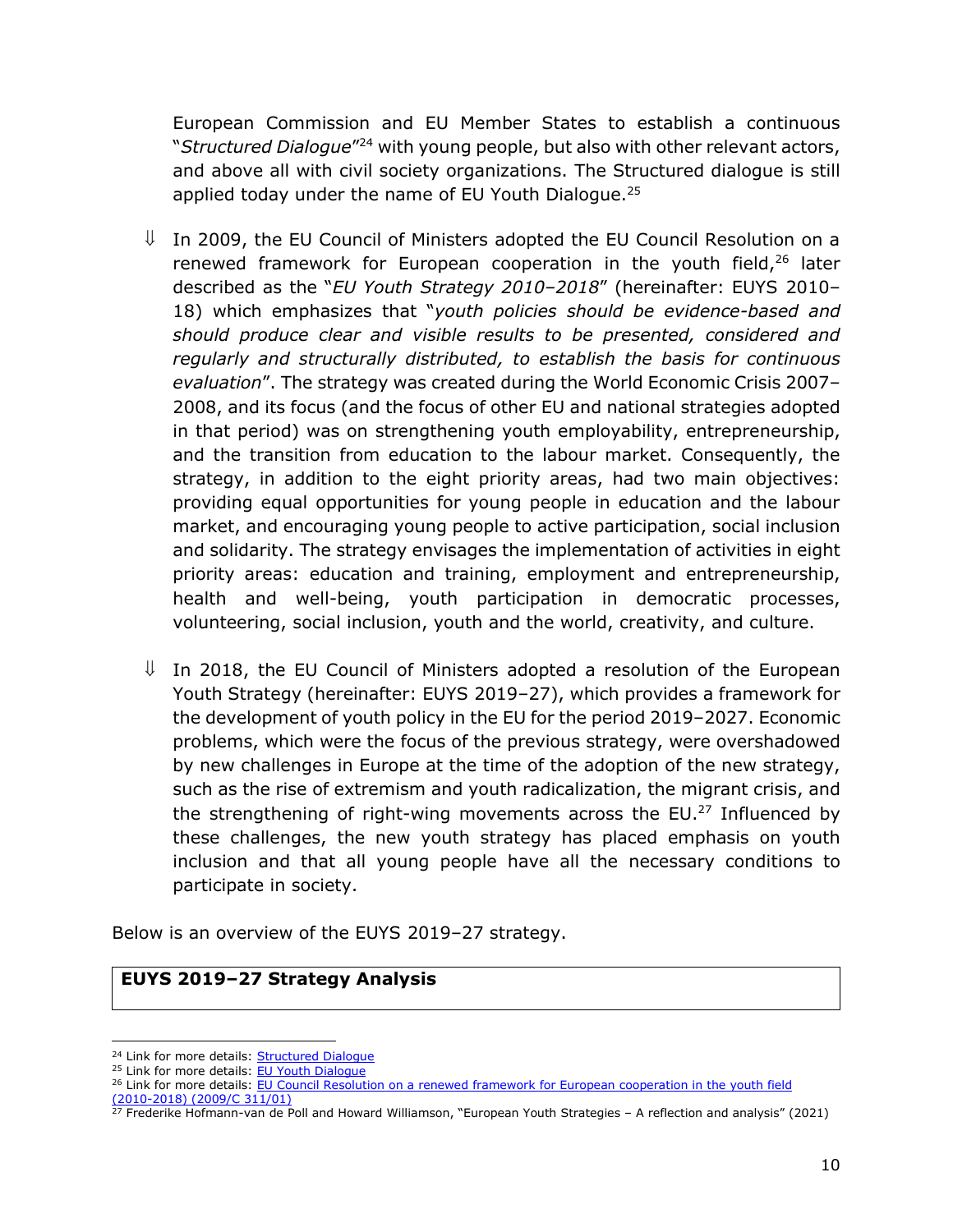|                                  | <b>General concept</b>   The EU Youth Strategy focuses on three main areas of action:                                                                                                                                                                                                                                                                                                                                                                                                            |
|----------------------------------|--------------------------------------------------------------------------------------------------------------------------------------------------------------------------------------------------------------------------------------------------------------------------------------------------------------------------------------------------------------------------------------------------------------------------------------------------------------------------------------------------|
|                                  | 1. <b>Engage</b> – meaningful civic, economic, social, cultural<br>and political participation of young people in the life of<br>the EU in order to have a voice in the development,<br>implementation and evaluation of policies that affect<br>them;                                                                                                                                                                                                                                           |
|                                  | 2. <b>Connect</b> – connecting young people in the EU is a key<br>tool for solidarity and the future development of the EU.<br>This connection is best nurtured through various forms<br>of mobility that are supported through various EU youth<br>programs. The strategy also recognizes co-operation<br>with non-EU countries, including the RS within the<br>Western Balkans region;                                                                                                         |
|                                  | 3. <b>Empower</b> - the youth sector has (for the first time)<br>been put in focus by the new strategy, as a catalyst for<br>the empowerment of young people across Europe who<br>are facing different challenges. To reap the benefits of<br>youth work, there is a greater need for recognition of<br>non-formal and informal learning in working with youth,<br>which is particularly useful for those with few formal<br>qualifications, to support employability and<br>youth<br>inclusion. |
| General<br>and<br>specific goals | General goal:<br>EUYS 2019-27 encourages the participation of young people in<br>democratic life and is in line with Article 165 of the Treaty on<br>the Functioning of the EU. The strategy aims to encourage<br>social and civic engagement, as well as participation in the<br>democratic life of all young people.<br>The specific objectives of the strategy are:<br>enable young people to be the creators of their lives,<br>support their personal development until the moment of       |
|                                  | independence, build their resilience and life skills in order<br>to successfully cope with a changing world;<br>encourage and equip young people with the necessary<br>resources they need to become active citizens, bearers of<br>solidarity and positive change inspired by EU values and<br>European identity;<br>improve policy decisions regarding their impact on young<br>people in all sectors, especially in employment, education,<br>health and social inclusion;                    |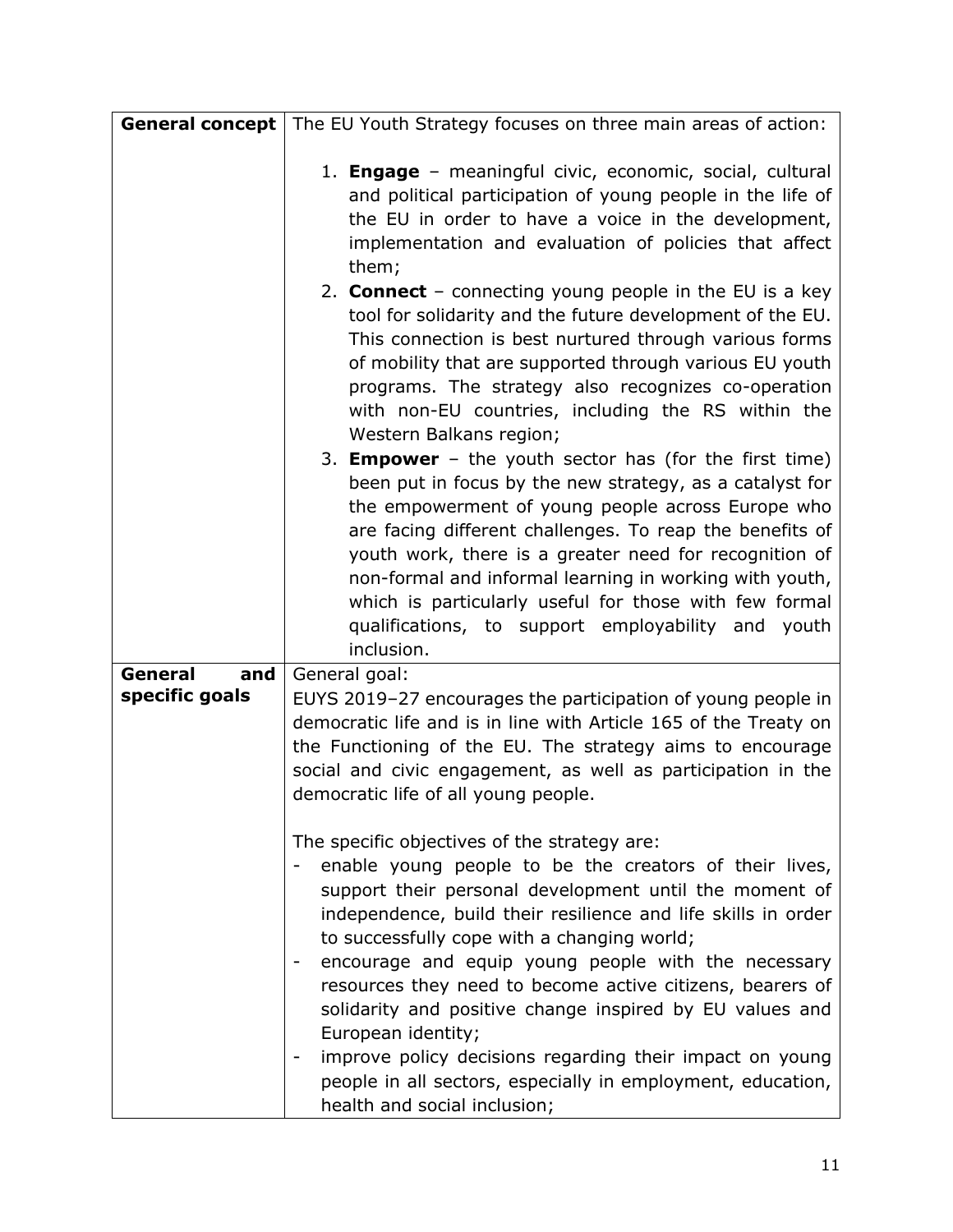| contribute to the eradication of youth poverty and all forms    |
|-----------------------------------------------------------------|
| of discrimination and promote the social inclusion of young     |
| people.                                                         |
|                                                                 |
| Guiding principles:                                             |
| The EUYS has a strong foothold in the international human       |
| rights system and its activities should be guided by the        |
| following principles:                                           |
|                                                                 |
| the principle of equality and non-discrimination (combating     |
| all forms of discrimination and promoting gender equality);     |
| the principle of inclusion (young people are not a              |
| homogeneous group, especially young people with                 |
| disabilities, and they need support to be included in           |
| society);                                                       |
| the principle of participation (support the right of young      |
| people to participate in the development, implementation        |
| and monitoring of policies);                                    |
| global, European, national, regional and local dimension (so    |
| that the voice of young people can be heard at all levels,      |
| from local to global);                                          |
| double approach, agreed already in EUYS 2010-18,                |
| because youth policies cannot be limited to the youth field.    |
| Two levels of action are needed, the integration of youth       |
| issues at all levels of EU policy and, in parallel, support for |
| specific initiatives in the youth sector.                       |
| During the sixth cycle of the structured dialogue (now the EU   |
| Youth Dialogue) entitled "Youth in Europe: What's next?"        |
|                                                                 |
| decision-makers, young people and youth researchers have        |
| gathered relevant youth topics throughout an EU-level           |
| consultation process and grouped them into 11 key objectives.   |
| They are based on the attitudes and opinions of more than       |
| 50,000 young people and represent the EU's vision for young     |
| people. Eleven European goals for the advancement of the        |
| position of young people reflect the views of European youth    |
| and define strategic priorities for all member states. They are |
| as follows:                                                     |
| Connecting EU with Youth,                                       |
| - Equality of All Genders,                                      |
| Inclusive Societies,<br>$\sim$                                  |
| Information & Constructive Dialogue,                            |
|                                                                 |
| Mental Health & Wellbeing,                                      |
|                                                                 |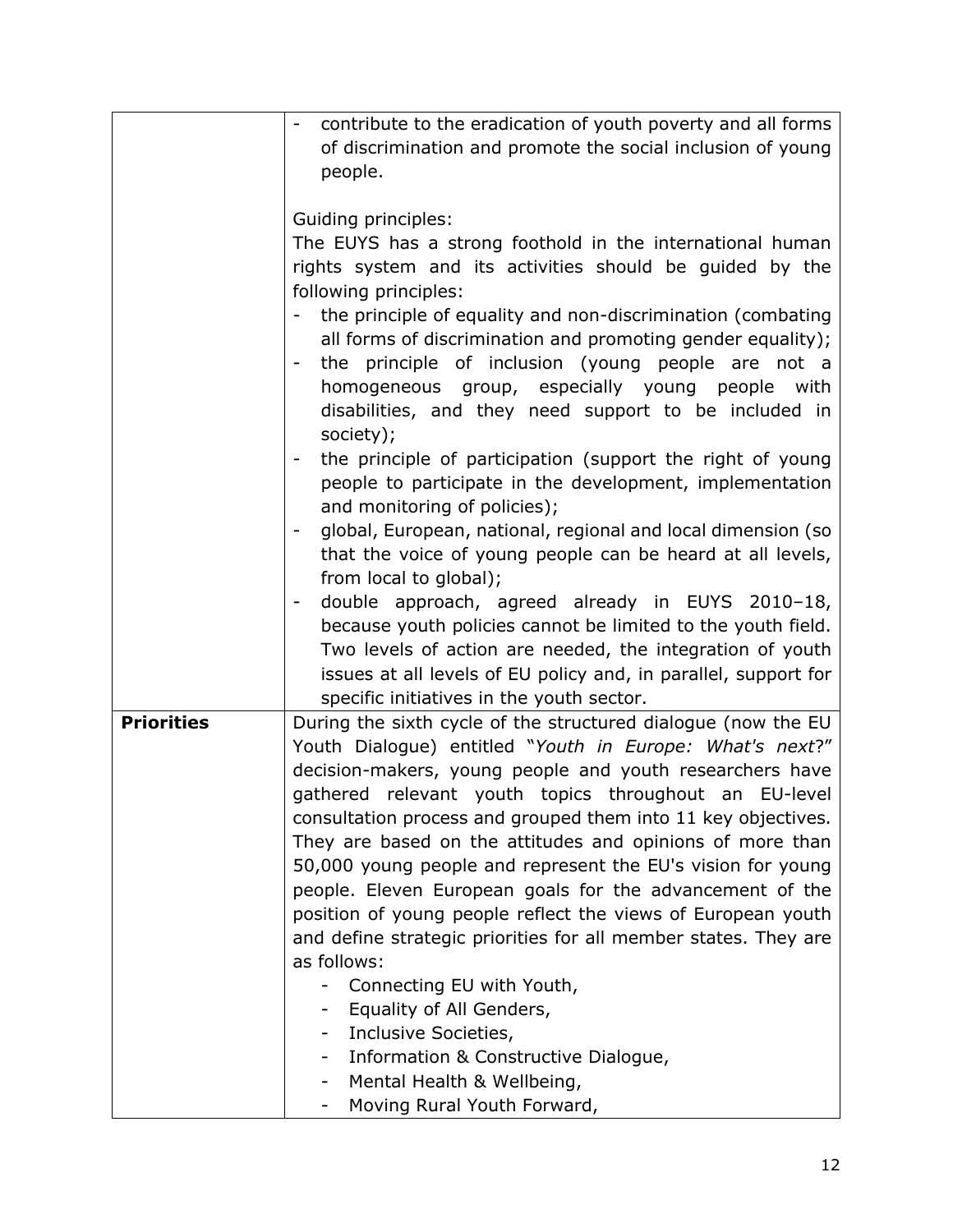|                       | Quality Employment for All,<br>$ \,$                                                                                                                                                                                                                                                                               |
|-----------------------|--------------------------------------------------------------------------------------------------------------------------------------------------------------------------------------------------------------------------------------------------------------------------------------------------------------------|
|                       | Quality Learning,                                                                                                                                                                                                                                                                                                  |
|                       | Space and Participation for All,<br>$\overline{\phantom{0}}$                                                                                                                                                                                                                                                       |
|                       | Sustainable Green Europe,                                                                                                                                                                                                                                                                                          |
|                       | Youth Organisations & European Programs.<br>$\sim$                                                                                                                                                                                                                                                                 |
| <b>Implementation</b> | For the implementation of EUYS measures 2019-27, specific                                                                                                                                                                                                                                                          |
|                       | programs at the EU level have been defined, which contain<br>measures for the implementation of the EUYS: Erasmus+<br>program, European Solidarity Corps, European Structural and<br>Investment Funds, Horizon 2020, Marie Skłodowska-Curie<br>Actions, Creative Europe, and others. <sup>28</sup>                 |
|                       | In addition, the strategy calls on Member States to implement<br>measures through synergies between EU funding sources and<br>sources at national, regional, and local levels.                                                                                                                                     |
|                       | In addition to EU programs, the EUYS envisages a number of<br>new or updated implementation and monitoring instruments,<br>such as the Youth Wiki, the EU Youth Strategy Platforms, and<br>the EU Youth Indicators Overview, which are described in detail<br>below in the Monitoring and Evaluation section.      |
| <b>Actors</b>         | The EU Council of Ministers makes key decisions in the field of<br>youth policy in the EU. The meetings of the Council are<br>prepared by the Youth Working Party <sup>29</sup> and are attended by<br>representatives of the Ministries of Youth of the EU Member<br>States and members of COREPER. <sup>30</sup> |
|                       | EUYS 2019-27 specifies the responsible institutions, relevant<br>social actors, but leaves room for the participation of other<br>actors. The strategy defined the following implementation<br>partners:<br>27 EU Member States,                                                                                   |
|                       | - relevant EU institutions,                                                                                                                                                                                                                                                                                        |
|                       | - other international organizations (e.g., Council<br>0f                                                                                                                                                                                                                                                           |
|                       | Europe, United Nations),                                                                                                                                                                                                                                                                                           |
|                       | local and regional bodies of local self-government,                                                                                                                                                                                                                                                                |
|                       | youth councils,                                                                                                                                                                                                                                                                                                    |
|                       | youth organizations,                                                                                                                                                                                                                                                                                               |

<sup>&</sup>lt;sup>28</sup> Links for more details: [Erasmus+,](https://ec.europa.eu/programmes/erasmus-plus/node_en) [European Solidarity Corps,](https://europa.eu/youth/solidarity_en) [European Structural and Investment Funds,](https://ec.europa.eu/info/funding-tenders/funding-opportunities/funding-programmes/overview-funding-programmes/european-structural-and-investment-funds_en) [Horizon 2020,](https://ec.europa.eu/programmes/horizon2020/en/home) [Marie Skłodowska](https://ec.europa.eu/research/mariecurieactions/)-Curie Actions, [Creative Europe.](https://ec.europa.eu/culture/creative-europe)

<sup>&</sup>lt;sup>29</sup> Link for more details: [Youth Working Party](https://www.consilium.europa.eu/en/council-eu/preparatory-bodies/youth-working-party/)

<sup>&</sup>lt;sup>30</sup> Link for more details COREPER – Committee of the Permanent Representatives of the Governments of the Member **[States to the European Union](https://www.consilium.europa.eu/en/council-eu/preparatory-bodies/coreper-ii/)**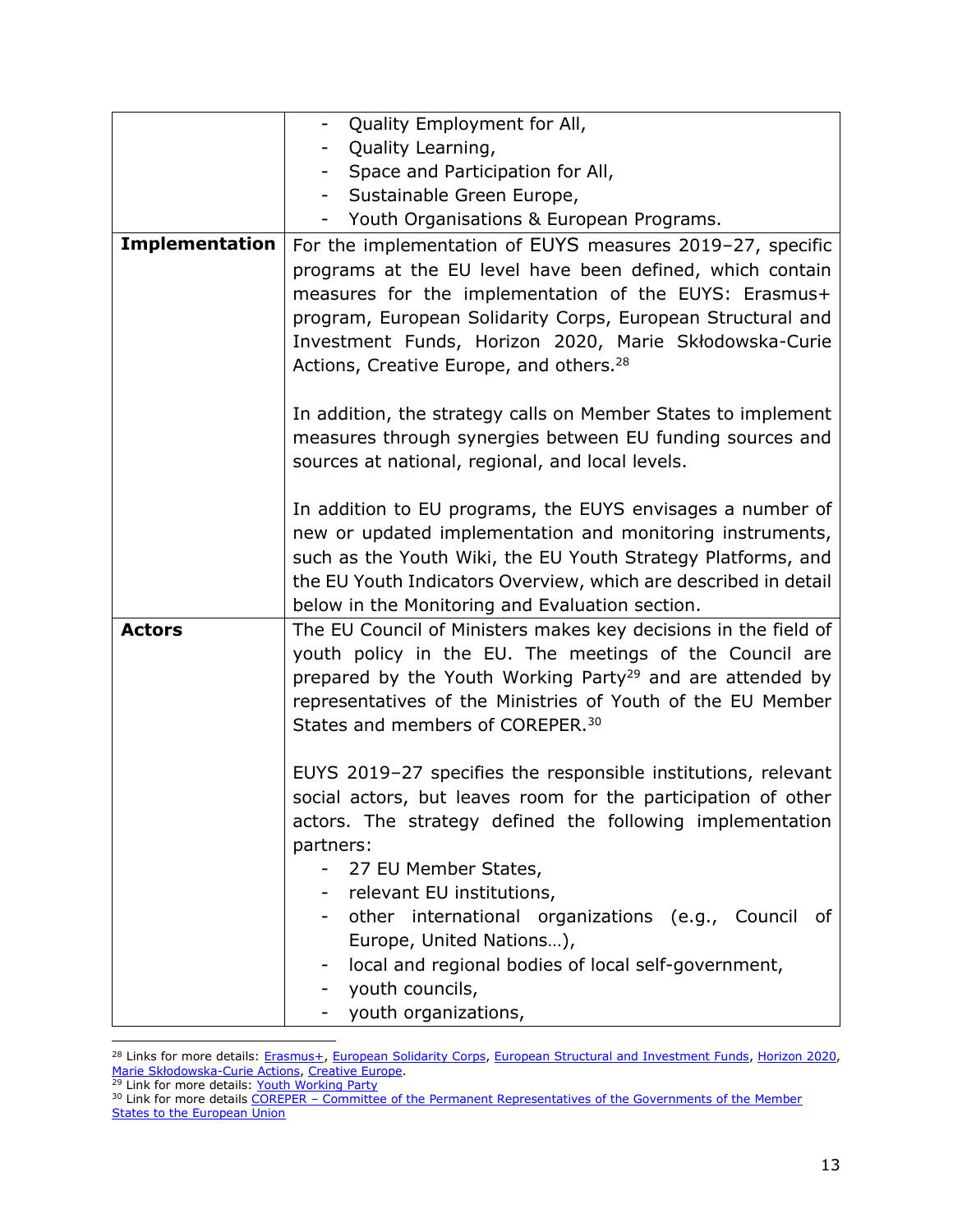|                   | organizations working with young people,<br>-                             |
|-------------------|---------------------------------------------------------------------------|
|                   | persons working with young people,                                        |
|                   | researchers in the field of youth,<br>$\overline{\phantom{a}}$            |
|                   | civil society actors,<br>-                                                |
|                   | structures within the Erasmus+ program and the                            |
|                   | European Solidarity Corps.                                                |
| <b>Success</b>    | EUYS success indicators are qualitative and are contained in:             |
| <b>Indicators</b> | three areas of action (inclusion, connecting<br>and                       |
|                   | empowerment);                                                             |
|                   | 11 key objectives (connecting the EU with young people,                   |
|                   | gender equality, inclusive society, information and                       |
|                   | constructive dialogue, mental health and well-being of                    |
|                   | young people, support for young people in rural areas,                    |
|                   | quality employment for all young people, quality                          |
|                   | learning, space for all young people, sustainable green                   |
|                   | and youth organizations and<br>Europe<br>European                         |
|                   | programs).                                                                |
|                   |                                                                           |
|                   | On the other hand, specific EU programs contain qualitative               |
|                   | quantitative indicators of success and clear and<br>and                   |
|                   | quantifiable measures for the implementation of the EUYS. The             |
|                   | two key EU programs for the implementation of the EUYS are                |
|                   | Erasmus+ and the European Solidarity Corps. The former                    |
|                   | predicts that about ten million individuals will participate in           |
|                   | mobility activities, while the number of participants in the              |
|                   | international mobility of the European Solidarity Corps will be           |
|                   | about 270,000 in the period of seven years.                               |
|                   |                                                                           |
|                   | EUYS implementation indicators are monitored at several levels            |
|                   | and using various instruments, which are described in detail              |
|                   | below in the Monitoring and Evaluation section.                           |
|                   |                                                                           |
|                   | In addition to the EUYS, the establishment of a future National           |
|                   | Action Plan (FNAP) is envisaged. <sup>31</sup> The plan serves for Member |
|                   | States to share their priorities in line with the EUYS for youth.         |
|                   | are                                                                       |
|                   | The<br>objectives<br>to<br>increase transparency<br>the<br>in             |
|                   | implementation of youth policies, to create a basis for                   |
|                   | launching potential bilateral or multilateral projects and                |
|                   | activities in the field of youth policy, to identify areas for mutual     |

<sup>&</sup>lt;sup>31</sup> Link for more details: **Future National Activities Planner**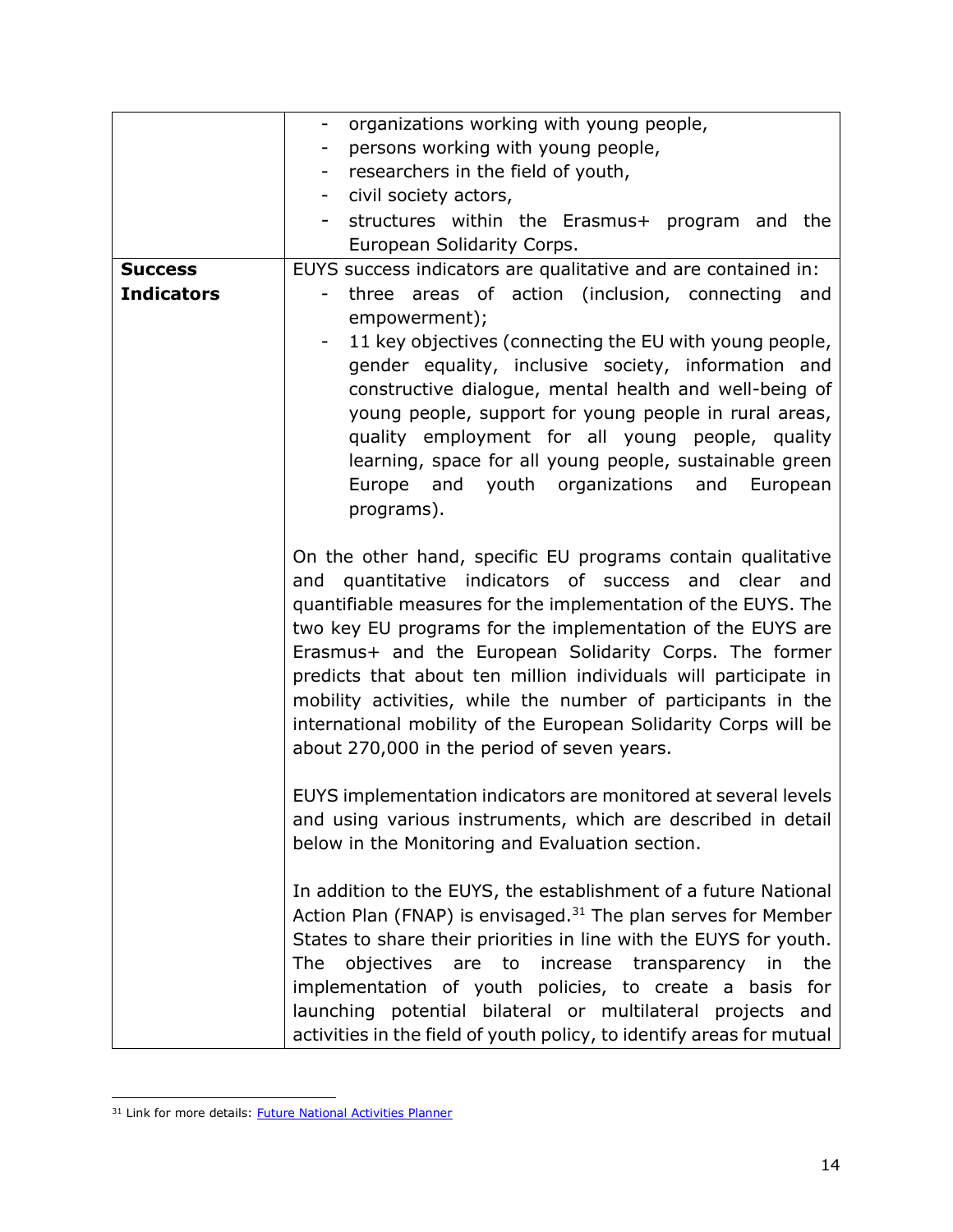|                                     | learning between member states and to give a European                                                                                                                                                                                                                                                                                                                                                                                                                                                                                                                                                                                                                                                                                                                                    |
|-------------------------------------|------------------------------------------------------------------------------------------------------------------------------------------------------------------------------------------------------------------------------------------------------------------------------------------------------------------------------------------------------------------------------------------------------------------------------------------------------------------------------------------------------------------------------------------------------------------------------------------------------------------------------------------------------------------------------------------------------------------------------------------------------------------------------------------|
|                                     | dimension to national and regional youth policy activities.                                                                                                                                                                                                                                                                                                                                                                                                                                                                                                                                                                                                                                                                                                                              |
| <b>Monitoring and</b><br>evaluation | The institution responsible for monitoring and implementing<br>the EUYS is the European Commission's Directorate-General<br>for Education, Youth, Sport and Culture (EAC), <sup>32</sup> consisting of<br>a youth unit within Directorate B (Youth, Education and<br>Erasmus+). Within the Directorate of Units, EAC.B.3 <sup>33</sup> oversees<br>all aspects of EU youth policy and programs.                                                                                                                                                                                                                                                                                                                                                                                          |
|                                     | Several mechanisms for monitoring the implementation of the<br>EUYS are envisaged:<br>The EC will, based on reports from member states and<br>the Youth Wiki <sup>34</sup> platform, report every three years on                                                                                                                                                                                                                                                                                                                                                                                                                                                                                                                                                                         |
|                                     | the implementation of the strategy;<br>The Youth Wiki platform will monitor the development of<br>$\blacksquare$<br>national youth policies in the Member States;<br>Organizations for youth, and other actors in the field of<br>youth will participate through the Platform for EU Youth<br>Strategy <sup>35</sup> in coordination of the strategy. The European<br>Commission will organize special meetings, bringing<br>together representatives of EU institutions, Member<br>national<br>States,<br>Erasmus+<br>agencies,<br>youth<br>organizations and other relevant actors, as well as local<br>and regional authorities;                                                                                                                                                      |
|                                     | Overview of EU youth indicators <sup>36</sup> is used to monitor the<br>general situation of young people in the Member States.<br>It was created to provide a rapid and comprehensive<br>cross-sectoral overview of the economic and social<br>situation of young people in the EU. It includes data from<br>multiple sources and covers topics relevant to the EUYS.<br>The EC and Member States are invited to establish<br>quantitative and qualitative indicators at national levels<br>after the first year of implementation of the strategy,<br>these<br>indicators in order to monitor the<br>using<br>implementation of the strategy;<br>through the evaluation of EU-funded research projects,<br>the impact of the strategy should be continuously<br>implemented from 2019; |

<sup>&</sup>lt;sup>32</sup> Link for more details: **DIRECTORATE-GENERAL EAC Education, Youth, Sport and Culture** 

<sup>&</sup>lt;sup>33</sup> Link for more details: [Youth, Volunteer Solidarity and Traineeships Office](https://op.europa.eu/en/web/who-is-who/organization/-/organization/EAC/COM_CRF_243787) - EAC.B.3

<sup>&</sup>lt;sup>34</sup> Link for more details: [Youth Wiki](https://national-policies.eacea.ec.europa.eu/)

<sup>&</sup>lt;sup>35</sup> Link for more details: **EU Youth Strategy Platform** 

<sup>&</sup>lt;sup>36</sup> Link for more details: [The Dashboard of EU Youth Indicators](https://ec.europa.eu/eurostat/web/youth/data/eu-dashboard)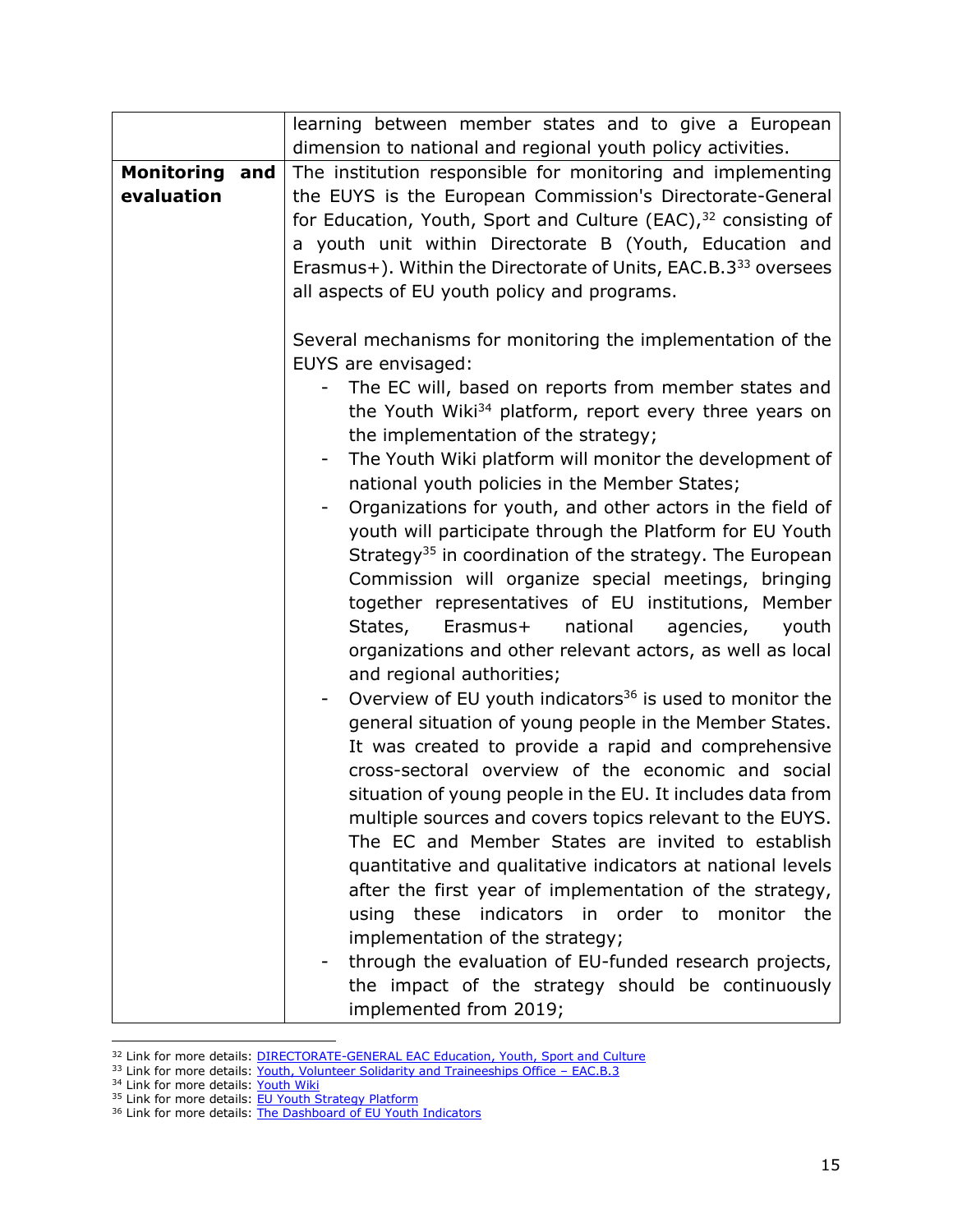|                         | mid-term evaluation is planned by the end of 2023                                                                                                                                                                                                                                                                                                                                                                                                                                                                                                                                                                                                                            |
|-------------------------|------------------------------------------------------------------------------------------------------------------------------------------------------------------------------------------------------------------------------------------------------------------------------------------------------------------------------------------------------------------------------------------------------------------------------------------------------------------------------------------------------------------------------------------------------------------------------------------------------------------------------------------------------------------------------|
|                         | based on EC reports. The EU Council of Ministers will (if                                                                                                                                                                                                                                                                                                                                                                                                                                                                                                                                                                                                                    |
|                         | needed) adjust the strategy to new needs<br>and                                                                                                                                                                                                                                                                                                                                                                                                                                                                                                                                                                                                                              |
|                         | circumstances.                                                                                                                                                                                                                                                                                                                                                                                                                                                                                                                                                                                                                                                               |
| <b>Participation in</b> | The participation of young people, their associations, and                                                                                                                                                                                                                                                                                                                                                                                                                                                                                                                                                                                                                   |
| the preparation         | associations for youth in the implementation of the EUYS is                                                                                                                                                                                                                                                                                                                                                                                                                                                                                                                                                                                                                  |
| and                     | described in the monitoring and evaluation section (Platforms                                                                                                                                                                                                                                                                                                                                                                                                                                                                                                                                                                                                                |
| implementation          | for the EU Youth Strategy).                                                                                                                                                                                                                                                                                                                                                                                                                                                                                                                                                                                                                                                  |
| of the strategy         |                                                                                                                                                                                                                                                                                                                                                                                                                                                                                                                                                                                                                                                                              |
|                         | The main and most representative mechanism for EU youth<br>participation in the decision-making process is called EU youth<br>dialogue (formerly known as structured dialogue). EU dialogue<br>with young people is a continuous process of consultation<br>between young people and EU decision-makers with the aim of<br>jointly defining and implementing policies relevant to young<br>people at all levels. The process established in this way obliged<br>the European Commission and all EU countries to hold regular                                                                                                                                                 |
|                         | consultations with young people. Since 2009, the European<br>Union has been conducting 18-month cycles of EU dialogue<br>with young people, in which they have the opportunity to<br>present their opinions and proposals that can influence the<br>creation and shaping of EU youth policies. The cycles have<br>thematic priorities that are closely linked to the EUYS priorities.<br>To support the implementation and management of EU<br>dialogue with young people, the strategy recommends building<br>partnerships at different levels, with youth councils, youth<br>organizations and other stakeholders in the field, as well as<br>partners from other sectors. |
|                         | The strategy encourages Member States to enable the<br>participation of young people in all phases of the EU Youth<br>Dialogue by giving existing youth umbrella organizations,<br>national youth councils, youth organizations and partners from<br>other sectors a leading role in this process, among other<br>actions.                                                                                                                                                                                                                                                                                                                                                   |
|                         | <b>Comparative analysis of international strategy and NYS</b>                                                                                                                                                                                                                                                                                                                                                                                                                                                                                                                                                                                                                |
| <b>Similarities</b>     | The two strategies are not completely comparable because                                                                                                                                                                                                                                                                                                                                                                                                                                                                                                                                                                                                                     |
| <b>NYS</b><br>between   | they have different drivers, <sup>37</sup> legal framework, partners,                                                                                                                                                                                                                                                                                                                                                                                                                                                                                                                                                                                                        |
| 2015-2025 and           | geographical<br>focus,<br>available<br>for<br>and<br>resources                                                                                                                                                                                                                                                                                                                                                                                                                                                                                                                                                                                                               |
|                         | implementation.                                                                                                                                                                                                                                                                                                                                                                                                                                                                                                                                                                                                                                                              |

<sup>37</sup> Frederike Hofmann-van de Poll and Howard Williamson, "European Youth Strategies – A reflection and analysis" (2021)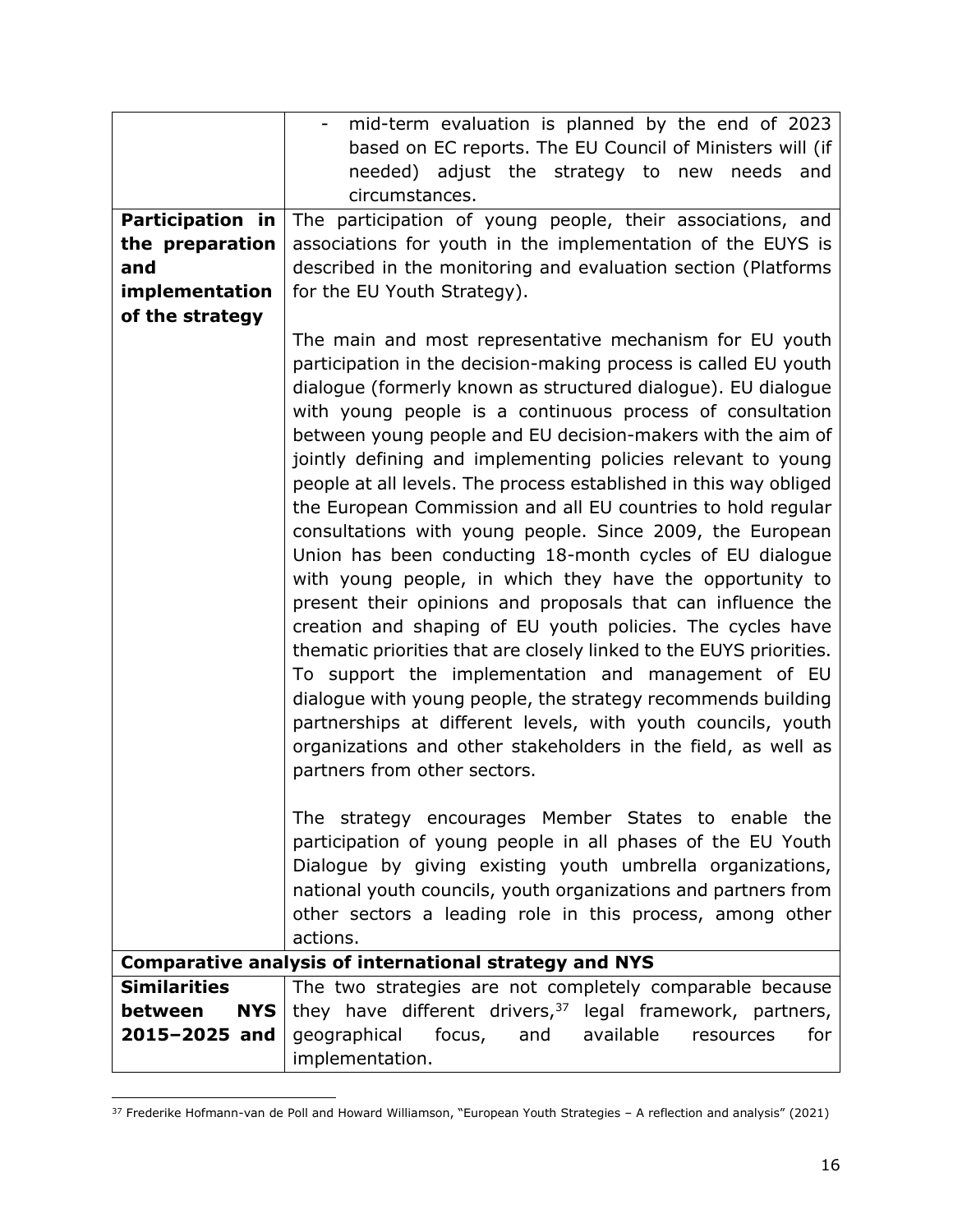| international                  |                                                                                                                                                                                                                                                                                                                                                                                                                                                                                                                                                                                                                                                                                                                                                                                                                                                                          |
|--------------------------------|--------------------------------------------------------------------------------------------------------------------------------------------------------------------------------------------------------------------------------------------------------------------------------------------------------------------------------------------------------------------------------------------------------------------------------------------------------------------------------------------------------------------------------------------------------------------------------------------------------------------------------------------------------------------------------------------------------------------------------------------------------------------------------------------------------------------------------------------------------------------------|
| strategy                       | On the other hand, there are several similarities: both are<br>focused on solving the challenges that young people face,<br>supporting them until the moment of independence. Both<br>strategies are focused on young people and the needs of young<br>people, unlike e.g., the Council of Europe's youth strategy,<br>which focuses primarily on the youth sector. The EUYS and 11<br>key objectives and nine strategic objectives of the NYS cover<br>similar areas, problems, and issues, with several differences<br>(described below in the Differences section). In addition, both<br>strategies want to (EUYS) "encourage and equip with the<br>necessary resources they need to become active citizens,<br>bearers of solidarity and positive change", only the NYS starts<br>from youth issues, while the EUYS starts from a youth-defined<br>vision of Europe. |
| <b>Differences</b>             | NYS and EUYS have different bases in terms of content. The                                                                                                                                                                                                                                                                                                                                                                                                                                                                                                                                                                                                                                                                                                                                                                                                               |
| between<br><b>NYS</b>          | EUYS is focused on the vision that young people are the                                                                                                                                                                                                                                                                                                                                                                                                                                                                                                                                                                                                                                                                                                                                                                                                                  |
| 2015-2025 and<br>international | creators of the future of the EU, which should be inspired by                                                                                                                                                                                                                                                                                                                                                                                                                                                                                                                                                                                                                                                                                                                                                                                                            |
| strategy                       | EU values and European identity. On the other hand, the NYS<br>is shaped by a " <i>problem-oriented"</i> approach that it shares with                                                                                                                                                                                                                                                                                                                                                                                                                                                                                                                                                                                                                                                                                                                                    |
|                                | many national youth policies in Europe. The NYS wants to<br>address a range of problematic issues raised or experienced by<br>young people <sup>38</sup> and to respond to these issues with different<br>measures.                                                                                                                                                                                                                                                                                                                                                                                                                                                                                                                                                                                                                                                      |
|                                | In addition, the difference of five years between the adoption<br>of the NYS and the EUYS is visible in the goals of the two<br>strategies. This is evident in the example of the topic of climate<br>change, which came into focus of international and national<br>policies only in the past few years, while at the time of drafting<br>the NYS it was not sufficiently represented.                                                                                                                                                                                                                                                                                                                                                                                                                                                                                  |
|                                | The EUYS recognizes several activities, measures, mechanisms<br>that have potential use value in the process of updating the<br>NYS 2015-2025. More will be said below on how they can be<br>adjusted for the needs of the revised NYS in Serbia.                                                                                                                                                                                                                                                                                                                                                                                                                                                                                                                                                                                                                        |
|                                | Youth work, unlike in the previous EUYS 2010-18, is without<br>doubt put in focus in the new EUYS strategy 2019-27. It is<br>described as a catalyst for the empowerment of young people                                                                                                                                                                                                                                                                                                                                                                                                                                                                                                                                                                                                                                                                                 |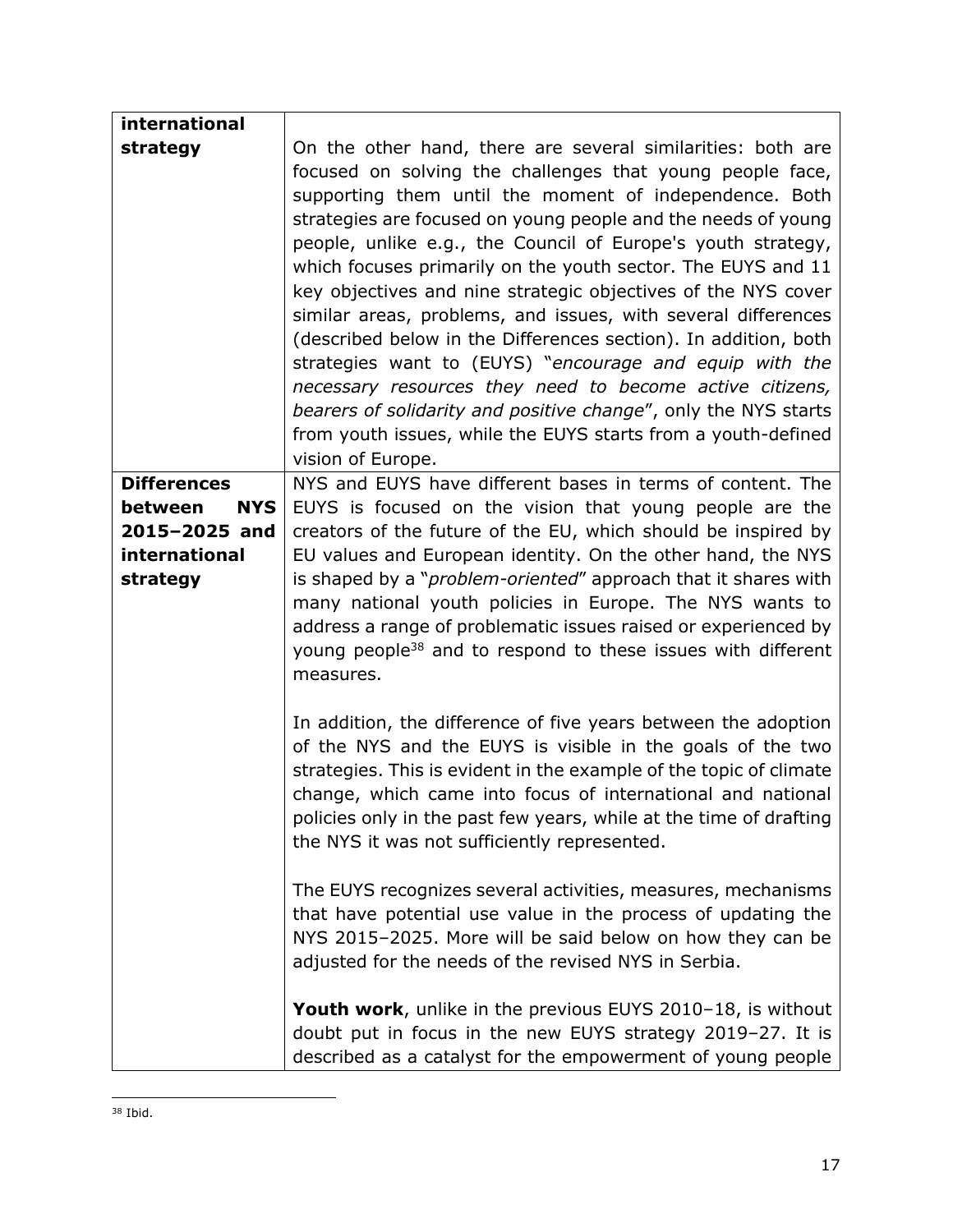| across Europe who face a variety of challenges. Youth work,<br>due to its flexibility, creativity, and prevalence, is recognized<br>as a key factor in preventing the exclusion of young people with<br>fewer opportunities. It is also highlighted in the EU Resolution<br>of the Council adopted in 2020 on the Framework for<br>establishing a European Youth Work Agenda. <sup>39</sup> In order to reap<br>the benefits of youth work, the EUYS points out that there is a<br>greater need to recognize non-formal and informal learning in<br>youth work, which is particularly useful for those with few<br>formal qualifications, to support employability.                                                                                                                        |
|--------------------------------------------------------------------------------------------------------------------------------------------------------------------------------------------------------------------------------------------------------------------------------------------------------------------------------------------------------------------------------------------------------------------------------------------------------------------------------------------------------------------------------------------------------------------------------------------------------------------------------------------------------------------------------------------------------------------------------------------------------------------------------------------|
| EUYS 2019-27 envisages several measures to support youth<br>work:<br>development and implementation of the European Youth<br>Work Agenda;<br>support for the development of quality youth work at<br>local, regional, national and European level, including<br>the training of youth workers, the establishment of legal<br>frameworks and the allocation of adequate resources for<br>youth work;<br>recognition of youth work at all levels and organizations<br>in the field of youth as providers of services for the<br>development of competencies and social inclusion of<br>young people;<br>creating and further developing, when and where<br>possible, easily accessible youth contact points that<br>provide a wide range of services and/or information for<br>young people. |
| The EU Youth Coordinator is a novelty in the EUYS. The role<br>of the coordinator within the EC is a more efficient<br>implementation of the strategy through<br>strengthening<br>cross-sectoral cooperation in the field of youth, and knowledge<br>development, exchange of information on youth issues within<br>the EC and to give young people (additional) voice in shaping<br>EU policies. The youth coordinator was nominated in June<br>2021 <sup>40</sup> and the results of the work are not yet known.                                                                                                                                                                                                                                                                         |

<sup>&</sup>lt;sup>39</sup> Link for more details: EU Resolution of the Council and of the Representatives of Governments of the Member States [meeting within the Council on the Framework for establishing a European Youth Work Agenda \(2020/C 415/01\)](https://eur-lex.europa.eu/legal-content/EN/TXT/PDF/?uri=uriserv:OJ.C_.2020.415.01.0001.01.ENG) <sup>40</sup> Link for more details: [The EU Youth Coordinator has been nominated!](https://europa.eu/youth/news/eu-youth-coordinator-has-been-nominated_en)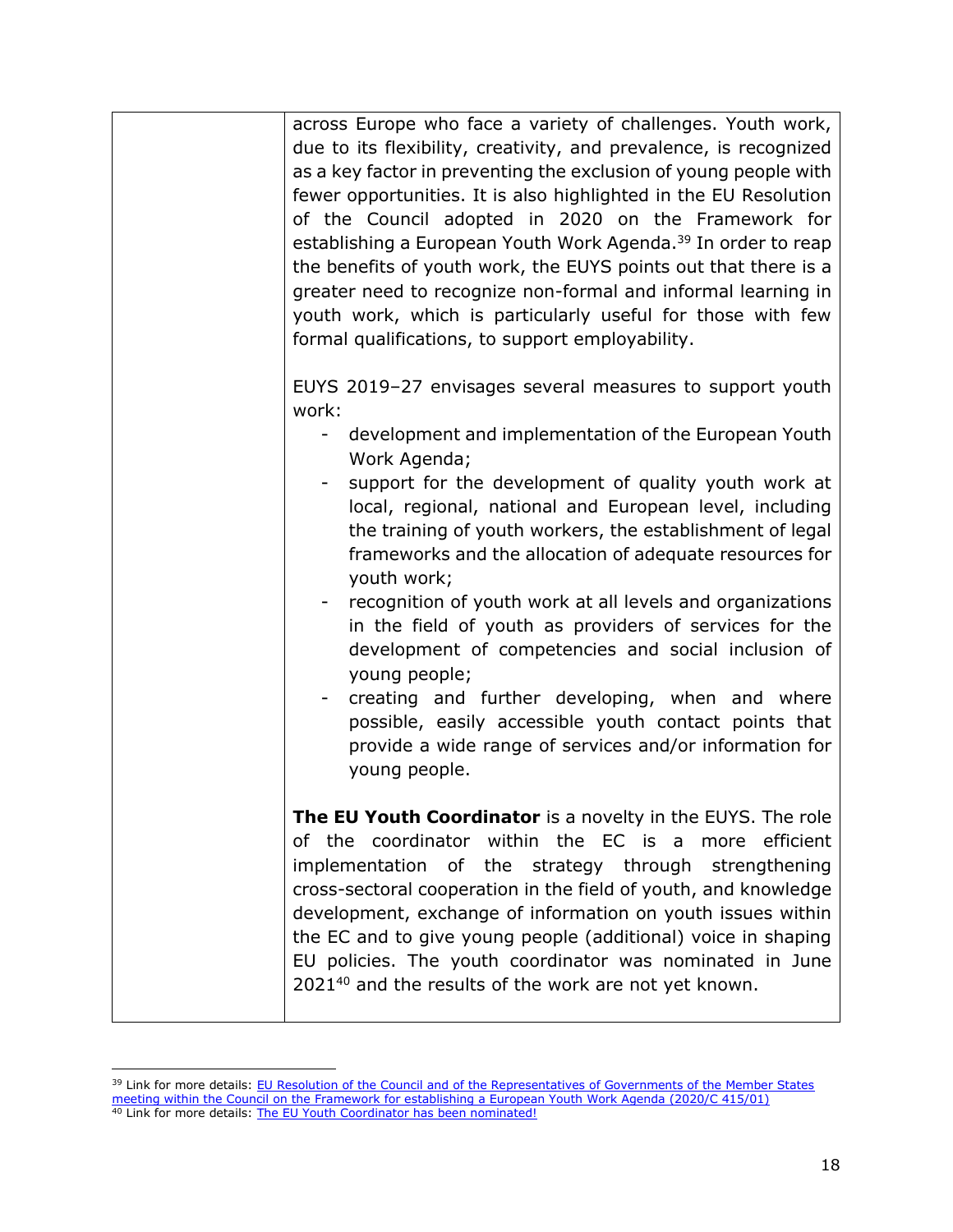**Climate change** – EUYS and NYS view climate change differently. While in the NYS they are mentioned only within the specific goal number 5 of the strategic goal "*Improved health and well-being of young women and men*", in the EUYS "*sustainable green Europe*" is one of the 11 key goals. It is interesting that young people in the EU, according to public opinion polls,<sup>41</sup> define climate change and environmental degradation as the EU's top priority over inequality, employment, health and human rights.<sup>42</sup> In Serbia, "*Research on the position and needs of young people in the RS*" <sup>43</sup> from August 2020 deals with a part of the topic of environmental protection, where 10% of respondents answered that they participated in an action for environmental protection. According to the "*Alternative Report on the Position and Needs of Youth in the Republic of Serbia 2020*" 44 "*Among the values that young people choose, the most prominent are environmental protection, social and economic rights, human rights, solidarity, family and family values*"*.* Also, according to the latest "*Alternative Report on the Position and Needs of Youth in the Republic of Serbia 2021*" <sup>45</sup> by KOMS, young people in Serbia pointed out that they value "*personal freedom (4.63), then environmental protection (4.55), and then the absence of corruption (4.38)*", and the conclusion is that the topic of climate change and environmental protection is in the focus of the needs of young people in Serbia.

**Youth Wiki** – this new platform was launched in 2017 with the aim (among other things) of supporting the adoption and monitoring of evidence-based youth policies. It collects data on national youth structures, youth policies and youth-oriented activities. The Youth Wiki currently brings together 33 countries, including Serbia, <sup>46</sup> which joined in early 2019. The use value of the platform for EU youth policy actors is potentially high. It provides systematized information on youth policies in the Member States, contains chapters that follow the logic of EU youth policy priorities and facilitates the process of monitoring the implementation of the EUYS. It also points to

<sup>&</sup>lt;sup>41</sup> Link for more details **Eurobarometer**, March (2019)

<sup>42</sup> Frederike Hofmann-van de Poll and Howard Williamson, "European Youth Strategies – A reflection and analysis" (2021)

<sup>&</sup>lt;sup>43</sup> Link for more details: ["Istraživanje položaja i potreba mladih u RS"](https://www.mos.gov.rs/public/documents/upload/sport/inspekcija/Istrazivanje%20polozaja%20i%20potreba%20mladih%20u%20Srbiji%202020.pdf)- MOS (2020)

<sup>44</sup> Link for more details: [Alternativni izveštaj o položaju i potrebama mladih u Republici Srbiji](https://koms.rs/wp-content/uploads/2020/09/Alternativni-izves%CC%8Ctaj-o-poloz%CC%8Caju-i-potrebama-mladih-u-RS-2020.pdf) - KOMS (2020)

<sup>45</sup> Link for more details: [Alternativni izveštaj o položaju i potrebama mladih u Republici Srbiji –](https://koms.rs/wp-content/uploads/2021/08/Alternativni-izvestaj-o-polozaju-mladih-2021-4.pdf) KOMS (2021)

<sup>46</sup> Link for more details: Youth Wiki - [Serbia country profile](https://national-policies.eacea.ec.europa.eu/youthwiki/chapters/serbia/overview)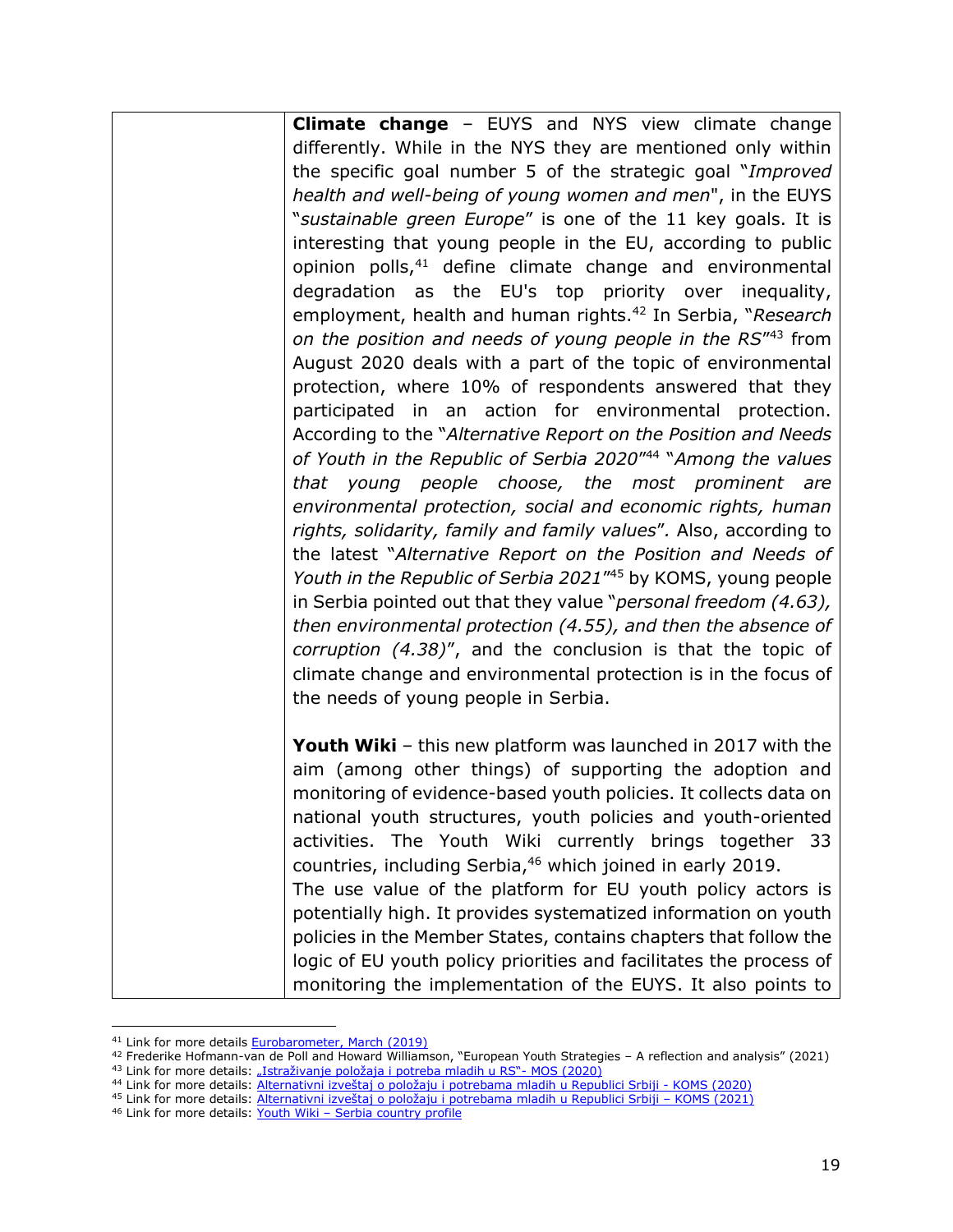| examples of good practice that can be further used as<br>inspiration by other countries in planning their youth strategies<br>and provides key information on how much the EUYS has<br>"descended" to the level of national, regional, and local<br>strategies, laws, action plans of EU member states. The<br>information is updated by national correspondents once a year,<br>which further increases the usability of the platform.                                                                                                                                                     |
|---------------------------------------------------------------------------------------------------------------------------------------------------------------------------------------------------------------------------------------------------------------------------------------------------------------------------------------------------------------------------------------------------------------------------------------------------------------------------------------------------------------------------------------------------------------------------------------------|
| <b>Consolidation of the European Youth Portal</b> <sup>47</sup> as a single<br>digital access point for youth information at EU level. The portal<br>was launched in 2003 but has only become a "one stop shop"<br>in the past few years because it brings together all EU youth<br>programs, the EUYS and EU youth dialogue processes. The<br>portal has a key role to play in providing quality information for<br>young people about their rights, opportunities, youth services<br>and EU youth programs.                                                                               |
| <b>European Solidarity Corps 2021-2027</b> (hereinafter: ESC) <sup>48</sup><br>is an EU program that gives young people the opportunity to<br>volunteer internationally and to contribute to communities and<br>people across Europe. Currently, all 27 member states of the<br>European Union have full participation in the ESC, along with<br>Iceland, Liechtenstein, Norway, Turkey, and North Macedonia.<br>The so-called ESC partner countries, which are the countries<br>from the EU's neighbourhood, including Serbia, can participate<br>in some parts of the ESC (volunteering). |
| NYS 2015-2025 defines Serbia's participation in EU programs<br>aimed at young people in strategic goal 7 "Improved mobility,<br>scope of international youth cooperation and support for young<br>migrants", but it is necessary to clarify under what conditions.                                                                                                                                                                                                                                                                                                                          |

## <span id="page-19-0"></span>**3.2. Council of Europe Youth Sector Strategy 2030**

The Council of Europe (hereinafter: the CoE) is the leading human rights organization in Europe. It includes 47 states that have signed the European Convention on Human Rights, an agreement aimed at protecting human rights, democracy, and the rule of law.

<sup>47</sup> Link for more details: **European Youth Portal** 

<sup>48</sup> Link for more details: [European Solidarity Corps](https://europa.eu/youth/home_en)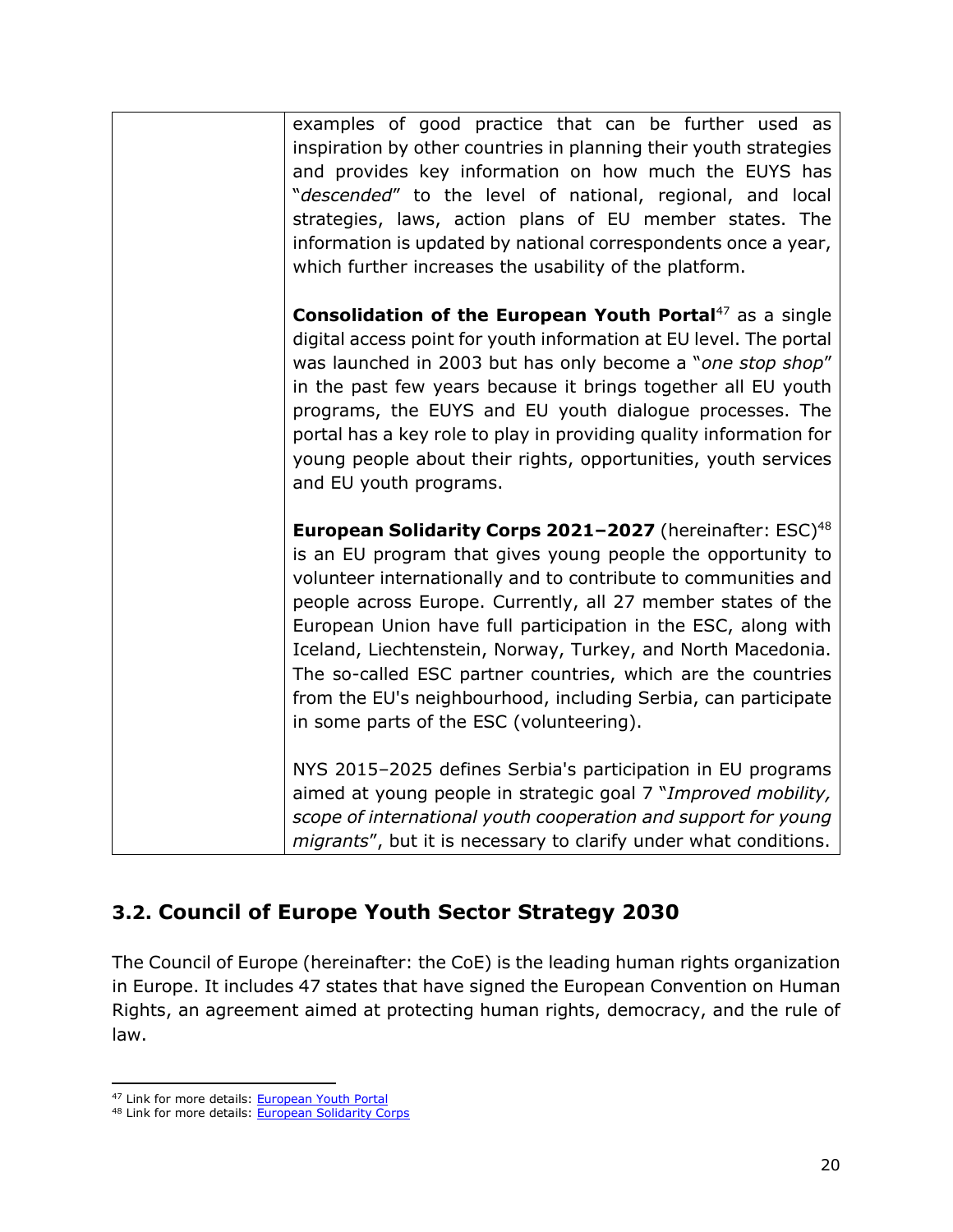The CoE has been active in youth policy for the last 40 years. In 1972, they established the European Youth Centre in Strasbourg as the European Centre for training and events in the field of youth. Further impetus to the development of youth policy in European countries has been given by the Council of Europe through a large number of acquis<sup>49</sup> and primarily through the work of the Youth Department, which provided a framework and impetus for the development and establishment of a number of national youth policies in Europe.

In 2020, the Committee of Ministers adopted a new resolution on the CoE youth sector strategy until 2030,<sup>50</sup> which should enable young people across Europe to actively support, defend and promote the core values of the CoE.

|                                  | <b>Analysis of the COEYSS 2030</b>                                                                                                                                                                                                                                                                                                                                                                                                                                                                                                                                                                                                                                                                                                         |  |
|----------------------------------|--------------------------------------------------------------------------------------------------------------------------------------------------------------------------------------------------------------------------------------------------------------------------------------------------------------------------------------------------------------------------------------------------------------------------------------------------------------------------------------------------------------------------------------------------------------------------------------------------------------------------------------------------------------------------------------------------------------------------------------------|--|
| General<br><b>Concept</b>        | Youth Sector Strategy 2030 (hereinafter: COEYSS) <sup>51</sup> is based<br>on "ecosystem change theory". It shows the need for change<br>and the ways in which change can be achieved, in this case in<br>the context of young people. It uses a back-mapping<br>technique, which requires thinking backwards from the desired<br>long-term goal which determines the logical sequence of steps<br>and preconditions necessary for change to occur. This<br>sequence of steps is better known as the " <i>path of change"</i> . The<br>preconditions further define the ecosystem that needs to be<br>created for change to happen and what activities and measures<br>need to be implemented to bring about change in the youth<br>field. |  |
|                                  | COEYSS describes six key challenges that young people face:<br>technological, demographic, personal, social, civic, and<br>political.                                                                                                                                                                                                                                                                                                                                                                                                                                                                                                                                                                                                      |  |
| General<br>and<br>specific goals | The change defined by this strategy is summarized in the<br>values, vision, and mission of the Council of Europe, and is<br>quided by seven principles of action.                                                                                                                                                                                                                                                                                                                                                                                                                                                                                                                                                                          |  |

<sup>&</sup>lt;sup>49</sup> Links for more details: Recommendation [CM/Rec\(2019\)4 on supporting young refugees in transition to adulthood,](https://rm.coe.int/recommendation-cm-2019-4-supporting-young-refugees-transition-adulthoo/168098e814) [Recommendation CM/Rec\(2017\)4 on youth work,](https://rm.coe.int/1680717e78) [Recommendation CM/Rec\(2016\)7 on young](https://rm.coe.int/1680702b6e) people's access to rights, [Recommendation CM/Rec\(2015\)3 on the access of young people from disadvantaged neighbourhoods to social rights,](https://rm.coe.int/168066671e) [Recommendation CM/Rec\(2010\)7 on the Council of Europe Charter on Education for Democratic Citizenship and Human](https://www.coe.int/en/web/edc/charter-on-education-for-democratic-citizenship-and-human-rights-education)  [Rights Education,](https://www.coe.int/en/web/edc/charter-on-education-for-democratic-citizenship-and-human-rights-education) [CM/Rec\(2010\)5 of the Committee of Ministers to member States on measures to combat discrimination on](https://search.coe.int/cm/Pages/result_details.aspx?ObjectID=09000016804d13ea)  [grounds of sexual orientation or gender identity,](https://search.coe.int/cm/Pages/result_details.aspx?ObjectID=09000016804d13ea) [CM/Rec\(2006\)14 on citizenship and participation of young people in public](https://search.coe.int/cm/Pages/result_details.aspx?ObjectId=09000016805b251a)  [life,](https://search.coe.int/cm/Pages/result_details.aspx?ObjectId=09000016805b251a) [Recommendation Rec\(2004\)13 on the participation of young people in local and regional life,](https://search.coe.int/cm/Pages/result_details.aspx?ObjectId=09000016805dbd33) and Recommendation [Rec\(2003\)8 on the promotion and recognition of non-formal education/learning of young people](https://search.coe.int/cm/Pages/result_details.aspx?ObjectId=09000016805e00a9)

<sup>50</sup> Link for more details: [Resolution CM/Res\(2020\)2 on the Council of Europe youth sector strategy 2030](https://rm.coe.int/0900001680998935)

<sup>&</sup>lt;sup>51</sup> Link to Council of Europe adopted texts in the field of youth and related fields (recommendations, resolutions, work papers) – [Council of Europe youth policy adopted texts](https://www.coe.int/en/web/youth/adopted-texts)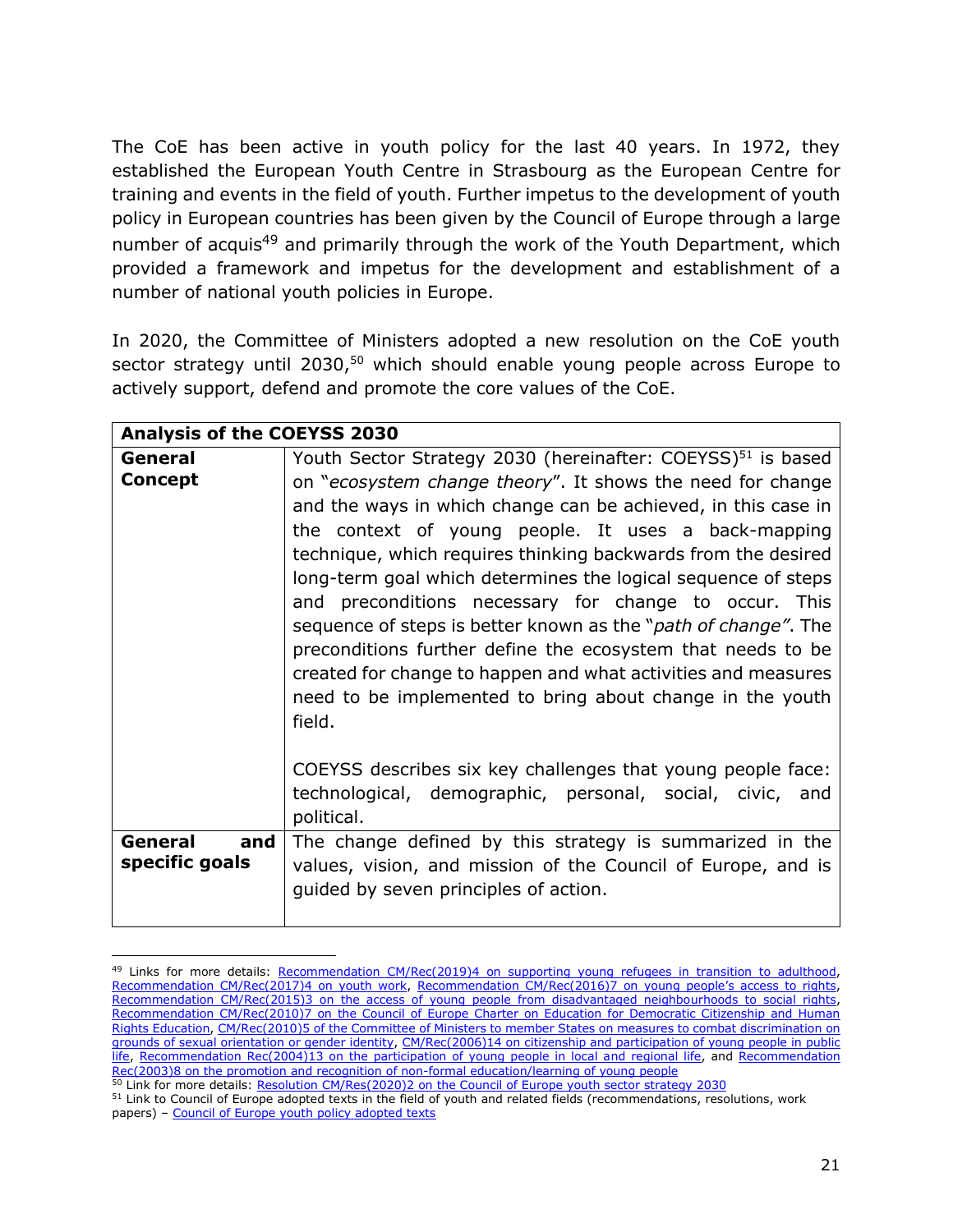|                   | Vision:<br>The youth sector aims to "enable young people across Europe<br>to actively support, defend, promote and benefit from the core<br>values of the Council of Europe (human rights, democracy and<br>the rule of law)".<br>Three missions:<br>Ι.<br>expanding the participation of young people, so<br>that they participate in decision-making at all levels,<br>based on a broad social and political consensus in<br>support of participatory governance and accountability;<br>strengthening young people's access to rights so<br>II.<br>that young people and all forms of youth civil society can<br>rely on an environment conducive to the full realization<br>of all their human rights and freedoms, including<br>concrete policies, mechanisms and resources; |
|-------------------|----------------------------------------------------------------------------------------------------------------------------------------------------------------------------------------------------------------------------------------------------------------------------------------------------------------------------------------------------------------------------------------------------------------------------------------------------------------------------------------------------------------------------------------------------------------------------------------------------------------------------------------------------------------------------------------------------------------------------------------------------------------------------------|
|                   | III.<br>deepening the knowledge of young people, so that<br>the democratic engagement of young people<br>is<br>supported by good practice that contributes<br>to<br>knowledge and expertise.                                                                                                                                                                                                                                                                                                                                                                                                                                                                                                                                                                                     |
|                   | The guiding principles of the strategy are mutual respect,<br>trust, inclusiveness, constant commitment, participation,<br>equality, transparency and cooperation.                                                                                                                                                                                                                                                                                                                                                                                                                                                                                                                                                                                                               |
| <b>Priorities</b> | The thematic priorities of COEYSS are aspirations that can<br>(realistically) be achieved through the work of the Youth<br>Department of the CoE <sup>52</sup> and the resources available to the<br>CoE.                                                                                                                                                                                                                                                                                                                                                                                                                                                                                                                                                                        |
|                   | Four thematic priorities of COEYSS are:<br>1. reviving a pluralistic democracy $-$ based on the<br>participation of young people in decision-making and<br>active citizenship, as well as addressing the issues of<br>dwindling space for civil society and "democratic deficits"<br>in modern Europe;<br>2. Youth access to rights $-$ based on youth access to<br>civil, political, digital and social rights, including the right<br>to human rights education, as well as plans to expand<br>on collective rights issues, such as the right to a clean<br>and healthy environment;                                                                                                                                                                                           |

<sup>52</sup> Link for more details: [Council of Europe Youth Department](https://www.coe.int/en/web/youth)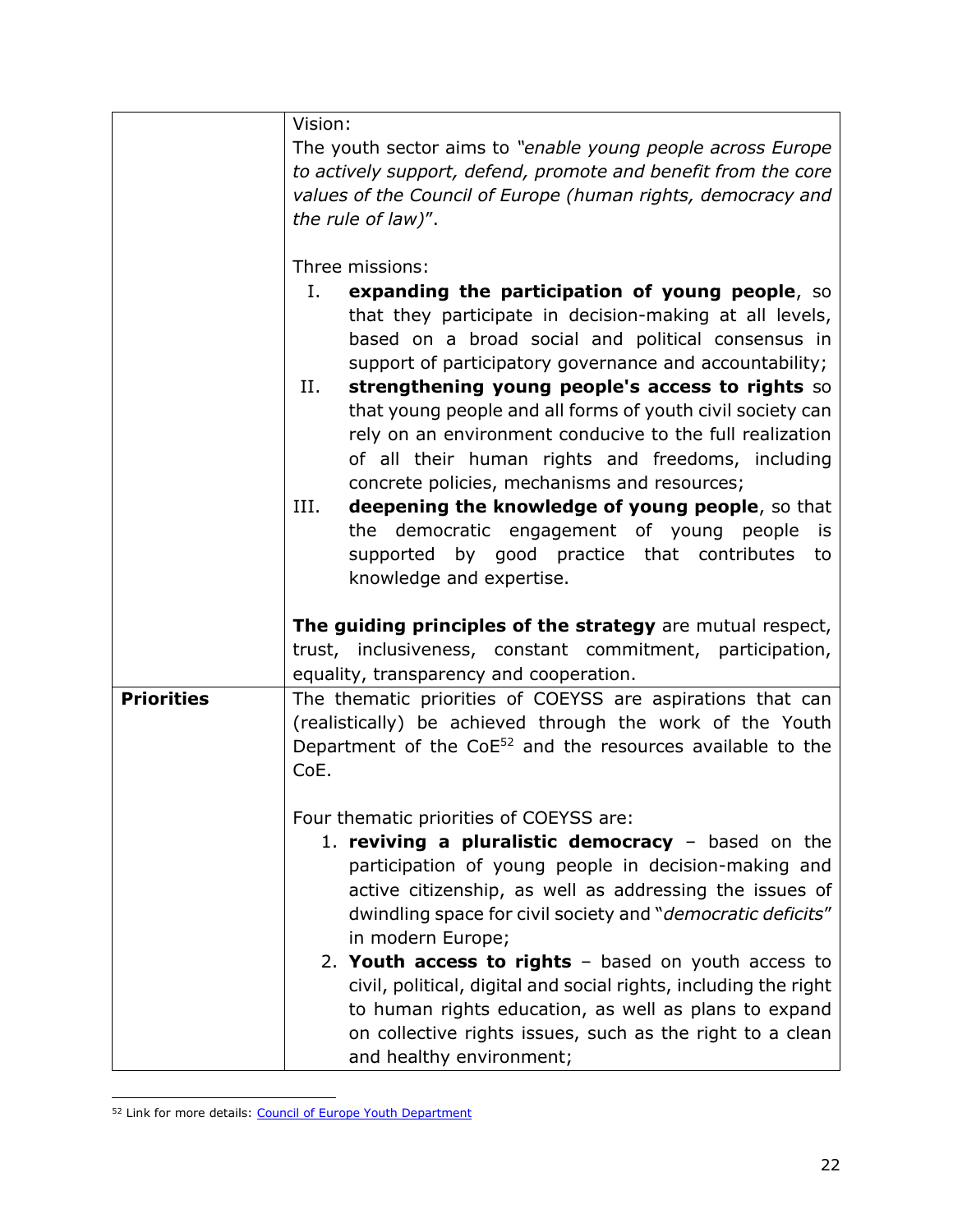|                       | 3. Living together in peaceful and inclusive societies                                                                                                                                                                                                                                                                                                                                                                                                                                                                                                                                                                                                                                                                                                                                                                                                                                                                                                                                                                                                                                                                                                                                                                            |
|-----------------------|-----------------------------------------------------------------------------------------------------------------------------------------------------------------------------------------------------------------------------------------------------------------------------------------------------------------------------------------------------------------------------------------------------------------------------------------------------------------------------------------------------------------------------------------------------------------------------------------------------------------------------------------------------------------------------------------------------------------------------------------------------------------------------------------------------------------------------------------------------------------------------------------------------------------------------------------------------------------------------------------------------------------------------------------------------------------------------------------------------------------------------------------------------------------------------------------------------------------------------------|
|                       | based on respect for diversity, peace building,<br>combating all forms of racism and intolerance,<br>intercultural dialogue and learning, and specific work<br>with communities of young people affected by such<br>phenomena (Roma, refugees, LGBTQI <sup>53</sup> and others). It<br>further covers the intention of the CoE to further address<br>the following topics: inclusion of minorities and<br>vulnerable groups, intersectoral and intergenerational<br>dialogue, global solidarity, regional and cooperation<br>between neighbouring countries, exchanges with other<br>regions of the world, and the consequences of climate<br>environmental degradation<br>and<br>due<br>change<br>to<br>technological development;<br>4. Youth work $-$ this priority includes the activities of the<br>CoE to strengthen the development of quality and<br>recognition of youth work in the Member States and at<br>the European level through the partnership between the<br>CoE and the EC in the field of youth, $54$ promoting the<br>CoE's access to non-formal education, such as human<br>rights education, education for democratic citizenship,<br>on digital citizenship and intercultural<br>education<br>education. |
| <b>Implementation</b> | COEYSS sets "expected outcomes" for each of its four thematic<br>priorities. At the same time, the strategy recognizes that the<br>long-term outcomes and impact of the strategy directly depend<br>on social, political, and economic circumstances beyond the<br>control of the CoE because they cannot be predicted in<br>advance. As a result, in several places in the strategy, the<br>capacity of institutions to adequately respond to new situations<br>in the life of young people is questioned and strengthening the<br>capacity of institutions in the field of youth is proposed as a<br>measure.<br>To implement the measures, the strategy relies on a number<br>of specific resources, programs, projects, initiatives already<br>developed by the CoE to support the implementation of youth<br>policy in Europe: European Youth Centres (EYC), European<br>Youth Foundation (EYF), European Steering Committee for                                                                                                                                                                                                                                                                                             |

<sup>&</sup>lt;sup>53</sup> Lesbian, gay, bisexual, transgender, queer, and intersexed community

<sup>&</sup>lt;sup>54</sup> Link for more details: [Council of Europe and the European Commission youth partnership](https://pjp-eu.coe.int/en/web/youth-partnership/about-us)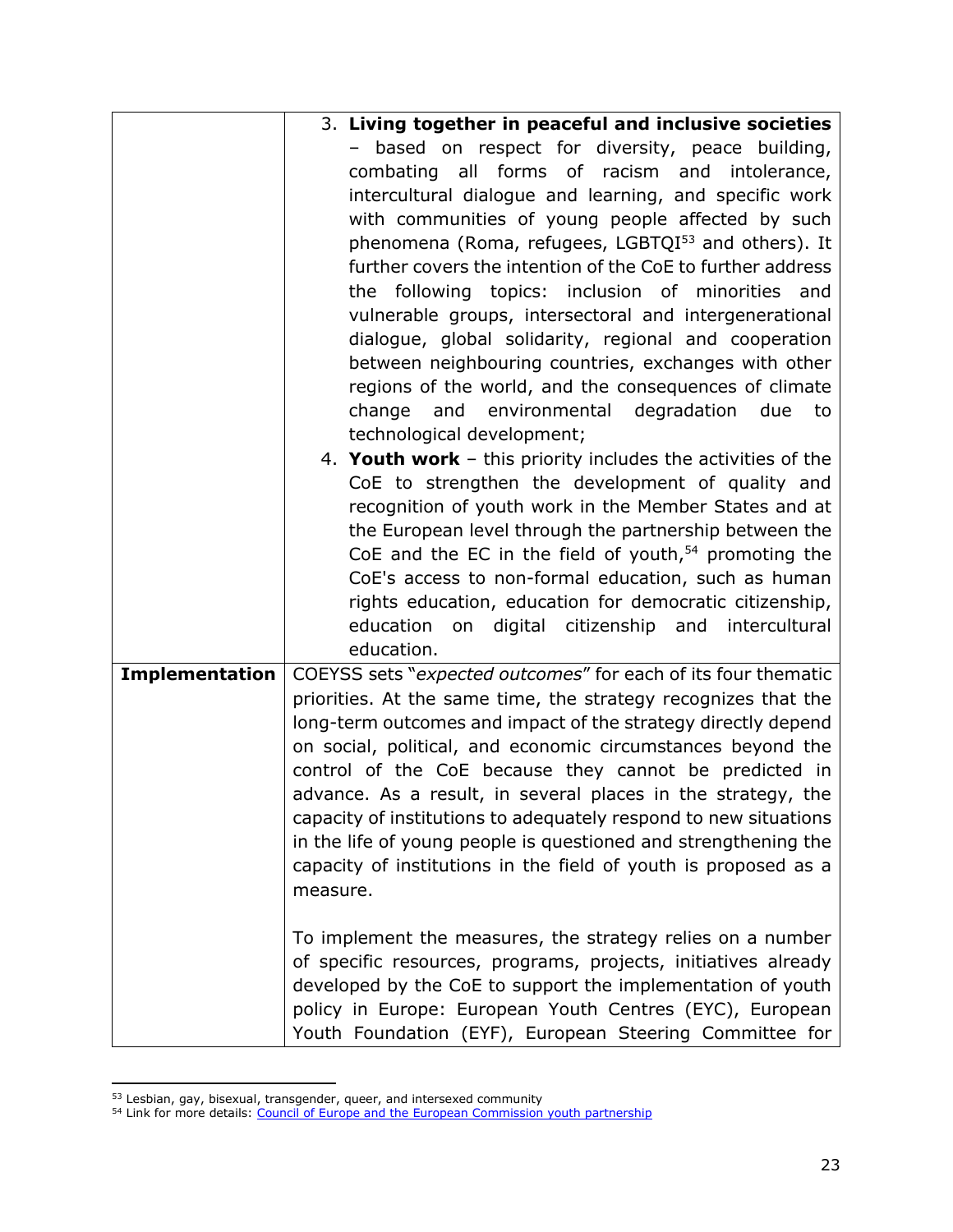|                | Youth (CDEJ), Advisory Council on Youth (CCJ), Joint Council    |
|----------------|-----------------------------------------------------------------|
|                | on Youth (CMJ), CoE-EC Partnership in the field of youth, Pool  |
|                | of European Youth Researchers (PEYR), Self-Assessment tool      |
|                | for Youth Policy, CoE Trainers Pool and a number of programs    |
|                | in the field of youth, human rights, etc. <sup>55</sup>         |
| <b>Actors</b>  | The strategy defined the following actors:                      |
|                | 47 CoE Member States,                                           |
|                | existing structures within the CoE (European Youth<br>Ξ.        |
|                | Centres, European Youth Foundation, etc.),                      |
|                | European Commission (through the EC-CoE Youth                   |
|                | Partnership),                                                   |
|                | the youth sector in the Member States (youth councils,          |
|                | youth organizations, organizations for youth, youth             |
|                | workers, researchers, etc.),                                    |
|                | etc.                                                            |
| <b>Success</b> | Within the already mentioned priorities, the strategy specifies |
| indicators     | the key expected outcomes (summary versions):                   |
|                |                                                                 |
|                | 1. Reviving pluralistic democracy through a stronger            |
|                | contribution to democratic citizenship and the active           |
|                | participation of young people. The expected outcomes            |
|                | are increased capacity of the youth sector for                  |
|                | participatory democracy and democratic citizenship of           |
|                | young people, more policies involving young people and          |
|                | their representatives in planning, removal of barriers to       |
|                | youth participation through strengthening youth policy          |
|                | and youth work and improved institutional responses to          |
|                | new developments in democracy (e.g., digitalization);           |
|                | 2. Youth access to rights with expected outcomes:               |
|                | progress in implementing CoE standards, increased               |
|                | capacity of youth actors for human rights education,            |
|                | improved institutional responses to emerging challenges         |
|                | affecting youth rights, such as climate change, digital         |
|                | space, increased mobility of youth, new forms of                |
|                | employment, etc.;                                               |
|                | 3. living together in peaceful and inclusive societies          |
|                | where young people live without discrimination,                 |
|                | violence, exclusion and contribute to peaceful and              |

<sup>&</sup>lt;sup>55</sup> Links for more details: [European Youth Centres \(EYC\),](https://www.coe.int/en/web/youth/mission-and-mandate) [European Youth Foundation \(EYF\),](https://www.coe.int/en/web/european-youth-foundation) European Steering Committee [for Youth \(CDEJ\),](https://www.coe.int/en/web/youth/cdej) [Advisory Council on Youth \(CCJ\),](https://www.coe.int/en/web/youth/advisory-council-on-youth) [Joint Council on Youth \(CMJ\),](https://www.coe.int/en/web/youth/joint-council-on-youth) [Council of Europe and the European](https://pjp-eu.coe.int/en/web/youth-partnership)  [Commission partnership in the field of youth,](https://pjp-eu.coe.int/en/web/youth-partnership) [Pool of European Youth Researchers \(PEYR\),](https://pjp-eu.coe.int/en/web/youth-partnership/peyr) [Self-assessment tool for youth](https://rm.coe.int/self-assessment-tool-for-youth-policy-english/16808d76c5)  [policy,](https://rm.coe.int/self-assessment-tool-for-youth-policy-english/16808d76c5) [Trainers Pool of the Youth Department](https://trainers-youthapplications.coe.int/)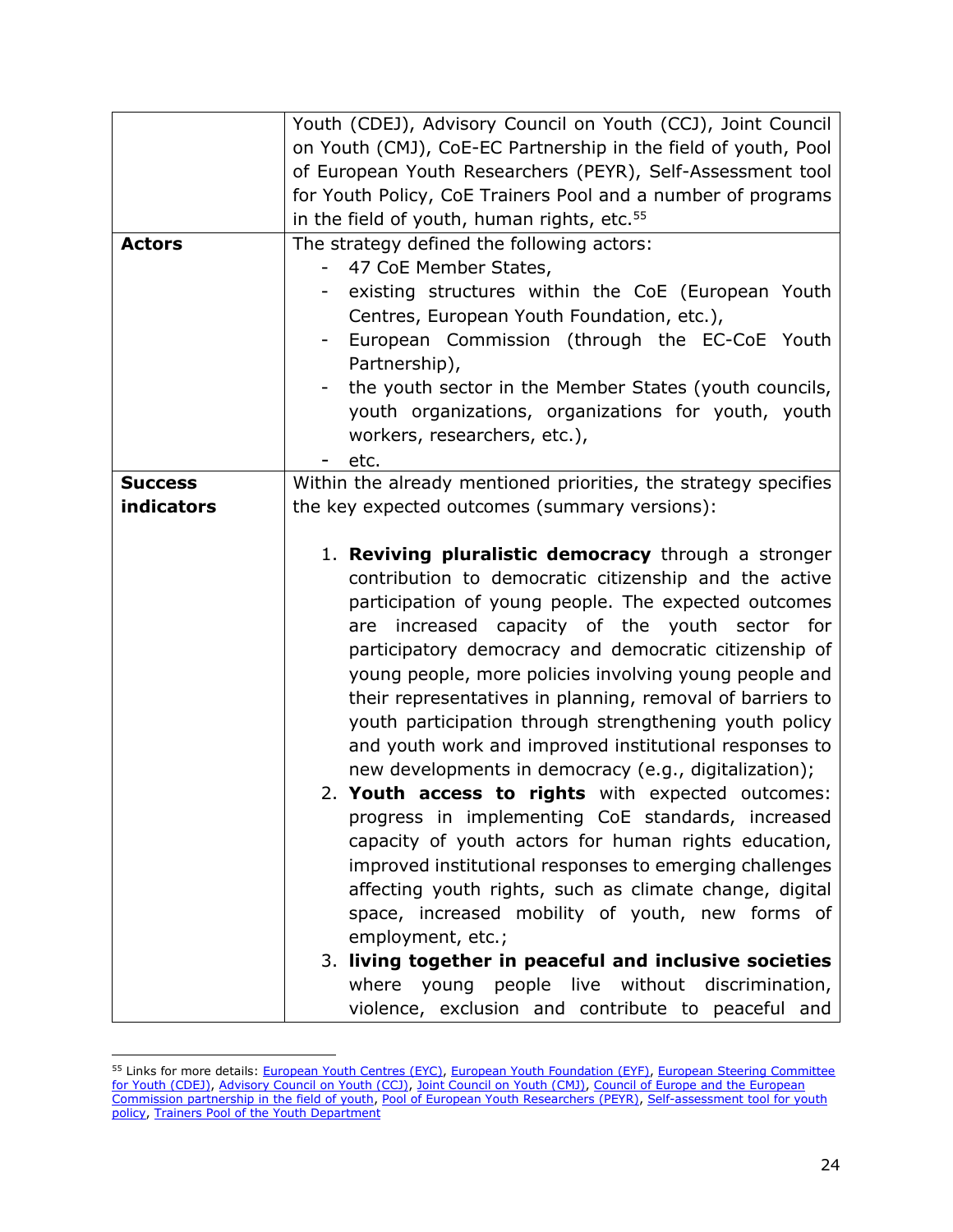|                          | inclusive societies. The expected outcomes are: youth                                                    |
|--------------------------|----------------------------------------------------------------------------------------------------------|
|                          | actors are better equipped to tackle the challenges of                                                   |
|                          | building inclusive societies; all young people, including                                                |
|                          | those exposed to discrimination and exclusion, enjoy                                                     |
|                          | opportunities for democratic citizenship; key topics                                                     |
|                          | (European unity, global solidarity, peace) are part of                                                   |
|                          | policies, practices and research inside and outside the                                                  |
|                          | youth sector; the capacities of young people for violence                                                |
|                          | prevention, conflict transformation and building a                                                       |
|                          | culture of peace have been strengthened through                                                          |
|                          | significant financial support, networking and capacity                                                   |
|                          | building of youth organizations;                                                                         |
|                          | 4. Youth work and<br>non-formal<br>education/learning                                                    |
|                          | strengthen youth autonomy and democratic citizenship.                                                    |
|                          | The expected outcomes are: youth work is recognized                                                      |
|                          | and is an integral part of youth policies, especially the                                                |
|                          | European Youth Work Agenda; <sup>56</sup> improved quality of                                            |
|                          | youth work practices provided by volunteers and (paid)                                                   |
|                          | youth workers; increased access and attractiveness of                                                    |
|                          | youth work and non-formal education to a wider youth                                                     |
|                          | population.                                                                                              |
| <b>Monitoring</b><br>and | Monitoring of the implementation of COEYSS is carried out by                                             |
| evaluation               | the Youth Department within the Directorate of Democratic                                                |
|                          | Participation. It develops guidelines, programs, and legal                                               |
|                          | instruments for the development of youth policies at the local,                                          |
|                          | national, and European level, and in various ways and through                                            |
|                          | various mechanisms and resources provides financial and                                                  |
|                          | educational support to international youth activities. It also                                           |
|                          | organizes the work of the Joint Council on Youth, whose role,                                            |
|                          |                                                                                                          |
|                          | among others, is to monitor the implementation of the                                                    |
|                          | strategy.                                                                                                |
|                          | The CoE recognizes that national youth strategies in Europe are                                          |
|                          | one of the main mechanisms for implementing COEYSS in the                                                |
|                          | Member States. Consequently, within the most significant                                                 |
|                          | comparative advantages of the Council of Europe in working                                               |
|                          | with young people, several measures to support the evaluation                                            |
|                          |                                                                                                          |
|                          |                                                                                                          |
|                          | of national youth policies have been highlighted:                                                        |
|                          | National reviews of youth policies - are the most<br>complex and comprehensive measure of the Council of |

<sup>&</sup>lt;sup>56</sup> Link for more details: **European youth work agenda**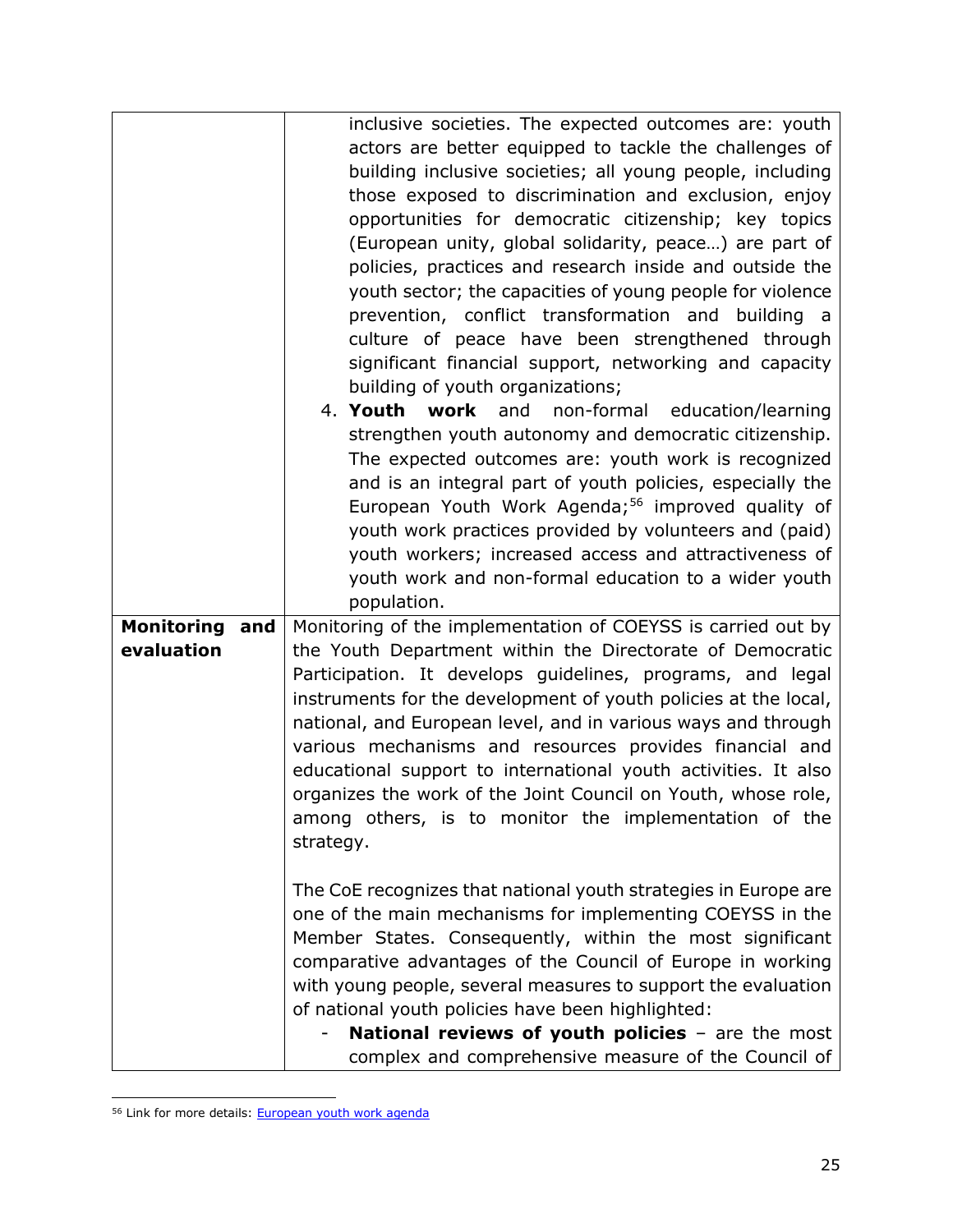|                  | Europe to encourage the evaluation and development of<br>youth policy in Europe. Since 1997, 21 evaluations of the<br>national policies of the CoE member states have been<br>conducted. The process includes the preparation of a<br>national report on youth policy and the position of young<br>people, the evaluation of the report by an expert team,<br>two intensive field visits, commenting on the report by<br>national state authorities and a public hearing. In Serbia,<br>the evaluation was conducted in 2016; <sup>57</sup><br><b>Self-assessment tool for youth policy</b> <sup>58</sup> - in order to<br>create, monitor and implement a "healthy policy", the<br>CoE has developed several principles, goals and values<br>that should be the basis for monitoring policies for young<br>member states. The CoE introduces an instrument for<br>self-assessment of youth policy to help member states<br>assess their own compliance with CoE standards related<br>to youth policy but it would serve as a basis for the<br>development of an independent youth policy. This<br>instrument encourages CoE member states to monitor<br>the impact and effectiveness of youth policies and opens<br>possibility for their fine-tuning (or<br>the<br>even<br>abandonment) if they prove to be partially or completely |
|------------------|---------------------------------------------------------------------------------------------------------------------------------------------------------------------------------------------------------------------------------------------------------------------------------------------------------------------------------------------------------------------------------------------------------------------------------------------------------------------------------------------------------------------------------------------------------------------------------------------------------------------------------------------------------------------------------------------------------------------------------------------------------------------------------------------------------------------------------------------------------------------------------------------------------------------------------------------------------------------------------------------------------------------------------------------------------------------------------------------------------------------------------------------------------------------------------------------------------------------------------------------------------------------------------------------------------------------------------------|
|                  | ineffective;                                                                                                                                                                                                                                                                                                                                                                                                                                                                                                                                                                                                                                                                                                                                                                                                                                                                                                                                                                                                                                                                                                                                                                                                                                                                                                                          |
|                  | Research inside and outside the youth sector -<br>regular research in the field of youth is recognized by<br>the CoE as an instrument for implementing the strategy,<br>and researchers, in addition to decision makers and<br>practitioners in the field of youth, are key actors in all<br>relevant CoE processes in the field of youth.                                                                                                                                                                                                                                                                                                                                                                                                                                                                                                                                                                                                                                                                                                                                                                                                                                                                                                                                                                                            |
| Participation in | The CoE applies the principle of co-management, which                                                                                                                                                                                                                                                                                                                                                                                                                                                                                                                                                                                                                                                                                                                                                                                                                                                                                                                                                                                                                                                                                                                                                                                                                                                                                 |
| the preparation  | includes young people at all levels of decision-making, i.e.,                                                                                                                                                                                                                                                                                                                                                                                                                                                                                                                                                                                                                                                                                                                                                                                                                                                                                                                                                                                                                                                                                                                                                                                                                                                                         |
| and              | representatives of organizations in the field of youth through:                                                                                                                                                                                                                                                                                                                                                                                                                                                                                                                                                                                                                                                                                                                                                                                                                                                                                                                                                                                                                                                                                                                                                                                                                                                                       |
| implementation   |                                                                                                                                                                                                                                                                                                                                                                                                                                                                                                                                                                                                                                                                                                                                                                                                                                                                                                                                                                                                                                                                                                                                                                                                                                                                                                                                       |
| of the strategy  | Advisory Council on Youth is a body that represents                                                                                                                                                                                                                                                                                                                                                                                                                                                                                                                                                                                                                                                                                                                                                                                                                                                                                                                                                                                                                                                                                                                                                                                                                                                                                   |
|                  | the voice of young people in Europe. It consists of 30<br>representatives of youth NGOs and networks;                                                                                                                                                                                                                                                                                                                                                                                                                                                                                                                                                                                                                                                                                                                                                                                                                                                                                                                                                                                                                                                                                                                                                                                                                                 |
|                  | European Steering Committee for Youth - brings                                                                                                                                                                                                                                                                                                                                                                                                                                                                                                                                                                                                                                                                                                                                                                                                                                                                                                                                                                                                                                                                                                                                                                                                                                                                                        |
|                  | together<br>representatives of<br>ministries or<br>bodies                                                                                                                                                                                                                                                                                                                                                                                                                                                                                                                                                                                                                                                                                                                                                                                                                                                                                                                                                                                                                                                                                                                                                                                                                                                                             |
|                  |                                                                                                                                                                                                                                                                                                                                                                                                                                                                                                                                                                                                                                                                                                                                                                                                                                                                                                                                                                                                                                                                                                                                                                                                                                                                                                                                       |

<sup>&</sup>lt;sup>57</sup> Link for more details: "Youth policy in Serbia – [Conclusions of the Council of Europe International Review Team" \(2016\)](https://rm.coe.int/youth-policy-in-serbia/1680903561) <sup>58</sup> Link for more details: [Self-assessment tool for Youth Policy CoE \(2019\)](https://www.coe.int/en/web/youth/youth-policy-self-assessment-tool)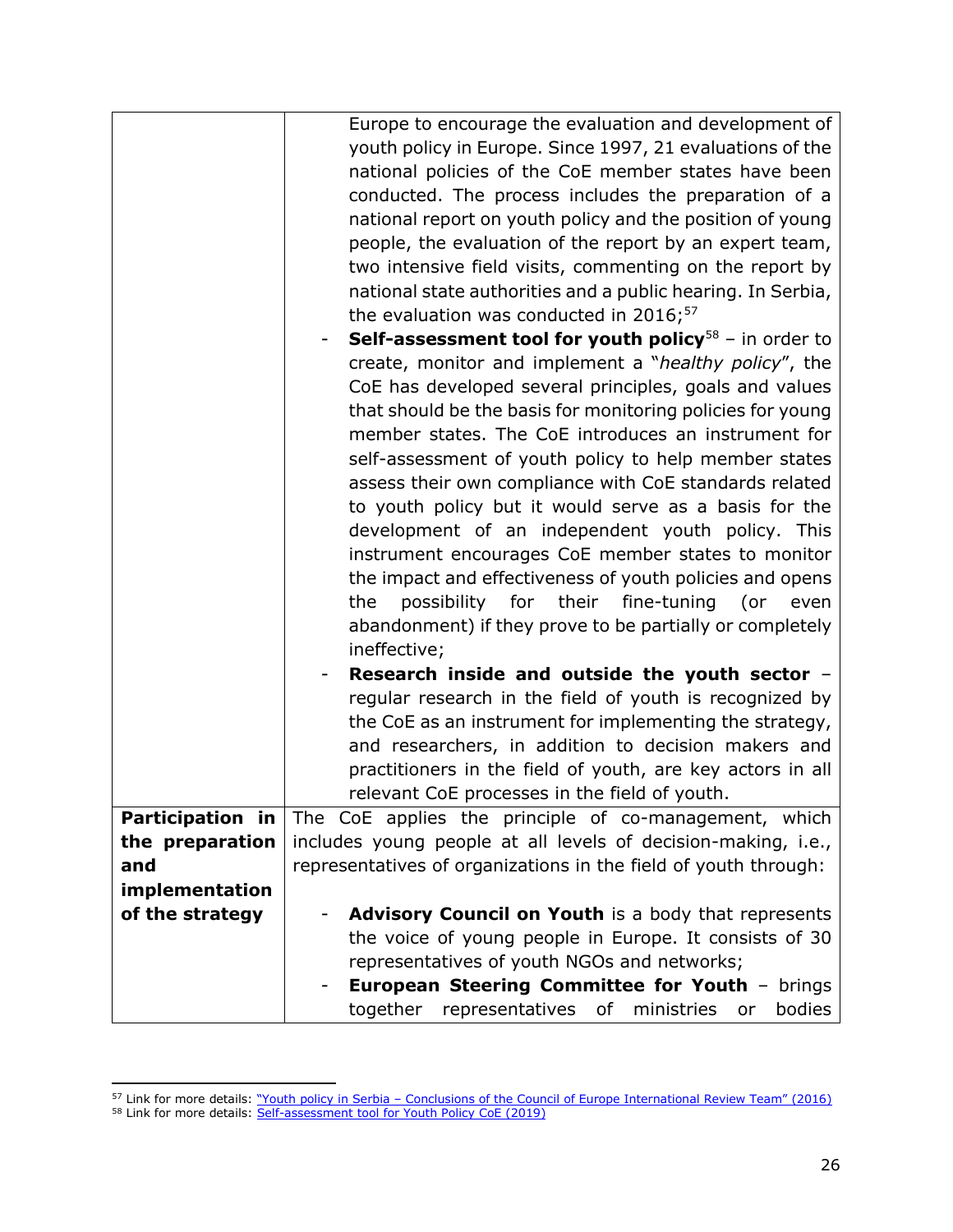|                       | responsible for youth issues from 50 countries                                                                          |
|-----------------------|-------------------------------------------------------------------------------------------------------------------------|
|                       | signatories to the European Cultural Convention;                                                                        |
|                       | Joint<br><b>Council</b><br>Youth<br>brings<br>on<br>$ \,$<br>together                                                   |
|                       | representatives of the previous two bodies to make joint                                                                |
|                       | decisions on priorities, programs and budget in the field                                                               |
|                       | of youth.                                                                                                               |
|                       | <b>Comparative analysis of international strategy and NYS</b>                                                           |
| <b>Similarities</b>   | As in the case of EUYS, COEYSS and NYS are not fully                                                                    |
| between NYS           | comparable. They have a different legal framework, partners,                                                            |
| 2015-2025 and         | support systems, drivers, geographical focus, available                                                                 |
| international         | resources for implementation and focus. COEYSS is primarily a                                                           |
|                       |                                                                                                                         |
| strategy              | strategy of the youth sector and is not directly focused on<br>young people like NYS.                                   |
|                       |                                                                                                                         |
|                       | In addition, the added value of COEYSS is that it directs,                                                              |
|                       | inspires, and monitors the national strategies of member                                                                |
|                       | states, so it can be seen as a key strategy for the development                                                         |
|                       |                                                                                                                         |
|                       | of national youth policies in Europe.                                                                                   |
|                       |                                                                                                                         |
|                       | By further comparing the content of the two observed<br>strategies, essential differences are noticeable at all levels, |
|                       | from vision, through goals to measures. On the other hand, the                                                          |
|                       |                                                                                                                         |
|                       | key similarity is visible in the fact that the four thematic                                                            |
|                       | priorities of COEYSS (revival of pluralistic democracy, access of                                                       |
|                       | young people to rights, living together in peaceful and inclusive                                                       |
|                       | societies, youth work) are contained in the principles of NYS                                                           |
|                       | (support for personal and social empowerment and minority                                                               |
|                       | rights, equality and non-discrimination, equal opportunities for                                                        |
|                       | all, the importance of young people and their social role, active                                                       |
|                       | participation of young people and cooperation and social                                                                |
|                       | responsibility and solidarity).                                                                                         |
| <b>Differences</b>    | In addition to the above-mentioned differences in strategies,                                                           |
| between<br><b>NYS</b> | the divergence of NYS and COEYSS (adopted in 2020) was                                                                  |
| 2015-2025 and         | further enhanced by a difference of five years between the                                                              |
| international         | adoption of the two strategies (NYS adopted in 2015). In this                                                           |
| strategy              | sense, COEYSS is more relevant because, based on feedback                                                               |
|                       | and dialogue with young people, it is based on the current                                                              |
|                       | needs of young people and (especially) the youth sector in                                                              |
|                       | Europe.                                                                                                                 |
|                       |                                                                                                                         |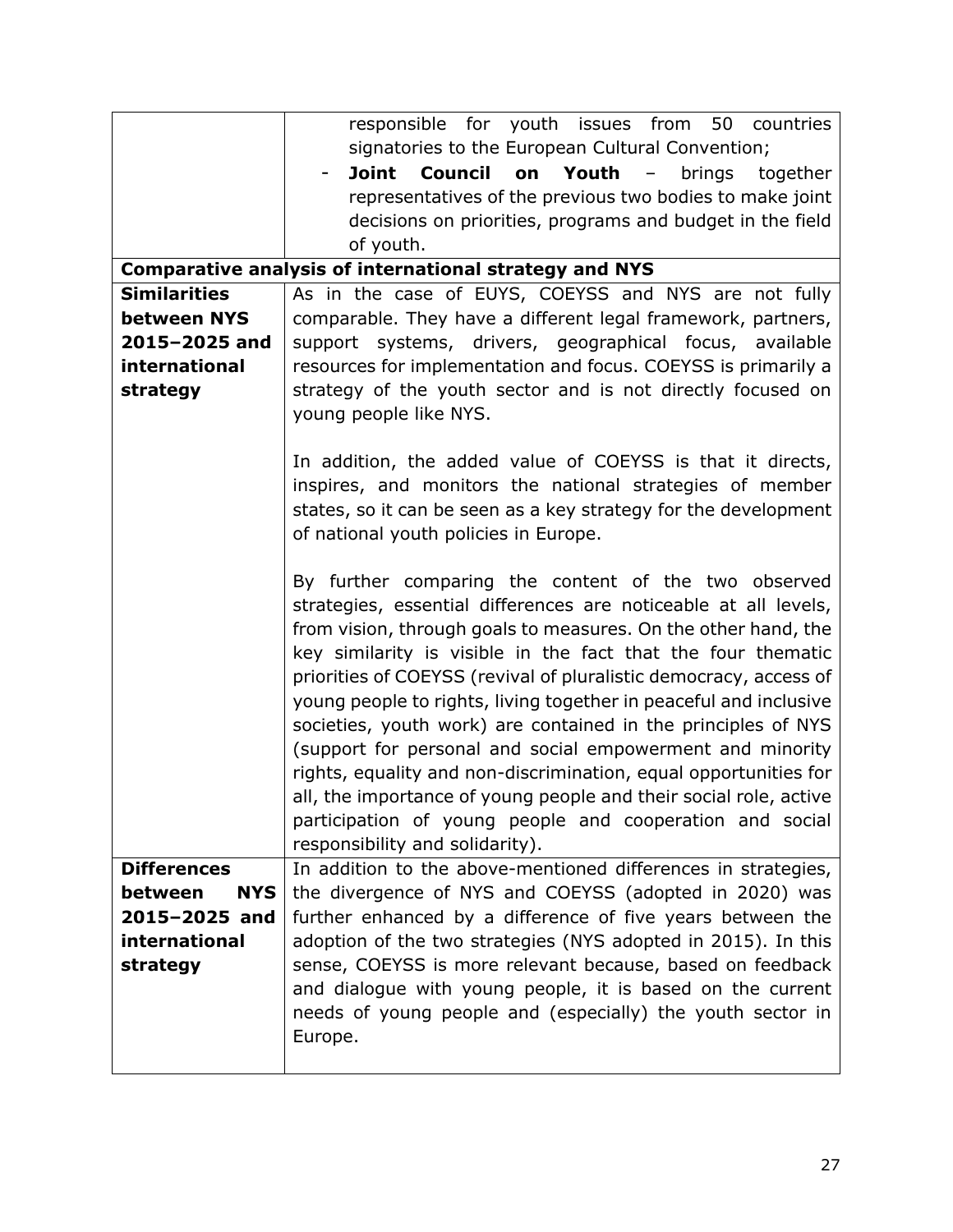| COEYSS identifies several activities, measures, mechanisms<br>that may be useful in considering the NYS 2015-2025:                                                                                                                                                                                                                  |
|-------------------------------------------------------------------------------------------------------------------------------------------------------------------------------------------------------------------------------------------------------------------------------------------------------------------------------------|
| The principle of co-management $-$ is contained in the                                                                                                                                                                                                                                                                              |
| first principle of COEYSS with the aim of reviving<br>pluralistic democracy and is based on the participation<br>of young people in decision-making and active<br>citizenship. The principle of co-management has been<br>consistently implemented at all levels of the CoE<br>structures in the field of youth, mostly through the |
| Advisory Council on Youth and the Joint Council on<br>Youth;                                                                                                                                                                                                                                                                        |
| <b>Youth work</b> – COEYSS is a strategy of the youth sector<br>and is not directly focused on young people, no matter<br>how much they are at the centre of its consideration.<br>Unlike the NYS, which is focused on youth issues,                                                                                                |
| COEYSS is focused on supporting the youth sector in<br>Europe, which is evident from the resources and support<br>instruments that have developed from it (European<br>Youth Centres, European Youth Foundation, etc.);                                                                                                             |
| <b>New challenges</b> - COEYSS does not differ from other<br>international and national strategies in the part of key<br>challenges that young people face (technological,<br>demographic, personal, social, civic, and political). At                                                                                              |
| the same time, the CoE strategy focuses on several<br>youth challenges that are somewhat contained in the<br>NYS, but not necessarily in its focus, such as: Europe's<br>aging population and the need for intergenerational                                                                                                        |
| dialogue, the impact of artificial intelligence on young<br>people, the importance of digital literacy for full youth<br>participation in society, NEET youth access to different<br>opportunities, challenges of the<br>migrant<br>crisis,<br>challenges of climate change, lack of trust of young                                 |
| people in institutions, lack of youth involvement in civil<br>society organizations, increasing<br>extremism<br>and<br>radicalization of young people, strengthening right-wing<br>movements and reducing debate space.                                                                                                             |
| non-formal education -<br>Access to<br><b>COEYSS</b>                                                                                                                                                                                                                                                                                |
| recognizes that it is not enough to work only on building<br>the capacity of youth workers and developing<br>innovations in youth work. For the wider youth                                                                                                                                                                         |
| population, especially NEET youth, to learn about the                                                                                                                                                                                                                                                                               |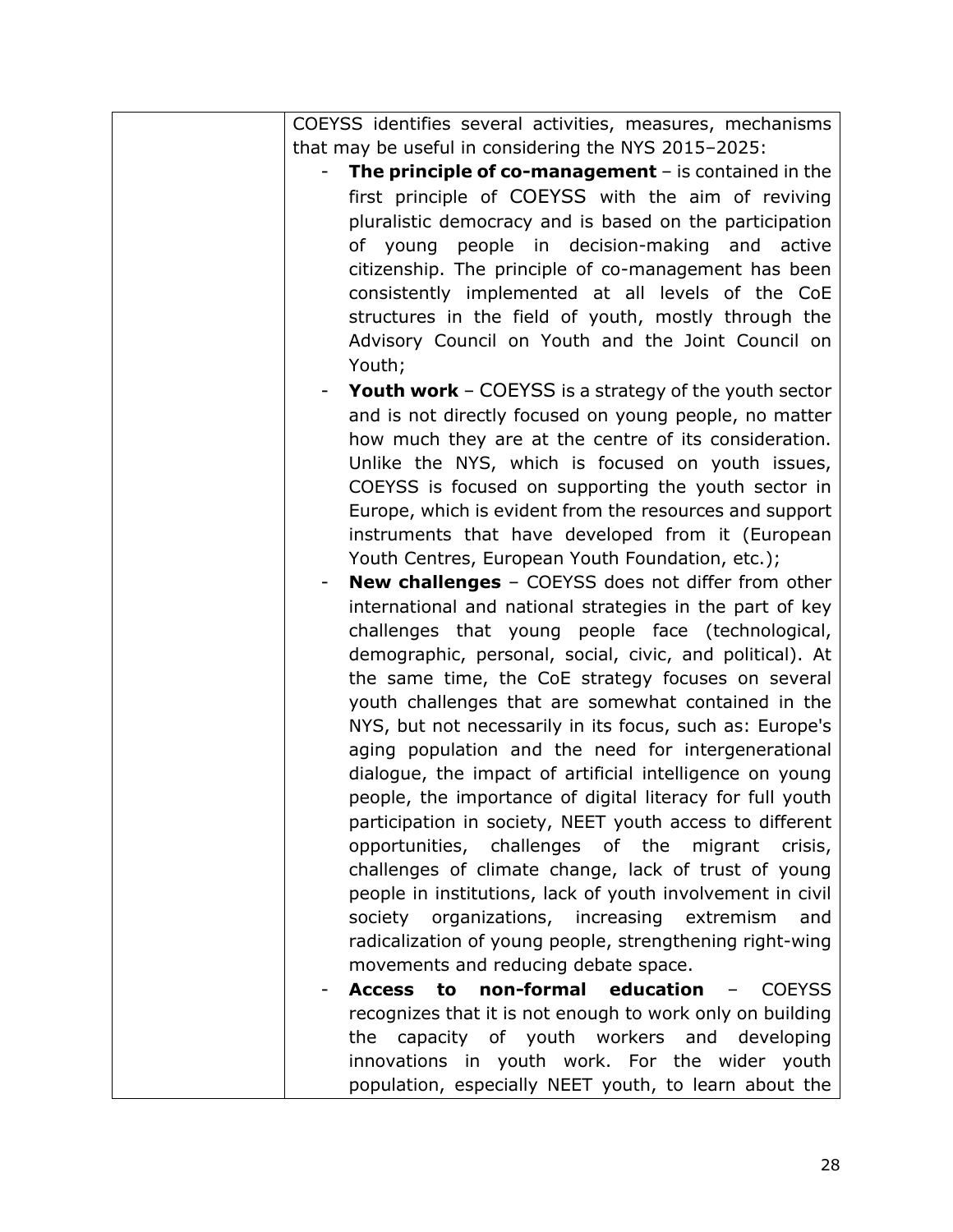| opportunities created by the youth sector, it is necessary |
|------------------------------------------------------------|
| to work on increasing the attractiveness of youth work     |
| and the sustainability of youth work service providers.    |

## <span id="page-28-0"></span>**3.3. United Nations Sustainable Development Agenda 2015**–**2030**

UN Agenda 2030 (hereinafter: UNA2030) is a global strategic action plan for people, the planet and prosperity. It seeks to strengthen universal peace and freedom and recognizes that the elimination of poverty in all its forms, including extreme poverty, is the greatest global challenge and a basic precondition for sustainable development.<sup>59</sup> UNA2030 defines 17 main goals of sustainable development (hereinafter: SDGs) as a guide for members of the United Nations (hereinafter: UN) for the period until 2030.

The UNA2030 agenda was preceded by the "*Millennium Project"* campaign<sup>60</sup> in 2002 to inspire people around the world to take action, as well as the Millennium Development Goals Agenda for 2015<sup>61</sup> which set the basic direction of action with eight main goals, which UNA2030 builds on in the areas of poverty elimination, ensuring quality education, health, gender equality, etc.

The RS has played an active role and expressed its commitment to the global UNA2030 even in the period of defining the SDGs as a member of the Open Working Group on SDGs and the Intergovernmental Committee of Experts on Financing Sustainable Development. During the process of national consultations on SDGs, the citizens of Serbia had the opportunity in the period 2012–2014 to declare development priorities and thus influence the global process of formulating goals.<sup>62</sup>

| <b>Analysis of UNA2030</b> |                                                                                                                                                                                                                                                     |
|----------------------------|-----------------------------------------------------------------------------------------------------------------------------------------------------------------------------------------------------------------------------------------------------|
| <b>General concept</b>     | UNA2030 represents a global strategy for action in areas that<br>are critical to humanity and the planet.                                                                                                                                           |
|                            | UNA2030 focuses on five basic lines of action:<br>1. <b>people</b> - ending poverty and hunger in all its forms, as<br>well as ensuring that all human beings can realize their<br>potential with dignity and equality in a healthy<br>environment; |

<sup>59</sup> Link for more details: [UN SDG 2030 Agenda](https://sdgs.un.org/2030agenda)

<sup>60</sup> Link for more details: [UN Millennium Project \(2002\)](https://www.undp.org/sites/g/files/zskgke326/files/publications/IAR05-English-MillenProject.pdf)

<sup>61</sup> Link for more details: [UN Millennium Development Goals \(MDGs\)](https://www.un.org/millenniumgoals/)

<sup>&</sup>lt;sup>62</sup> Original title in Serbian and link for more details (in Serbian): Izveštaj o napretku u ostvarivanju ciljeva održivog razvoja [do 2030. godine u Republici Srbiji \(2020\)](http://sdg.indikatori.rs/media/1545/izvestaj-o-napretku-u-ostvarivanju-ciljeva-odrzivog-razvoja-do-2030-godine-u-srbiji_web.pdf)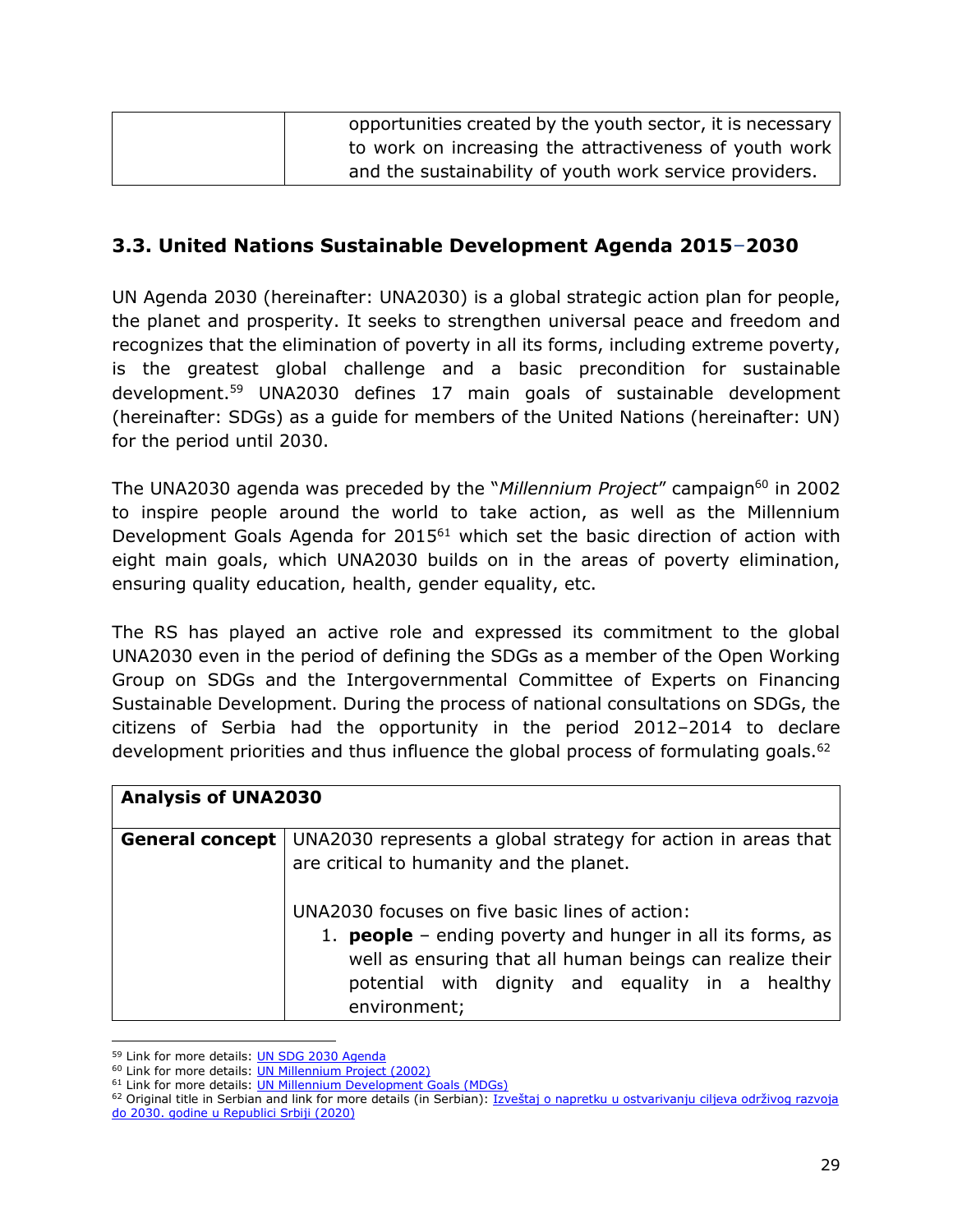|                | 2. <b>planet</b> – preserving the planet from degradation                    |
|----------------|------------------------------------------------------------------------------|
|                | through sustainable consumption and production with                          |
|                | sustainable management of natural resources and                              |
|                | responding to climate change in order to support the                         |
|                | needs of present and future generations;                                     |
|                | 3. <b>prosperity</b> – enabling all human beings to enjoy                    |
|                | prosperity and fulfilled lives, as well as to bring                          |
|                | economic, social and technological progress in harmony                       |
|                | with nature;                                                                 |
|                | 4. <b>peace</b> – cultivating peaceful, just, and inclusive                  |
|                | societies free from fear and violence. Sustainable                           |
|                | development is not possible without peace, nor is peace                      |
|                | possible without sustainable development;                                    |
|                | 5. <b>partnership</b> - mobilizing the resources needed to                   |
|                | implement the agenda with the help of a strengthened                         |
|                | global spirit of solidarity focused primarily on the poorest                 |
|                | and most vulnerable people.                                                  |
|                |                                                                              |
|                | UNA2030 is conceived as a global call to action for sustainable              |
|                | development within three dimensions - economic, social, and                  |
|                | environmental. The achievements in the period of the                         |
|                | "Millennium Project" were considered and the upgrade was                     |
|                | continued, as well as the work on the unfulfilled goals of the               |
|                | "Millennium Development Goals" from the period until 2015.                   |
| General<br>and | UNA2030 defines 17 SDGs and 169 specific goals (targets),                    |
| specific goals | which is the first time in the history of mankind that the leaders           |
|                | of countries have committed themselves to implementing such                  |
|                | a universal agenda.                                                          |
|                |                                                                              |
|                | The basic principles of the new UNA2030 are guided by the                    |
|                | purpose and principles of the United Nations Charter <sup>63</sup> with full |
|                | respect for international law, then by the principles of the                 |
|                | Universal Declaration of Human Rights <sup>64</sup> , other international    |
|                | human rights treaties, the Millennium Declaration and the                    |
|                | outcome of the 2005 World UN Summit. <sup>65</sup> Other instruments         |
|                | have been taken into account, such as the Declaration on the                 |
|                | Right to Development, <sup>66</sup> as well as the outcomes of all major     |
|                | UN conferences and summits.                                                  |

<sup>&</sup>lt;sup>63</sup> Link for more details: *United Nations Charter (1945)* 

<sup>&</sup>lt;sup>64</sup> Link for more details: [Universal Declaration of Human Rights \(1948\)](https://www.un.org/en/about-us/universal-declaration-of-human-rights)

<sup>&</sup>lt;sup>65</sup> Link for more details: 2005 World UN Summit

<sup>&</sup>lt;sup>66</sup> Link for more details: [Declaration on the Right to Development \(1986\)](https://www.ohchr.org/en/professionalinterest/pages/righttodevelopment.aspx)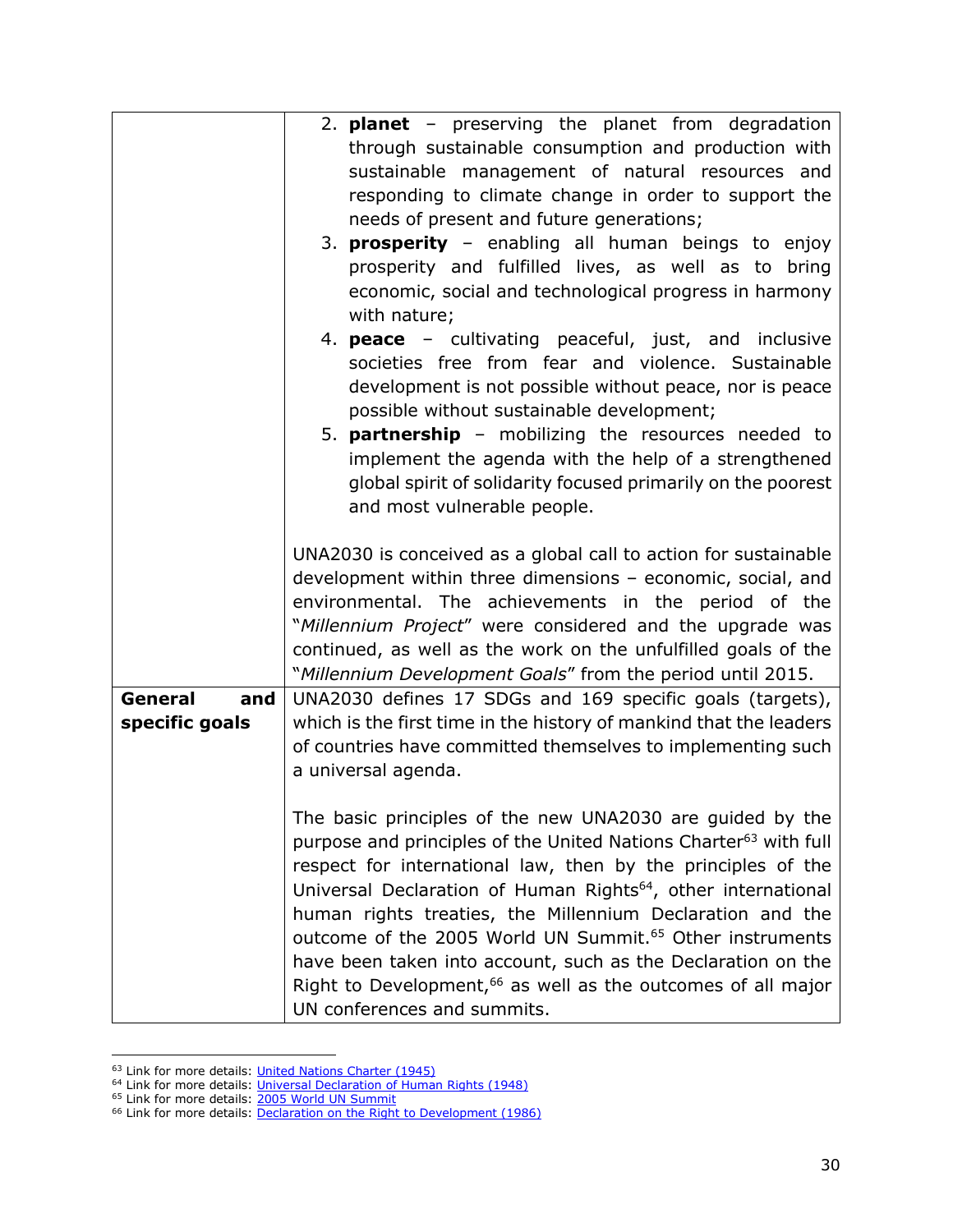Considering the number of documents on the basis of which the principles were established, from the above-mentioned documents **several principles that are important for young people** stand out: the principle of freedom and equality in the form of dignity and realization of all rights, non-discrimination in the exercise of rights, the principle of the right to life, liberty and security, the principle of the right to education, etc.

As mentioned above, based on UN principles and the Millennium Development Goals, SDGs UNA2030 are defined in the following categories:

- 1. End poverty in all its forms everywhere;
- 2. End hunger, achieve food security and improved nutrition and promote sustainable agriculture;
- 3. Ensure healthy lives and promote well-being for all at all ages;
- 4. Ensure inclusive and equitable quality education and promote lifelong learning opportunities for all;
- 5. Achieve gender equality and empower all women and girls;
- 6. Ensure availability and sustainable management of water and sanitation for all;
- 7. Ensure access to affordable, reliable, sustainable and modern energy for all;
- 8. Promote sustained, inclusive and sustainable economic growth, full and productive employment and decent work for all;
- 9. Build resilient infrastructure, promote inclusive and sustainable industrialization and foster innovation;
- 10.Reduce inequality within and among countries;
- 11.Make cities and human settlements inclusive, safe, resilient and sustainable;
- 12.Ensure sustainable consumption and production patterns;
- 13.Take urgent action to combat climate change and its impacts;
- 14.Conserve and sustainably use the oceans, seas and marine resources for sustainable development;
- 15.Protect, restore and promote sustainable use of terrestrial ecosystems, sustainably manage forests,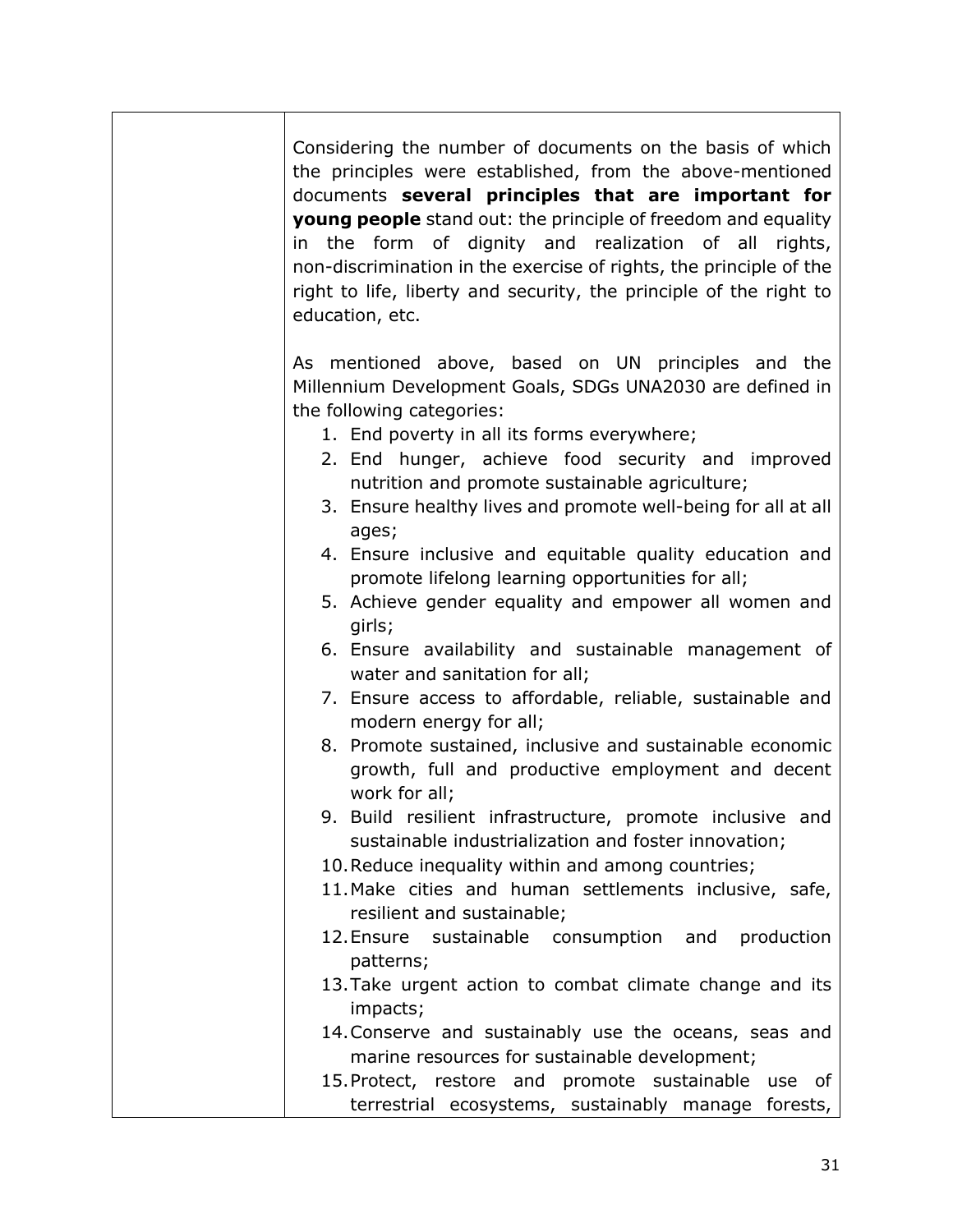| combat desertification, and halt and reverse land                                               |  |
|-------------------------------------------------------------------------------------------------|--|
| degradation and halt biodiversity loss;                                                         |  |
| 16. Promote peaceful and inclusive societies for sustainable                                    |  |
| development, provide access to justice for all and build                                        |  |
| effective, accountable and inclusive institutions at all                                        |  |
| levels;                                                                                         |  |
| 17. Strengthen the means of implementation and revitalize                                       |  |
| the global partnership for sustainable development.                                             |  |
| <b>Priorities</b><br>As can be seen from the principles and goals of UNA2030,                   |  |
| development priorities are in a wide range of economic, social,                                 |  |
| and environmental goals, and are reflected in the following                                     |  |
| areas:                                                                                          |  |
| ending poverty,                                                                                 |  |
| health,                                                                                         |  |
| education,<br>$\sim$                                                                            |  |
| safe food and nutrition,                                                                        |  |
| preservation of the natural environment,                                                        |  |
| peaceful and inclusive society,                                                                 |  |
| integrated approach and partnership.                                                            |  |
| <b>Implementation</b><br>Given the scope and ambitions of UNA2030, global partnership           |  |
| and the commitment of UN member states are needed to                                            |  |
| ensure implementation. To achieve all goals, it is necessary to                                 |  |
| bring together the public, private and civil sectors, the UN                                    |  |
| system, and other actors to use all available resources.                                        |  |
|                                                                                                 |  |
| The Partnership for Sustainable Development supports the                                        |  |
| specific policies and actions outlined in the outcome document                                  |  |
| of the Third International Conference on Financing for                                          |  |
| Development <sup>67</sup> held in Addis Ababa in 2015. The UN General                           |  |
| Assembly supported the Action Plan during the event, <sup>68</sup> which                        |  |
| is an integral part of UNA2030 for sustainable development.                                     |  |
|                                                                                                 |  |
| Given that this is a global initiative, work continued on the                                   |  |
| foundations established by the 2002 Monterey Consensus <sup>69</sup> and                        |  |
| the 2008 Doha Declaration. <sup>70</sup> The implementation of the                              |  |
| Istanbul Declaration, <sup>71</sup> SAMOA modality, <sup>72</sup> Vienna program, <sup>73</sup> |  |

<sup>&</sup>lt;sup>67</sup> Link for more details: [Third international conference on financing for development](https://sustainabledevelopment.un.org/index.php?page=view&type=400&nr=2051&menu=35)

<sup>&</sup>lt;sup>68</sup> Link for more details: [Addis Ababa Action Agenda](https://sustainabledevelopment.un.org/index.php?page=view&type=400&nr=2051&menu=35)

<sup>&</sup>lt;sup>69</sup> Link for more details: <u>International conference on financing for development - Monterrey, Mexico</u>

<sup>&</sup>lt;sup>70</sup> Link for more details: <u>International conference on financing for development – Doha, Qatar</u>

<sup>&</sup>lt;sup>71</sup> Link for more details: [The declaration of Istanbul](https://www.declarationofistanbul.org/)

<sup>&</sup>lt;sup>72</sup> Link for more details: **SIDS Accelerated modalities of action (S.A.M.O.A.) pathway** 

<sup>&</sup>lt;sup>73</sup> Link for more details: *[Vienna program of action](http://unohrlls.org/about-lldcs/programme-of-action/)*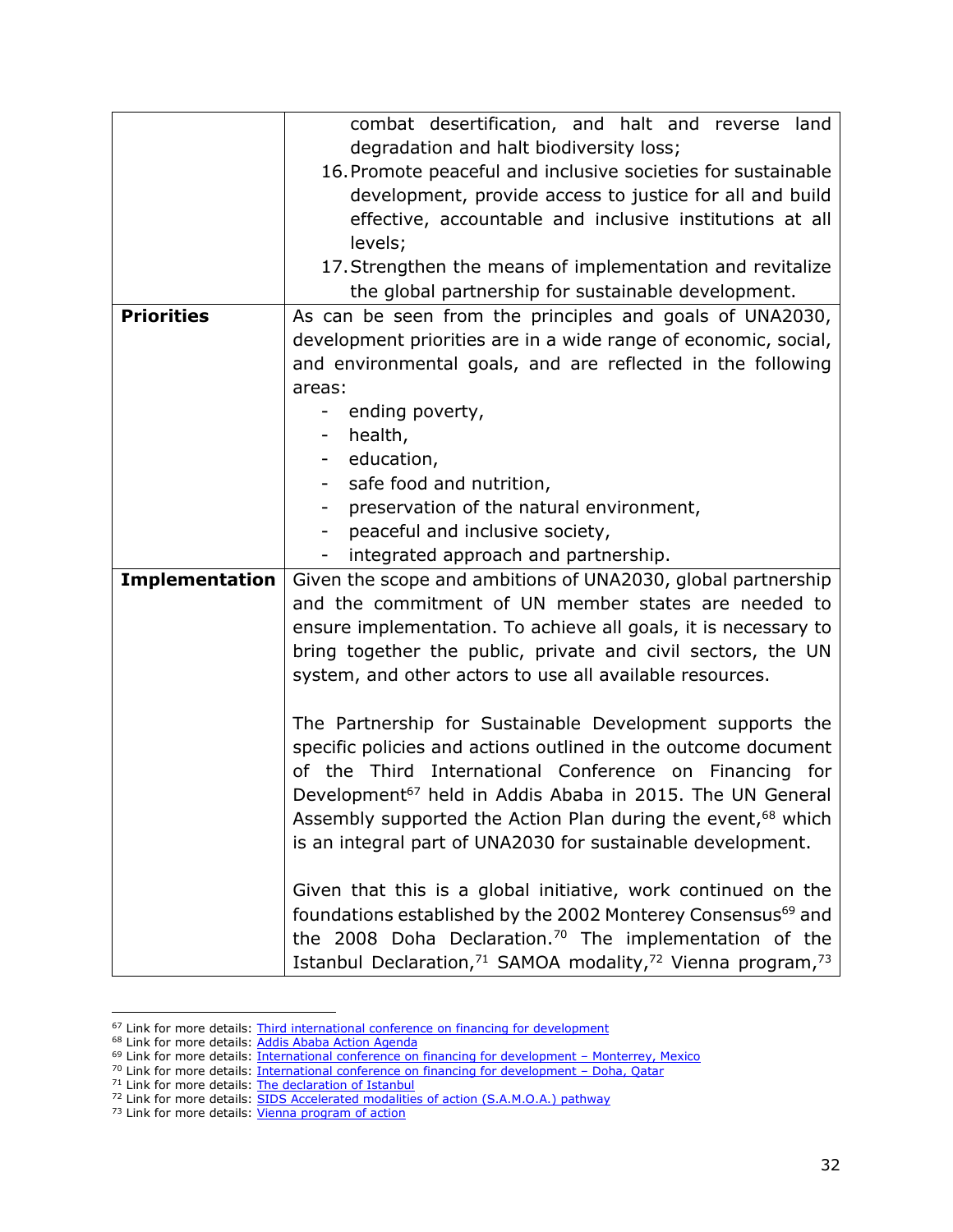African Union Agenda 2063,<sup>74</sup> New Partnership for Africa's Development (NEPAD) $^{75}$  etc. was supported. Regarding the instruments of financial assistance for the implementation of the agenda, some of the most important at the global level are listed below: UN Peacebuilding Fund,<sup>76</sup> International Fund for Agricultural Development,<sup>77</sup> World bank,<sup>78</sup> World Food Program,<sup>79</sup> Asian Infrastructure Investment Bank,<sup>80</sup> New Development Bank, 81 Inter-American Investment Corporation<sup>82</sup> and many other instruments. As stated in the Addis Ababa Action Plan, efforts at the national level are an integral part of efforts to achieve the goals of UNA2030 with the support of UN systems, policies, and international funds. In the first five-year cycle of UNA2030, the RS has already taken significant steps in meeting the goals of the Sustainable Development Agenda. In 2015, the Government of the RS established the Interdepartmental Working Group for the Implementation of UNA2030, whose members are representatives of ministries. The working group aims to coordinate the activities of all relevant ministries, monitor implementation, propose the adoption of a national strategy for sustainable development with a financial plan and carry out other activities in addition to reporting on progress. At the national level in 2017, a Focus Group of the National Assembly of Serbia was formed for the development of control mechanisms and supervision of the implementation of the SDGs. A very important aspect of the implementation of UNA2030 is the localization of SDGs, i.e., the integration of goals into local policies. The Standing Conference of Towns and Municipalities (hereinafter: SCTM) plays an important role in

<sup>&</sup>lt;sup>74</sup> Link for more details: [Agenda 2063: The Africa we want](https://au.int/en/agenda2063/overview)

<sup>&</sup>lt;sup>75</sup> Link for more details: **African Union Development Agency** 

<sup>76</sup> Link for more details: [UN Peacebuilding Fund](https://www.un.org/peacebuilding/fund)

<sup>77</sup> Link for more details: [International fund for agricultural development](https://www.ifad.org/en/)

<sup>78</sup> Link for more details: [World Bank](https://www.worldbank.org/en/about/leadership?cid=ECR_GA_worldbank_EN_EXTP_search&gclid=CjwKCAjwyIKJBhBPEiwAu7zllzRg-MV6uslrsaY9xPT4o6gQblT6Qp_v4H_IEIX9bmJHIuxzdzl0IxoCDWgQAvD_BwE)

<sup>79</sup> Link for more details: **UN World food program** 

<sup>80</sup> Link for more details: [Asian Infrastructure Investment Bank](https://www.aiib.org/en/index.html)

<sup>81</sup> Link for more details: [New Development Bank](https://www.ndb.int/)

<sup>82</sup> Link for more details: [InterAmerican Investment Corporation](https://www.idbinvest.org/en) – IDB Invest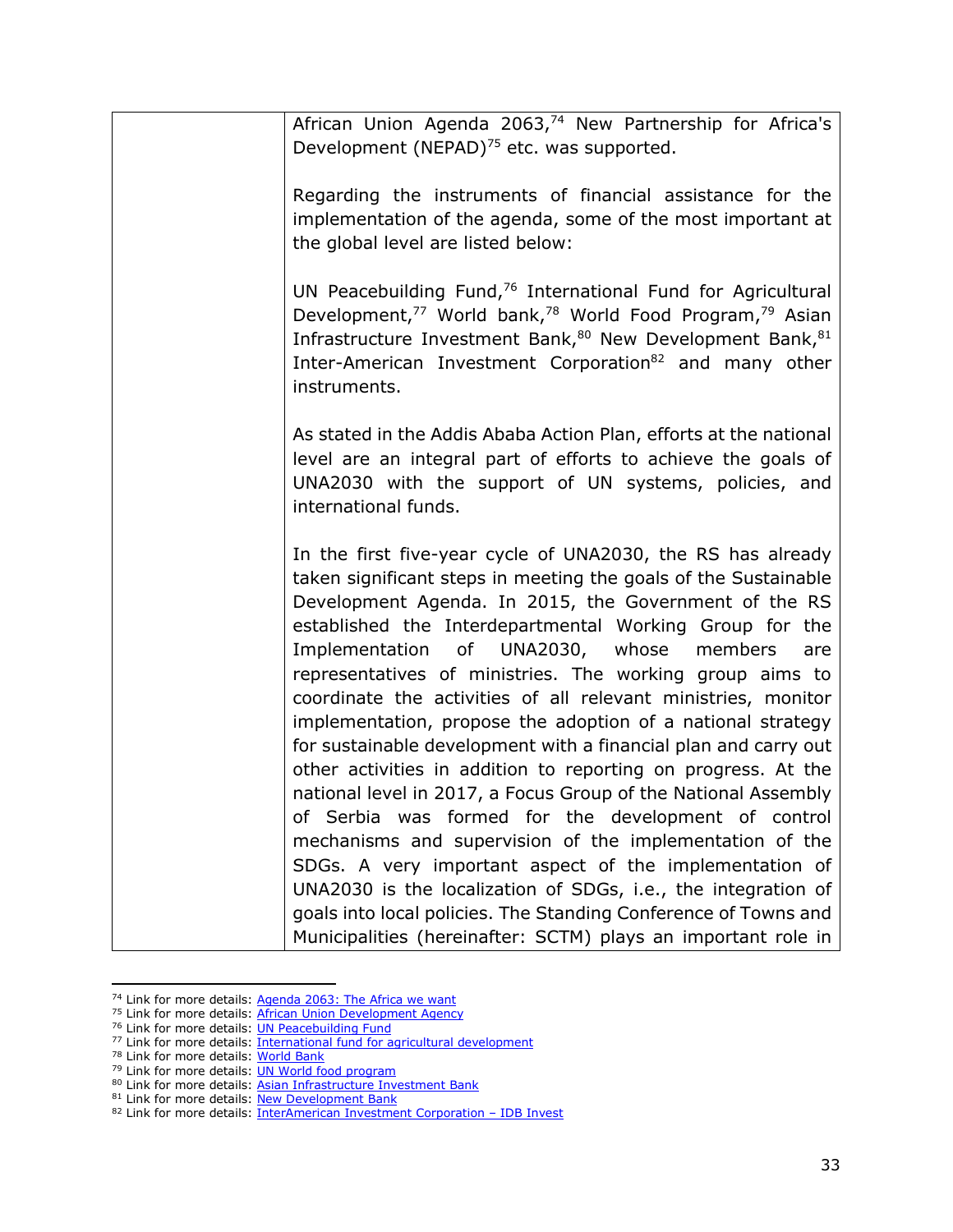|               | this process. An analysis of umbrella and sectoral policies with           |
|---------------|----------------------------------------------------------------------------|
|               | UNA2030, as well as with reforms within the EU accession                   |
|               | process, was conducted, with the support of the UN team in                 |
|               | Serbia during the preparation of the MAPS mission. <sup>83</sup> These     |
|               | analyses have established that there is a high level of                    |
|               |                                                                            |
|               | harmonization of umbrella national policies with UNA2030, and              |
|               | that the key strategic documents that define the directions of             |
|               | development of Serbia on the road to the EU largely correspond             |
|               | to the SDGs (NPAA, NAD and ESRP). <sup>84</sup> In addition to these       |
|               | umbrella<br>policies,<br>the<br>analyses<br>showed<br>significant          |
|               | correspondence of sectoral policies with the SDGs, and in                  |
|               | accordance with the Planning System Act, Serbia will develop               |
|               | an integrated development strategy, which will enable more                 |
|               | coherent policy orientation towards the SDGs and stronger                  |
|               | linking of goals with EU reforms. When it comes to the                     |
|               | implementation of UNA2030 in Serbia, the RS is additionally                |
|               | part of a large number of partnerships and initiatives related to          |
|               | the Agenda, such as the Berlin Process, $85$ EU Strategy for the           |
|               | Danube Region, 86 Regional Youth Cooperation Office, 87 EU                 |
|               | 203088<br>Skills Development Agenda<br>and<br>other<br>many                |
|               | partnerships.                                                              |
| <b>Actors</b> | The revitalized Global Partnership facilitates intensive global            |
|               | engagement in support of the implementation of all SDGs by                 |
|               | connecting the public sector, civil society, the private sector,           |
|               | the UN system, and other actors with the mobilization of all               |
|               | available resources. According to the UN Platform for                      |
|               |                                                                            |
|               | Partnerships <sup>89</sup> over 5,000 partnerships have been registered in |
|               | the implementation of UNA2030 worldwide, with tens of                      |
|               | thousands of actors.                                                       |
|               |                                                                            |
|               | In Serbia, the most important actor is the Multidisciplinary               |
|               | Working Group established in December 2015 and composed                    |
|               | of senior representatives of line ministries and other                     |
|               | organizations and institutions in the RS: SCTM, the RS National            |
|               | Assembly, civil society organizations, the RS Public Policy                |
|               | Secretariat, the UN team in the RS and others.                             |

<sup>&</sup>lt;sup>83</sup> Original title in Serbian and link for more details (in Serbian): *MAPS misija* 

<sup>84</sup> Links for more details: [National Program for Adoption of the Acquis,](https://www.mei.gov.rs/eng/information/questions-and-answers/national-programme-for-adoption-of-the-acquis-npaa/) [The National Priorities for Development Assistance](https://www.mei.gov.rs/eng/news/719/189/335/details/planning-of-national-priorities-of-the-republic-of-serbia-for-international-assistance-2019-2025-launched/) and **The Employment and Social Reform Program** 

<sup>85</sup> Link for more details: [Berlin Process](https://berlinprocess.info/)

<sup>86</sup> Link for more details: [EU Danube Region Strategy](https://danube-region.eu/wp-content/uploads/2021/01/EUSDR-SR.pdf)

<sup>87</sup> Link for more details: [Regional Youth Cooperation Office](https://www.rycowb.org/) - RYCO

<sup>88</sup> Link for more details: [European Skills Agenda](https://ec.europa.eu/social/main.jsp?catId=1223&langId=en)

<sup>89</sup> Link for more details: [SDG Partnership platform](https://sustainabledevelopment.un.org/partnership/browse/)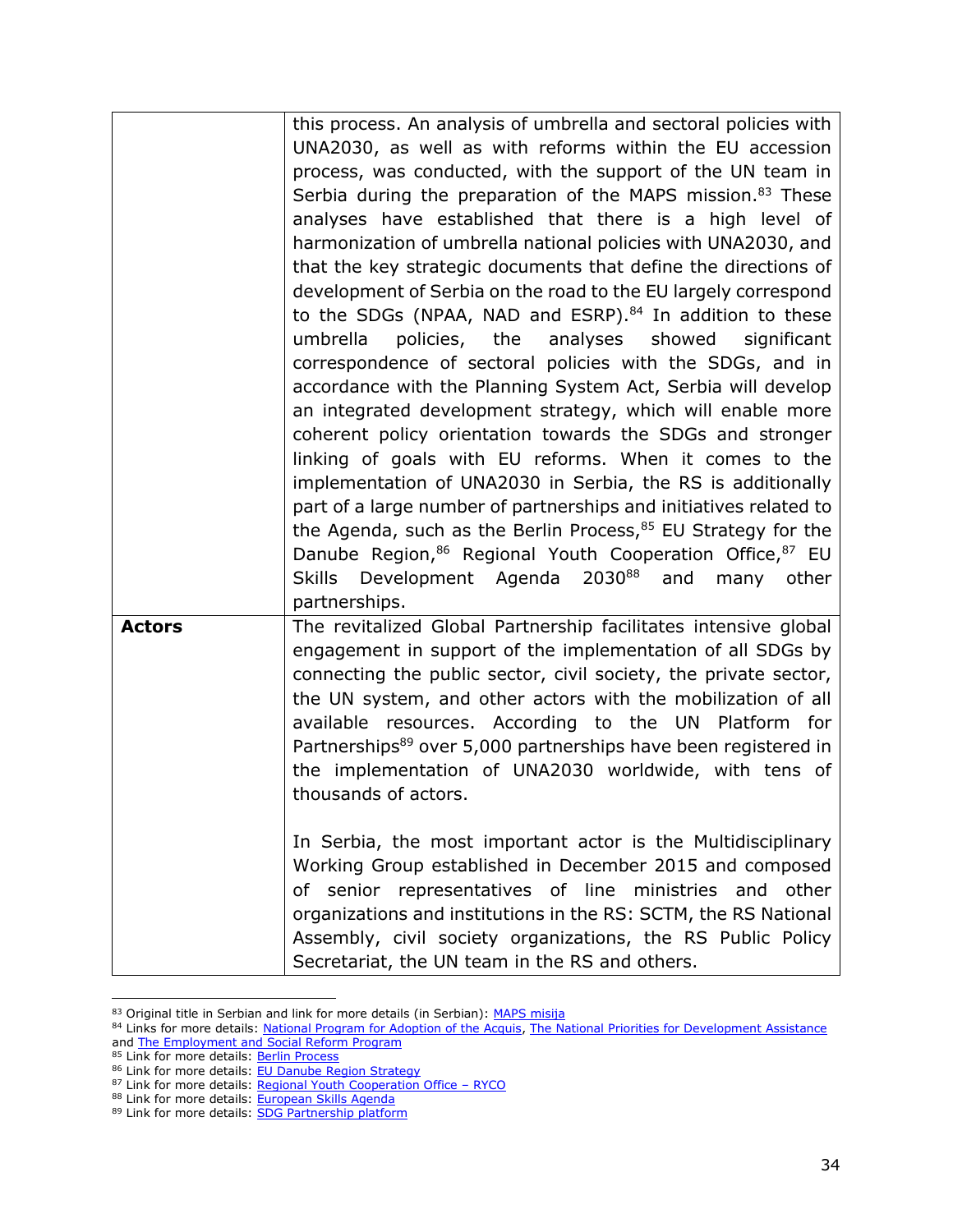| <b>Success</b>                      | Within the UNA2030 and the Addis Ababa Action Plan from                                                                                                                                                                                                                                                                                                                                                                                                                                                    |
|-------------------------------------|------------------------------------------------------------------------------------------------------------------------------------------------------------------------------------------------------------------------------------------------------------------------------------------------------------------------------------------------------------------------------------------------------------------------------------------------------------------------------------------------------------|
| <b>Indicators</b>                   | 2015, 17 main goals were set in the areas of health, education,                                                                                                                                                                                                                                                                                                                                                                                                                                            |
|                                     | ending poverty, etc. which were broken down into 169 targets                                                                                                                                                                                                                                                                                                                                                                                                                                               |
|                                     | in the areas listed above in the analysis.                                                                                                                                                                                                                                                                                                                                                                                                                                                                 |
|                                     |                                                                                                                                                                                                                                                                                                                                                                                                                                                                                                            |
|                                     | Report on the progress in achieving the SDGs by 2030 in the<br>Republic of Serbia from December 2020 <sup>90</sup> states that the SDG<br>indicators to<br>contains<br>measure<br>247<br>the<br>success<br>of.<br>implementation. Examples in which young people are directly<br>listed as the target group:<br><b>SDG 8.6 - Target value:</b> reduce the share of young<br>people who are not employed or in the process of<br>education or training; this is one of the main goals of the                |
|                                     | NYS 2015-2025. The indicator in Serbia is the share of<br>young people (15-24 years) who are not covered by                                                                                                                                                                                                                                                                                                                                                                                                |
|                                     | education, employment or training;                                                                                                                                                                                                                                                                                                                                                                                                                                                                         |
|                                     | <b>SDG 4.3 - Target value:</b> by 2030, ensure equal access<br>to affordable and quality vocational education at all<br>levels, including university, for all women and men. The<br>indicator in Serbia represents the rate of participation of<br>young people and adults in formal and non-formal<br>education and training in the previous 12 months (by<br>gender).                                                                                                                                    |
|                                     | The impression is that the UNA2030 indicators are clearly set.<br>The report states which indicators can be specifically<br>measured, and which cannot, and the Statistical Office of the<br>RS published the data on the Internet platform for monitoring<br>the progress of SDGs <sup>91</sup> based on which it is currently possible<br>to monitor 102 out of a total of 247 indicators in Serbia. The<br>above-mentioned report and the Internet platform<br>are<br>excellent sources of information. |
|                                     | It is important to note that all UN member states have similar<br>platforms for monitoring the indicators, and that the UN<br>monitors various initiatives around the world through its SDG<br>Internet platform.                                                                                                                                                                                                                                                                                          |
| <b>Monitoring and</b><br>evaluation | According to the Addis Ababa Action Plan from 2015, the focus<br>is on quantitative and qualitative data, including open data,                                                                                                                                                                                                                                                                                                                                                                             |

<sup>90</sup> Original title in Serbian and link for more details (in Serbian): Izveštaj o napretku u ostvarivanju ciljeva održivog razvoja [do 2030. godine u Republici Srbiji](http://sdg.indikatori.rs/media/1545/izvestaj-o-napretku-u-ostvarivanju-ciljeva-odrzivog-razvoja-do-2030-godine-u-srbiji_web.pdf)

<sup>91</sup> Original title in Serbian and link for more details (in Serbian): Internet platforma za praćenje napretka ostvarivanja COR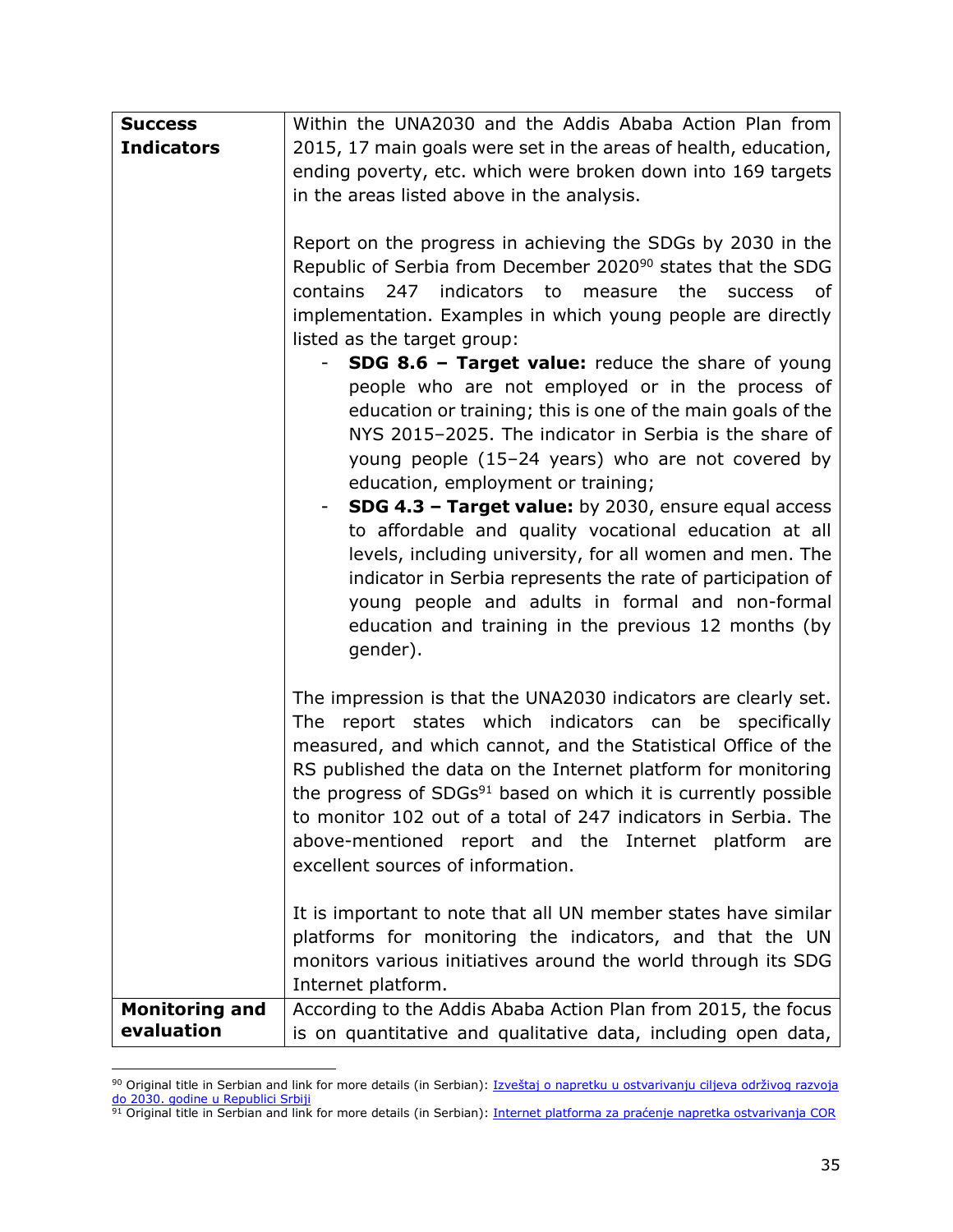| <b>Transparency in reporting</b> within the Internet platform <sup>95</sup><br>represents the main source of information where the<br>achievement of SDGs can be monitored by objectives, specific                                                                                                                                                                                                                                                                                                                                                                                                                                                                                                                             |
|--------------------------------------------------------------------------------------------------------------------------------------------------------------------------------------------------------------------------------------------------------------------------------------------------------------------------------------------------------------------------------------------------------------------------------------------------------------------------------------------------------------------------------------------------------------------------------------------------------------------------------------------------------------------------------------------------------------------------------|
| Measurement of progress was conducted according to the<br>methodology provided by Eurostat <sup>94</sup> applied in the EU. Bearing<br>in mind that Serbia does not define specific national goals, i.e.,<br>quantitative measures that should be achieved at the national<br>level within a defined time frame, in some cases the Eurostat<br>methodology for SDGs without quantitative indicators is used<br>to measure progress. Thus, the measurement is not performed<br>in relation to the quantitatively defined goal, but the progress<br>is monitored in relation to the initial year for which data are<br>available, and the degree to which progress is moving in a<br>positive or negative direction is measured. |
| As mentioned above, the Statistical Office of the RS93<br>represents a national statistical system that monitors the<br>achievement of indicators within the SDGs UNA2030 in Serbia,<br>along with other data producers, through which 102 out of 247<br>indicators in Serbia within the 17 SDGs are monitored.                                                                                                                                                                                                                                                                                                                                                                                                                |
| Considering the global scope of UNA2030, and that each UN<br>member state uses its own monitoring mechanisms, during this<br>analysis we will focus on monitoring mechanisms at the<br>national level in the Republic of Serbia, and we will briefly<br>mention that the UN Statistics Department through its global<br>database <sup>92</sup> monitors the achievement of indicators at the global<br>level.                                                                                                                                                                                                                                                                                                                  |
| statistical systems, and administration at the national and local<br>levels, which are the most important tools for measuring and<br>strengthening capacity, transparency, and accountability<br>within the global partnership. National statistical systems play<br>major role in data collection, dissemination,<br>and<br>a<br>administration, but they do not see everything. Therefore, data<br>and analyses of civil society, academia and the private sector<br>should be used as additional sources of information.                                                                                                                                                                                                    |

<sup>&</sup>lt;sup>92</sup> Link for more details: **SDG Indicators** 

<sup>93</sup> Original title in Serbian and link for more details (in Serbian): [Republički zavod za statistiku](https://www.stat.gov.rs/)

<sup>&</sup>lt;sup>94</sup> Link for more details: **Statistical office of the European Union** 

<sup>&</sup>lt;sup>95</sup> Original title in Serbian and link for more details (in Serbian): [COR Indikatori u Srbiji](http://sdg.indikatori.rs/sr-latn/)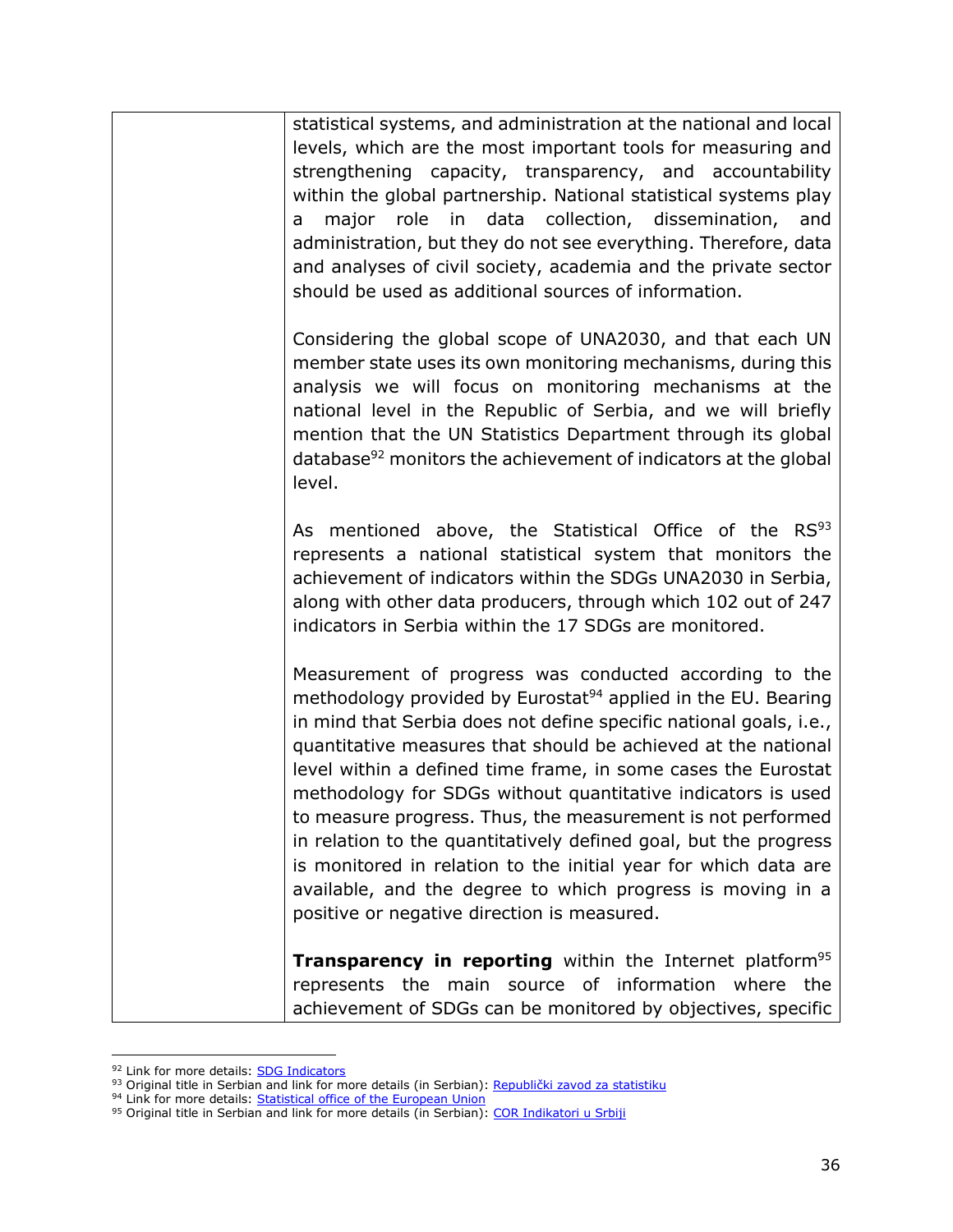|                                                                                               | objectives, and indicators. To illustrate the level of data that is<br>publicly available, an example of the level of data is briefly<br>presented in the " <i>Indicators</i> " section for SDG 4 - for indicator<br>4.1.2. The completion rate (first cycle of primary education,<br>second cycle of primary education, secondary education) can<br>be viewed by location, by mother's education, material<br>condition of the household, and the data were updated during                                                                                                                                                                                                                                                                                                                                                                                                                                                                            |
|-----------------------------------------------------------------------------------------------|--------------------------------------------------------------------------------------------------------------------------------------------------------------------------------------------------------------------------------------------------------------------------------------------------------------------------------------------------------------------------------------------------------------------------------------------------------------------------------------------------------------------------------------------------------------------------------------------------------------------------------------------------------------------------------------------------------------------------------------------------------------------------------------------------------------------------------------------------------------------------------------------------------------------------------------------------------|
|                                                                                               | 2021 with the listed data sources and links.<br>In terms of evaluation, periodic reporting of UN member states<br>on a voluntary basis at the national level is envisaged, which is<br>the main type of evaluation using objectives and indicators, as<br>well as measuring their achievement, while the UN Secretary<br>General reports annually on progress of achieving SDGs<br>towards a high-level political forum of the UN Economic and<br>Social Council.                                                                                                                                                                                                                                                                                                                                                                                                                                                                                      |
|                                                                                               | The RS has voluntarily submitted its first progress report on<br>the implementation of the SDGs, which is fully publicly<br>available on the Internet platform. <sup>96</sup> The report <sup>97</sup> was<br>submitted in December 2020 and represents one of the most<br>important sources of information during this analysis. It<br>provides a precise overview of the measured indicators with<br>explanations and an assessment of progress towards the SDGs.                                                                                                                                                                                                                                                                                                                                                                                                                                                                                    |
| <b>Participation in</b><br>the preparation<br>and<br><i>implementation</i><br>of the strategy | The citizens of the RS had the opportunity to contribute to the<br>definition of these priorities in the period 2012-2014 and,<br>during the process of national consultations on SDGs, to<br>declare their development priorities and thus influence the<br>global process of formulating goals. During the first cycle of<br>consultations "The Serbia we want" <sup>98</sup> , in addition to the goals<br>highlighted in most other countries, there were also nationally<br>specific goals that belonged to the corpus of cultural aspects of<br>development, including fostering tolerance, solidarity, and the<br>establishment of conflict-free societies with the rule of law.<br>Precisely because the results of the consultations in Serbia<br>indicated these important aspects of development, in the<br>second cycle of consultations the attention was focused on the<br>relationship between culture and development, and the results |

<sup>&</sup>lt;sup>96</sup> Original title in Serbian and link for more details (in Serbian): [COR Indikatori u Srbiji](http://sdg.indikatori.rs/sr-latn/)

<sup>97</sup> Original title in Serbian and link for more details (in Serbian): Izveštaj o napretku u ostvarivanju ciljeva održivog razvoja [do 2030. godine u Republici Srbiji](http://sdg.indikatori.rs/media/1545/izvestaj-o-napretku-u-ostvarivanju-ciljeva-odrzivog-razvoja-do-2030-godine-u-srbiji_web.pdf)

<sup>&</sup>lt;sup>98</sup> Original title in Serbian and link for more details (in Serbian): [Srbija kakvu želim](http://www.srbijakakvuzelim.rs/index.php/landing/o_inicijativi/)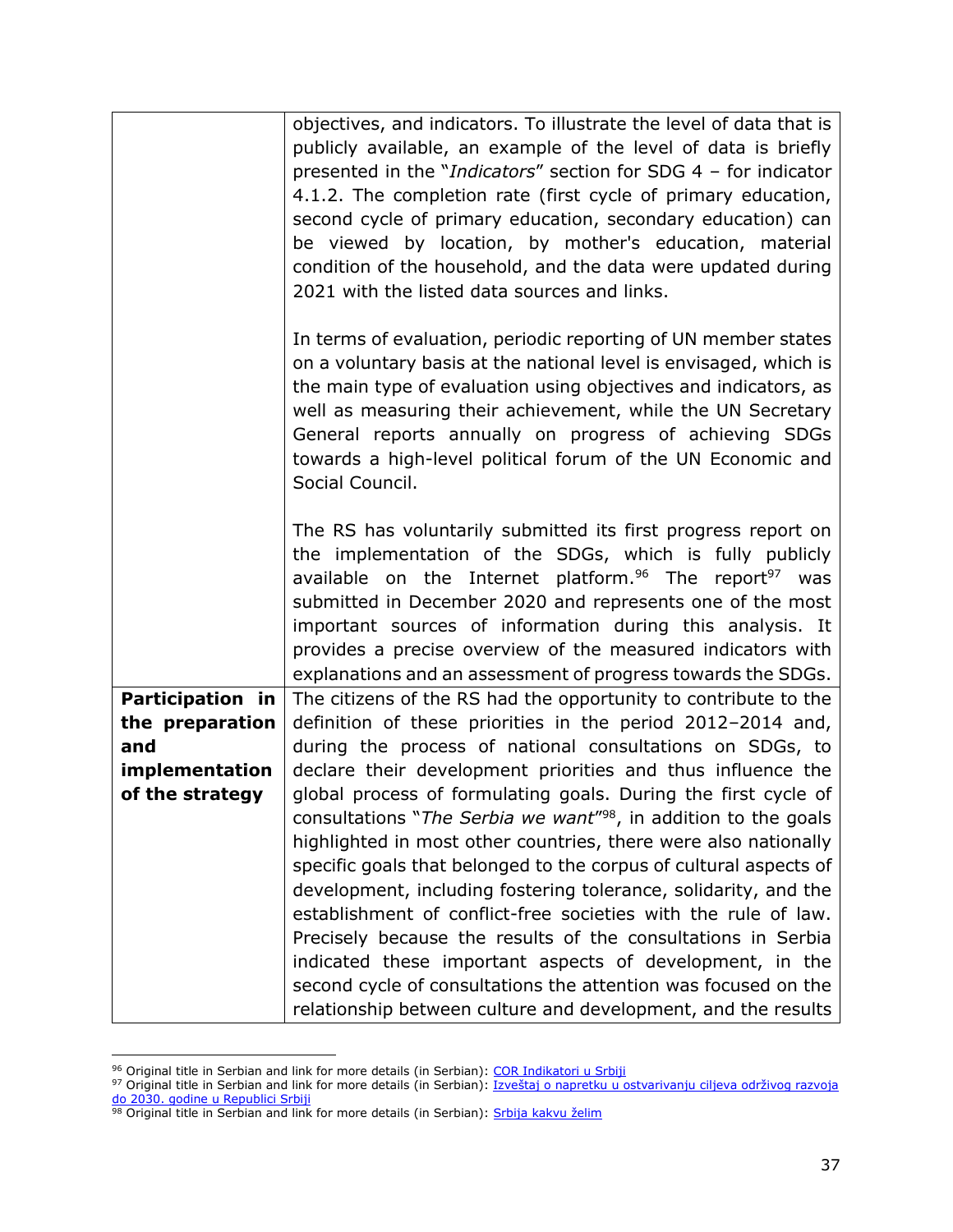|                       | significantly contributed to the formulation of the Sustainable             |
|-----------------------|-----------------------------------------------------------------------------|
|                       | Development Goal no. 16 which envisages the promotion of                    |
|                       | peaceful and inclusive societies for sustainable development. <sup>99</sup> |
|                       |                                                                             |
|                       | It is important to note that the general population contributed             |
|                       | to the definition of priorities and, according to the data on the           |
|                       | target groups from the Internet platform, it included young                 |
|                       | people from rural areas, secondary school and university                    |
|                       | students and other groups composed mainly of young people.                  |
|                       | Comparative analysis of international strategy and NYS                      |
| <b>Similarities</b>   | The two strategies are not completely comparable. UNA2030 is                |
| between<br><b>NYS</b> | a global umbrella strategy, part of which is the RS and NYS                 |
| 2015-2025 and         |                                                                             |
| international         | planning system. Although the RS, as a member of the UN, is                 |
|                       | one of the initiators of UNA2030, the document refers to                    |
| strategy              | solving critical world challenges, and actors from Serbia, with             |
|                       | the help of national resources and international support,                   |
|                       | contribute to the overall goals of UNA2030.                                 |
|                       |                                                                             |
|                       | Given that UNA2030 addresses core issues affecting global                   |
|                       | society as a whole, the Agenda is relevant to young people as               |
|                       | part of the general population. NYS in the RS is relevant for a             |
|                       | large number of SDGs, from which the areas of employment,                   |
|                       | ending poverty, health, inclusive and quality education,                    |
|                       | peaceful and inclusive society, partnership (participation),                |
|                       | environmental protection, etc. stand out.                                   |
|                       |                                                                             |
|                       | Inclusion as the most important topic of UNA2030, which is                  |
|                       | reflected in all SDGs whose implementation reduces inequality               |
|                       | at the global level, is also a principle that NYS strives for when          |
|                       | it comes to improving the position of young people in Serbia.               |
|                       |                                                                             |
|                       | The most precise similarities between the two strategies are                |
|                       | reflected in:                                                               |
|                       | <b>SDG 3</b> - Ensure a healthy life and promote well-being                 |
|                       | for people of all generations; directly related to the                      |
|                       | strategic goals of the NYS - Health and well-being of                       |
|                       | young women and men;                                                        |
|                       | <b>SDG 4</b> - Provide inclusive and equitable quality                      |
|                       | education and promote lifelong learning opportunities                       |

<sup>99</sup> Original title in Serbian and link for more details (in Serbian): Izveštaj o napretku u ostvarivanju ciljeva održivog razvoja [do 2030. godine u Republici Srbiji](http://sdg.indikatori.rs/media/1545/izvestaj-o-napretku-u-ostvarivanju-ciljeva-odrzivog-razvoja-do-2030-godine-u-srbiji_web.pdf)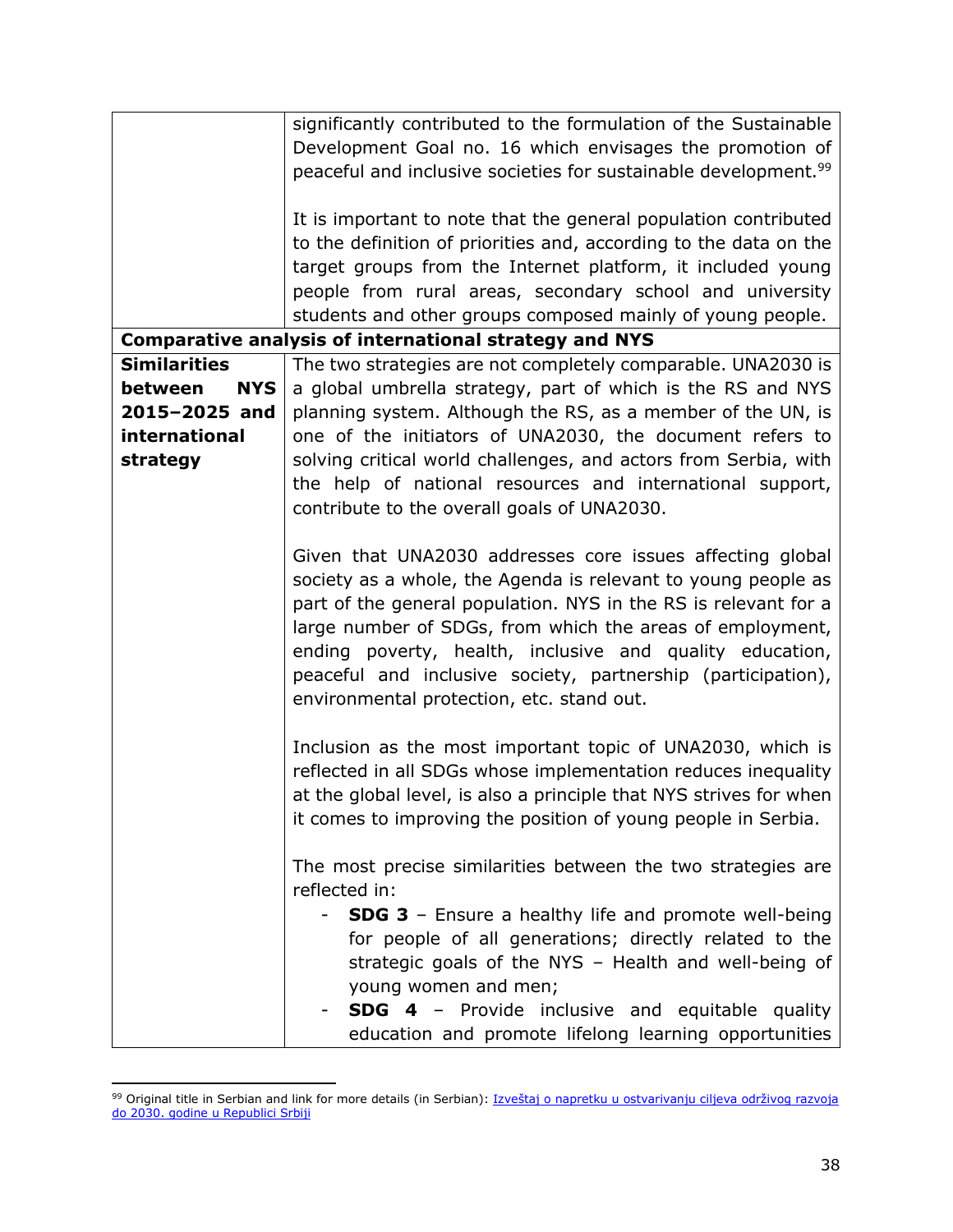| for all; directly related to the strategic goals of NYS -<br>Quality and opportunity for acquiring qualifications and<br>development of competencies and innovations of young<br>people and Support to social inclusion of young people<br>from categories at risk of social exclusion;<br><b>SDG 8</b> - Promote continuous, inclusive and sustainable<br>economic growth, full and productive employment and<br>decent work for all; which is directly related to the<br>strategic goals of the NYS - Employability and<br>employment of young women and men and Support to<br>social inclusion of young people from categories at risk<br>of social exclusion;<br><b>SDG 16</b> - Promote peaceful and inclusive societies for<br>sustainable development, ensure access to justice for all<br>effective, accountable<br>build<br>and<br>inclusive<br>and<br>institutions at all levels; which is directly related to the<br>strategic goals of the NYS - Active participation of young<br>women and men in society and Support to social<br>inclusion of young people from categories at risk of social<br>exclusion. |
|---------------------------------------------------------------------------------------------------------------------------------------------------------------------------------------------------------------------------------------------------------------------------------------------------------------------------------------------------------------------------------------------------------------------------------------------------------------------------------------------------------------------------------------------------------------------------------------------------------------------------------------------------------------------------------------------------------------------------------------------------------------------------------------------------------------------------------------------------------------------------------------------------------------------------------------------------------------------------------------------------------------------------------------------------------------------------------------------------------------------------|
| The number of points of connection of NYS with UNA2030 is<br>evident, and it is recommended to connect resources and<br>actors, especially when it comes to monitoring the achievement<br>of goals through data prepared by the Statistical Office of the<br>RS with the support of other actors.                                                                                                                                                                                                                                                                                                                                                                                                                                                                                                                                                                                                                                                                                                                                                                                                                         |
| NYS and UNA2030 have different bases in terms of content,<br>actors, levels of action, duration, etc.                                                                                                                                                                                                                                                                                                                                                                                                                                                                                                                                                                                                                                                                                                                                                                                                                                                                                                                                                                                                                     |
| UNA2030 is a global umbrella strategy aimed at solving critical<br>problems for humanity, and NYS is focused on improving the<br>position of young people in the RS.                                                                                                                                                                                                                                                                                                                                                                                                                                                                                                                                                                                                                                                                                                                                                                                                                                                                                                                                                      |
| In addition to differences in the scope, actors and ambitions of<br>the strategies, there are a number of differences in the goals<br>set, where the SDGs addresses poverty, hunger, gender<br>equality, sustainable water management, sustainable energy,<br>infrastructure, inequality, sustainable cities and<br>towns,<br>consumption patterns and production, etc.                                                                                                                                                                                                                                                                                                                                                                                                                                                                                                                                                                                                                                                                                                                                                   |
|                                                                                                                                                                                                                                                                                                                                                                                                                                                                                                                                                                                                                                                                                                                                                                                                                                                                                                                                                                                                                                                                                                                           |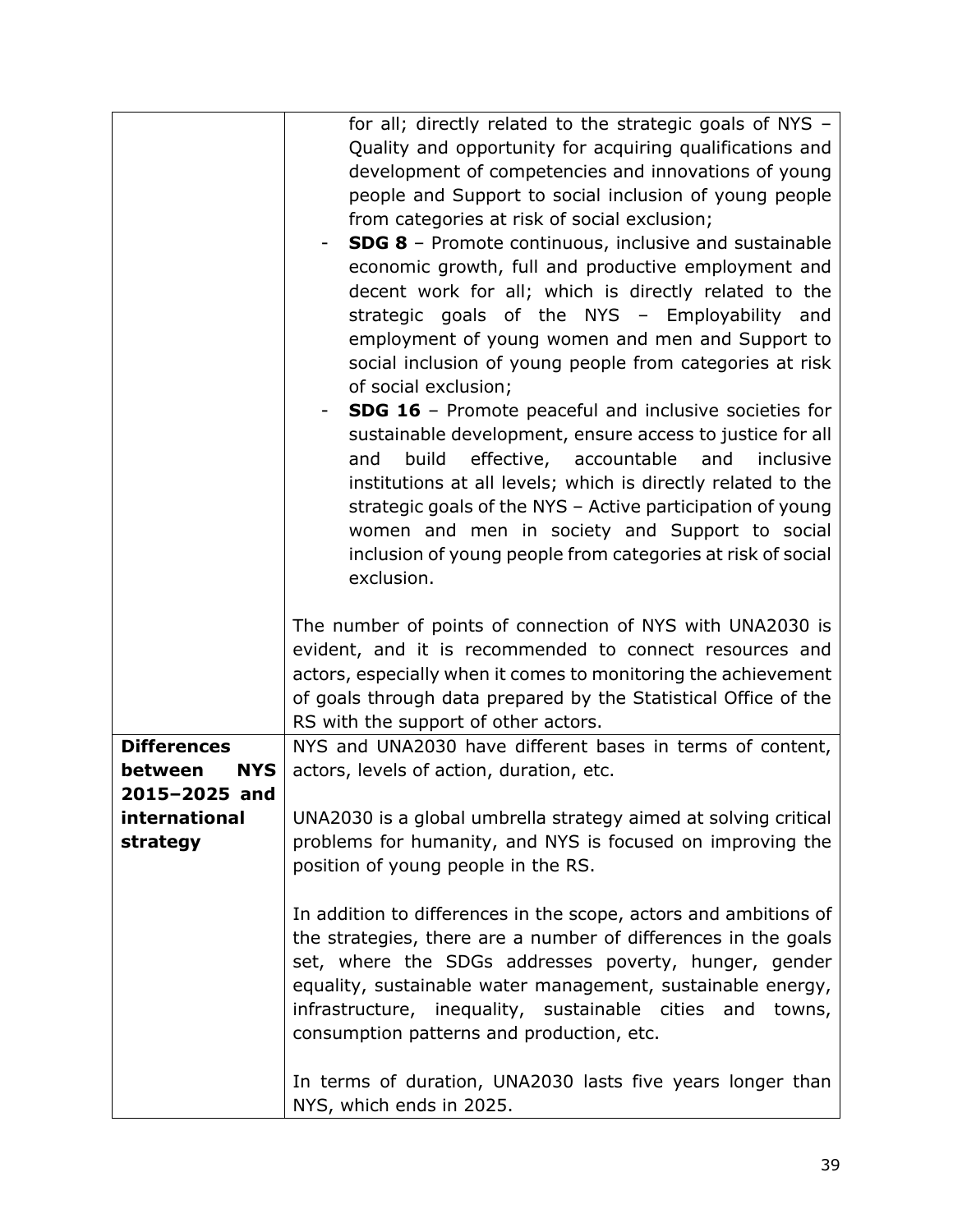It is considered that the **way of defining goals and indicators** within UNA2030, as well as the monitoring and evaluation process applied at the national level, which is described in this analysis, represents a significant difference compared to NYS. Within the NYS and section 2. *Analysis of the situation with recommendations*, Article 4. "*Develop a unique and comprehensive system of monitoring and evaluation that will provide quantitative and qualitative data on the implementation of the NYS*", the need for a statistical monitoring system was pointed out. **Ownership of the strategy - The implementation of** UNA2030 is the ownership of the citizens of the RS. This is supported by the participation in defining the goals of UNA2030 and the establishment of an inter-ministerial working group, which is responsible for coordinating and implementing the SDGs in Serbia. Regarding NYS, MOYS is responsible for coordinating the implementation of NYS in the Republic of Serbia, with other departments and actors of youth policy within various initiatives and the Youth Council as a cross-sectoral body to encourage and coordinate activities related to the development, implementation, and enforcement of youth policy.

#### **3.4. United Nations Youth Strategy 2018–2030**

The UN Youth Strategy (hereinafter: UNYS2030) is an ambitious strategy at the systemic level, leading the UN and its partners towards meaningful cooperation with and for young people around the world.

Youth is an intersectoral issue within the UNA2030 SDGs and other international agreements. This recognizes that they have an important and positive role to play in achieving sustainable development, crisis prevention and the advancement of peace, as confirmed by three UN resolutions (2250, 2419 and 2535) $^{100}$ .

The goals of UNYS2030 are integrated in several SDGs and are interconnected, and this strategy is part of the previously analysed UNA2030 in terms of focusing on youth

<sup>100</sup> Links for more details: [UN Security Council Youth, Peace & Security Resolution 2250,](https://www.un.org/youthenvoy/2020/12/un-security-council-youth-peace-security-resolution-2250/) UN Security Council Youth, Peace [& Security Resolution 2419,](https://www.un.org/youthenvoy/2020/12/un-security-council-youth-peace-security-resolution-2419/) [United Nations Security Council resolution 2535 \(2020\) on youth, peace and security](https://www.youth4peace.info/UNSCR2535#:~:text=United%20Nations%20Security%20Council%20resolution,prevention%20and%20resolution%20of%20conflicts.)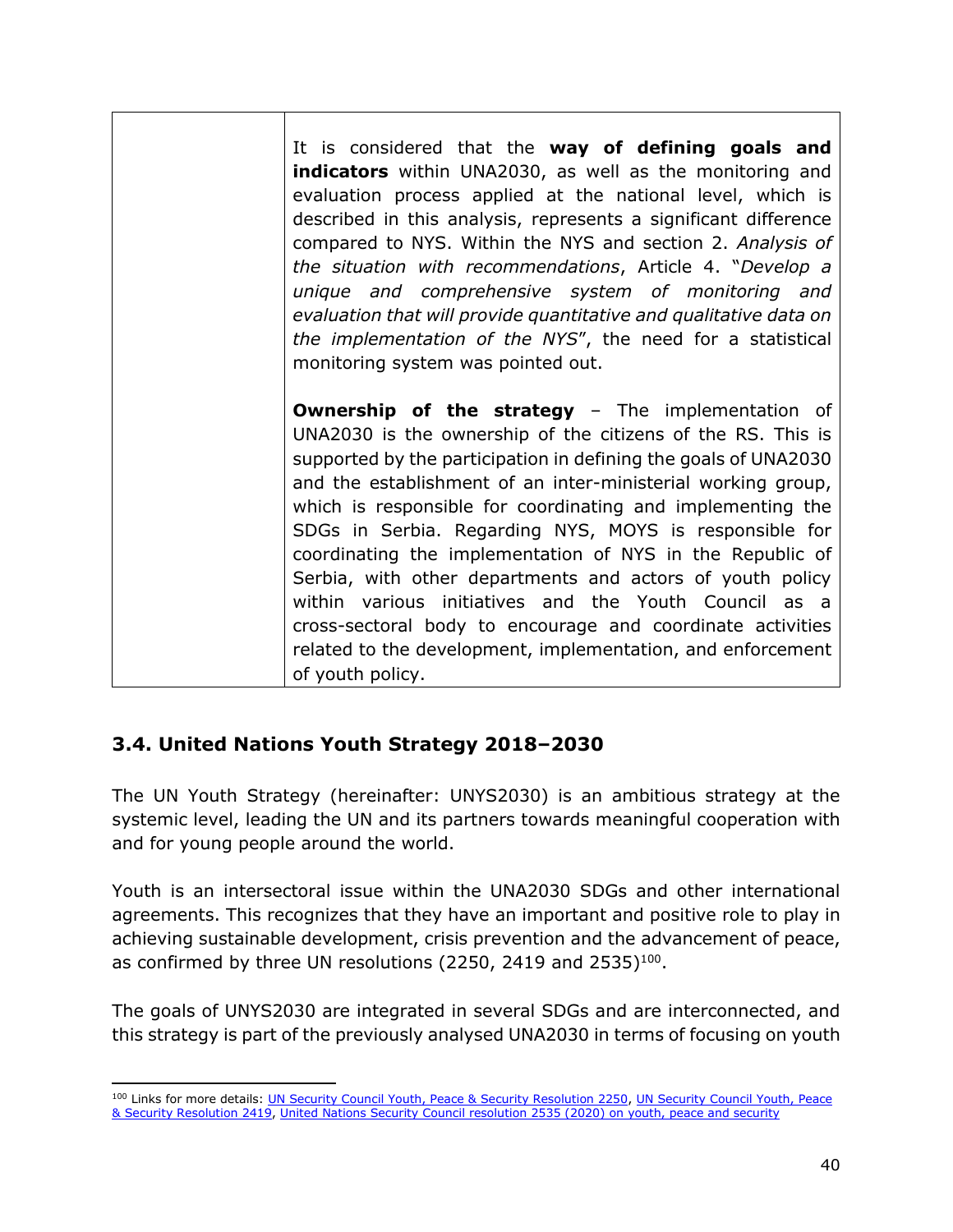as part of the Agenda, containing the same basic principles, common resources, statistical measurement mechanisms, etc.

|                        | <b>Analysis of UNYS 2030</b>                                                                                                                                                                                                                                                                                                                                                                                                                                                                                        |  |
|------------------------|---------------------------------------------------------------------------------------------------------------------------------------------------------------------------------------------------------------------------------------------------------------------------------------------------------------------------------------------------------------------------------------------------------------------------------------------------------------------------------------------------------------------|--|
|                        |                                                                                                                                                                                                                                                                                                                                                                                                                                                                                                                     |  |
| <b>General concept</b> | Considering the context of UNA2030, UNYS2030 is similarly an                                                                                                                                                                                                                                                                                                                                                                                                                                                        |  |
|                        | umbrella framework that guides the UN in the direction of                                                                                                                                                                                                                                                                                                                                                                                                                                                           |  |
|                        | improving work with and for young people in <b>three main</b>                                                                                                                                                                                                                                                                                                                                                                                                                                                       |  |
|                        | areas:                                                                                                                                                                                                                                                                                                                                                                                                                                                                                                              |  |
|                        | - peace and security,                                                                                                                                                                                                                                                                                                                                                                                                                                                                                               |  |
|                        | human rights,                                                                                                                                                                                                                                                                                                                                                                                                                                                                                                       |  |
|                        | sustainable development.                                                                                                                                                                                                                                                                                                                                                                                                                                                                                            |  |
|                        | goals of the strategy are aimed at significantly<br><b>The</b><br>strengthening the UN's capacity to involve young people and<br>to use their views, opinions, and ideas. Also, the goals are<br>aimed at the coordinated, coherent, and holistic work of the UN<br>in the field of youth.                                                                                                                                                                                                                          |  |
|                        | position of UNYS2030 is that young people are<br>The<br>interconnected as never before, that they want to contribute<br>and are already contributing to strengthening the "resilience"<br>of their communities, proposing innovative solutions, leading<br>social progress and inspiring change in both urban and rural<br>areas. Young people are an essential resource worth getting to<br>know and explore, thus opening the door to an incomparably<br>greater effect of multiplying well-being. <sup>101</sup> |  |
| General<br>and         | In terms of the goals of UNYS2030, the main guideline is to                                                                                                                                                                                                                                                                                                                                                                                                                                                         |  |
| specific goals         | create a world in which the human rights of every young person<br>are realized; where every young person is empowered to reach<br>their full potential; the engagement of young people in society,<br>their resilience, as well as a positive contribution in the role of<br>initiators of change were also recognized.                                                                                                                                                                                             |  |
|                        | As mentioned in the introduction, SDGs UNA2030 define goals,<br>targets, and indicators for young people as well, and the goals<br>of UNYS2030 and UNA2030 are interrelated.                                                                                                                                                                                                                                                                                                                                        |  |
|                        | The UN states that the main principles of UNYS2030 are<br>strengthening the foundations of UN cooperation with and for                                                                                                                                                                                                                                                                                                                                                                                              |  |

<sup>101</sup> Link for more details: **UN Youth [2030 Strategy](https://www.unyouth2030.com/about)**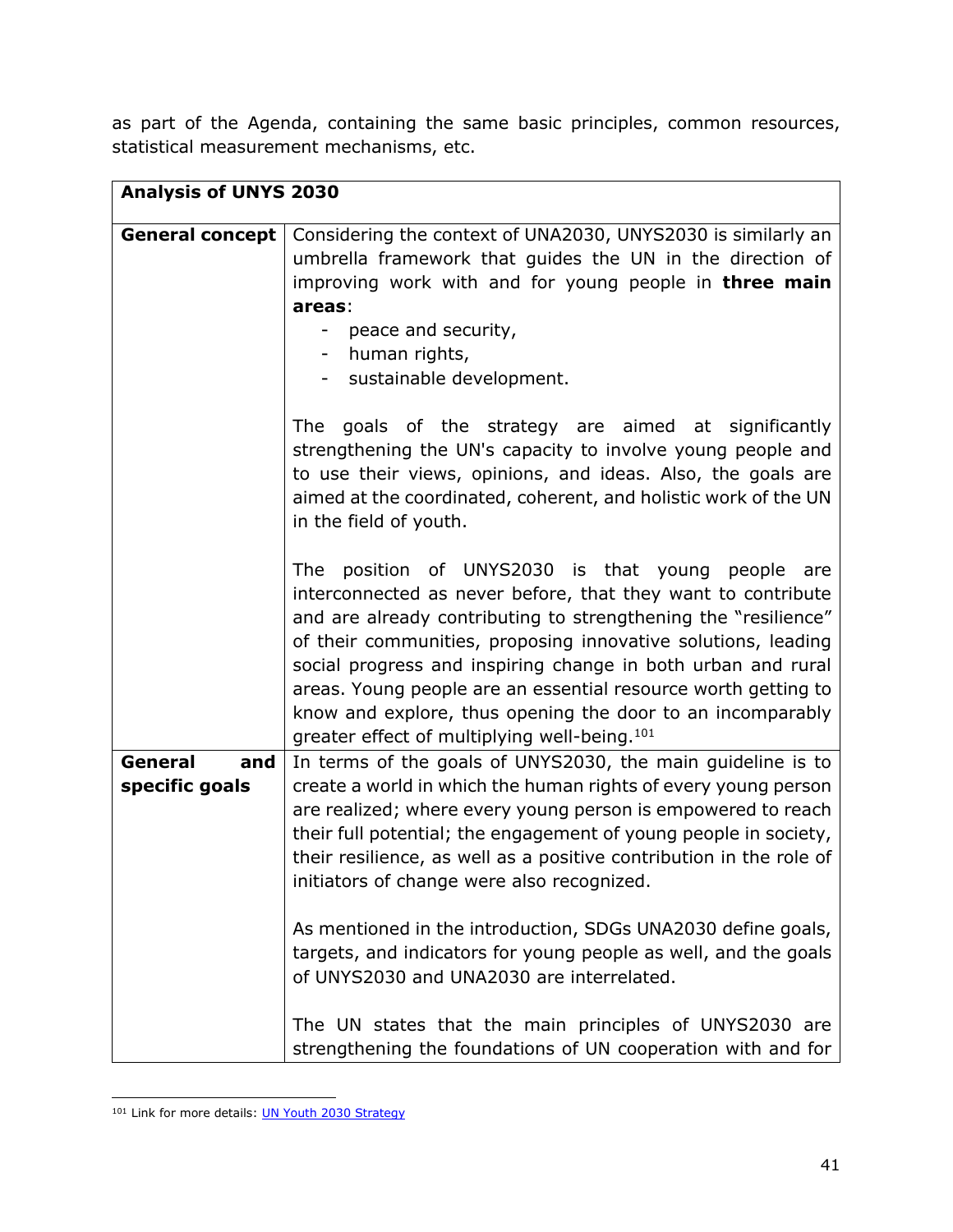| young people, and four areas are listed as the basic           |
|----------------------------------------------------------------|
| foundations of the strategy:                                   |
| 1. youth leadership - The UN and its members will              |
| support youth leadership across the organization and           |
| member countries, strengthen capacity and awareness            |
| of youth issues;                                               |
| 2. knowledge and innovation - The UN and its members           |
| will strengthen knowledge production and governance            |
| systems; become a credible source of expertise on youth        |
| development and inclusion; facilitate global awareness         |
| of the situations and needs of young people around the         |
| world, based on evidence;                                      |
| 3. <b>investment and solutions</b> - The UN and its members    |
| will accelerate the use of resources and facilitate            |
| partnership solutions to advance the implementation of         |
| UNYS2030, work to strengthen funding and mechanisms            |
| for youth-focused programs and their actions, at all           |
| levels;                                                        |
| 4. leadership in responsibility - The UN will work to          |
| ensure that UN members and entities successfully               |
| respond to youth issues through programing; to involve         |
| young people effectively and meaningfully in their work;       |
| to responsibly monitor budget allocations and costs.           |
|                                                                |
| Each of the areas within the framework of UN cooperation with  |
| and for young people contains specific goals that determine in |
| more detail the directions of action, and it is recommended to |
| take them into account as recommendations for directions of    |
| action of NYS development and connection with UNYS2030.        |
|                                                                |
| 1. Youth leadership:                                           |
| establishing youth structures in the foreground, for           |
| each UN country, in order to support coordination at           |
| the systemic level;                                            |
| creating platforms for youth inclusion, such as Youth          |
| Councils;                                                      |
| creating opportunities for dialogue between young              |
| people and UN representatives;                                 |
| capacity building of UN representatives, staff working         |
| with young people to better understand and respond             |
| to the needs of young people;                                  |
| etc.                                                           |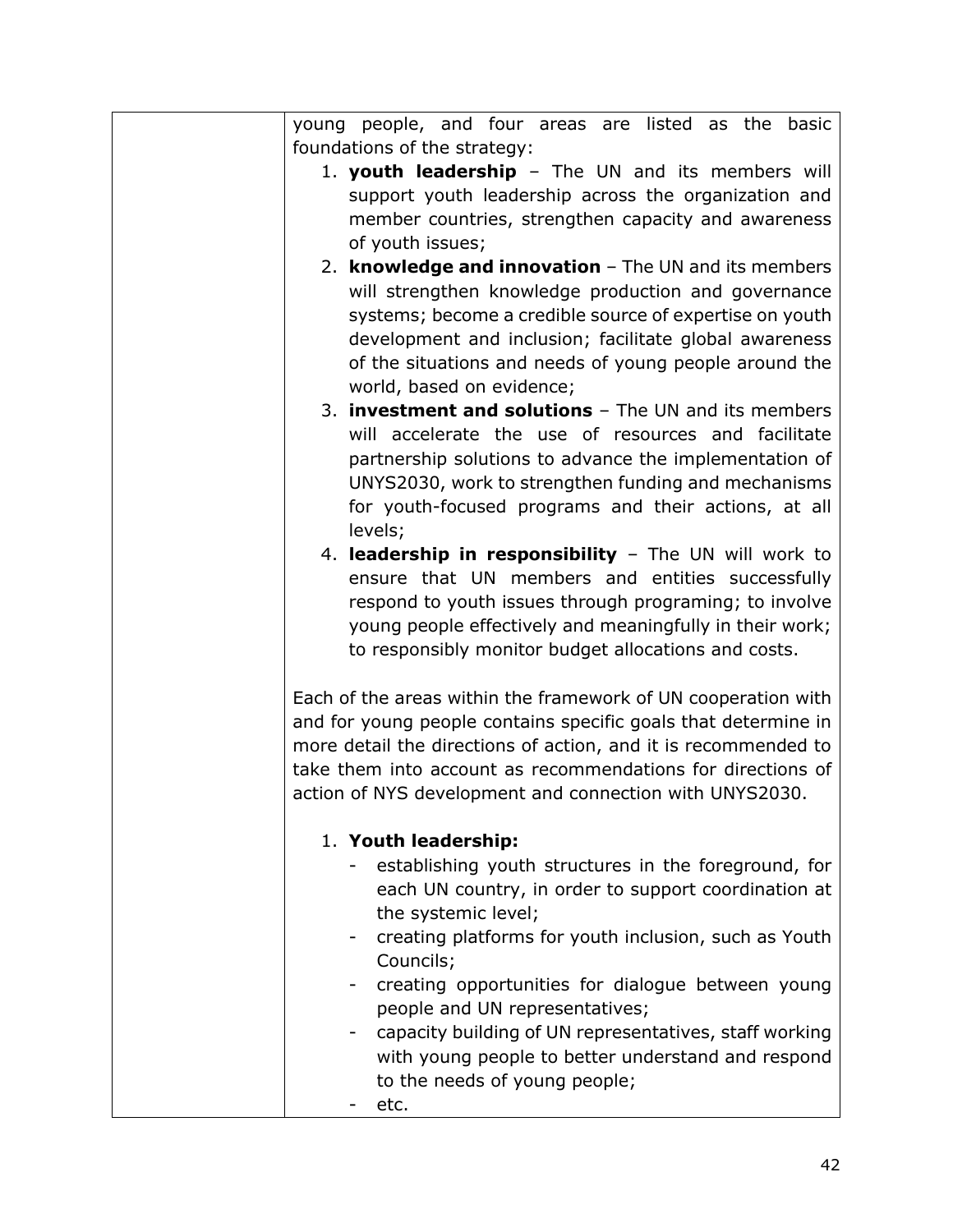| 2. Knowledge and innovation:                                                                                                                                                                                                                                                                                                                                                                                                                                                                                                         |
|--------------------------------------------------------------------------------------------------------------------------------------------------------------------------------------------------------------------------------------------------------------------------------------------------------------------------------------------------------------------------------------------------------------------------------------------------------------------------------------------------------------------------------------|
| establishing a comprehensive tool for monitoring<br>global, regional and national progress on youth<br>issues, using the SDG <sup>102</sup> and WPAY <sup>103</sup> platforms;<br>online knowledge platform, development of a<br>systemic base for easy access to youth-related<br>knowledge and youth programs across the UN;<br>establishing analysis at the national level<br>and<br>- 1<br>youth-specific indicators for the purpose of assessing<br>development and linking it to the regional and global<br>level of analysis; |
| etc.                                                                                                                                                                                                                                                                                                                                                                                                                                                                                                                                 |
| 3. Investments and solutions:<br>establishing a global platform for directing funding in<br>the field of youth;<br>communication to the donor community, based on<br>the achieved and collected results, in order to clearly<br>show the impact of activities in the field of youth;<br>- establishing funds to support the inclusion of young<br>people in decision-making processes;<br>etc.                                                                                                                                       |
| 4. Leadership in responsibility:                                                                                                                                                                                                                                                                                                                                                                                                                                                                                                     |
| preparation of general guides for UN members in<br>order to respect the principles of youth development<br>in accordance with the needs of young people and the<br>purposeful inclusion and participation of young<br>people;<br>developing a system for impartial evaluation of the<br>impact of UN programing;<br>conducting the annual review of the implementation<br>of UNYS2030;<br>the<br>transparency<br>regarding<br>establishment<br>0f<br>availability of information on the implementation of<br>UNYS2030 to the public. |
| To conclude the analysis of this section, it is important to note<br>that, in addition to UNYS2030, SDGs UNA2030 defines in detail<br>the objectives, targets and indicators of UNYS2030, which are<br>described within the analysis section of UNA2030 of this<br>document.                                                                                                                                                                                                                                                         |

<sup>&</sup>lt;sup>102</sup> Link for more details: [Sustainable Development Goals UN Agenda 2030](https://www.un.org/sustainabledevelopment/sustainable-development-goals/)

<sup>&</sup>lt;sup>103</sup> Link for more details: [World Program of Action for Youth](https://www.un.org/development/desa/youth/world-programme-of-action-for-youth.html)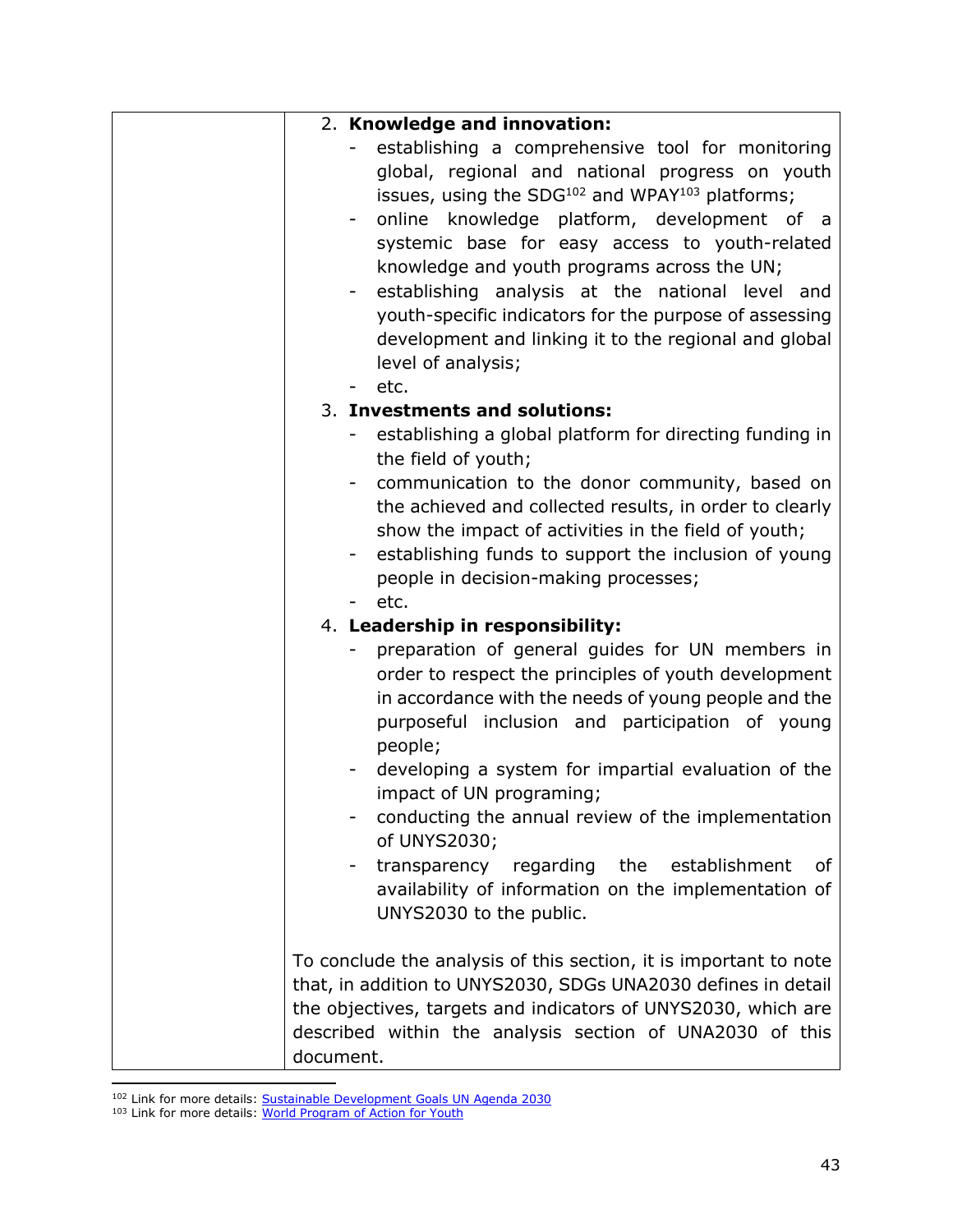| <b>Priorities</b>     | The priority areas of UNYS2030 are related to the efforts of UN  |
|-----------------------|------------------------------------------------------------------|
|                       | members to strengthen their own capacities to meet the           |
|                       | requirements of the strategy and more effectively meet           |
|                       | expectations in cooperation with and for young people.           |
|                       |                                                                  |
|                       | Therefore, the UN has defined the following priorities under     |
|                       | <b>UNYS2030:</b>                                                 |
|                       |                                                                  |
|                       | 1. involvement, participation and advocacy - to                  |
|                       |                                                                  |
|                       | strengthen the voices of young people in order to                |
|                       | promote a peaceful, just and sustainable world;                  |
|                       | 2. foundations of acquiring information and health -             |
|                       | to support greater access of young people to quality             |
|                       | education and health services;                                   |
|                       | 3. economic<br>empowerment<br>through<br>decent                  |
|                       | <b>employment</b> - support greater access of young people       |
|                       | to decent and productive employment;                             |
|                       | 4. youth and human rights - protect and promote the              |
|                       | rights of young people and support their civic and               |
|                       | political engagement;                                            |
|                       | 5. peacebuilding and resilience - support young people           |
|                       | as drivers for peace, security and humanitarian action.          |
| <b>Implementation</b> | Like UNA2030, in order to ensure the implementation of           |
|                       | UNYS2030, a global partnership and a partnership of public,      |
|                       | private, civil sectors, UN system and other actors is needed to  |
|                       | use all available resources within this 12-year strategy.        |
|                       |                                                                  |
|                       | The implementation of UNYS2030 is managed by a UN                |
|                       | committee composed of:                                           |
|                       | Envoy of the Secretary General for Youth;                        |
|                       | Interagency Network for Youth Development IANYD <sup>104</sup> - |
|                       | representatives of the governing body;                           |
|                       | a selected number of UN entities that rotate on a biennial       |
|                       | basis;                                                           |
|                       | representatives of global youth platforms that rotate on         |
|                       | a biennial level.                                                |
|                       |                                                                  |
|                       | Within the UN, 33 entities have already submitted reports on     |
|                       | ongoing activities related to UNYS2030. Of these, 11 are         |
|                       |                                                                  |
|                       | departments and offices of the UN - Development Coordination     |

<sup>&</sup>lt;sup>104</sup> Link for more details: **Inter-Agency Network on Youth Development**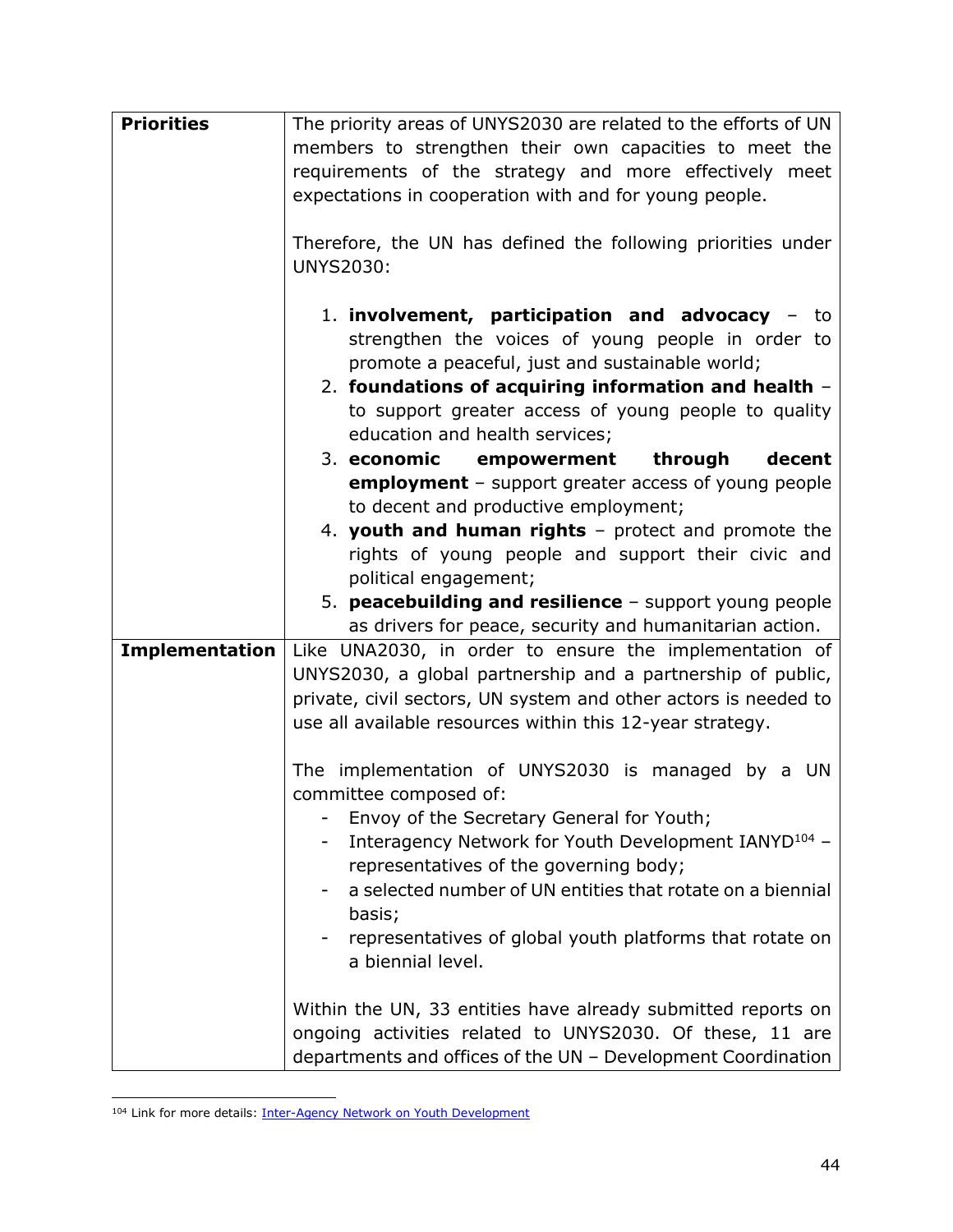|                                     | office (DCO), <sup>105</sup> Department of Economic and Social Affairs<br>(DESA), <sup>106</sup> Department of Management Strategy, Policy and<br>Compliance (DMSPC), <sup>107</sup> Department of Operational Support<br>(DOS), <sup>108</sup> Department of Political and Peacebuilding Activities<br>(DPPA) <sup>109</sup> etc., four entities, such as the UN Agency for<br>Refugees (UNHCR), $^{110}$ UN Women (UNW), $^{111}$ then five funds<br>and programs, such as the UN Development Program<br>(UNDP), <sup>112</sup> UN Population Fund (UNFPA), <sup>113</sup> UN International<br>Children's Fund (UNICEF) <sup>114</sup> and other UN entities at the global<br>level, which shows the commitment to this youth strategy. |
|-------------------------------------|-------------------------------------------------------------------------------------------------------------------------------------------------------------------------------------------------------------------------------------------------------------------------------------------------------------------------------------------------------------------------------------------------------------------------------------------------------------------------------------------------------------------------------------------------------------------------------------------------------------------------------------------------------------------------------------------------------------------------------------------|
|                                     | The UN has established a platform with resources to implement<br>UNYS2030 with a Guidance section in preparation. This section<br>will provide concise and practical resources for UN teams at the<br>national level on the implementation of UNYS2030 in<br>collaboration with local actors, stakeholders, and practitioners.<br>It serves to link the Strategy Toolkit which contains<br>documentation in the form of strategies, instructions, etc., then<br>the Scorecard tool for strategic planning, measuring<br>implementation and accountability for UN national teams ready<br>for global implementation.                                                                                                                       |
| <b>Actors</b>                       | For the implementation of UNYS2030, the approach is reflected<br>in connecting the public sector, civil society, the private sector,<br>the UN system, and other actors with the mobilization of all<br>available resources.<br>Considering the UNYS2030 global framework, tens of<br>thousands of actors are included from the above categories.<br>Some of the main actors of UNYS2030 in Serbia are UN Country                                                                                                                                                                                                                                                                                                                         |
|                                     | Teams, MOYS and other important actors listed in the NYS,<br>coming from all departments and sectors.                                                                                                                                                                                                                                                                                                                                                                                                                                                                                                                                                                                                                                     |
| <b>Success</b><br><b>Indicators</b> | UNYS2030 uses the indicators listed under UNA2030 described<br>in the analysis of that strategy, which is an excellent example<br>of linking different levels of strategies and using resources<br>efficiently.                                                                                                                                                                                                                                                                                                                                                                                                                                                                                                                           |

<sup>105</sup> Link for more details: **UN Development coordination office** 

110 Link for more details: [UNHCR The UN Refugee Agency](https://www.unhcr.org/)

<sup>&</sup>lt;sup>106</sup> Link for more details: [Department of Economic and Social Affairs](https://www.un.org/en/desa)

<sup>&</sup>lt;sup>107</sup> Link for more details: <u>Department of Management Strategy, Policy and Compliance</u>

<sup>&</sup>lt;sup>108</sup> Link for more details: **Department of Operational support** 

<sup>&</sup>lt;sup>109</sup> Link for more details: [Department of Political and Peacebuilding Affairs](https://dppa.un.org/en)

<sup>&</sup>lt;sup>111</sup> Link for more details: **UN Women** 

<sup>&</sup>lt;sup>112</sup> Link for more details: [United Nations Development Program](https://www.undp.org/about-us)

<sup>&</sup>lt;sup>113</sup> Link for more details: *United Nations Population Fund* 

<sup>&</sup>lt;sup>114</sup> Link for more details: [United Nations International Children Emergency Fund](https://www.unicef.org/)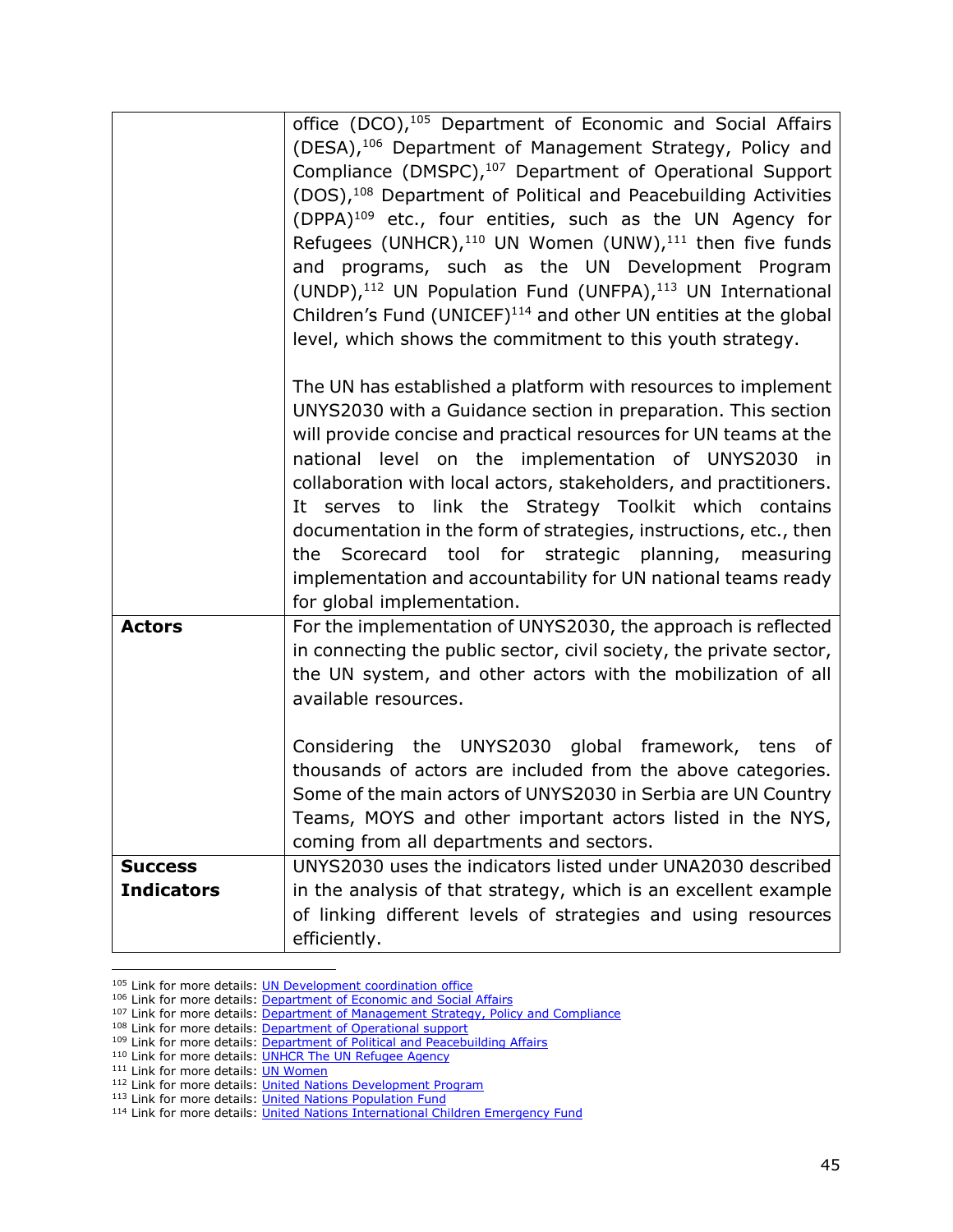|                                     | In addition to SDG indicators and databases, United Nations<br>Country Teams <sup>115</sup> prepare annual progress reports on the<br>implementation of UNYS2030. The report monitors and<br>evaluates key performance indicators (KPIs), and it is positive<br>that the national team in Serbia regularly reports on progress<br>to the UN, by participating in the Global Progress Report. <sup>116</sup>                                                               |
|-------------------------------------|---------------------------------------------------------------------------------------------------------------------------------------------------------------------------------------------------------------------------------------------------------------------------------------------------------------------------------------------------------------------------------------------------------------------------------------------------------------------------|
|                                     | Within the review of progress, one can find the realization of<br>indicators by countries and for Serbia, below are some<br>examples of indicators:<br>- policy coherence with SDGs and coherence for youth<br>development;<br>youth coordination mechanisms in the country;<br>investments in solutions implemented by young people;<br>transparency of the results of the youth strategy in the<br>country;<br>capacities for implementation of UNYS2030;<br>etc.       |
|                                     | As mentioned above, a detailed list of indicators and how to<br>assess directives for UN national teams can be found in the<br>Youth Scorecard. <sup>117</sup>                                                                                                                                                                                                                                                                                                            |
| <b>Monitoring and</b><br>evaluation | UNYS2030 and UNA2030 use common monitoring and<br>evaluation tools with a focus on quantitative and qualitative<br>data, including open data, statistical systems,<br>and<br>administration at the<br>national and local<br>levels. More<br>information can be found in the UNA2030 analysis section.                                                                                                                                                                     |
|                                     | In this section, we will focus on the first Global Progress Report<br>for $2021$ . <sup>118</sup> The report was contributed by 33 UN entities by<br>submitting implementation data and all 130 UN Country Teams<br>- UN national teams. Some of the many conclusions from the<br>report are listed below:<br>globally, 80% of UN Country Teams have directly<br>invested in youth-led solutions, 60% have funded youth<br>advocacy campaigns, and 30% have supported the |

<sup>117</sup> Link for more details: [Youth 2030 UNCT Scorecard](https://www.un.org/youthenvoy/wp-content/uploads/2020/11/Youth-2030-UNCT-Scorecard.pdf)

<sup>&</sup>lt;sup>115</sup> Link for more details: *United Nations Country Teams* 

<sup>116</sup> Link for more details: [Youth 2030 A Global Progress Report](https://5d962978-9e17-4b96-91be-93983605fae8.filesusr.com/ugd/b1d674_731b4ac5aa674c6dbe087e96a9150872.pdf)

<sup>&</sup>lt;sup>118</sup> Link for more details: [Youth 2030 A Global Progress Report](https://5d962978-9e17-4b96-91be-93983605fae8.filesusr.com/ugd/b1d674_731b4ac5aa674c6dbe087e96a9150872.pdf)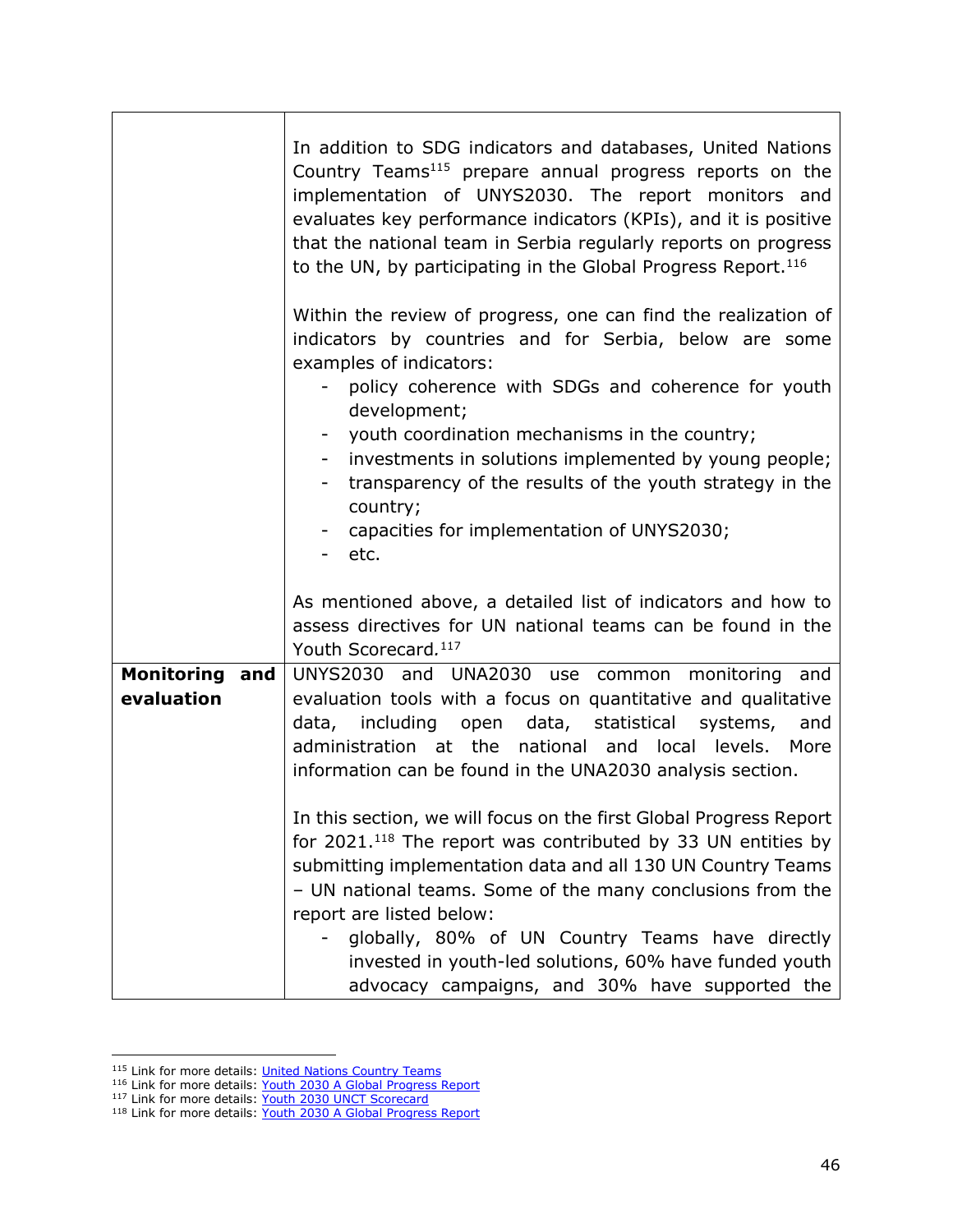|                         | exchange of knowledge on topics important to young<br>people;                                                                                                                                                                                                                                                                                                                                                                             |
|-------------------------|-------------------------------------------------------------------------------------------------------------------------------------------------------------------------------------------------------------------------------------------------------------------------------------------------------------------------------------------------------------------------------------------------------------------------------------------|
|                         | in the central UN Country Teams system (UN guide to<br>the sustainable development cooperation framework<br>UNSDC $F^{119}$ ), led by UN engagement at the national level,<br>90% of national teams presented results for youth, and<br>80% included youth programing in their work plans. Half<br>of the national teams do not have information on youth<br>funding, and only a third of the national teams publicly<br>report on youth. |
|                         | Regarding Serbia's contribution to the implementation of<br>UNYS2030, more information can be found in the review of the<br>Global Progress Report. <sup>120</sup> According to the information<br>provided by the UN national team in Serbia, an overview of the                                                                                                                                                                         |
|                         | situation is given within 27 indicators:<br>within 11 indicators, the goal was achieved (focus on                                                                                                                                                                                                                                                                                                                                         |
|                         | youth within the response to the COVID-19 pandemic,                                                                                                                                                                                                                                                                                                                                                                                       |
|                         | purposeful involvement of young people in projects<br>supported by the UN Country Teams in Serbia, capacity                                                                                                                                                                                                                                                                                                                               |
|                         | building of the UN Country Teams team, etc.);<br>within 11 indicators, progress has been<br>made                                                                                                                                                                                                                                                                                                                                          |
|                         | (strengthening the capacity of the government to design<br>and implement strategies based on the principle "Leave                                                                                                                                                                                                                                                                                                                         |
|                         | no youth behind" within the national sectoral plans, then<br>strengthening the capacity of the government to                                                                                                                                                                                                                                                                                                                              |
|                         | improve public funding for youth development, etc.);                                                                                                                                                                                                                                                                                                                                                                                      |
|                         | within five indicators, work has not yet started, and<br>preparations are underway (coordination mechanism for                                                                                                                                                                                                                                                                                                                            |
|                         | coherent UN youth programs in preparation, etc.).                                                                                                                                                                                                                                                                                                                                                                                         |
| <b>Participation in</b> | Considering that UNYS2030 derives from UNA2030, the                                                                                                                                                                                                                                                                                                                                                                                       |
| the preparation<br>and  | definition of whose priorities the RS citizens had the<br>opportunity to contribute to in the period 2012-2014, we can                                                                                                                                                                                                                                                                                                                    |
| implementation          | say that this process has influenced the setting of UNYS2030                                                                                                                                                                                                                                                                                                                                                                              |
| of the strategy         | priorities as well.                                                                                                                                                                                                                                                                                                                                                                                                                       |
|                         |                                                                                                                                                                                                                                                                                                                                                                                                                                           |
|                         | We especially emphasize the participation of Serbian youth<br>delegates to the UN through the UN Association in Serbia and<br>the support of the Ministry of Foreign Affairs and the Ministry                                                                                                                                                                                                                                             |

<sup>&</sup>lt;sup>119</sup> Link for more details: *United Nations Sustainable Development Cooperation Framework Guidance* 

<sup>&</sup>lt;sup>120</sup> Link for more details: [Youth 2030 A Global Progress Report](https://5d962978-9e17-4b96-91be-93983605fae8.filesusr.com/ugd/b1d674_731b4ac5aa674c6dbe087e96a9150872.pdf)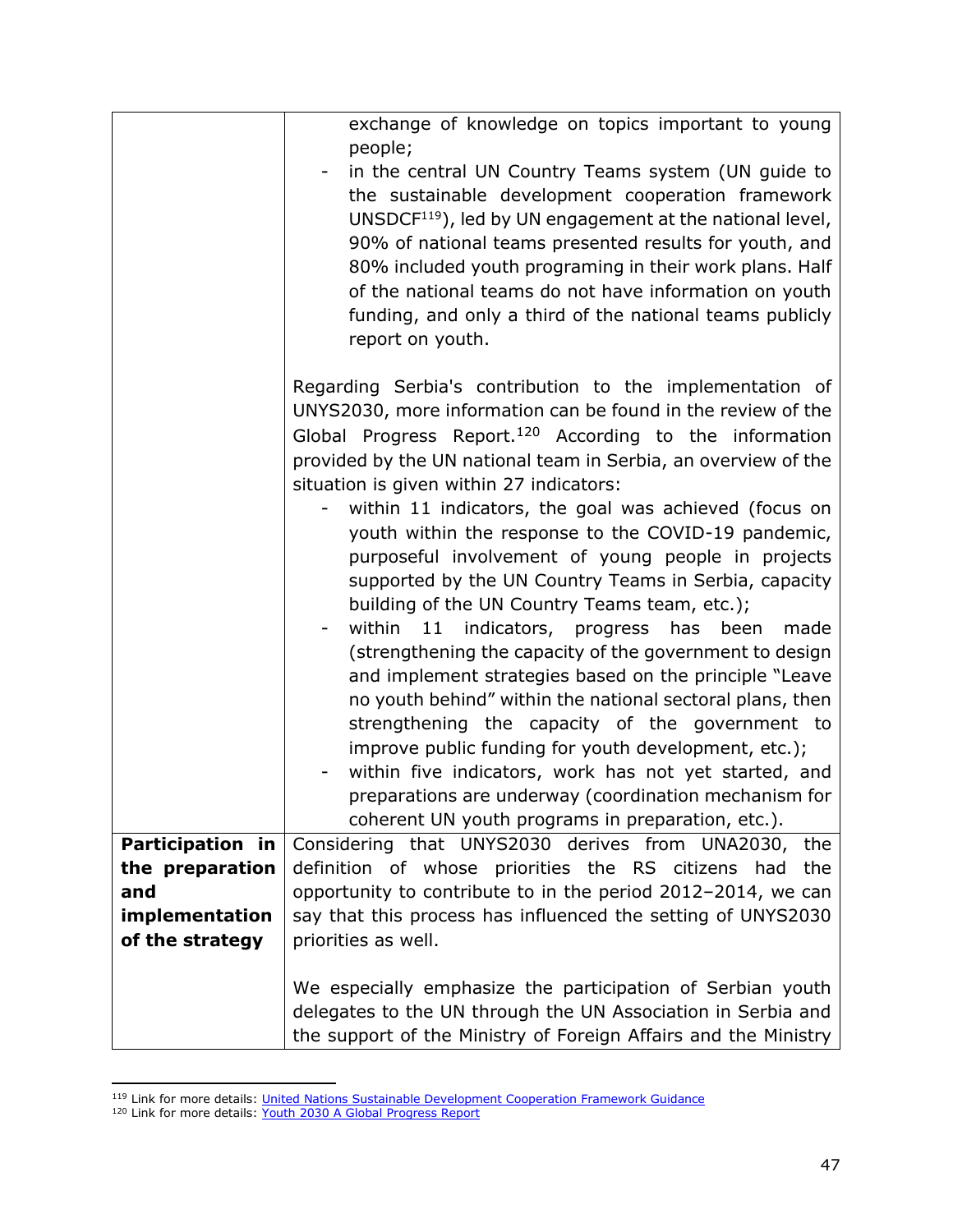|                       | of Youth and Sports within the project "Serbian Youth             |
|-----------------------|-------------------------------------------------------------------|
|                       | Delegates to the UN"121, through which the participation of       |
|                       | young people within a one-year mandate in the UN and their        |
|                       | active work is enabled. The mentioned project has been in force   |
|                       | since 2017, and so far, ten young people from Serbia have had     |
|                       | the opportunity to participate in the work of the UN within       |
|                       | events such as the UN General Assembly, Youth Forum               |
|                       | (ECOSOC), UNESCO Youth Forum and other national and               |
|                       | international events of the UN.                                   |
|                       | <b>Comparative analysis of international strategy and NYS</b>     |
| <b>Similarities</b>   | The most precise similarities between the two strategies are      |
| <b>NYS</b><br>between | reflected in the high level of harmonization of priorities, which |
| 2015-2025 and         | within NYS and UNYS2030 are based on the realization of rights    |
| international         | young people, support for personal<br>and<br>social<br>for        |
| strategy              | empowerment, active participation, social responsibility, etc.    |
|                       |                                                                   |
|                       | <b>Complementarity of NYS and UNYS2030.</b> According to the      |
|                       | above information, within the analysis there is a significant     |
|                       | level of connection of goals and actors of NYS with UNYS2030,     |
|                       | and that achieving the goals of one strategy directly             |
|                       | contributes to the goals of another, which is especially visible  |
|                       | in education, employment, health, etc.                            |
| <b>Differences</b>    | The two strategies are not completely comparable; UNYS2030        |
| <b>NYS</b><br>between | is a global umbrella strategy oriented towards improving the      |
| 2015-2025 and         | position of young people, where in addition to the global focus   |
| international         | there is also a focus at the national level, while the NYS is     |
| strategy              | focused on improving the position of young people at the          |
|                       | national level.                                                   |
|                       |                                                                   |
|                       | NYS and UNYS2030 have different bases in terms of content,        |
|                       | actors, levels of action, duration, etc.                          |
|                       |                                                                   |
|                       | UNYS2030 lasts five years longer than NYS, which ends in          |
|                       | 2025.                                                             |
|                       |                                                                   |
|                       | Stable foundations of youth policy. The essential difference      |
|                       | is reflected in the focus of UNYS2030 aimed at establishing the   |
|                       | foundations, a stable basis for implementing youth policies in    |
|                       | terms of establishing a system of support for youth policy        |
|                       | actors, creating professional content, gathering knowledge        |

<sup>&</sup>lt;sup>121</sup> Original title in Serbian and link for more details (in Serbian): **Omladinski delegati Srbije u UN**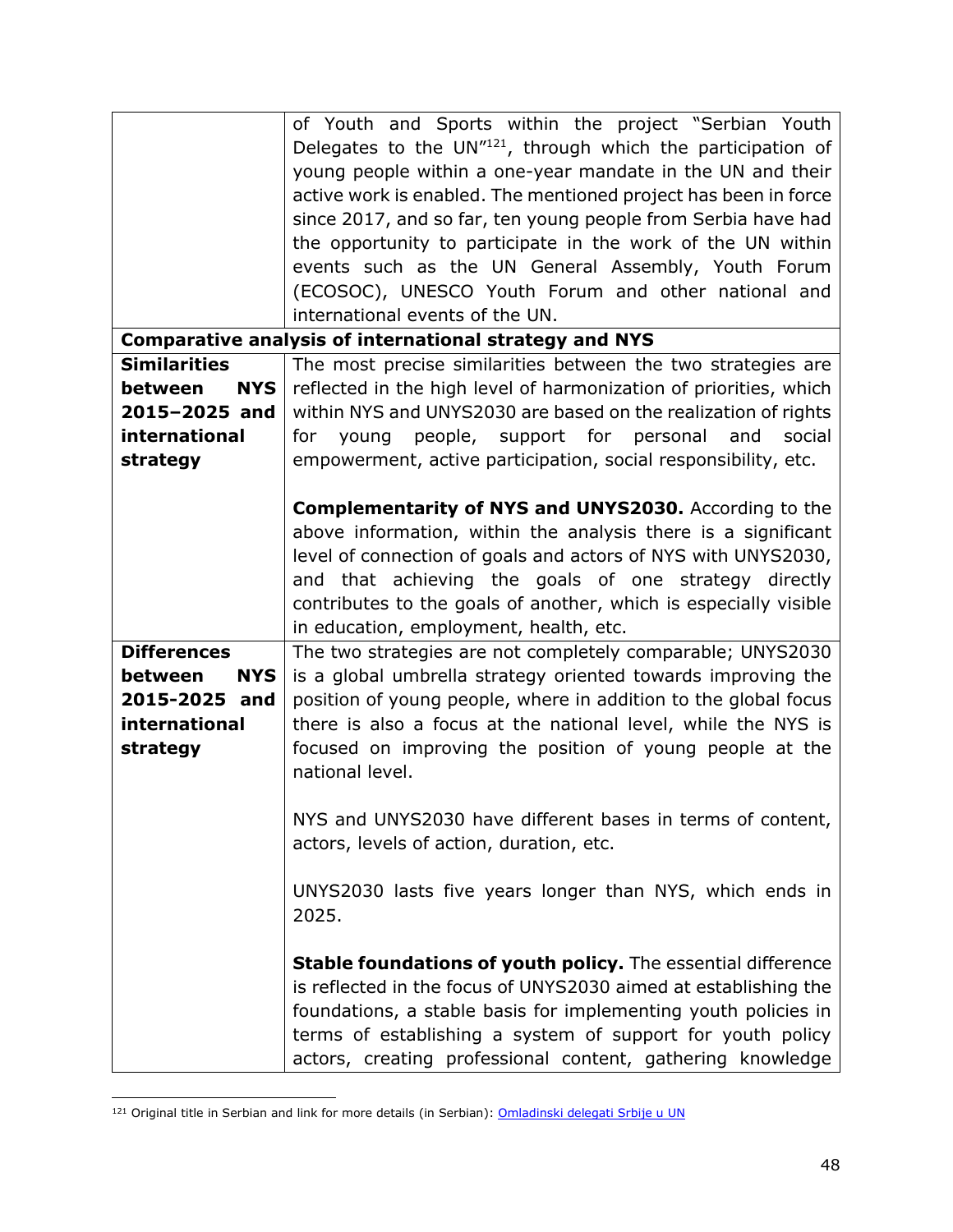| about youth, establishing mechanisms for measuring<br>and<br>evaluating the impact of strategies, transparency by the<br>entities that implement youth policy, etc.                                                                                                                                                                                                                                                              |
|----------------------------------------------------------------------------------------------------------------------------------------------------------------------------------------------------------------------------------------------------------------------------------------------------------------------------------------------------------------------------------------------------------------------------------|
| Government capacity development. One of the differences<br>between the strategies is the good practice of UNYS2030 in<br>terms of building the capacity of authorities at the local and<br>national level to implement the strategy, to make the best use<br>of existing resources to achieve the objectives of the strategy.<br>For young people to realize their potential, they must have<br>adequate associates and support. |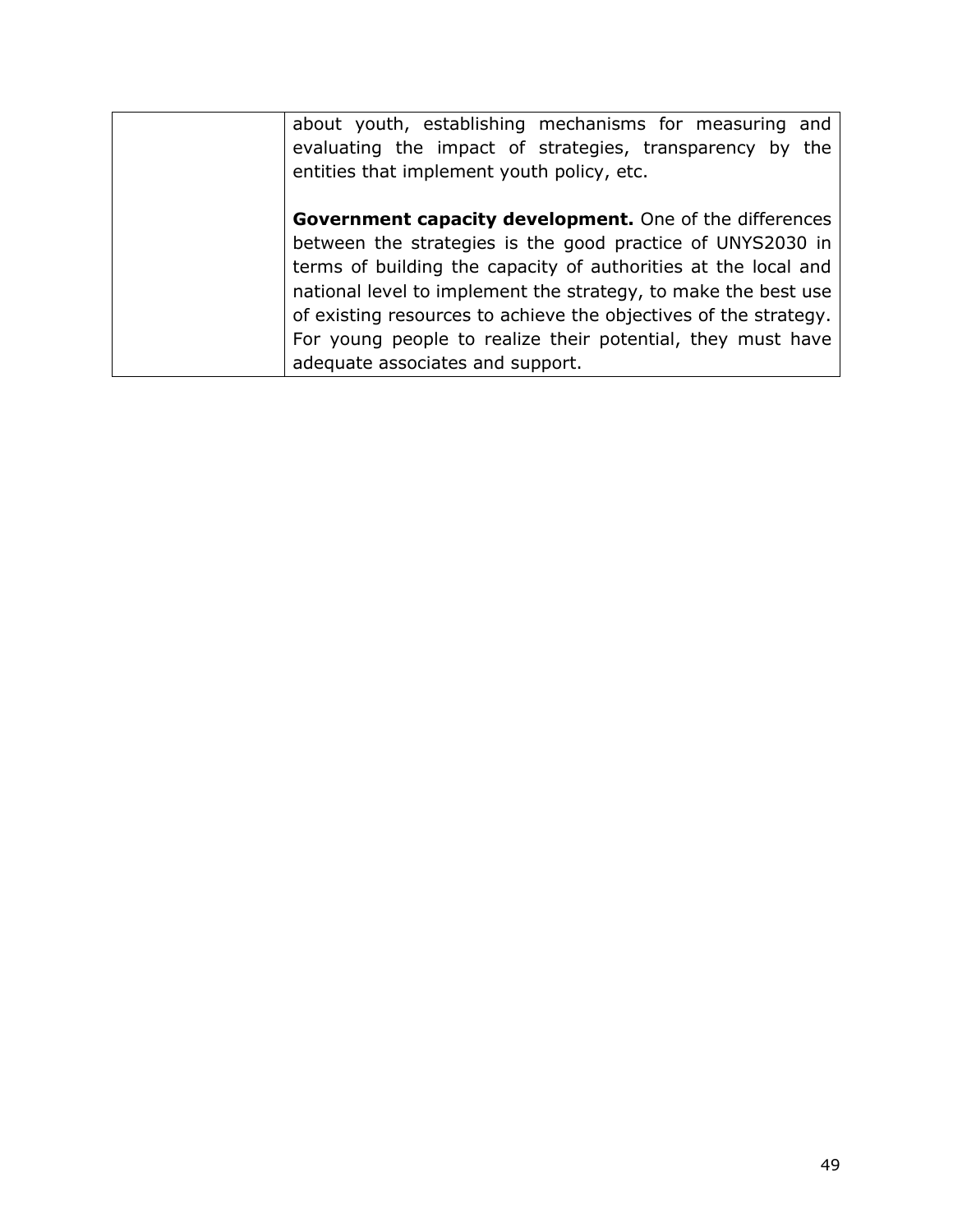#### **IV. ANALYSIS OF NATIONAL STRATEGIES/PROGRAMS OF THE REPUBLIC OF SERBIA**

A comparative analysis of national strategies/programs in the RS quickly revealed significant inconsistencies in the basic characteristics of young people. The Law on Youth (hereinafter: LOY) defines young people as persons aged 15 to 30, while the age of young people in the analysed national strategies/programs of the RS varies. In addition, in a significant part of the analysed national strategies/programs, young people are not identified as a target group of special interest.

### **4.1. Economic Migration Strategy of the Republic of Serbia for the period 2021‒2027**

The vision of the RS Economic Migration Strategy (hereinafter: EMS) is "*the RS is a state in which the goals of sustainable development are achieved with the full contribution of emigrants, foreigners living in it and the population fit for work that wants to stay in it".*

| <b>Strategy</b>             | <b>Meaning/description</b>                                                                                                                                                                                                                                                                                                                                                                                                                               |
|-----------------------------|----------------------------------------------------------------------------------------------------------------------------------------------------------------------------------------------------------------------------------------------------------------------------------------------------------------------------------------------------------------------------------------------------------------------------------------------------------|
| analysis                    |                                                                                                                                                                                                                                                                                                                                                                                                                                                          |
| <b>Basic</b><br>information | EMS estimated that about 4.5-5 million members of the diaspora<br>live outside the RS. There is no exact data on the percentage of<br>young people, but the strategy estimates that young people<br>significantly participate in the total population of emigrants. Not all<br>causes for the migration of young people outside Serbia have been<br>determined, because there is no single system for collecting data on<br>migration.                   |
|                             | According to the strategy, young people are mainly encouraged to<br>migrate due to economic motives, such as job search or in order to<br>improve living standards and living conditions, but also due to other<br>factors that directly affect their quality of life (e.g., corruption,<br>nepotism, etc.).                                                                                                                                             |
|                             | In accordance with the vision of the EMS, it defines six specific,<br>strategic development goals and 24 measures and activities for the<br>realization of general and specific goals. The strategy is related to<br>the NYS primarily in the strategic goals "mobility, scope of<br>international cooperation of young people and support to young<br>migrants" and "provided stimulating conditions for the development<br>of youth entrepreneurship". |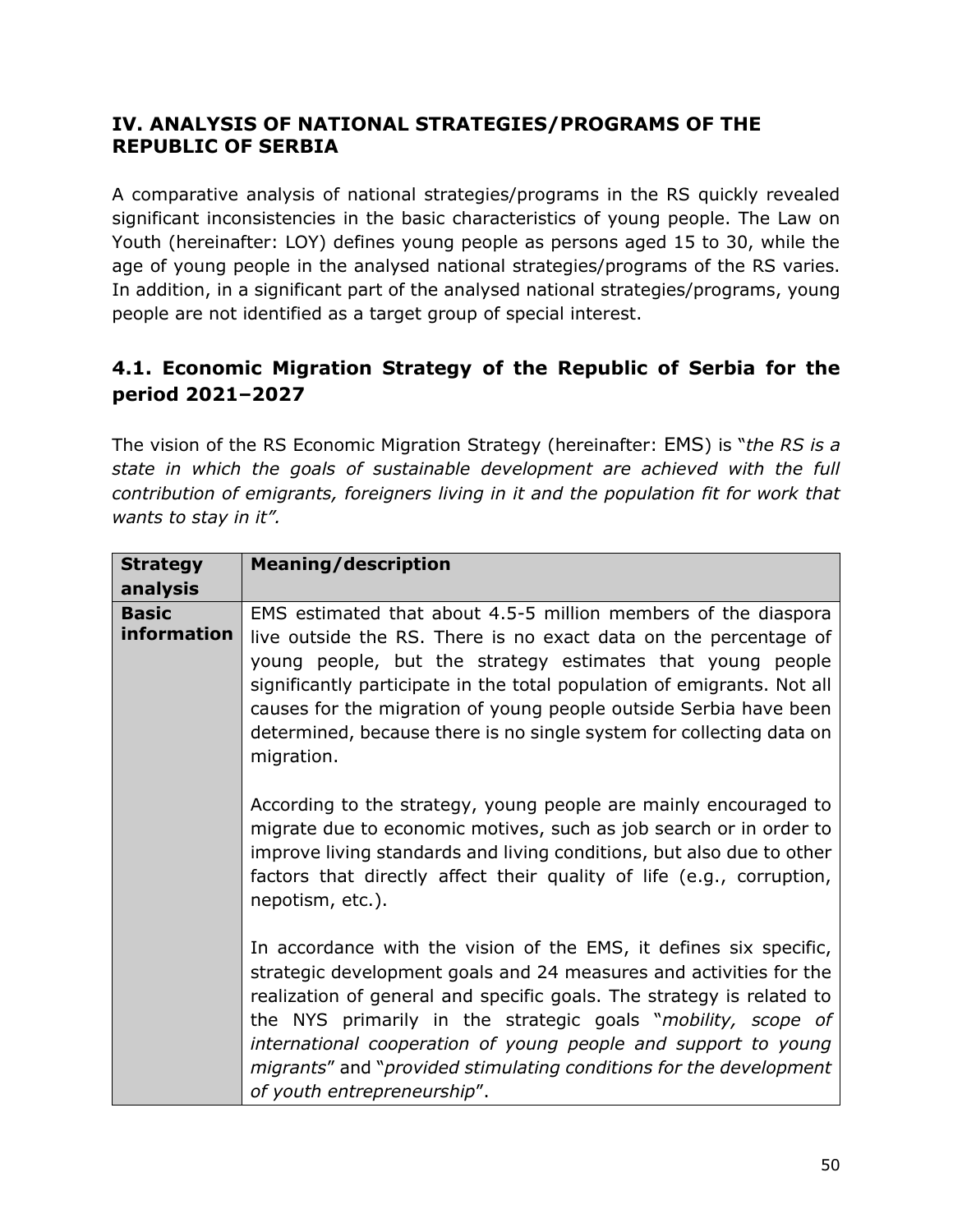|                            | EMS singles out several key issues, in which young people are one     |
|----------------------------|-----------------------------------------------------------------------|
|                            | of the main actors:                                                   |
|                            | Lack of comprehensive measures to reduce the causes of<br>۰           |
|                            | emigration;                                                           |
|                            | Insufficiently developed measures and programs for                    |
|                            | attracting foreign students and experts, as well as                   |
|                            | programs for their integration into society;                          |
|                            | Lack of developed measures and programs<br>for                        |
|                            | (re)integration of returnees.                                         |
|                            | <b>Comparative analysis of national strategy and NYS</b>              |
| Youth                      | The EMS did not single out young people as a special interest group,  |
|                            | but they can be partially identified in all three key groups of the   |
|                            | strategy: the working age population, the diaspora, and returnees     |
|                            | from abroad, in addition foreigners of different educational profiles |
|                            | are listed as well.                                                   |
|                            |                                                                       |
|                            | Additionally, the EMS within its SWOT analyses see as the main        |
|                            | threat the "emigration of young population of reproductive and        |
|                            | working age", and as an opportunity the "more balanced regional       |
|                            | development which would reduce emigration and encourage the           |
|                            | return of young people to their places of origin".                    |
| <b>Aims</b>                | The general goal of the strategy is "to create an economic and social |
|                            | environment to slow down the departure of the fit-for-work            |
|                            | population, strengthen ties with the diaspora, encourage return and   |
|                            | circular migration, as well as attract foreigners of different        |
|                            | educational profiles". The impression is that young people, as the    |
|                            | main actors in the process of leaving of the working age population,  |
|                            | are the focus of this strategy.                                       |
|                            |                                                                       |
|                            | The EMS defines the six strategic specific objectives described       |
|                            | below.                                                                |
| The role of<br><b>MOYS</b> | The responsible state body for the implementation of the strategy     |
|                            | is the Ministry of Labour, Employment, Veterans' Affairs and Social   |
|                            | Affairs.                                                              |
|                            | MOYS is recognized as (one of) the responsible state bodies dealing   |
|                            | with various aspects of migration, while NYS is recognized as one of  |
|                            | the strategies that directly or indirectly deals with the topic of    |
|                            |                                                                       |
|                            | migration.                                                            |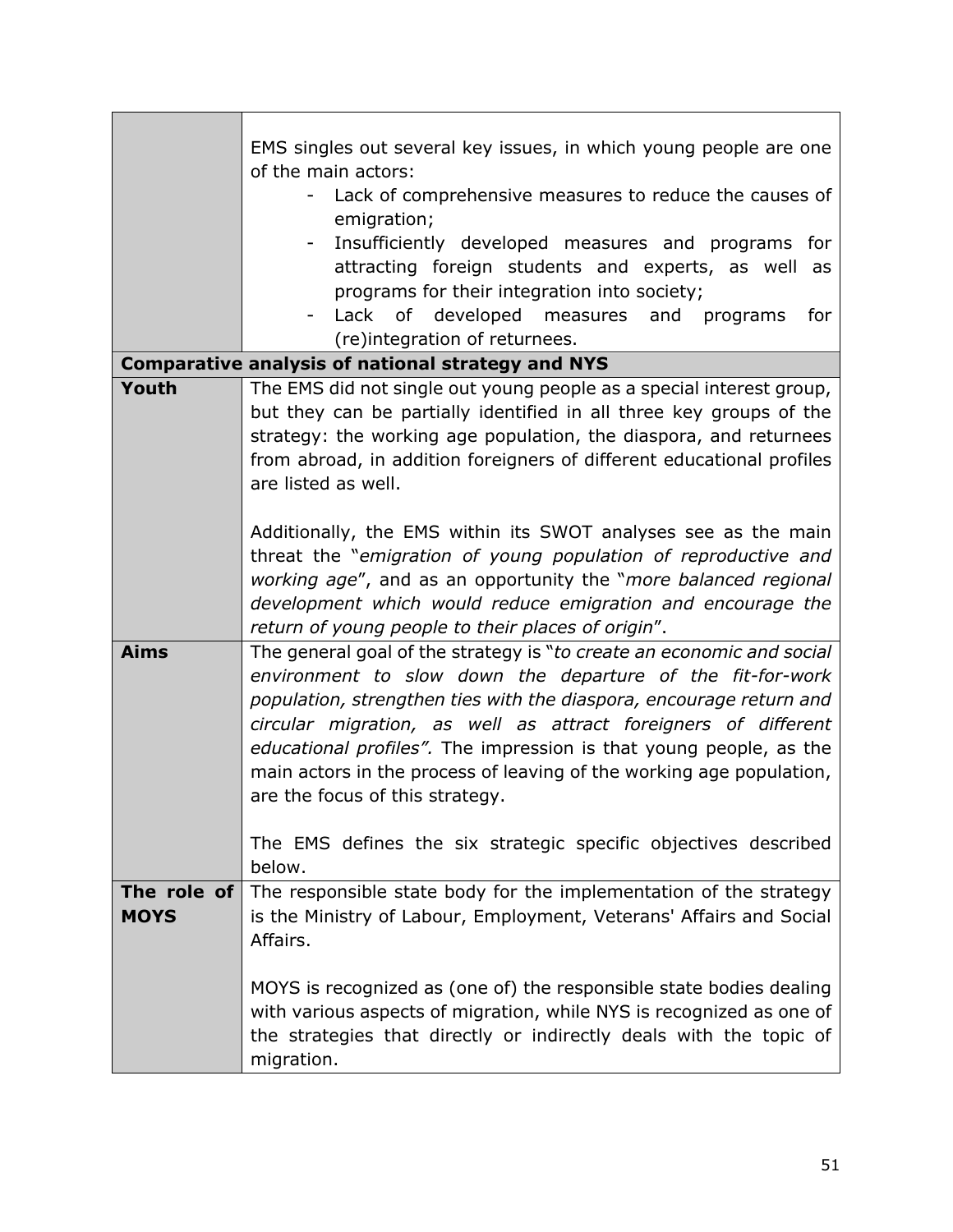| <b>Measures</b> | Young people are represented at several levels, through goals,       |
|-----------------|----------------------------------------------------------------------|
| and             | measures, and institutions/organizations in the field of youth:      |
| activities      | the specific goal of the strategy "creating conditions for<br>-      |
|                 | more efficient management of internal migration flows"               |
|                 | puts young people in focus, within the measures                      |
|                 | "improvement of skills and competencies of the workforce             |
|                 | in rural areas, with the aim of raising entrepreneurial              |
|                 | potential" and "creating incentive employment policies in            |
|                 | immigration, primarily for young people";                            |
|                 | in the specific goal of this strategy "improvement of living         |
|                 | and working conditions in the economic and social sector"            |
|                 | there are measures that can be found in the specific goal            |
|                 | 3. of the NYS "provided incentive conditions for the                 |
|                 | development of youth entrepreneurship". The measures                 |
|                 | of the strategy concern the support of employment                    |
|                 | through the development of innovative entrepreneurship               |
|                 | and the establishment of small and medium enterprises                |
|                 | and the creation of facilities for starting one's own                |
|                 | business (whose actors according to the NYS are mostly               |
|                 | youth);                                                              |
|                 | the specific goal of the strategy "harmonization of the              |
|                 | education system with the needs of the labour market,                |
|                 | with an emphasis on monitoring the innovations brought               |
|                 | by the fourth industrial revolution, especially in the field         |
|                 | of developing new occupations and professional profiles              |
|                 | and creating conditions for attracting foreign students"             |
|                 | contains measures directly through "providing appropriate            |
|                 | professional training and professional development of                |
|                 | young people and creating conditions for their return" and           |
|                 | "provide support for further development of career info              |
|                 | centres for young people", as well as "develop cooperation           |
|                 | with student organizations abroad";                                  |
|                 | Young people are also recognized through actors in the               |
|                 | field of youth for whom this strategy prescribes measures            |
|                 | and activities. Thus, in the specific goal "building and             |
|                 | strengthening institutional capacities for monitoring and            |
|                 | improving the quality of data on economic migration" as a            |
|                 | measure it is planned to "achieve greater coordination at            |
|                 | the local level, <i>i.e.</i> strategic and operational connection of |
|                 | local Migration Councils with Youth Offices and Local                |
|                 | employment councils".                                                |
|                 |                                                                      |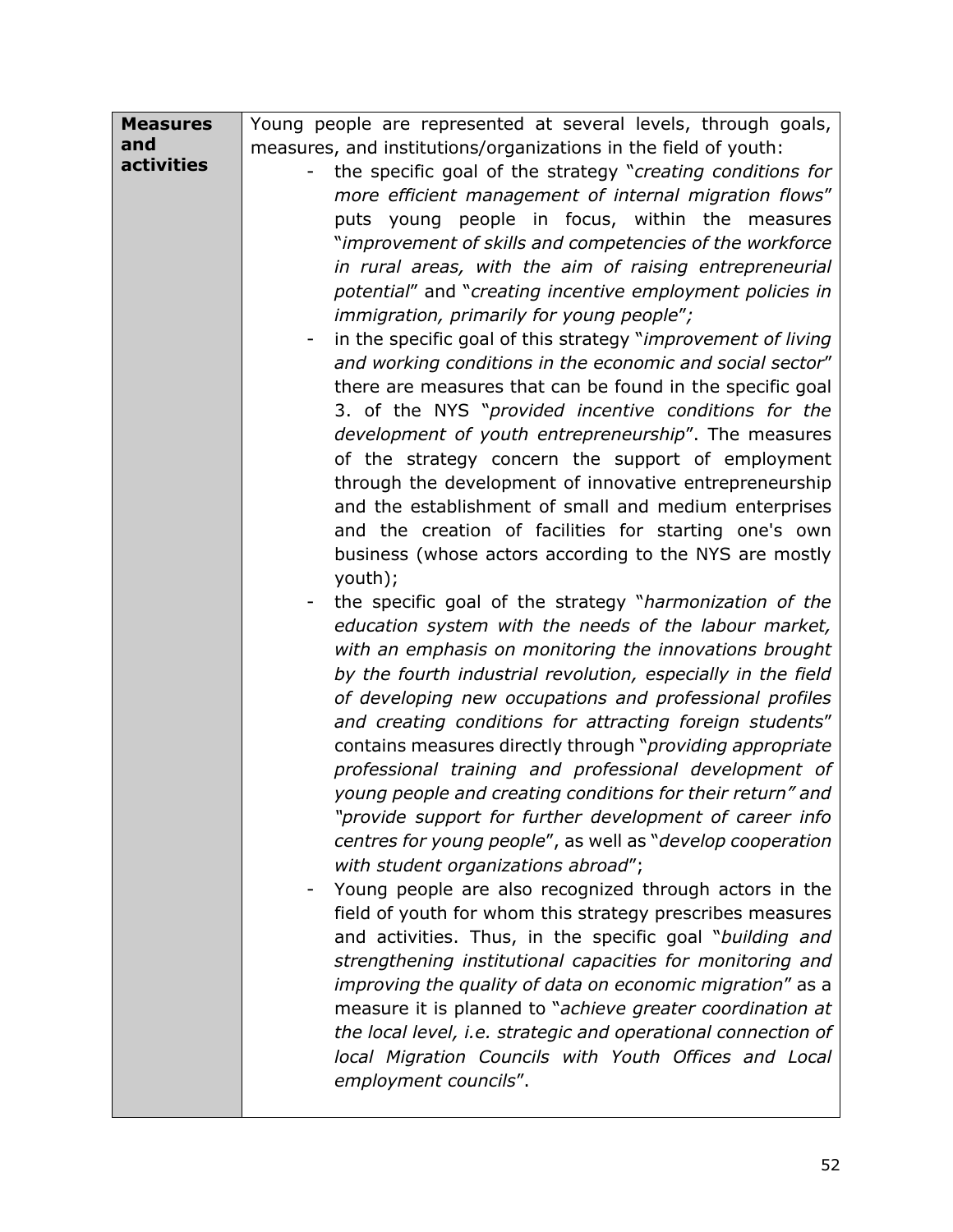| $\mid$ To implement the EMS, an Action Plan for the period 2021-2023 was $\mid$ |
|---------------------------------------------------------------------------------|
| adopted.                                                                        |

#### **4.2. Strategy for Agriculture and Rural Development 2014-2024**

The vision of the RS Strategy for Agriculture and Rural Development (hereinafter: SARD) is "*that in 2024 the RS agriculture will be a sector whose development is based on knowledge, modern technologies and standards, which offers innovative products to domestic and demanding foreign markets, and for producers ensures a sustainable and stable income, and that the natural resources, environment and cultural heritage of rural areas are managed in accordance with the principles of sustainable development, in order to make rural areas an attractive place to live and work for young people and other rural residents*".

| <b>Strategy</b><br>analysis | <b>Meaning/description</b>                                                                                                                                                                                                                                                                                                                                                                            |
|-----------------------------|-------------------------------------------------------------------------------------------------------------------------------------------------------------------------------------------------------------------------------------------------------------------------------------------------------------------------------------------------------------------------------------------------------|
| <b>Basic</b><br>information | In line with the SARD vision, five key internal and external<br>challenges, four key principles of strategy implementation, five<br>strategic goals and 14 priority areas of strategic change have been<br>defined.                                                                                                                                                                                   |
|                             | The strategy is related to the NYS primarily in the strategic goals<br>"ensuring income stability and security of employees in agriculture,<br>creating favourable living and working conditions for young people<br>and their retention in rural areas and improving the quality of life in<br>rural areas".                                                                                         |
|                             | The strategy responds to five key internal and external challenges,<br>in two of which young people are recognized as actors:<br>providing a stable income and business environment for<br>farmers and other entrepreneurs;<br>achieving economic, environmental, and social goals of<br>sustainable development, in which multifunctional<br>agriculture and rural development have a special place. |
|                             | <b>Comparative analysis of national strategy and NYS</b>                                                                                                                                                                                                                                                                                                                                              |
| Youth                       | As part of the problem analysis, young people were identified as key<br>actors in several of them:<br>less favourable age structure of the rural population<br>through the continuation of the process of declining youth<br>participation;                                                                                                                                                           |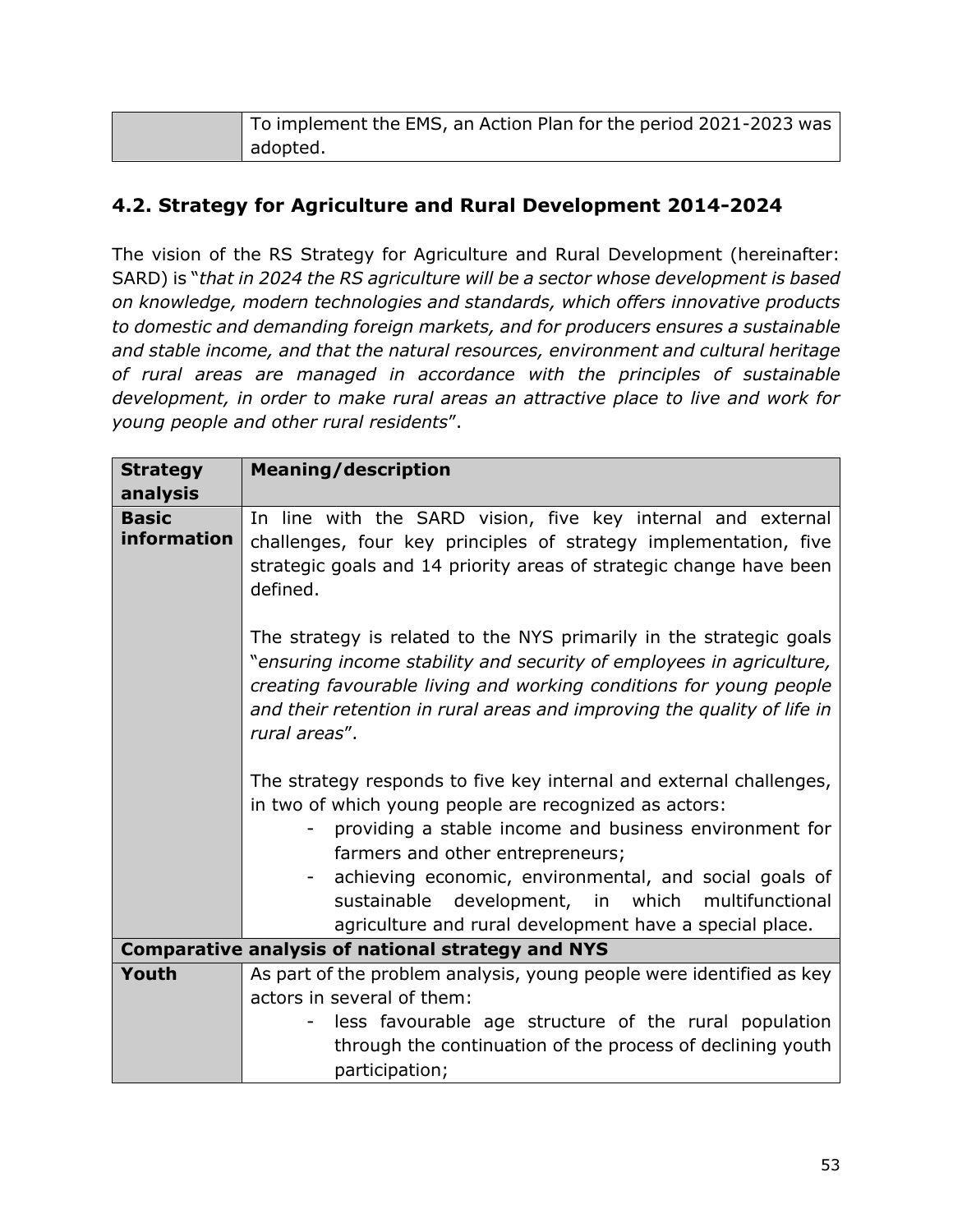|             | low representation of broadband internet connection in                                                                                  |
|-------------|-----------------------------------------------------------------------------------------------------------------------------------------|
|             | the countryside $(28.5\%)$ compared to the city $(52.4\%)$ ;                                                                            |
|             | migration of the highly educated population, because it is                                                                              |
|             | difficult to keep the educated workforce in areas without                                                                               |
|             | sufficiently attractive jobs that match their education and                                                                             |
|             | ambitions;                                                                                                                              |
|             | their exclusion from the labour market, where young                                                                                     |
|             | people aged 15 to 24 are only in 21% of cases employed                                                                                  |
|             | in the non-agricultural sector;                                                                                                         |
|             | a small number of young returnees from cities, who                                                                                      |
|             | (sporadically) move as young families who prefer a rural                                                                                |
|             | environment and are ready to start some alternative                                                                                     |
|             | activity on a small property;                                                                                                           |
|             | lack of stability of rural development policy measures                                                                                  |
|             | towards young people due to frequent changes in the                                                                                     |
|             | criteria for awarding grants to farms of young people;                                                                                  |
|             | due to a poorly designed system of access to the                                                                                        |
|             | agricultural budget, exclusion from the system of                                                                                       |
|             | incentives for younger owners of small and medium                                                                                       |
|             | agricultural farms, which in some parts of the RS are the                                                                               |
|             | most vital part of the labour force in agriculture;                                                                                     |
|             | weak social structure in the countryside, which contributes<br>-                                                                        |
|             | to the low attractiveness of rural areas as places for young                                                                            |
|             | families to live;                                                                                                                       |
|             | the unresolved social status of employees in agriculture                                                                                |
|             | makes the occupation of farmers insufficiently attractive;                                                                              |
|             | seasonal workers, as well as those employed in the status                                                                               |
|             | of auxiliary workers on the property (including young                                                                                   |
|             | people), usually do not have social insurance, which                                                                                    |
|             |                                                                                                                                         |
|             | further emphasizes the informal<br>their<br>status<br>of                                                                                |
| <b>Aims</b> | employment.                                                                                                                             |
|             | The strategy sets out four key principles for its implementation:<br>sustainable agriculture, polycentric development, modernization of |
|             |                                                                                                                                         |
|             | bodies and organizations, and stability and consistency of the                                                                          |
|             | agricultural budget.                                                                                                                    |
|             |                                                                                                                                         |
|             | SARD defines five strategic goals:                                                                                                      |
|             | growth of production and stability of producers' income;                                                                                |
|             | growth of competitiveness with adjustment to the                                                                                        |
|             | requirements of the domestic and foreign markets and                                                                                    |
|             | technical-technological improvement of the agricultural                                                                                 |
|             | sector;                                                                                                                                 |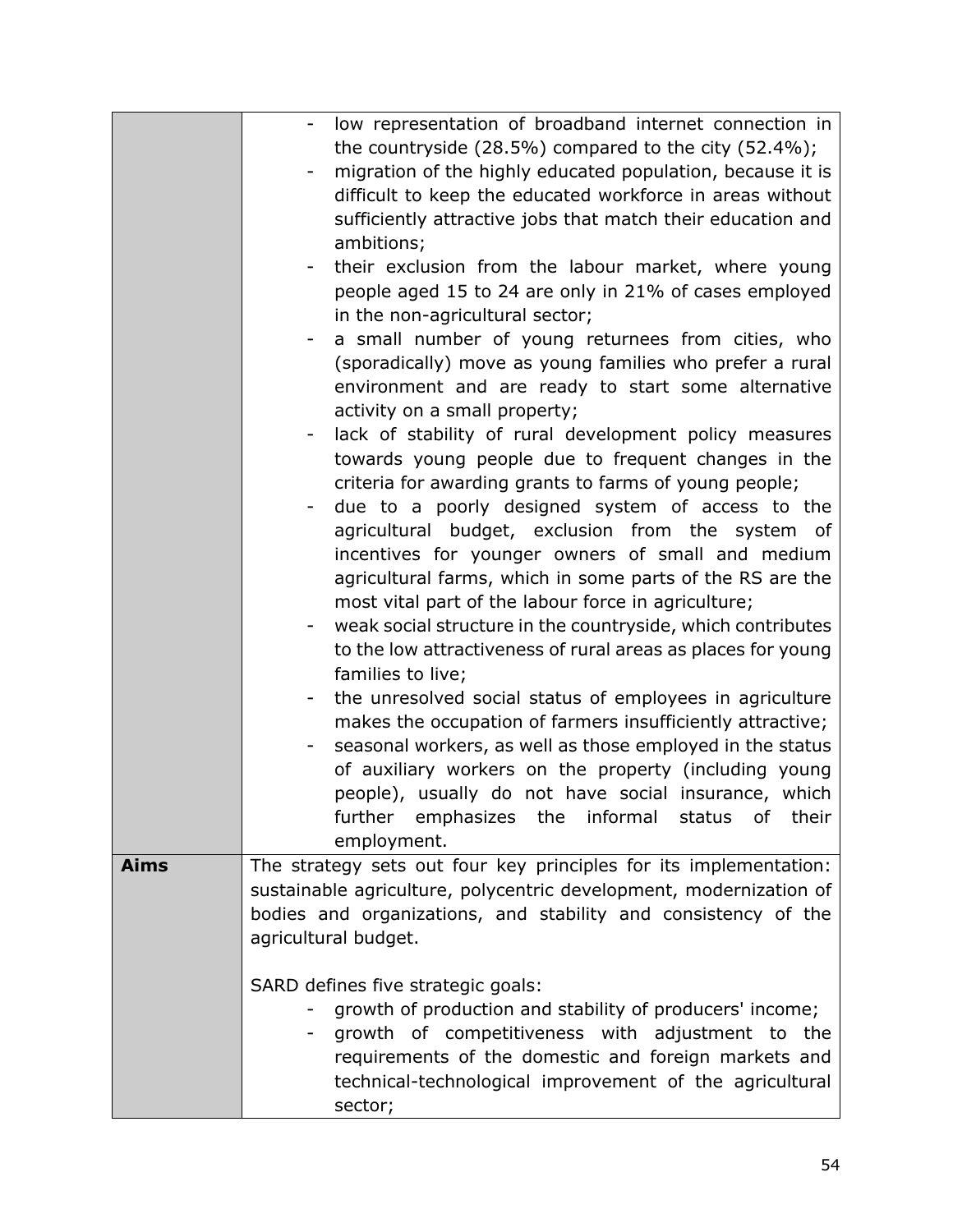|                        | sustainable resource management and environmental<br>$\overline{\phantom{a}}$                                              |
|------------------------|----------------------------------------------------------------------------------------------------------------------------|
|                        | protection;                                                                                                                |
|                        | improving the quality of life in rural areas;                                                                              |
|                        | poverty reduction and efficient management of public                                                                       |
|                        | policies.                                                                                                                  |
| The role of            | The responsible state body for the implementation of the strategy                                                          |
| <b>MOYS</b>            | is the RS Ministry of Agriculture and Environmental Protection.                                                            |
|                        |                                                                                                                            |
|                        | MOYS is not recognized as one of the responsible state bodies                                                              |
|                        | dealing with the implementation of this strategy and is not on the                                                         |
|                        | list of institutions that monitor the indicators of success in achieving                                                   |
|                        | the strategic goals.                                                                                                       |
| <b>Measures</b><br>and | SARD and NYS recognize two common target groups - young people<br>employed in agriculture and young people in rural areas. |
| <b>activities</b>      |                                                                                                                            |
|                        | The NYS contains a small number of measures and activities within                                                          |
|                        | which young farmers and young people from rural areas are directly                                                         |
|                        | identified. NYS measures are included primarily within the strategic                                                       |
|                        | goal of Youth Mobility. The main problems faced by young people in                                                         |
|                        | are "small chances for entrepreneurship and<br>rural<br>areas                                                              |
|                        | employment outside agriculture" and that "young women and men                                                              |
|                        | who are thinking of staying/returning or living in rural areas do not                                                      |
|                        | have adequate conditions and support". The support measures                                                                |
|                        | envisage "encouraging the development of additional support                                                                |
|                        | measures for the labour mobility of young people towards less                                                              |
|                        | developed areas and rural areas".                                                                                          |
|                        |                                                                                                                            |
|                        | SARD recognizes young farmers and young people in the                                                                      |
|                        | countryside through a number of different goals, measures and                                                              |
|                        | activities. Starting from four key principles, the role of young people                                                    |
|                        | is highlighted by respecting the specific needs of young farmers and                                                       |
|                        | addressing the instability of budget support to agriculture so that                                                        |
|                        | potential beneficiaries (e.g., young returnees) can count on                                                               |
|                        | continuous support instead of the current ad-hoc measures.                                                                 |
|                        | Within the five strategic goals, young people can be identified as a                                                       |
|                        | target group in:                                                                                                           |
|                        | Ensuring income stability and security of employees in                                                                     |
|                        | agriculture, which consequently affects the number of                                                                      |
|                        | young people who will opt for agricultural production as                                                                   |
|                        | their main occupation;                                                                                                     |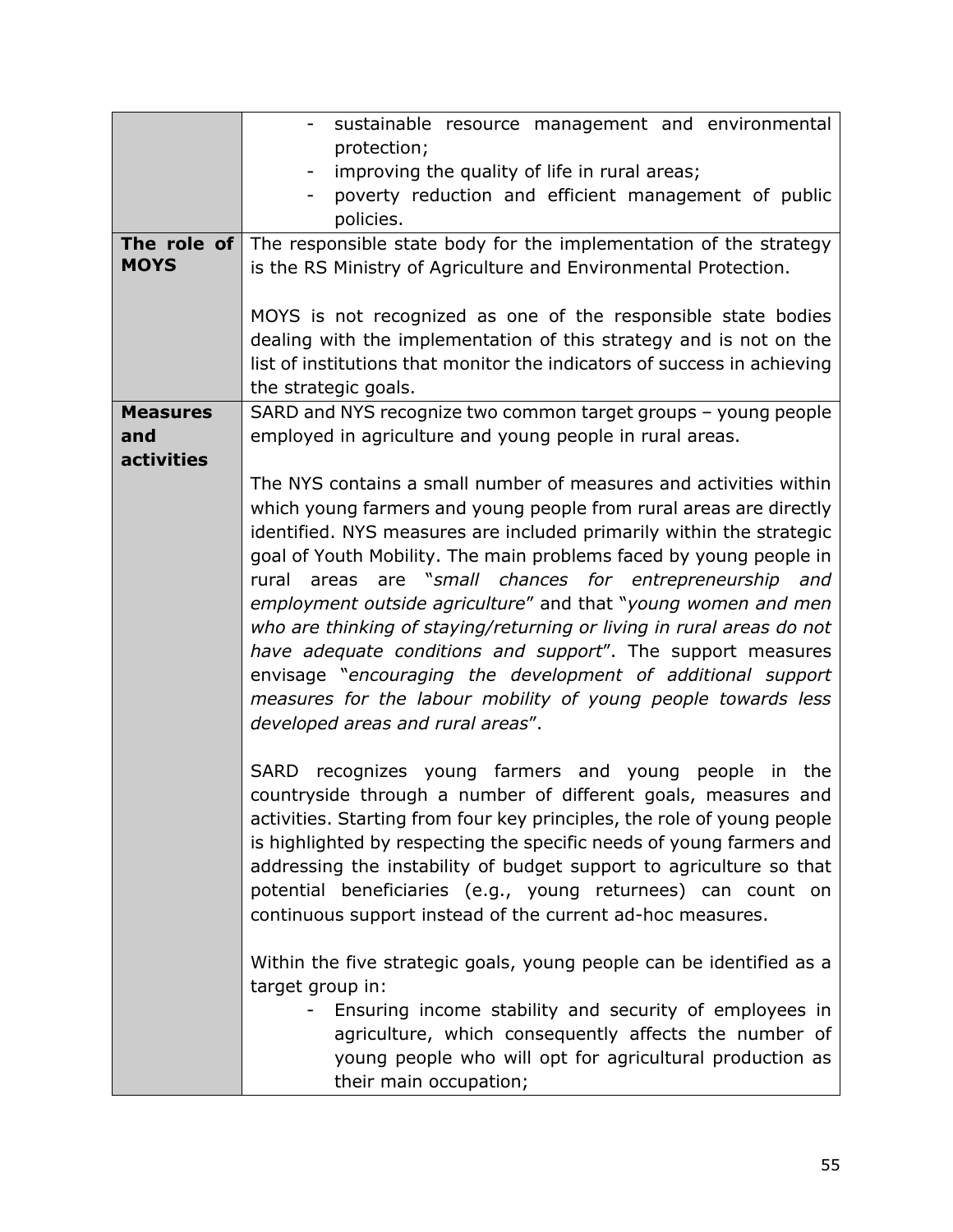| creating favourable conditions for the life and work of           |
|-------------------------------------------------------------------|
| young people and their retention in rural areas, providing        |
| more attractive jobs and equal opportunities for their            |
|                                                                   |
| families in order to achieve balanced<br>regional                 |
| development;                                                      |
| improving the quality of life in rural areas by diversifying      |
|                                                                   |
| the rural economy and strengthening the social structure.         |
|                                                                   |
| SARD also defines 14 priority areas of strategic change, of which |
| young people are recognized in two:                               |
|                                                                   |
| diversification of the rural economy and preservation of          |
| cultural and natural heritage - through various types of          |
| investment and advisory support in agriculture, which will        |
| give rural areas the opportunity to offer more attractive         |
|                                                                   |
| jobs to younger and more educated population;                     |
| improving the social structure and strengthening social           |
| capital – through operational objectives: stopping                |
|                                                                   |
| negative demographic trends in rural areas, greater               |
| availability of social services to the rural population and       |
| the affirmation of women's and youth entrepreneurship in          |
| rural areas.                                                      |
|                                                                   |

### **4.3. Strategy for the development of artificial intelligence in the**  Republic of Serbia 2020-2025

The Strategy for the Development of Artificial Intelligence (hereinafter: SDAI) recognizes that "*artificial intelligence (hereinafter: AI) is a factor that will bring major changes in everyday life, work and business worldwide in the coming years, and the RS will position itself among countries that have used the AI challenge as an opportunity for progress*".

| <b>Strategy</b><br>analysis | <b>Meaning/Description</b>                                                                                                                                                                                                                                                                                                                               |
|-----------------------------|----------------------------------------------------------------------------------------------------------------------------------------------------------------------------------------------------------------------------------------------------------------------------------------------------------------------------------------------------------|
| <b>Basic</b>                | SDAI contains five specific objectives and 22 measures for the                                                                                                                                                                                                                                                                                           |
| information                 | realization of general and specific objectives.                                                                                                                                                                                                                                                                                                          |
|                             | The strategy recognizes AI as the next big step in the development<br>of the RS IT industry, which in 2019 had for the fifth year in a row<br>the growth of exports of ICT services of over 20% per year. As<br>economic growth, digitalization and education are key priorities of<br>the RS Government, according to the AI Strategy, it is one of the |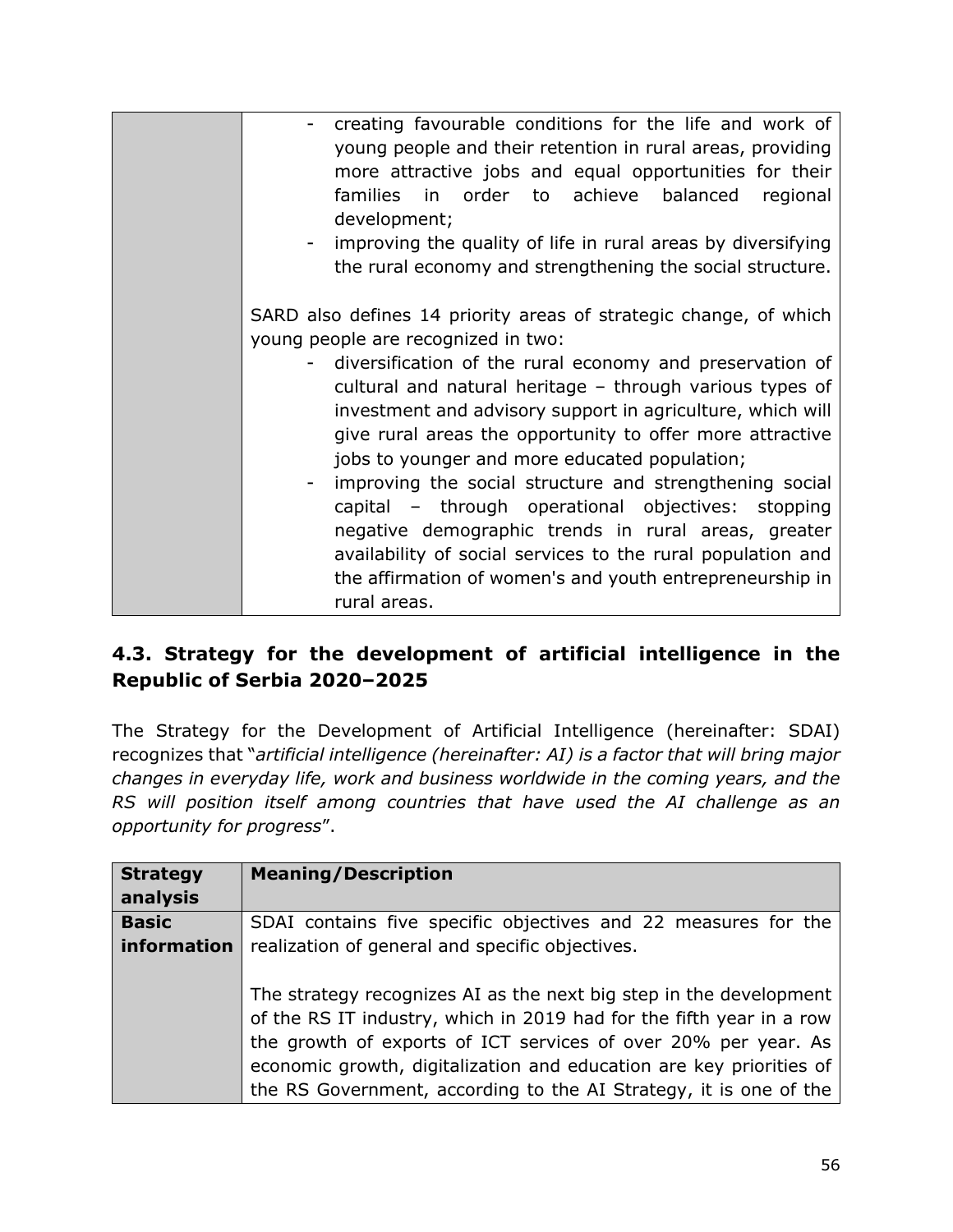|             | areas that has the greatest potential to contribute to these<br>priorities.                                                                                                                                                                                                                                                                                                                                                                 |
|-------------|---------------------------------------------------------------------------------------------------------------------------------------------------------------------------------------------------------------------------------------------------------------------------------------------------------------------------------------------------------------------------------------------------------------------------------------------|
|             |                                                                                                                                                                                                                                                                                                                                                                                                                                             |
|             | The strategy within the analytical technique "problem tree"<br>identifies three key problems, of which young people as actors are<br>identified in two:                                                                                                                                                                                                                                                                                     |
|             | weak support to the private sector in the development of<br>AI - because there is an insufficient number of staff;<br>greater focus of the education system and scientific                                                                                                                                                                                                                                                                  |
|             | research on AI is needed - because digital literacy is still<br>developing.                                                                                                                                                                                                                                                                                                                                                                 |
|             | <b>Comparative analysis of national strategy and NYS</b>                                                                                                                                                                                                                                                                                                                                                                                    |
| Youth       | SDAI did not single out young people as a special interest group,<br>but within the analysis of the current situation in key sectors in the<br>RS, young people are recognized in the field of education and<br>science as the main (future) human resource of the ICT sector.                                                                                                                                                              |
|             | The situation in the RS is measured by the Government AI<br>Readiness Index, $^{122}$ according to which, based on the report from<br>2019, the RS is ranked 58th out of 194 countries.                                                                                                                                                                                                                                                     |
|             | SDAI recognizes that "education is a key factor for the development<br>of AI in the RS". According to the Global Competitiveness Index, 123<br>one of the most relevant indicators and preconditions for the<br>development of AI (and in relation to young people) is the skill of<br>graduates to respond to the needs of the economy with the skills<br>acquired in formal education (after graduating from college and high<br>school). |
|             | The strategy states that the RS has made significant progress in the<br>formal education of young people in the field of information<br>technology (informatics is a compulsory subject from the fifth grade,<br>2% of high school students go to specialized IT classes, in higher<br>education there are subjects related to AI), but despite the<br>significant progress, the AI topic is not yet significantly represented.             |
| <b>Aims</b> | The general goal of SDAI is "the use of AI in the function of economic<br>growth, employment and a better quality of life".                                                                                                                                                                                                                                                                                                                 |

<sup>122</sup> Link for more details: [Government Artificial Intelligence Readiness Index](https://www.oxfordinsights.com/) - Oxford Insights and the International [Research Development Centre \(IDRC\)](https://www.oxfordinsights.com/)

<sup>&</sup>lt;sup>123</sup> Link for more details: Global Competitiveness Report 2019: How to end a lost decade of productivity growth, World [Economic Forum](http://www3.weforum.org/docs/WEF_TheGlobalCompetitivenessReport2019.pdf)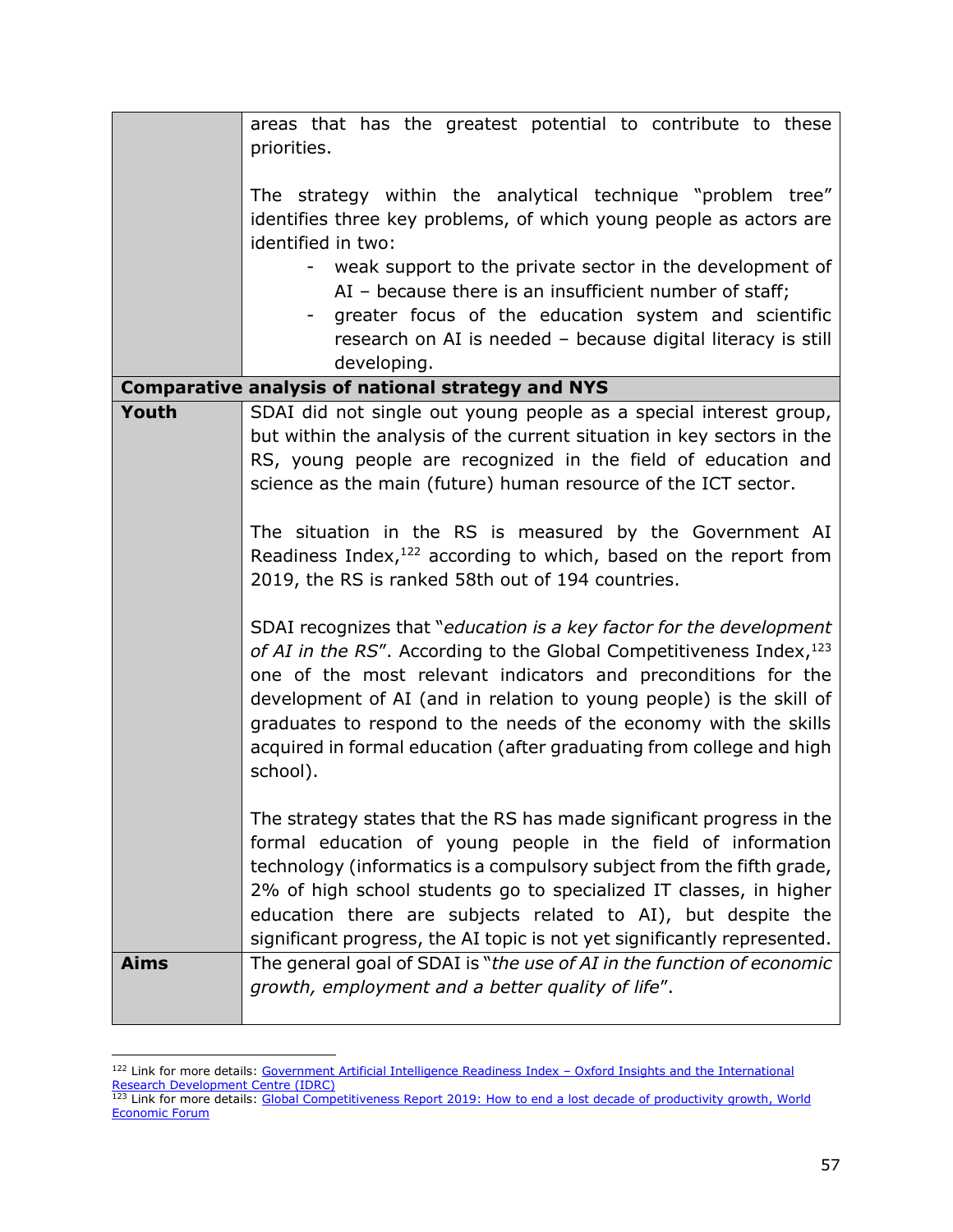|                   | The impression is that young people, as one of the key factors for                               |
|-------------------|--------------------------------------------------------------------------------------------------|
|                   | the growth and development of the ICT sector, are also recognized                                |
|                   | as a key "human resource in the AI area and a key factor in the                                  |
|                   | development of the economy in that area".                                                        |
|                   |                                                                                                  |
|                   | The strategy has five specific objectives:                                                       |
|                   | 1. development of education directed towards the needs                                           |
|                   | of modern society and economy conditioned by the                                                 |
|                   | progress of AI;                                                                                  |
|                   | 2. development of science and innovation in the field of                                         |
|                   | AI and its applications;                                                                         |
|                   | 3. development of economics based on AI (where it is a                                           |
|                   | key competence and where it is used in various                                                   |
|                   | industries);                                                                                     |
|                   | 4. improving the preconditions for the development of AI                                         |
|                   | and public sector services by applying AI;                                                       |
|                   | 5. ethical and safe application of AI.                                                           |
|                   | <b>The role of</b> The responsible state body for the implementation of the strategy             |
| <b>MOYS</b>       | is the RS Ministry of Education, Science and Technological                                       |
|                   | Development.                                                                                     |
|                   |                                                                                                  |
|                   | MOYS is not recognized as one of the responsible state bodies                                    |
|                   | dealing with the implementation of this strategy and is not on the                               |
|                   | list of institutions responsible for monitoring and controlling the                              |
|                   | implementation of the strategy.                                                                  |
| <b>Measures</b>   | SDAI is linked to seven RS national strategies and 12 RS laws, but                               |
| and               | not NYS. Also, NYS does not contain the factor of AI impact on the                               |
| <b>activities</b> | lives of young people.                                                                           |
|                   |                                                                                                  |
|                   | Young people are represented in the AI development strategy in                                   |
|                   |                                                                                                  |
|                   |                                                                                                  |
|                   | part of the 22 prescribed measures for the realization of general and                            |
|                   | specific goals:                                                                                  |
|                   | Measure 1.1: Improving teaching content in primary and                                           |
|                   | secondary schools on the topic of AI;<br>Measure 1.2: Establishment of minimum standards for the |
|                   | representation of AI in undergraduate studies in the fields                                      |
|                   |                                                                                                  |
|                   | of computer science and computer engineering;<br>study<br>۰                                      |
|                   | Measure 1.3: Development of postgraduate                                                         |
|                   | programs in the AI area;<br>Measure 1.4: Development of vocational training through              |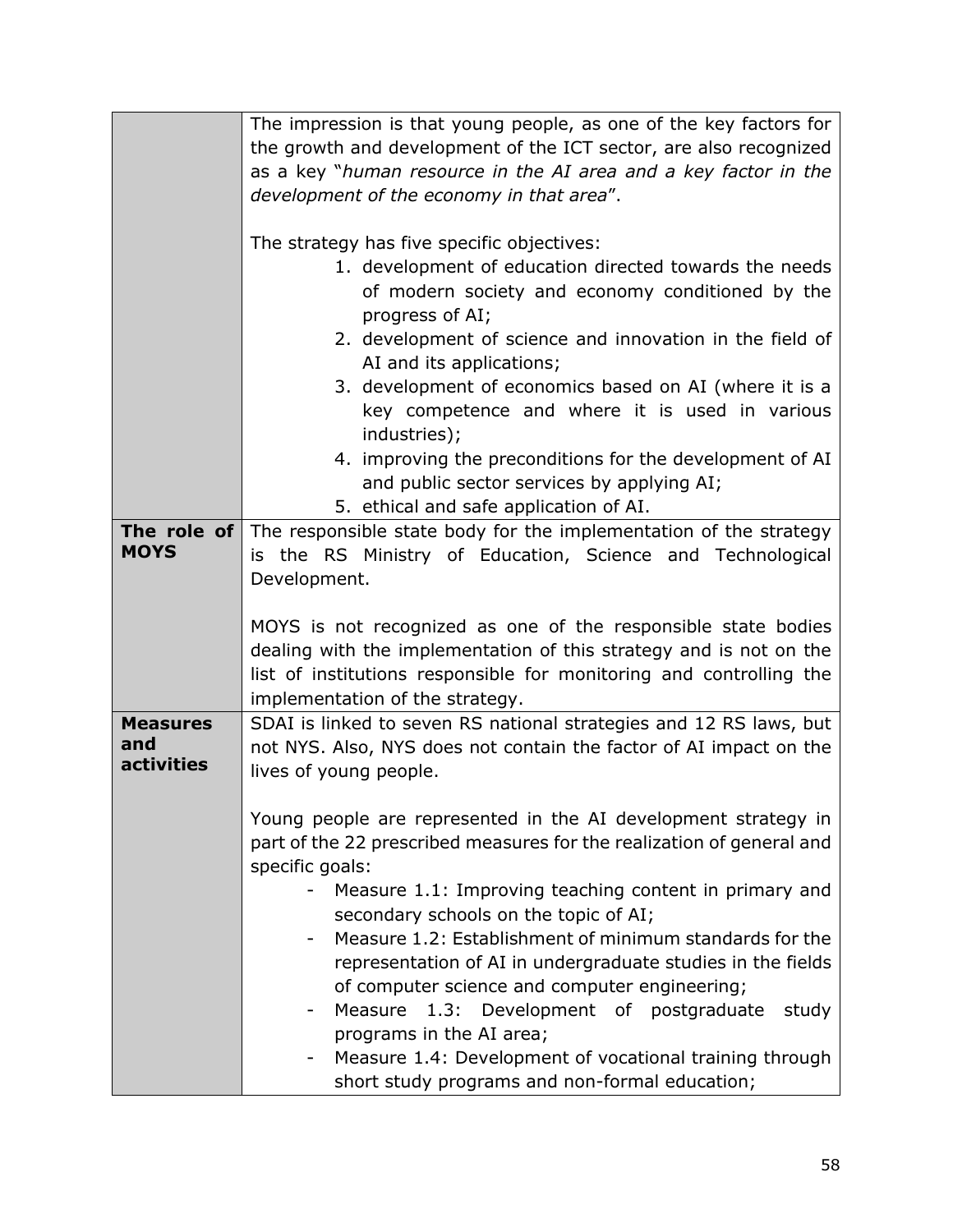| Measure 3.1: Support to start-up companies and SMEs in<br>the AI area;                                                                                                                                                                                                                                |
|-------------------------------------------------------------------------------------------------------------------------------------------------------------------------------------------------------------------------------------------------------------------------------------------------------|
| - Measure 5.2: Protection against discrimination in the<br>application of AI through the provision of equal treatment<br>and prevention of discrimination based on age and other                                                                                                                      |
| personal characteristics.<br>The AI Development Strategy contains other measures, e.g., in the<br>field of public sector development and economic development,<br>which are intended for the general population and in them the role<br>of young people, although expected, is not precisely defined. |
| To implement the SDAI, an Action Plan for the period 2020-2022<br>was adopted.                                                                                                                                                                                                                        |

#### **4.4. Strategy of Digital Skills Development in the Republic of Serbia 2020–2024**

The vision of the Strategy of Digital Skills Development (hereinafter: SDSD) is "*improvement of digital skills through joint cross-sectoral work on raising awareness in this area and improvement of knowledge and skills to monitor the development of new technologies*".

| <b>Strategy</b><br>analysis | <b>Meaning/description</b>                                                                                                                                                                                                                                                                                                                                                                                                |
|-----------------------------|---------------------------------------------------------------------------------------------------------------------------------------------------------------------------------------------------------------------------------------------------------------------------------------------------------------------------------------------------------------------------------------------------------------------------|
| <b>Basic</b><br>information | SDSD mission is to "improve the system that achieves greater<br>digital skills of citizens by developing computer thinking, providing<br>skills needed for everyday life and developing a successful career in<br>the digital economy, as well as providing conditions for further<br>improvement of knowledge and skills of ICT professionals".                                                                          |
|                             | In accordance with the vision and mission of the strategy, four<br>specific goals, 14 measures and 64 activities have been defined.                                                                                                                                                                                                                                                                                       |
|                             | SDSD relates to NYS primarily in the strategic goal of NYS " <i>improved</i><br>youth information system and knowledge about youth". Considering<br>that digital skills touch on all aspects of youth life and cover different<br>areas of youth policy (education, labour market, social inclusion,<br>etc.), the SDSD is aligned with several NYS objectives below:<br>Improved quality and opportunities for acquiring |
|                             | qualifications and developing the competencies and<br>innovativeness of young people (e.g., through the                                                                                                                                                                                                                                                                                                                   |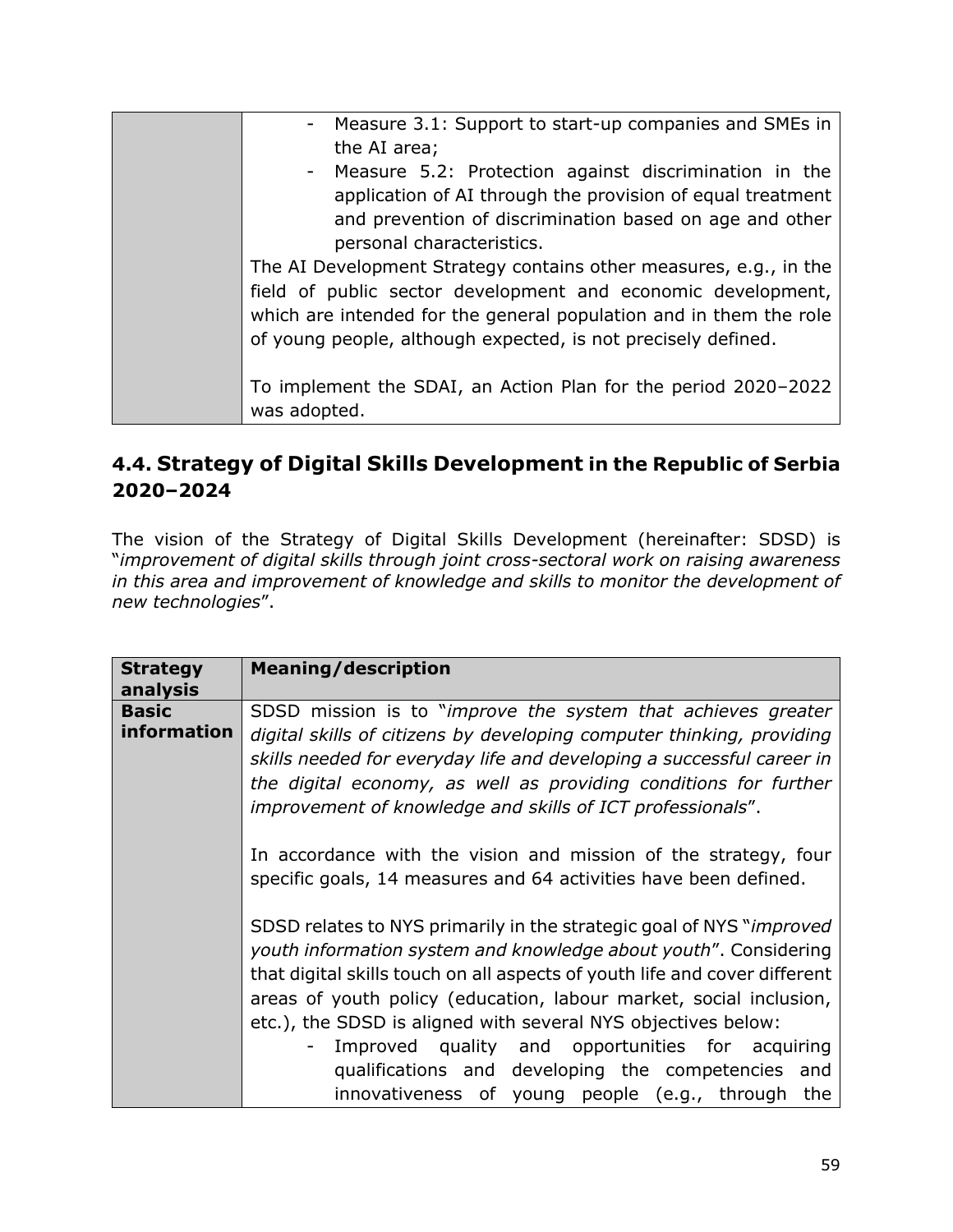|             | establishment of distance learning programs for young<br>people who have dropped from formal education);<br>Improved conditions for developing a safety culture for<br>young people (e.g., through digital violence prevention<br>programs);<br>Improved support for social inclusion of young people<br>from categories at risk of social exclusion (e.g., through                                                                                                                                                     |
|-------------|-------------------------------------------------------------------------------------------------------------------------------------------------------------------------------------------------------------------------------------------------------------------------------------------------------------------------------------------------------------------------------------------------------------------------------------------------------------------------------------------------------------------------|
|             | activities of adapting existing services and support<br>programs for young people at risk of social exclusion,<br>digitalization of monitoring systems for young people at<br>risk of social exclusion in institutions, etc.);                                                                                                                                                                                                                                                                                          |
|             | etc.                                                                                                                                                                                                                                                                                                                                                                                                                                                                                                                    |
|             | <b>Comparative analysis of national strategy and NYS</b>                                                                                                                                                                                                                                                                                                                                                                                                                                                                |
| Youth       | SDSD singled out young people as a special interest group,<br>recognizing that "digital skills in modern conditions<br>enable<br>employment, productivity, creativity and success, especially for<br>young people".                                                                                                                                                                                                                                                                                                     |
|             | The strategy recognizes the need to pay special attention to<br>vulnerable categories of the population, where it emphasised young<br>people, the population from rural areas (which includes young<br>people) and girls and young women, among others.                                                                                                                                                                                                                                                                 |
|             | The strategy also recognizes that (different) training programs and<br>other non-formal education programs must not discriminate against<br>particularly vulnerable target groups, such as young people. The<br>strategy states that young people "need special attention, adapting<br>training to their characteristics and interests" through special<br>programs (non-formal education) to develop digital skills of young<br>people, such as programing camps, training for mobile application<br>development, etc. |
|             | The strategy also singles out young entrepreneurs from rural areas<br>as a special target group of specialized ICT trainings.                                                                                                                                                                                                                                                                                                                                                                                           |
|             | The strategy states that young people up to the age of 30 are one<br>of the main beneficiaries of active employment policy measures in<br>relation to the effects in the field of ICT.                                                                                                                                                                                                                                                                                                                                  |
| <b>Aims</b> | The general goal of SDSD is "to improve the digital knowledge and<br>skills of all citizens, including members of vulnerable social groups,<br>in order to enable monitoring of the development of information and                                                                                                                                                                                                                                                                                                      |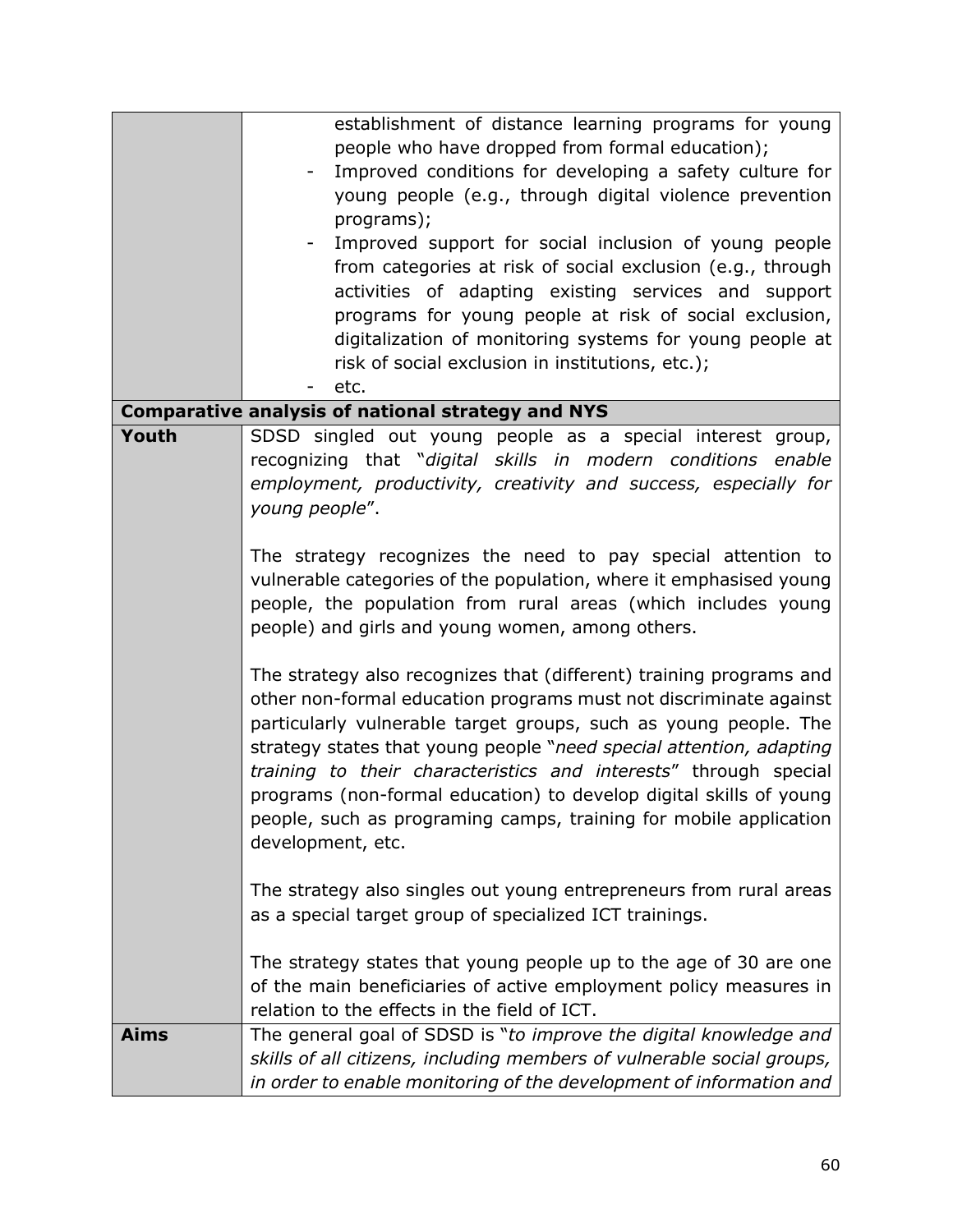|                 | communication technologies in all areas and to meet the needs of                                                                                                                                                                                                                                                                                                                                                                                                                                                                                                                                                                                                                                                                                           |
|-----------------|------------------------------------------------------------------------------------------------------------------------------------------------------------------------------------------------------------------------------------------------------------------------------------------------------------------------------------------------------------------------------------------------------------------------------------------------------------------------------------------------------------------------------------------------------------------------------------------------------------------------------------------------------------------------------------------------------------------------------------------------------------|
|                 | the economy and labour market".                                                                                                                                                                                                                                                                                                                                                                                                                                                                                                                                                                                                                                                                                                                            |
|                 |                                                                                                                                                                                                                                                                                                                                                                                                                                                                                                                                                                                                                                                                                                                                                            |
|                 | SDSD is one of the few strategies in the RS that defines clear and<br>measurable indicators of strategy implementation already at the<br>level of the general goal. The success indicators of the general goal<br>are measured in the form of the percentage of citizens with<br>advanced digital skills. The base value of the strategy from 2018 is<br>34.2% of computer literate persons and 14.8% of computer partially<br>literate persons in the RS, while the target value in 2024 is 46.2%<br>of computer literate persons and 26.8% of computer partially<br>literate persons in RS. The strategy also defines the source of<br>checking the success of the general goal in the form of the Annual<br>Report of the Statistical Office of the RS. |
|                 | The strategy contains four specific objectives and a large number of<br>measures and activities:                                                                                                                                                                                                                                                                                                                                                                                                                                                                                                                                                                                                                                                           |
|                 | 1. improvement of digital competencies in the education<br>system (two measures and nine activities);                                                                                                                                                                                                                                                                                                                                                                                                                                                                                                                                                                                                                                                      |
|                 | 2. improving basic and advanced digital skills for all citizens<br>(four measures and 18 activities);                                                                                                                                                                                                                                                                                                                                                                                                                                                                                                                                                                                                                                                      |
|                 | 3. development of digital skills in relation to the needs of the                                                                                                                                                                                                                                                                                                                                                                                                                                                                                                                                                                                                                                                                                           |
|                 | labour market (four measures and 18 activities);                                                                                                                                                                                                                                                                                                                                                                                                                                                                                                                                                                                                                                                                                                           |
|                 | 4. lifelong learning of ICT professionals (four measures and                                                                                                                                                                                                                                                                                                                                                                                                                                                                                                                                                                                                                                                                                               |
|                 | 18 activities).                                                                                                                                                                                                                                                                                                                                                                                                                                                                                                                                                                                                                                                                                                                                            |
| The role of     | The responsible state body for the implementation of the strategy                                                                                                                                                                                                                                                                                                                                                                                                                                                                                                                                                                                                                                                                                          |
| <b>MOYS</b>     | is the RS Ministry of Trade, Tourism and Telecommunications.                                                                                                                                                                                                                                                                                                                                                                                                                                                                                                                                                                                                                                                                                               |
|                 |                                                                                                                                                                                                                                                                                                                                                                                                                                                                                                                                                                                                                                                                                                                                                            |
|                 | MOYS is not recognized as one of the responsible institutions for the                                                                                                                                                                                                                                                                                                                                                                                                                                                                                                                                                                                                                                                                                      |
|                 | implementation of measures and activities of this strategy.                                                                                                                                                                                                                                                                                                                                                                                                                                                                                                                                                                                                                                                                                                |
| <b>Measures</b> | SDSD reflects continuity and relies on the Digital Agenda for                                                                                                                                                                                                                                                                                                                                                                                                                                                                                                                                                                                                                                                                                              |
| and             | Serbia, $124$ which consists of two strategies - on the information                                                                                                                                                                                                                                                                                                                                                                                                                                                                                                                                                                                                                                                                                        |
| activities      | society and electronic communications. <sup>125</sup> In addition, the SDSD is                                                                                                                                                                                                                                                                                                                                                                                                                                                                                                                                                                                                                                                                             |
|                 | associated with a number of domestic strategies and acts in the RS,                                                                                                                                                                                                                                                                                                                                                                                                                                                                                                                                                                                                                                                                                        |
|                 | but not with the NYS.                                                                                                                                                                                                                                                                                                                                                                                                                                                                                                                                                                                                                                                                                                                                      |
|                 |                                                                                                                                                                                                                                                                                                                                                                                                                                                                                                                                                                                                                                                                                                                                                            |
|                 | SDSD recognizes the role of YOs in rural areas, as they (potentially)<br>can offer infrastructure for local internet clubs, all with the aim of<br>national digital inclusion.                                                                                                                                                                                                                                                                                                                                                                                                                                                                                                                                                                             |

<sup>&</sup>lt;sup>124</sup> Original title in Serbian and link for more details (in Serbian): [Digitalna agenda za Srbiju](https://mtt.gov.rs/sektori/uprava-za-digitalnu-agendu/sektor-za-digitalnu-agendu/?0=lat)

<sup>&</sup>lt;sup>125</sup> Original title in Serbian and link for more details (in Serbian): Strategija razvoja informacionog društva u Republici [Srbiji do 2020. godine](https://www.srbija.gov.rs/extfile/sr/135791/strategija_razvoja_informacionog_drustva0288_cyr.zip) and [Strategija razvoja elektronskih komunikacija u Republici Srbiji od 2010. do 2020. godine](https://www.srbija.gov.rs/extfile/sr/138664/strategija_elektronske_komunikacije0315_cyr.zip)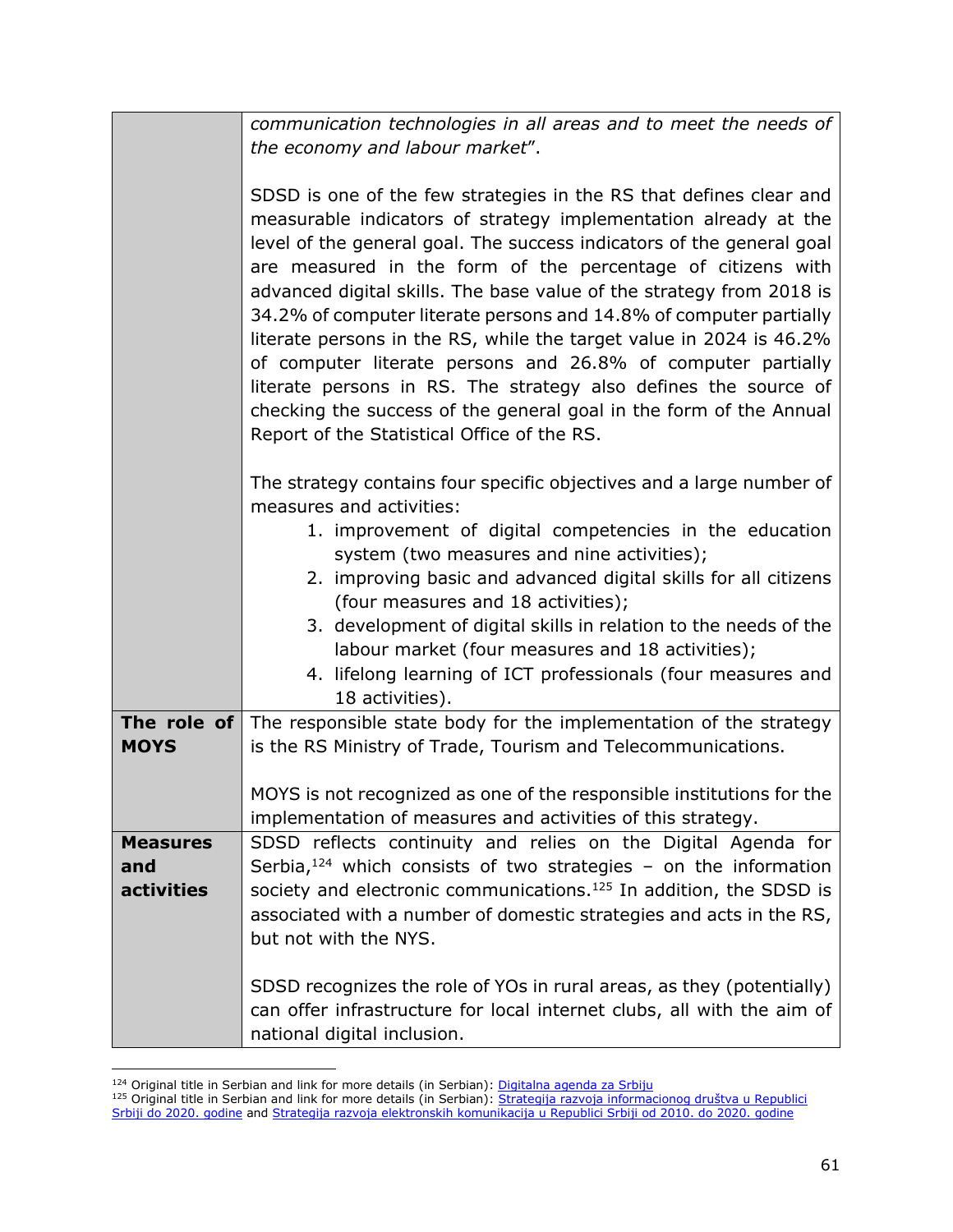SDSD also emphasizes the value of peer education for young people provided by CSOs and emphasizes the importance of cooperation with the civil sector. Within 14 measures and 64 activities, young people are recognized as part of the general population (e.g., development of digital skills in relation to the needs of the labour market), and in this format, due to the large number, it is not possible to count them all. Youth is specifically mentioned in the strategy in Measure 4.2: Raising the digital skills of ICT professionals by monitoring the number of young people, especially women, who are educated and trained for ICT occupations. Research shows that as many as 39% of the male population decides to study engineering and informatics, while only 15.5% of women do so, so the number of girls enrolled in ICT-related studies is an indicator of the results at the level of this measure.

# **4.5. Industrial Policy Strategy of the Republic of Serbia 2021‒2030**

The vision of the RS Industrial Policy Strategy (hereinafter: IPS) is "*an open, regionally and globally competitive, investment-active, educated, innovative and digitally transformed RS industry that strongly supports economic growth and raising the quality of life of its citizens*".

| <b>Strategy</b> | <b>Meaning/description</b>                                                                                                                                                                                                                           |
|-----------------|------------------------------------------------------------------------------------------------------------------------------------------------------------------------------------------------------------------------------------------------------|
| analysis        |                                                                                                                                                                                                                                                      |
| <b>Basic</b>    | IPS emphasizes that the number one priority for RS industrial policy                                                                                                                                                                                 |
| information     | is dynamic, smart, sustainable, and inclusive growth.                                                                                                                                                                                                |
|                 | In accordance with the vision of the IPS, five specific goals and 23<br>measures have been defined. IPS is horizontal, i.e., sector-neutral<br>and the highest degree of connection is achieved with the Smart<br>Specialisation Strategy in the RS. |
|                 | The strategy is related to the NYS primarily in the strategic goal of<br>"improving the employability and employment of young women and<br>men".                                                                                                     |
|                 | IPS has set the framework for creating an implementation<br>mechanism in the form of an Action Plan for the implementation of                                                                                                                        |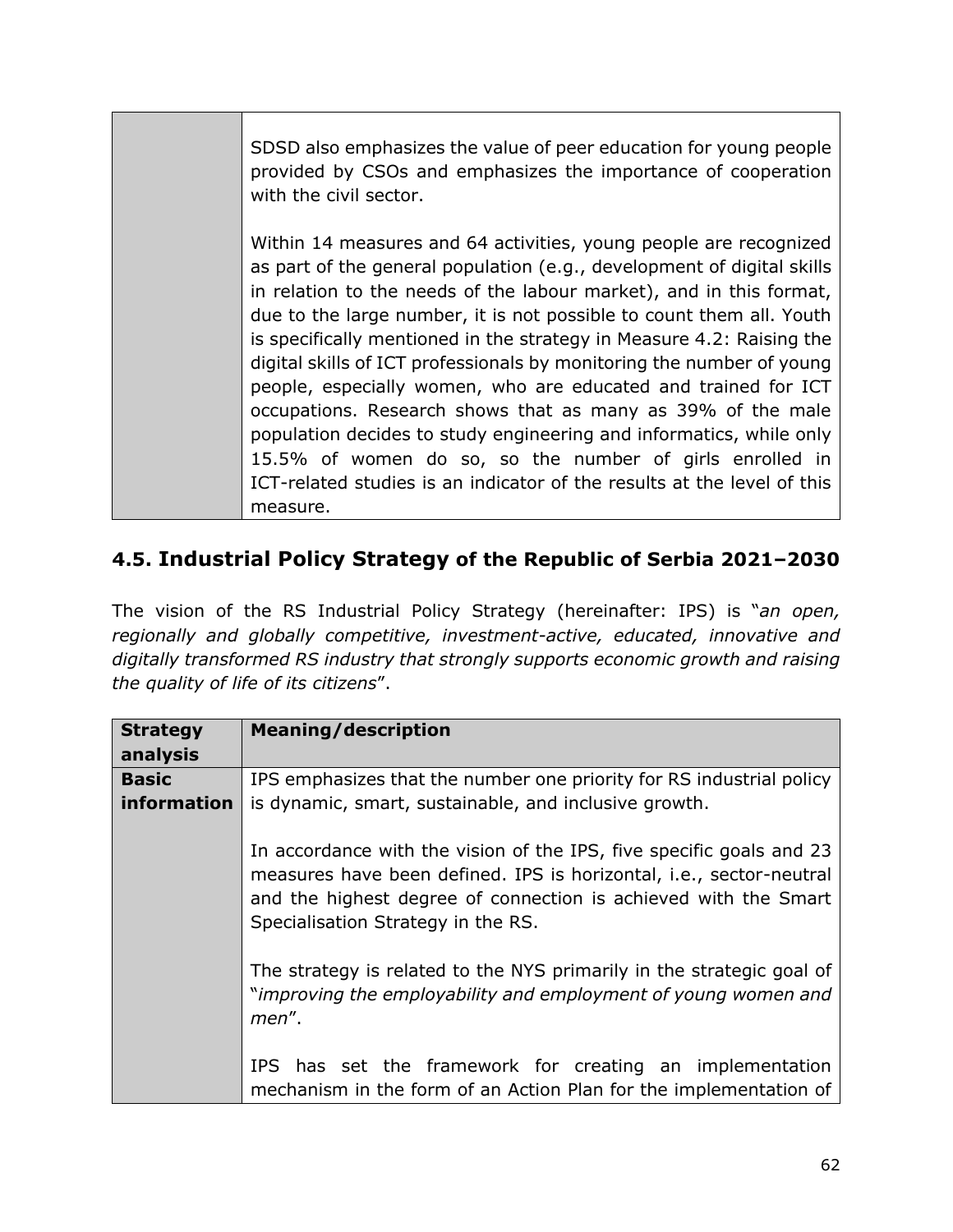|       | IPS from 2021 to 2030. <sup>126</sup> The Action Plan specifically elaborates                                          |
|-------|------------------------------------------------------------------------------------------------------------------------|
|       | activities, indicators, funding models, accountants, as well as                                                        |
|       | monitoring and evaluation mechanisms.                                                                                  |
|       | <b>Comparative analysis of national strategy and NYS</b>                                                               |
| Youth | The IPS responds to 12 key challenges of the new industrial policy,                                                    |
|       | in which young people as actors are recognized in the disparity                                                        |
|       | between labour supply and demand because of negative                                                                   |
|       | demographic trends, slow adjustment of the education system and                                                        |
|       | passivity of employers. In addition, the strategy within the SWOT                                                      |
|       | analysis of Serbian industry also sees as one of the main                                                              |
|       | weaknesses the "increasingly unfavourable demographic structure                                                        |
|       | of the working age population", and sees as the main threats the                                                       |
|       | related topics of "high population emigration and negative natural                                                     |
|       | increase", as well as the "higher education system that does not                                                       |
|       | meet the needs of the industry".                                                                                       |
|       |                                                                                                                        |
|       | IPS is based on the analysis of the current state of industry in the                                                   |
|       | RS and is grouped into several thematic areas: human capacity,                                                         |
|       | digital transformation, innovation, internationalization, investment                                                   |
|       | and infrastructure, circular economy and business and institutional                                                    |
|       | environment. Young people are primarily covered by the topic of                                                        |
|       | human resource empowerment and face the following challenges:                                                          |
|       | that the quality of secondary vocational education is not                                                              |
|       | equal and that the opportunities for enrolling young                                                                   |
|       | people in secondary schools are more often defined by the                                                              |
|       | offer of the programs than by the demand of employers;<br>that the acquisition of practical skills necessary for rapid |
|       | inclusion in the labour market of young people is often                                                                |
|       | missing or insufficient;                                                                                               |
|       | that the coverage of higher education is high, but its                                                                 |
|       | structure is suboptimal in relation to demand, and the                                                                 |
|       | quality is unequal between universities;                                                                               |
|       | that employers have a critical attitude towards the<br>-                                                               |
|       | knowledge and skills with which high school students and                                                               |
|       | graduates exit the education system;                                                                                   |
|       | that a relatively large discrepancy is noticeable between                                                              |
|       | the needs of employers for certain qualifications and                                                                  |
|       | occupations and their availability on the labour market;                                                               |

<sup>&</sup>lt;sup>126</sup> Original title in Serbian and link for more details (in Serbian): Akcioni plan za sprovođenje Strategije industrijske [politike Republike Srbije od 2021. do 2030.](https://www.srbija.gov.rs/extfile/sr/535161/akcioni-plan-ind-politike-RS-2021-2030-period-2021-2023-0046-cyr.zip)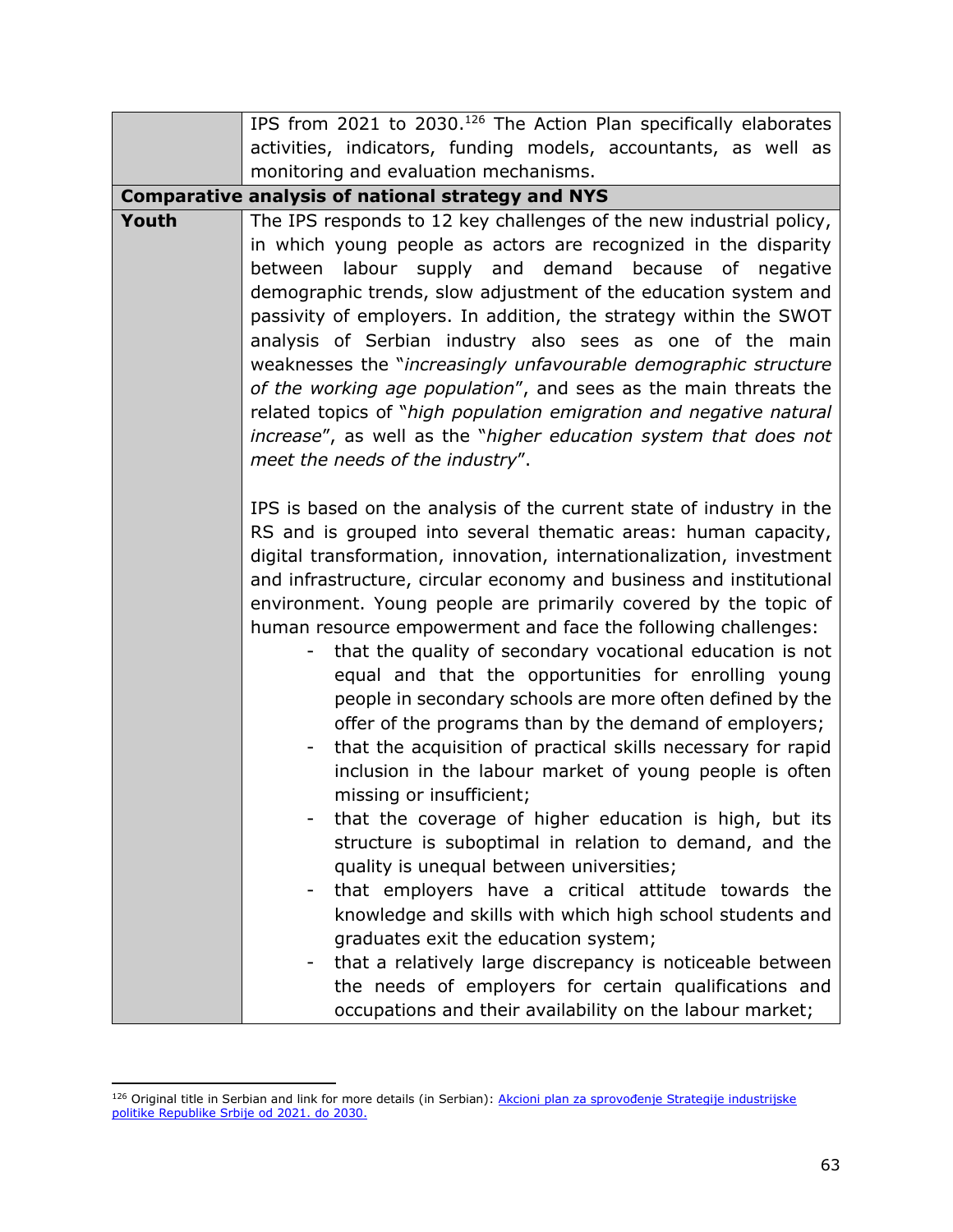|                 | that the essential limitation of the faster industrial growth          |
|-----------------|------------------------------------------------------------------------|
|                 | of the RS will be the negative natural population increase             |
|                 | together with high emigration (of young people).                       |
| <b>Aims</b>     | The specific objectives of the strategy are:                           |
|                 | 1. improved digitalization of business models of industrial            |
|                 | production;                                                            |
|                 | 2. development of industry based on innovations and                    |
|                 | development of higher stages of technological production;              |
|                 | 3. increased total volume of investments in industry with              |
|                 | growth of investment quality;                                          |
|                 | 4. improved technological structure of exports;                        |
|                 | 5. transformation of the industry from a linear to a circular          |
|                 | model.                                                                 |
| The role of     | The responsible state body for the implementation of the strategy      |
| <b>MOYS</b>     | is the RS Ministry of Economy.                                         |
|                 |                                                                        |
|                 | The MOYS participated in the development of the IPS through the        |
|                 | Working Group of the RS Government but was not recognized as           |
|                 | one of the responsible state bodies dealing with the implementation    |
|                 | of this strategy and the Action Plan for the IPS.                      |
| <b>Measures</b> | The IPS is aligned with the NYS and four other related RS strategies.  |
| and             |                                                                        |
| activities      | To support the general objective, a set of IPS-specific objectives has |
|                 | been defined, followed by a package of 23 measures that are in the     |
|                 | function of achieving the specific objectives. Young people are        |
|                 | represented in the following measures:                                 |
|                 | Measure 1.6: Harmonization of digital education with the               |
|                 | needs of industry - in order to improve the quality of                 |
|                 | human resources in accordance with the needs of the                    |
|                 | economy;                                                               |
|                 | Measure 1.7: Incentive programs for strengthening the                  |
|                 | digital skills of employees in industry through the                    |
|                 | non-formal education system - to strengthen the digital                |
|                 | literacy of employees in the industry through non-formal               |
|                 | education.                                                             |
|                 |                                                                        |
|                 | The IPS indirectly included young people in other measures as well,    |
|                 | e.g., balancing regional industrial development, but in them the role  |
|                 | of young people (although expected) is not precisely defined.          |
|                 |                                                                        |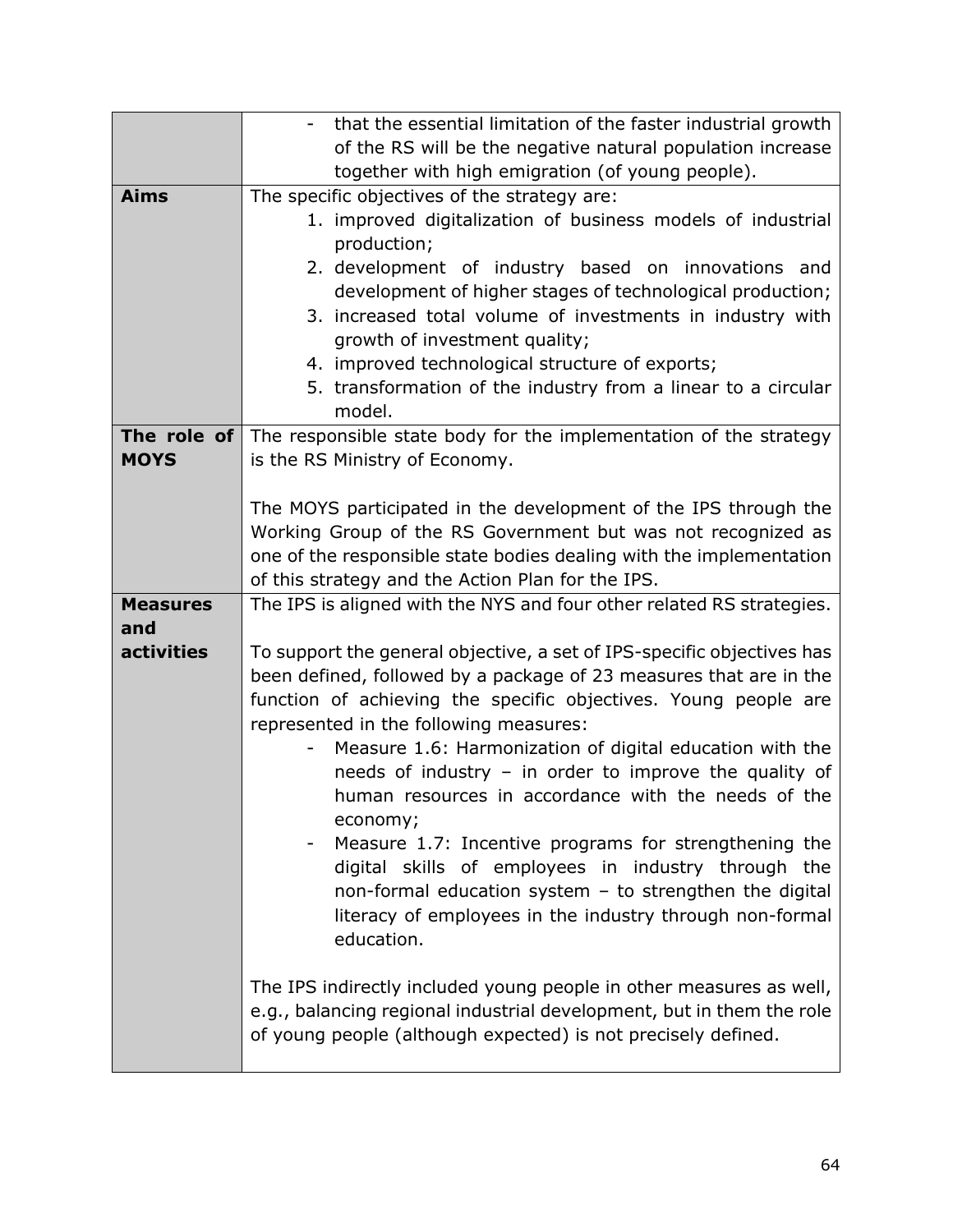| To implement the IPS, the Action Plan for the period 2021-2023 |
|----------------------------------------------------------------|
| was adopted.                                                   |

#### **4.6. Smart Specialisation Strategy of the Republic of Serbia 2020‒ 2027**

Vision of the RS Smart Specialisation Strategy (hereinafter: 4S) is "*Serbia creates innovations – smart and creative RS, highly competitive in the world and recognized for knowledge-based innovations, partnerships from the domestic ecosystem and creativity of individuals in the areas: sustainable high-tech food production with high added value for the future, sophisticated software solutions for global markets and cross-sectoral industrial innovation*".

| <b>Meaning/description</b>                                                                                                                                                                                                                                                                                                                                                                                                                                                                                                                                         |
|--------------------------------------------------------------------------------------------------------------------------------------------------------------------------------------------------------------------------------------------------------------------------------------------------------------------------------------------------------------------------------------------------------------------------------------------------------------------------------------------------------------------------------------------------------------------|
| 4S in the part of the analysis of the ICT sector sees a similar chance<br>as other analysed national strategies of the RS in the field of<br>employment. The chance is that young people's interest in IT and<br>similar sectors is growing, which needs to be accompanied by the<br>accelerated construction of all elements of the entrepreneurial<br>ecosystem, for such interest to bring the desired results.<br>In line with the 4S vision, four priority areas, five specific objectives                                                                    |
| and 27 measures have been defined.<br>4S is associated with the NYS primarily in the strategic goal of                                                                                                                                                                                                                                                                                                                                                                                                                                                             |
| "improving the employability and employment of young women and<br>men".                                                                                                                                                                                                                                                                                                                                                                                                                                                                                            |
| <b>Comparative analysis of national strategy and NYS</b>                                                                                                                                                                                                                                                                                                                                                                                                                                                                                                           |
| 4S was created through an entrepreneurial discovery process,<br>within which the identification of key challenges in priority areas was<br>conducted through SWOT analysis. The following are challenges<br>grouped under priority areas, which can be linked to young people:<br>Food for the future - unfavourable demographic structure<br>in rural areas and outflow of human resources abroad and<br>of young people out of rural areas;<br>Information<br>and<br>communication<br>technologies<br>insufficient number of ICT professionals, unwillingness of |
|                                                                                                                                                                                                                                                                                                                                                                                                                                                                                                                                                                    |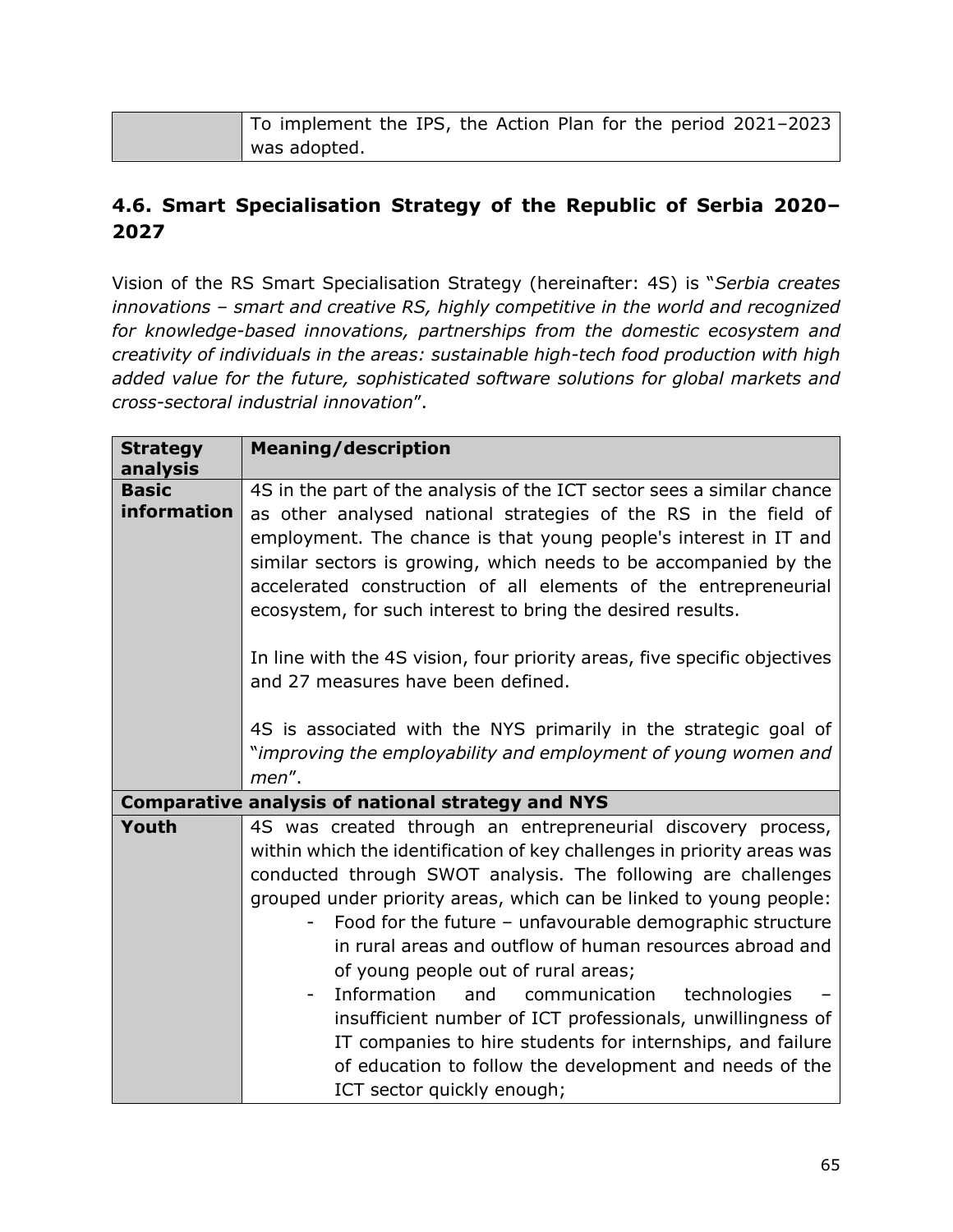|             | Machines and production processes of the future - outflow             |
|-------------|-----------------------------------------------------------------------|
|             | of highly educated staff, inability to retain quality staff,          |
|             | the educational process (formal - informal) is not focused            |
|             | on practical knowledge and innovation;                                |
|             | Creative industries - low labour costs compared to                    |
|             | developed countries.                                                  |
|             | The analysis also identifies several positive aspects in the field of |
|             | youth, such as the increase of young people's interest in IT and      |
|             | similar sectors and a stronger orientation towards the principles of  |
|             |                                                                       |
|             | dual education in higher education.                                   |
| <b>Aims</b> | 4S contains five specific goals:                                      |
|             | 1. directed scientific activities on 4S priorities;                   |
|             | 2. supported economic development through research,                   |
|             | development and cooperation among the participants of                 |
|             | the quadruple helix (university - economy - state -                   |
|             | society);                                                             |
|             | 3. education<br>oriented<br>towards<br>innovation<br>and              |
|             | entrepreneurship;                                                     |
|             | 4. improved business conditions through optimization and              |
|             | digitalization of procedures in the areas of 4S;                      |
|             | 5. internationalization of the economy through inclusion in           |
|             | regional and global value chains in the areas of 4S.                  |
|             |                                                                       |
|             | Objectives are reflected in each of the priority areas through        |
|             | measures concerning people, association through common ideas,         |
|             |                                                                       |
|             | education, directing the procurement and use of physical capacity,    |
|             | ecosystem development, promotion of cooperation and promotion         |
|             | of results, as well as the creation of appropriate quality            |
|             | infrastructure.                                                       |
|             |                                                                       |
|             | The priority areas of 4S RS are:                                      |
|             | 1. Food for the future;                                               |
|             | 2. Information and communication technologies;                        |
|             | 3. Machines and production processes of the future;                   |
|             | 4. Creative industries.                                               |
| The role of | The responsible state body for the implementation of the strategy     |
| <b>MOYS</b> | is the RS Ministry of Education, Science and Technological            |
|             | Development.                                                          |
|             |                                                                       |
|             | MOYS is not recognized as one of the institutions responsible for the |
|             | implementation of measures and activities of this strategy.           |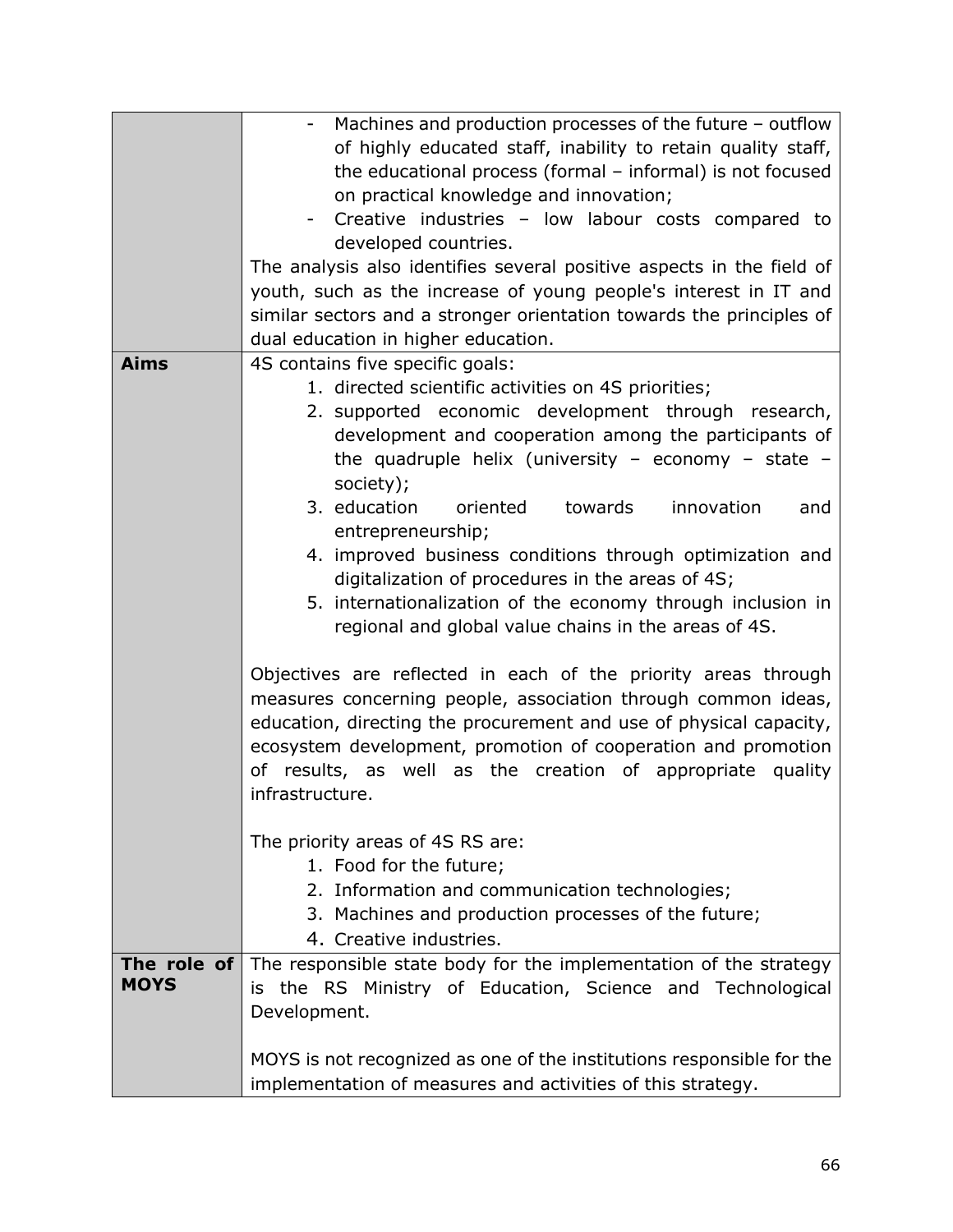| <b>Measures</b>   | 4S defines a package of 27 measures aligned with the available               |
|-------------------|------------------------------------------------------------------------------|
| and               | financial resources necessary to achieve the five specific objectives.       |
| <b>activities</b> | Young people are represented in the following measures:                      |
|                   | Measure 3.2: Introduction of entrepreneurial skills in                       |
|                   | programs at faculties and academies in the fields of 4S;                     |
|                   | Measure 3.3:<br>Involvement of experts<br>from                               |
|                   | practice/economy in the educational process;                                 |
|                   | Measure 3.4: Student competition that will promote their                     |
|                   | innovation, entrepreneurial spirit and awareness of                          |
|                   | ecology;<br>Measure 3.6: Master program for connecting art and<br>$\sim$ $-$ |
|                   | information technologies.                                                    |
|                   |                                                                              |
|                   | 4S, within other measures, indirectly includes young people and              |
|                   | their participation in activities. These measures are programs to            |
|                   | support experimental and innovative projects that combine art,               |
|                   | science and advanced technologies, the Creative Hub "Ložionica" in           |
|                   | Belgrade, the continuation of the process of entrepreneurial                 |
|                   | discovery, training for researchers aimed at strengthening                   |
|                   | cooperation with the economy and others.                                     |
|                   |                                                                              |
|                   | To implement 4S, the Action Plan for the period 2021-2022 was                |
|                   | adopted.                                                                     |

## **4.7. Public Health Strategy in the Republic of Serbia 2018–2026**

The vision of the Public Health Strategy (hereinafter: PHS) is reflected in the principle "*Human health, health in all policies. Public health is the science and art of disease prevention, prolongation of life and improvement of health through organized efforts of society. Public health can be considered through the structures and processes by which populations understand, preserve and promote it*".

| <b>Strategy</b><br>analysis | <b>Meaning/description</b>                                                    |
|-----------------------------|-------------------------------------------------------------------------------|
| <b>Basic</b>                | PHS recognizes the demographic situation in the RS, population                |
| information                 | aging and negative natural increase, which is contributed by the              |
|                             | decline in fertility rates, as well as births in women at an increasingly     |
|                             | later age (28.3 years) <sup>127</sup> . Emphasis is placed on the at-risk-of- |
|                             | poverty rate, where children and young people are listed as the               |
|                             | group most at risk.                                                           |

<sup>&</sup>lt;sup>127</sup>Link for more details (in Serbian): [Republic Statistics Bureau of the RS, Statistics Calendar of the RS 2018](https://www.stat.gov.rs/sr-cyrl/publikacije/?d=17&r=)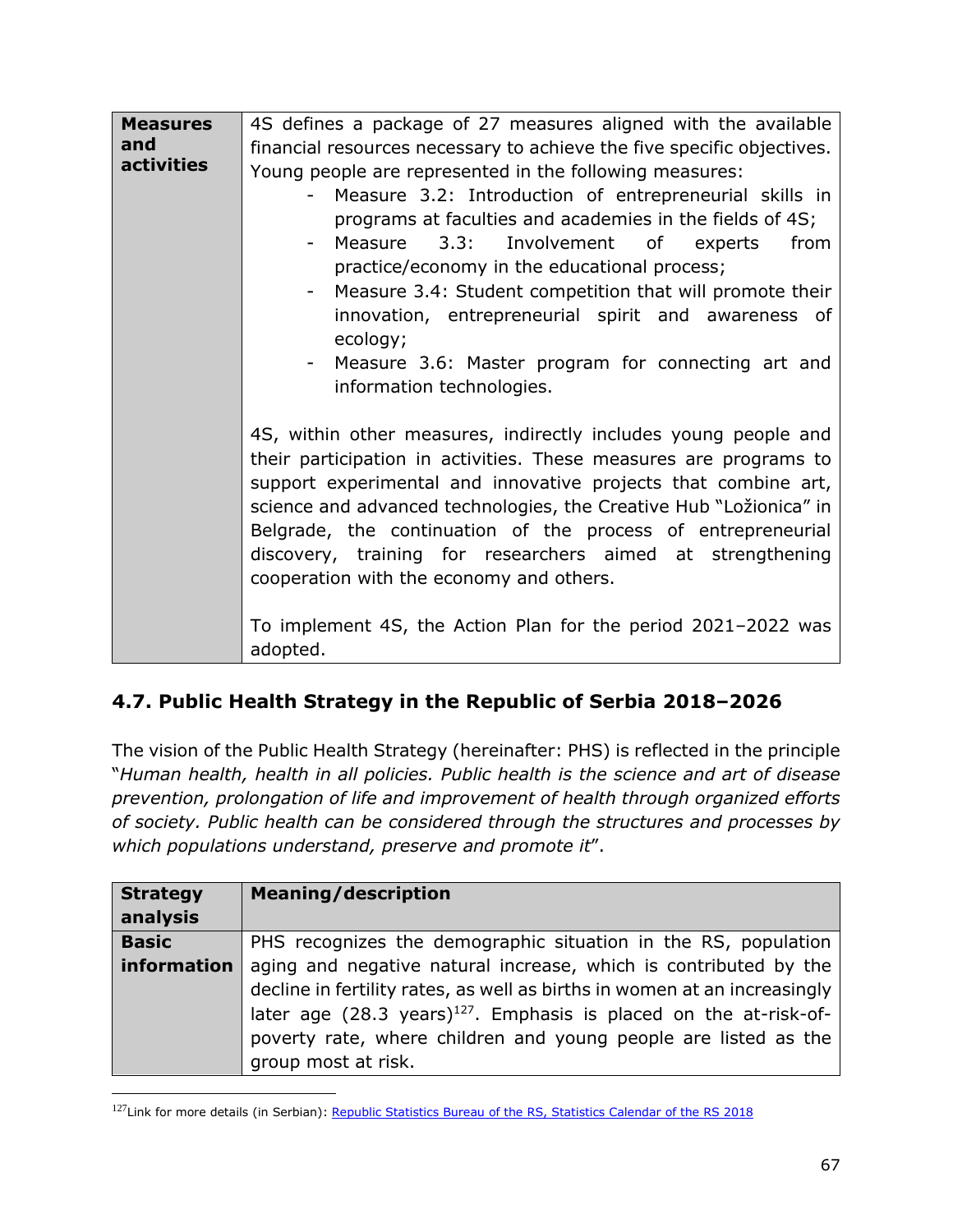|       | In its scope, the PHS defines seven general goals, 30 specific,<br>strategic development goals and 275 activities for the realization of<br>general and specific goals.                                                                                                                                                                                                                                                                                                                                                                                                                                                                                                                                 |
|-------|---------------------------------------------------------------------------------------------------------------------------------------------------------------------------------------------------------------------------------------------------------------------------------------------------------------------------------------------------------------------------------------------------------------------------------------------------------------------------------------------------------------------------------------------------------------------------------------------------------------------------------------------------------------------------------------------------------|
|       | The strategy is primarily based on directions of action within the<br>promotion of health and prevention of diseases and injuries:<br>advocating for health in order to obtain support to create<br>essential conditions for health;<br>enabling people to reach their full health potential and<br>equality in health (equal access to information, skills for a<br>healthy life and opportunities for healthy choices);<br>mediation between different interests of society in the<br>pursuit of health (multisectoral, interdisciplinary in all<br>spheres of life - between individuals, families,<br>communities, citizens' associations, the healthcare<br>system, and other factors of society). |
|       | Areas of action of public health are:<br>physical, mental and social health of the population;<br>Ξ.<br>health promotion and prevention of diseases and injuries;<br>environment and health of the population;<br>$\sim$<br>working environment and health of the population;<br>organization and functioning of the healthcare system;<br>$\overline{\phantom{a}}$<br>dealing with crisis and emergency situations.<br>$\sim$                                                                                                                                                                                                                                                                          |
|       | PHS emphasizes the concept of "Health in all policies" as an<br>approach that is recommended in response to the challenges posed<br>by the development of cross-sectoral cooperation and the<br>involvement of all actors in society. This is supported by the<br>involvement of a significant number of actors from other sectors in<br>the implementation of the strategy, including MOYS, which lays the<br>foundation for further linking the activities of line ministries and<br>their strategies.                                                                                                                                                                                                |
|       | <b>Comparative analysis of national strategy and NYS</b>                                                                                                                                                                                                                                                                                                                                                                                                                                                                                                                                                                                                                                                |
| Youth | The PHS singled out young people as a vulnerable social group and                                                                                                                                                                                                                                                                                                                                                                                                                                                                                                                                                                                                                                       |
|       | a special interest group, which can be seen in the section on basic                                                                                                                                                                                                                                                                                                                                                                                                                                                                                                                                                                                                                                     |
|       | information, as well as in the section on objectives, where within                                                                                                                                                                                                                                                                                                                                                                                                                                                                                                                                                                                                                                      |
|       | the framework of objective 4.1.6. young people are explicitly listed.                                                                                                                                                                                                                                                                                                                                                                                                                                                                                                                                                                                                                                   |
|       | In addition, they can be indirectly classified in the category of                                                                                                                                                                                                                                                                                                                                                                                                                                                                                                                                                                                                                                       |
|       | general population and working population. In the goals that deal<br>with children, there is room for connecting the target group with                                                                                                                                                                                                                                                                                                                                                                                                                                                                                                                                                                  |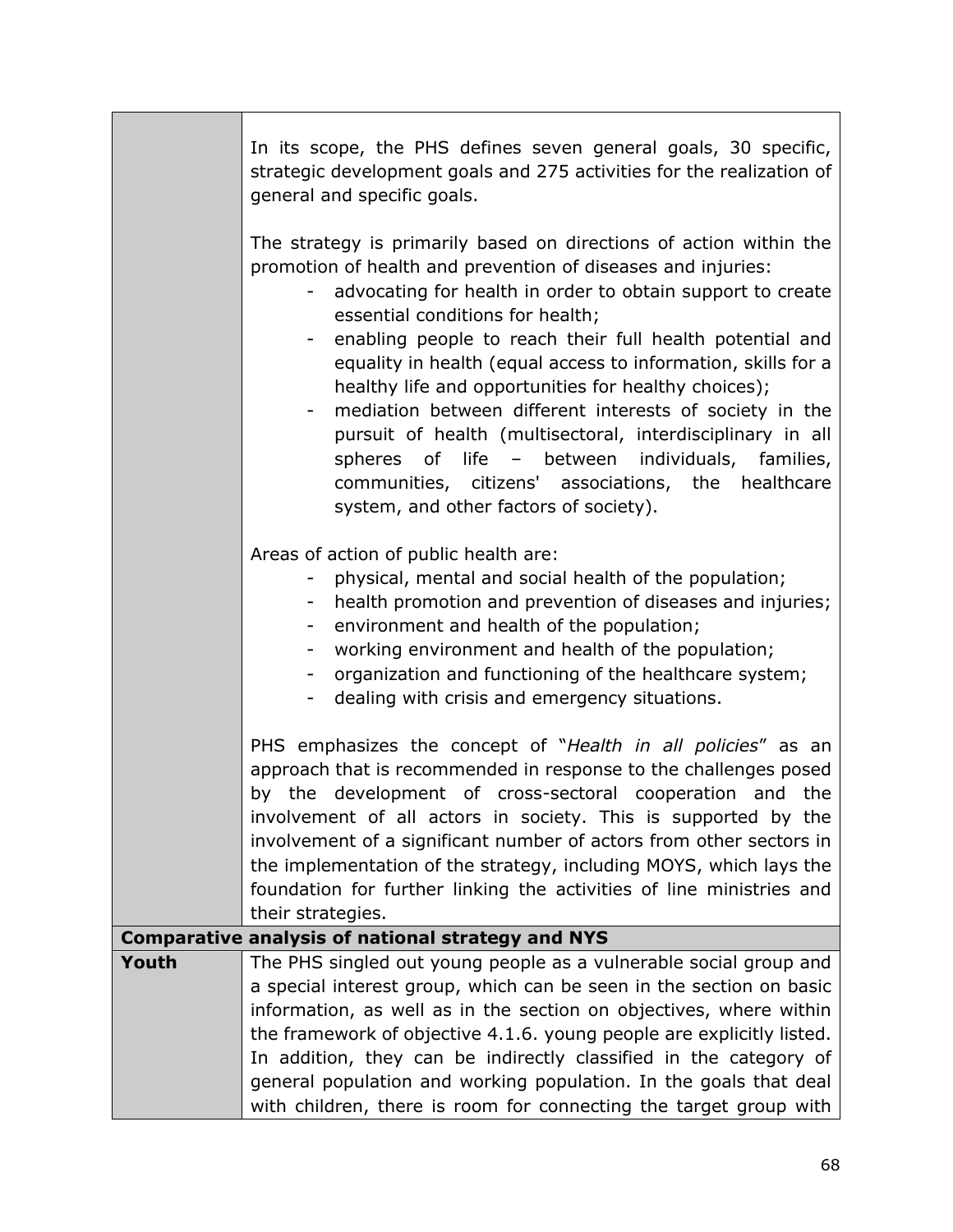|                 | young people in terms of age (young people are 15-30 years old),                                                                                                                                                                                                                                                                                                                                                                                                                                                                                                                                                                                                                                                                                        |
|-----------------|---------------------------------------------------------------------------------------------------------------------------------------------------------------------------------------------------------------------------------------------------------------------------------------------------------------------------------------------------------------------------------------------------------------------------------------------------------------------------------------------------------------------------------------------------------------------------------------------------------------------------------------------------------------------------------------------------------------------------------------------------------|
|                 | as well as in the goals that are related to primary and secondary                                                                                                                                                                                                                                                                                                                                                                                                                                                                                                                                                                                                                                                                                       |
|                 | schools attended by young people.                                                                                                                                                                                                                                                                                                                                                                                                                                                                                                                                                                                                                                                                                                                       |
| <b>Aims</b>     | PHS singles out young people as an interest group in:<br>objective 4.1.6. Monitoring and evaluation of the health<br>status of the working population and health inequalities;<br>result 4.1.6.2. Special research on vulnerable groups of<br>the working population (young people, women of<br>reproductive age, older workers, people with disabilities,<br>the unemployed, employees in small and micro legal<br>entities, farmers).                                                                                                                                                                                                                                                                                                                 |
|                 | MOYS is listed as one of the actors involved in the implementation<br>of activities for the following goals, within whose activities young<br>people are listed as the target group:<br>4.1.2. Improving the diet and physical activity of the RS<br>population;<br>4.1.3. Prevention and control of smoking and exposure to<br>tobacco smoke, harmful alcohol use and drug abuse;<br>4.1.4. Improving the health of the RS population in areas<br>of leading public health importance;<br>4.1.5. Improving the health of vulnerable social groups<br>through the<br>development and implementation<br>of<br>additional measures to reduce health inequalities.<br><b>The role of</b> The responsible state body for the implementation of the strategy |
| <b>MOYS</b>     | is the RS Ministry of Health.<br>MOYS is recognized as one of the responsible state bodies dealing<br>with various aspects of the Public Health Strategy, while NYS is not<br>recognized as a related strategy.<br>As mentioned above, the MOYS is listed as a state body that<br>participates in the implementation of activities in the five key<br>objectives of the strategy and bears part of the responsibility for<br>public health.<br>More information on the active role of MOYS can be found in the<br>description of activities in the Measures and Activities section.                                                                                                                                                                     |
| <b>Measures</b> | Young people are represented in the PHS at several levels. This                                                                                                                                                                                                                                                                                                                                                                                                                                                                                                                                                                                                                                                                                         |
| and             | section lists some of the specific measures, activities and results                                                                                                                                                                                                                                                                                                                                                                                                                                                                                                                                                                                                                                                                                     |
| activities      | relevant to young people, in which MOYS, local self-government                                                                                                                                                                                                                                                                                                                                                                                                                                                                                                                                                                                                                                                                                          |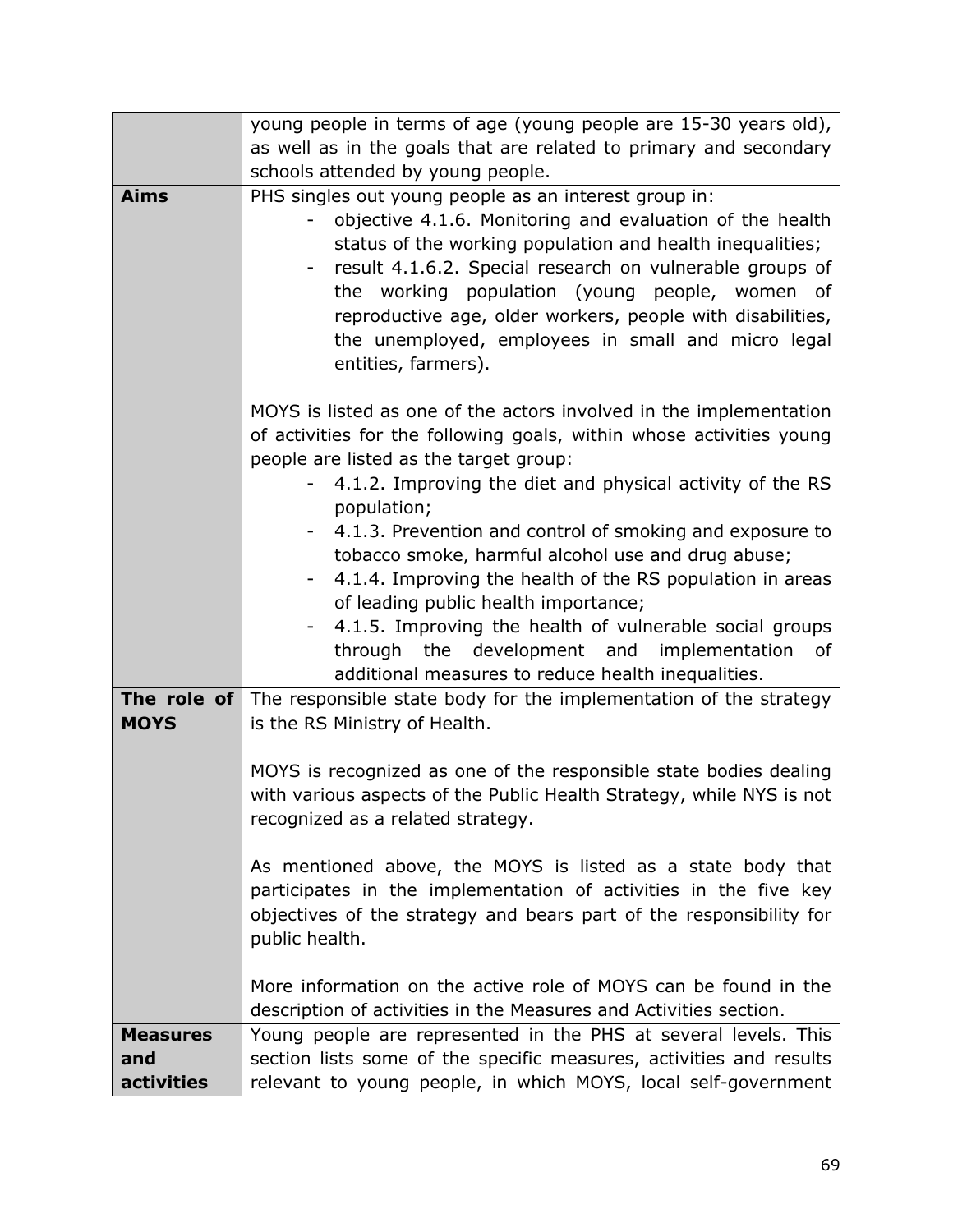| units (hereinafter: LSU), other institutions and the civil sector                 |
|-----------------------------------------------------------------------------------|
| participate:                                                                      |
| Objective 4.1.2. - activity 4.1.2.1.1. Establishment of a                         |
| working group of the Ministry of Health for the                                   |
| development of a strategy for the improvement of                                  |
| nutrition and physical activity (SINPA) and related                               |
| national programs; 4.1.2.1.2. Development of a strategy                           |
| for improving nutrition and physical activity (SINPA);                            |
| 4.1.2.4.1. Implementation and monitoring of the National                          |
| Program for Obesity Prevention in Children and Adults;                            |
| Objective 4.1.3. - specifically emphasised are the                                |
| activities with the result 4.1.3.4. Implementation and                            |
| monitoring of the national program for the prevention of                          |
| harmful alcohol use and alcohol-related disorders;                                |
| 4.1.3.7. Support to the implementation of the Strategy for                        |
| the Suppression of Drug Abuse, etc.;                                              |
| 4.1.4.<br>Objective<br>result<br>4.1.4.1.<br>expected<br>$\overline{\phantom{m}}$ |
| Implementation and monitoring of the National Program                             |
| for Preservation and<br>Improvement of Sexual and                                 |
| Reproductive Health of the RS Citizens, as well as support                        |
| to the strategy of birth incentives, then 4.1.4.2.                                |
| Continuous support for the implementation and evaluation                          |
| of activities in the field of early development, etc.;                            |
| Objective 4.1.5. - activities 4.1.5.1.3. Continuous                               |
| improvement and implementation of the National Health                             |
| Care Program for Women, Children and Youth;                                       |
| Objective 4.1.6. - expected result 4.1.6.2. defines young                         |
| people as part of the results "Special surveys of vulnerable                      |
| groups of the working population (young people, women                             |
| of reproductive age, older workers, people<br>with                                |
| disabilities, unemployed, employees in small and micro                            |
| legal entities, farmers)", and all activities within this goal                    |
| can be considered to apply to young people as well.                               |

#### **4.8. Program for Mental Health Protection in the Republic of Serbia 2019–2026**

The essence of mental health is clear in the definition of health, given by the World Health Organization (WHO): "*Health is a complex physical, mental and social well-being, not just the absence of disease and disability*".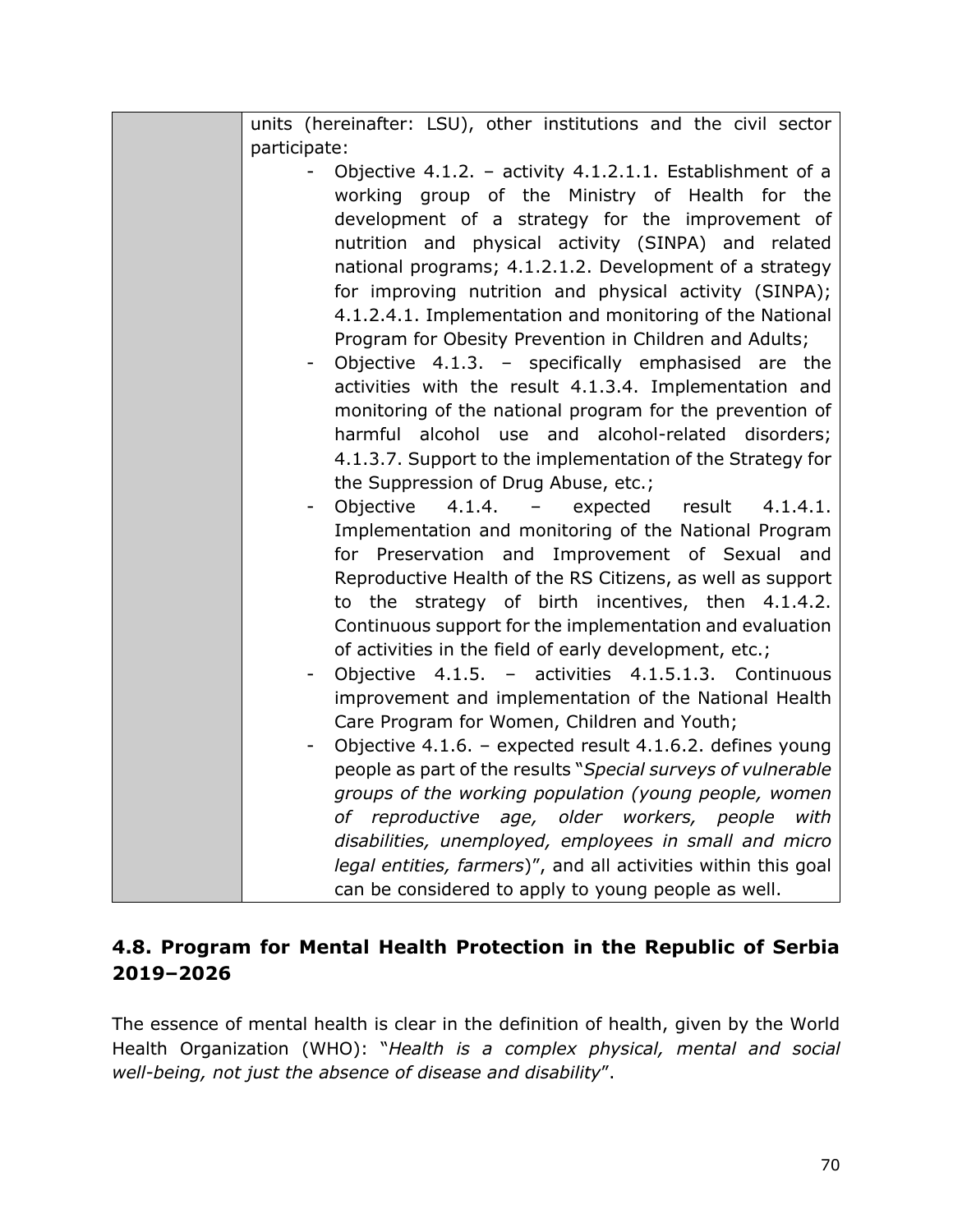The vision of PMHP is: "*Mental health is a national capital and as such must be improved by the joint efforts of the entire community and all stakeholders, including patients (users), their associations and family groups*".

| Program<br><b>Analysis</b>         | <b>Meaning/description</b>                                                                                                                                                                                                                                                                                                                                                                                                                                                                                                                                                                                                               |
|------------------------------------|------------------------------------------------------------------------------------------------------------------------------------------------------------------------------------------------------------------------------------------------------------------------------------------------------------------------------------------------------------------------------------------------------------------------------------------------------------------------------------------------------------------------------------------------------------------------------------------------------------------------------------------|
| <b>Basic</b><br><b>Information</b> | The Program for Mental Health Protection (hereinafter: PMHP) in<br>the RS is a harmonized system of measures, conditions and public<br>policy instruments that the RS should implement to protect mental<br>health by preventing mental disorders, improving mental health,<br>analysis and diagnosis of mental conditions, treatment and<br>rehabilitation of persons with mental disorders, as well as those<br>where there is a suspicion of mental disorders, while respecting<br>human rights and strengthening the dignity of persons with mental<br>disorders and the application of the least restrictive forms of<br>treatment. |
|                                    | From the above, it is concluded that mental health is an integral<br>part of general health, and the WHO defines it as "a state of<br>well-being in which an individual realizes his or her own abilities,<br>can cope with the normal stresses of life, can work productively and<br>is able to make a contribution to his or her community". Mental<br>health is a prerequisite and a fundamental determinant of quality<br>of life.                                                                                                                                                                                                   |
|                                    | The vision of the mental health care reform of the current program<br>includes the application of efficient and comprehensive methods at<br>several levels: at the level of the general population, at the level of<br>the health service and at the level of educational and academic<br>centres.                                                                                                                                                                                                                                                                                                                                       |
|                                    | In accordance with the vision of the PMHP, one general goal, four<br>specific goals, 10 measures and 24 activities for the realization of<br>general and specific goals have been defined.                                                                                                                                                                                                                                                                                                                                                                                                                                               |
|                                    | Important statements of PMHP:<br>that mental health is still considered a low priority, even<br>though it is a national capital and represents an integral<br>part of individual health and well-being, as well as health<br>and well-being of the community, its development and<br>renewal, and quality mental health protection is a<br>legitimate human right;                                                                                                                                                                                                                                                                       |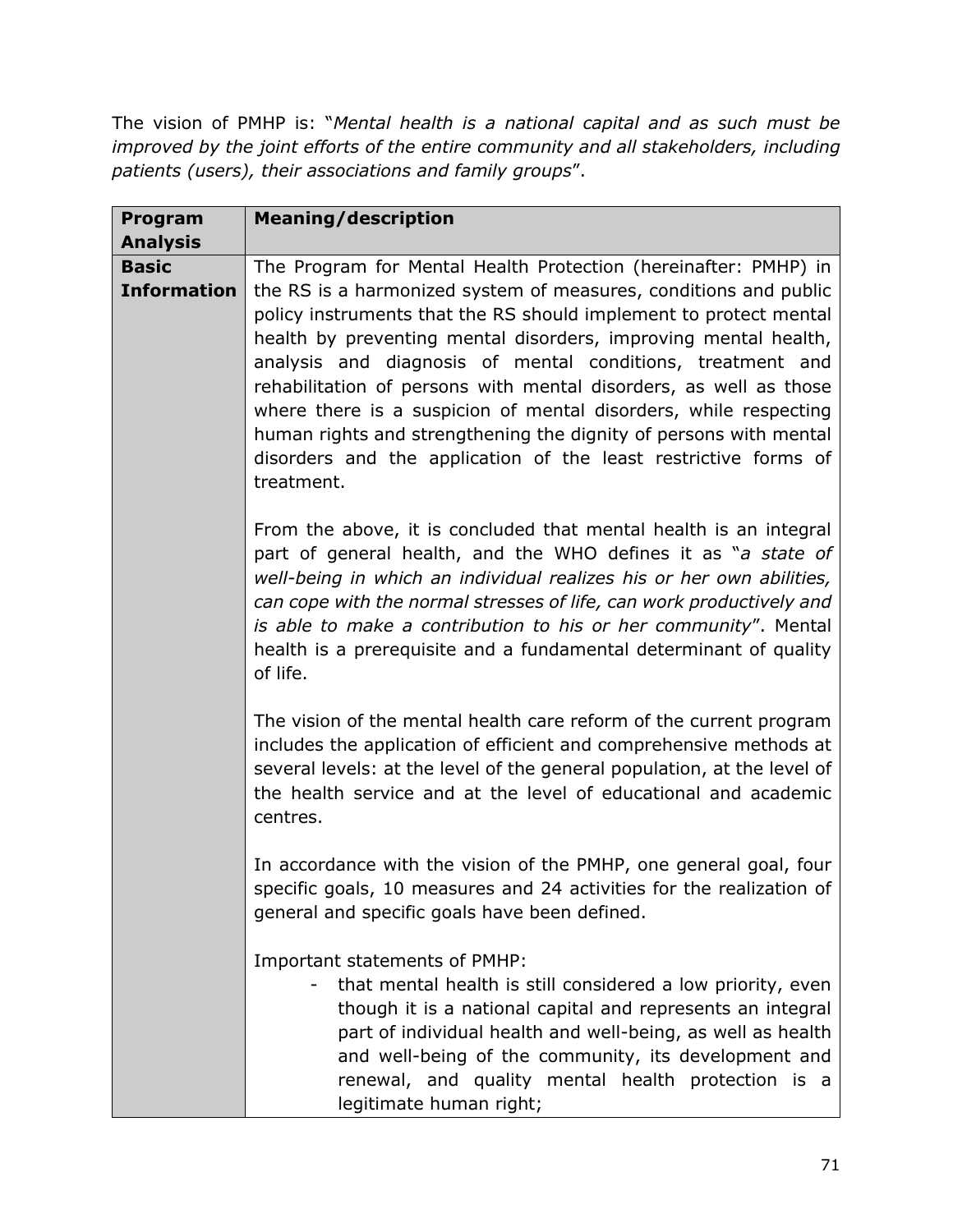|       | that the dominant culture of neglect and exclusion of                                                                                                                                                 |
|-------|-------------------------------------------------------------------------------------------------------------------------------------------------------------------------------------------------------|
|       | people with mental disorders survives and that it is most                                                                                                                                             |
|       | pronounced in maintaining the existence of large mental                                                                                                                                               |
|       | health institutions, which do not meet the needs of                                                                                                                                                   |
|       | transformation<br>patients<br>and<br>require<br>towards                                                                                                                                               |
|       | deinstitutionalization.                                                                                                                                                                               |
|       | PMHP recognizes that young people aged 15 to 24 belong to a<br>particularly vulnerable population, stating that 75% of mental<br>disorders begin before the age of 25, emphasizing the need for care. |
|       | PMHP determines the general framework of action and identifies                                                                                                                                        |
|       | further directions leaving room for solving old and new challenges,                                                                                                                                   |
|       | determines areas of action in mental health, framework, mission,                                                                                                                                      |
|       | vision and principles of the program, general and specific goals,                                                                                                                                     |
|       | action plan for action, as well as implementation, monitoring,                                                                                                                                        |
|       | evaluation and reporting on program implementation.                                                                                                                                                   |
|       | PMHP is based on the following values and principles:                                                                                                                                                 |
|       | mental health protection;                                                                                                                                                                             |
|       | prevention of mental and behavioural disorders and                                                                                                                                                    |
|       | improvement of mental health;                                                                                                                                                                         |
|       | quality of services;                                                                                                                                                                                  |
|       | accessibility and equality;                                                                                                                                                                           |
|       | protection of human rights;<br>-                                                                                                                                                                      |
|       | community health care;<br>-                                                                                                                                                                           |
|       | care for vulnerable groups;<br>community participation;                                                                                                                                               |
|       | mental health is inseparable from general health;<br>۰,                                                                                                                                               |
|       | support for the involvement of relevant institutions and                                                                                                                                              |
|       | resources;                                                                                                                                                                                            |
|       | de-stigmatization.<br>Ξ.                                                                                                                                                                              |
|       | <b>Comparative analysis of the program and NYS</b>                                                                                                                                                    |
| Youth | PMHP singles out young people as a special interest group within                                                                                                                                      |
|       | the set goals, measures, and activities. Young people are defined                                                                                                                                     |
|       | as the age group of 15 to 24, which is not in line with the NYS (15                                                                                                                                   |
|       | to 30).                                                                                                                                                                                               |
|       | The program recognizes and singles out young people as a                                                                                                                                              |
|       | vulnerable social group, and one of the reasons is that suicide is the                                                                                                                                |
|       | second most common cause of death among young people around                                                                                                                                           |
|       | the world.                                                                                                                                                                                            |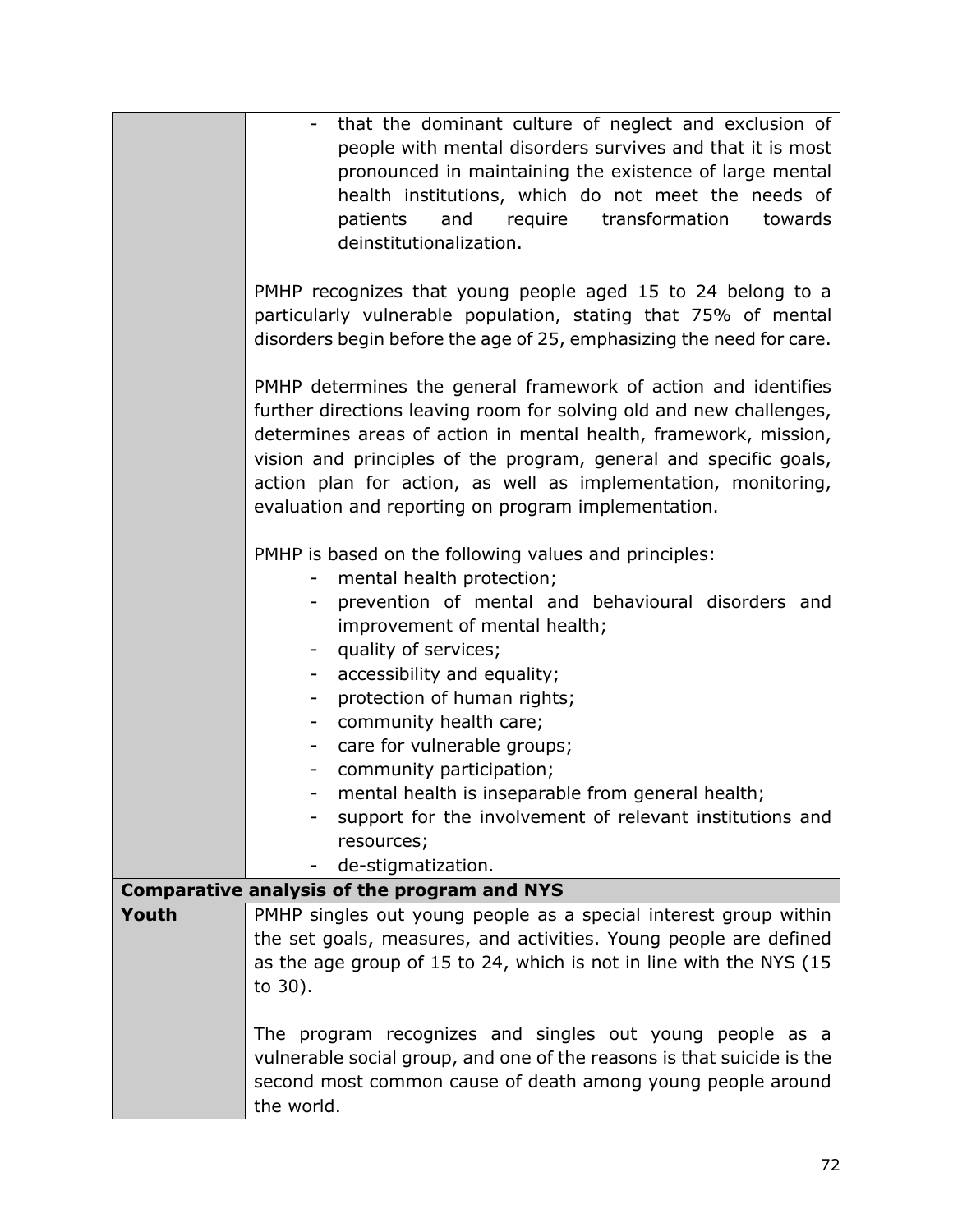| PMHP in section 2.3.2. The shortcomings of the current organization   |
|-----------------------------------------------------------------------|
|                                                                       |
| the                                                                   |
| implementation of PMHP can be endangered by "the outflow of           |
| quality young staff who increasingly go to other countries for        |
| Within its goals and measures, the PMHP recognizes young people       |
|                                                                       |
|                                                                       |
| Within the objectives, young people are mentioned in objective        |
| 3.3.3. Specific objective 2. - Prevention of mental disorders and     |
| improvement of mental health, where it is stated that the work on     |
| prevention of mental disorders and improvement of mental health       |
| will be especially focused on vulnerable population groups, including |
|                                                                       |
|                                                                       |
| Other specific goals of the PMHP are primarily related to the         |
| improvement of the institutional and normative framework,             |
| development of human resources, intersectoral cooperation, etc.       |
| The responsible state body for the implementation of PMHP is the      |
|                                                                       |
| ensure                                                                |
| inter-ministerial cooperation of a number of ministries (including    |
| units,                                                                |
|                                                                       |
|                                                                       |
| Apart from the mentioned cooperation, a specific role of MOYS         |
| within the Program, or within the measures and activities, is not     |
|                                                                       |
| Young people are significantly represented in the measures and        |
|                                                                       |
|                                                                       |
|                                                                       |
| 4.2.2. Organization of services – formation of new and                |
| development of existing psychiatric services for children             |
| 4.2.3. Prevention of mental disorders and improvement                 |
| of mental health - this measure mostly deals with                     |
| prevention in children and youth, and describes in detail             |
|                                                                       |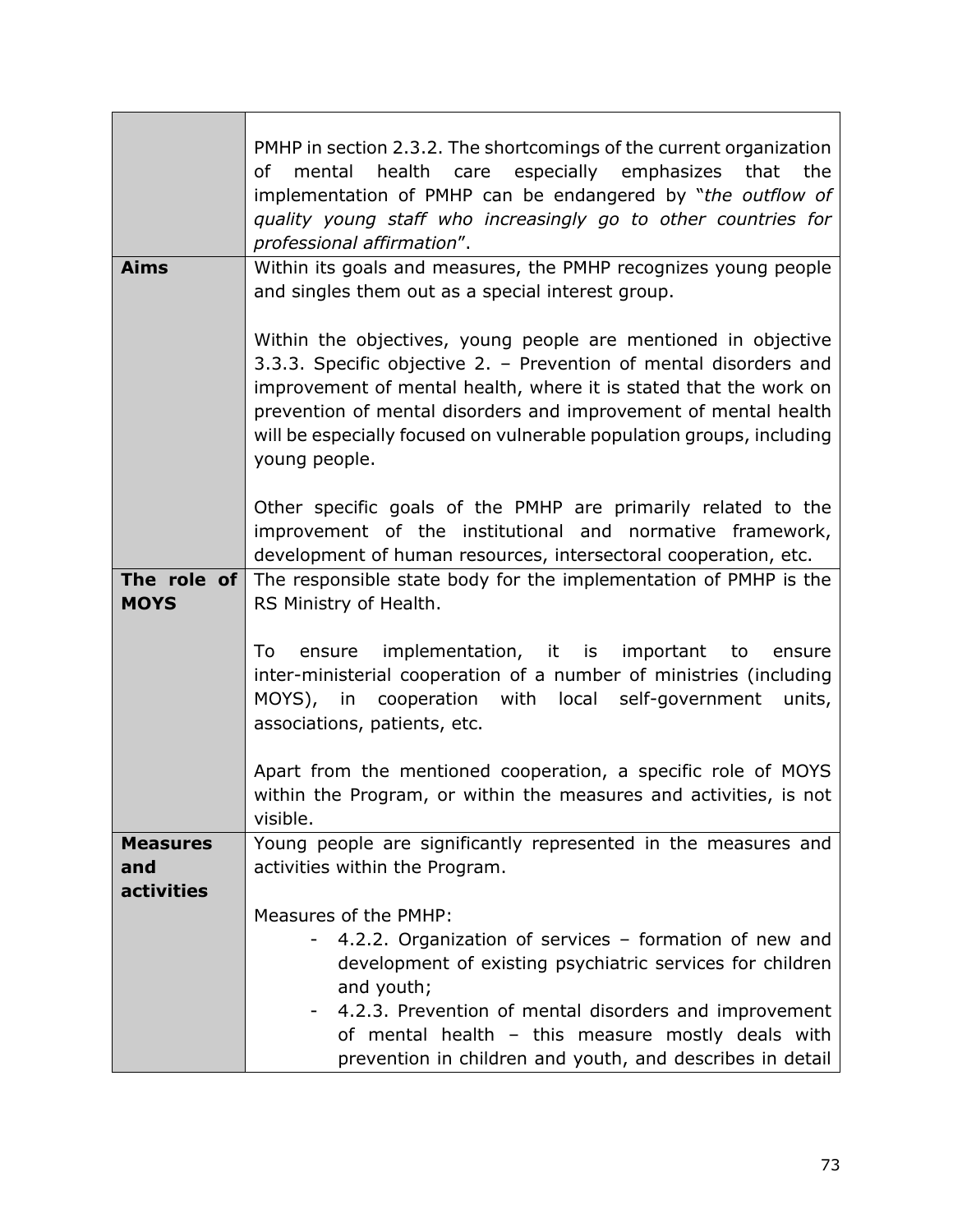| the position of young people, the problems of the work of    |
|--------------------------------------------------------------|
| services, defines steps, etc.                                |
| Measures in the PMHP Action Plan:                            |
| Measure 1.2.1. Improving the mental health of children       |
| and youth through the prevention of mental disorders,        |
| where one of the main indicators is the number of            |
| established units for the protection of mental health in the |
| community for children and youth.                            |
| Activities in the PMHP Action Plan:                          |
| 1.2.1.1. The increase includes preventive activities,        |
| primarily early diagnosis, as well as comprehensive          |
| assistance to children and young people and their            |
| families, at the level of primary health care;               |
|                                                              |
| - 1.2.1.3. Personnel, organizational and<br>spatial          |
| empowerment and assistance to the existing specialized       |
| services for mental problems of children and youth in        |
| secondary and tertiary institutions through increasing the   |
| number of specialists in child and adolescent psychiatry     |
| and equal distribution of staff;                             |
| - 1.2.1.8. Development of specialized services, primarily    |
| for prevention, but also treatment (outpatient and           |
| inpatient), of children and youth with addiction;            |
| etc.                                                         |

# **4.9. Strategy for Improving the Position of Persons with Disabilities in the Republic of Serbia 2020-2024**

The vision of the Strategy for Improving the Position of Persons with Disabilities (hereinafter: SIPPD) is reflected in the statement that "*the RS shall become an inclusive society in which persons with disabilities enjoy all the rights and freedoms guaranteed by the Constitution, laws and international treaties*".

The strategy plans to improve the position of persons with disabilities by removing the obstacles they encounter in various areas of social life and creating conditions for the enjoyment of all rights on an equal basis with others.

| <b>Strategy</b><br>analysis | <b>Meaning/description</b>                                           |
|-----------------------------|----------------------------------------------------------------------|
| <b>Basic</b>                | In accordance with the vision, SIPPD defines one general goal, three |
| information                 | specific goals, 18 measures and 75 activities for the realization of |
|                             | general and specific goals.                                          |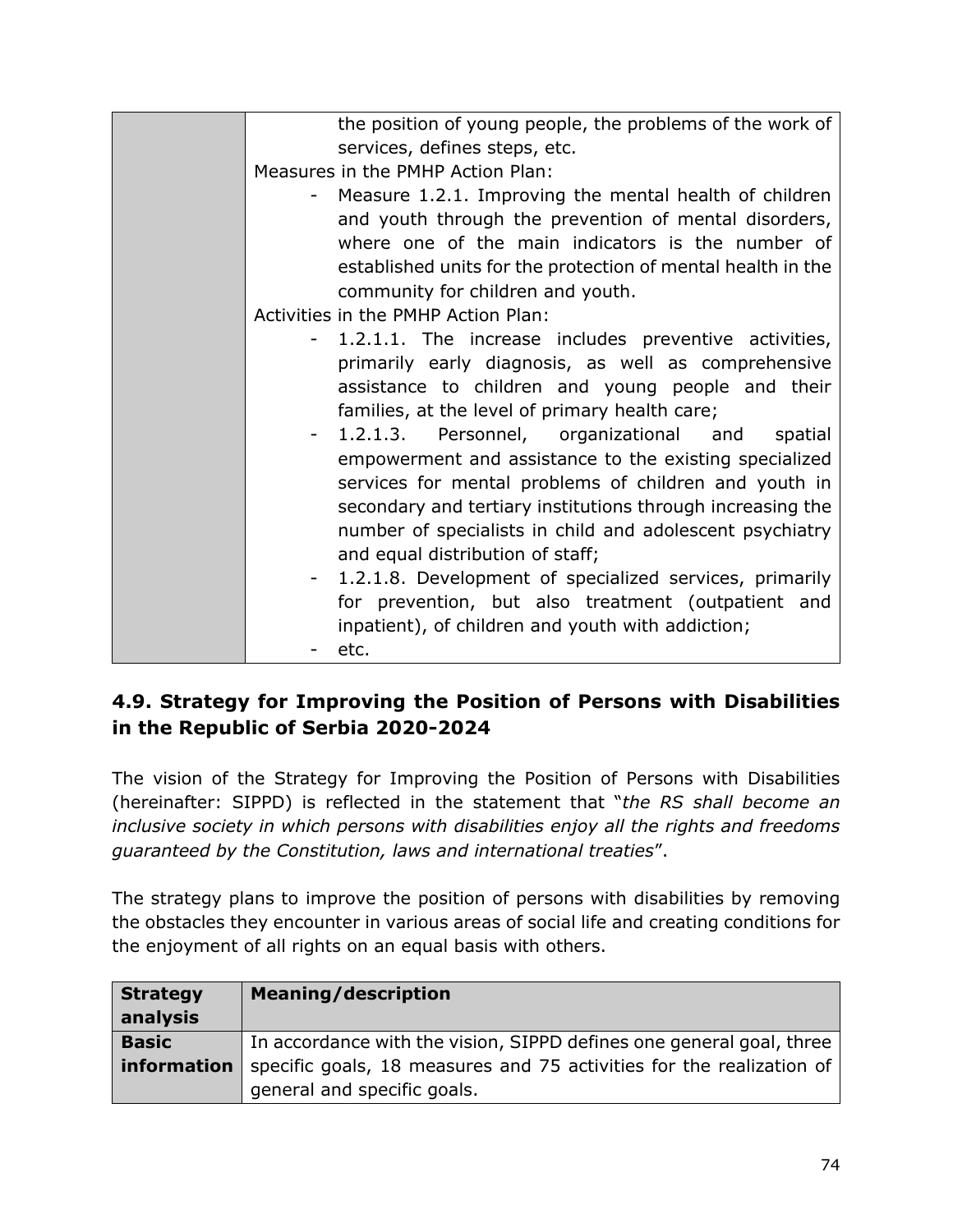|       | The goal of SIPPD is to improve the overall social and economic<br>position of persons with disabilities in the RS and their equal<br>participation in society by removing barriers in the areas of<br>accessibility, participation, equality, employment, education and<br>training, social protection, health, and other aspects that contribute<br>to equalizing their opportunities and achieving equality. |
|-------|-----------------------------------------------------------------------------------------------------------------------------------------------------------------------------------------------------------------------------------------------------------------------------------------------------------------------------------------------------------------------------------------------------------------|
|       | SIPPD points out that various strategic documents of the RS<br>Government indicate the need to improve the position of persons<br>with disabilities, and the NYS stands out as a particularly important<br>strategy, with which the strategy is harmonized, and certain<br>measures are a continuation or supplement of measures and<br>activities planned within the NYS.                                      |
|       | SIPPD is focused on the following areas:<br>accessibility (physical, information);<br>Ξ.<br>- participation;<br>equality and non-discrimination;<br>$\sim$<br>social inclusion (employment, education and training,<br>$\overline{\phantom{0}}$<br>social protection, health care);<br>deinstitutionalization and community life.                                                                               |
|       | The principles of SIPPD are reflected in respect for human rights of<br>persons with disabilities, respect for diversity and acceptance of<br>persons with disabilities, equality, non-discrimination, equal<br>opportunities, cross-sectoral and multidisciplinary approach, etc.                                                                                                                              |
|       | <b>Comparative analysis of national strategy and NYS</b>                                                                                                                                                                                                                                                                                                                                                        |
| Youth | SIPPD singles out young people with disabilities as a special interest<br>group, which can be seen within the set goals, measures, and<br>activities. Young people are defined as the age group of 18 to 24 or<br>25, which is not in line with the NYS (15 to 30).                                                                                                                                             |
|       | SIPPD provides a large amount of data on young people with<br>disabilities:<br>according to the data collected within the strategy, less                                                                                                                                                                                                                                                                        |
|       | than half of the LSUs organizes day care for children and<br>youth with disabilities, while other services are less<br>developed;                                                                                                                                                                                                                                                                               |
|       | over 25% of young people with disabilities (18-24) did not<br>finish high school;                                                                                                                                                                                                                                                                                                                               |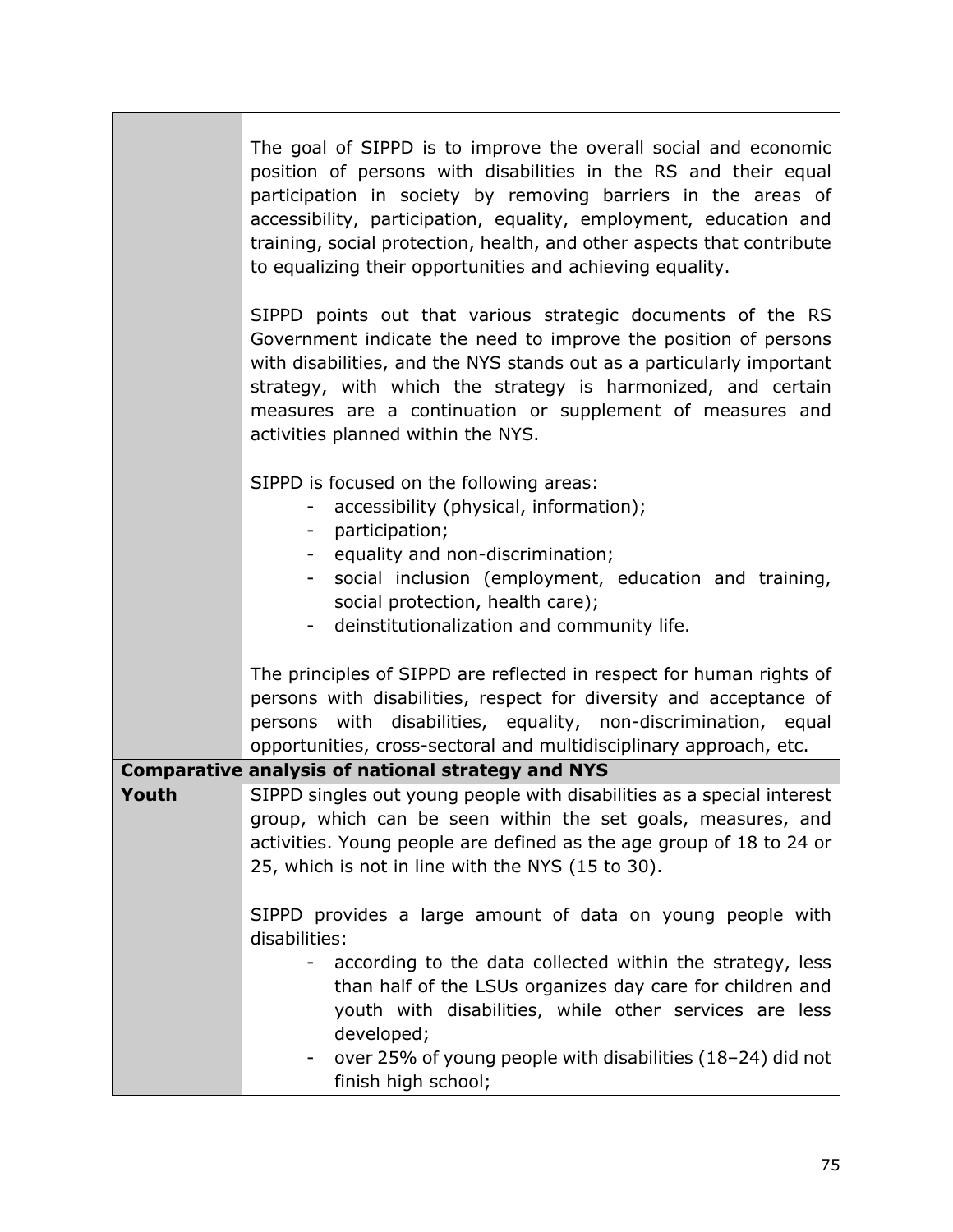|             | need for measures to<br>the<br>political<br>the<br>increase                                   |
|-------------|-----------------------------------------------------------------------------------------------|
|             | participation of young people with disabilities was<br>emphasized;                            |
|             | there is a need to provide data on persons with disabilities                                  |
|             | in order to analyse the situation of those persons with                                       |
|             | disabilities who are exposed to multiple disadvantages                                        |
|             | (including young people);                                                                     |
|             | accessibility is a precondition for independent living, full                                  |
|             | and equal participation of persons with disabilities in                                       |
|             | society and unlimited exercise of all human rights and                                        |
|             | fundamental freedoms, on an equal footing with others,                                        |
|             | and applies to persons with all types of disabilities;                                        |
|             | etc.                                                                                          |
| <b>Aims</b> | Within its goals and measures, the SIPPD recognizes young people                              |
|             | with disabilities and singles them out as a special interest group with                       |
|             | multiple disadvantages.                                                                       |
|             |                                                                                               |
|             | Within the specific objectives of the strategy, young people are                              |
|             | mentioned in:                                                                                 |
|             | Specific objective 2. Involvement of persons<br>with<br>۰                                     |
|             | disabilities in political, public, cultural, educational and<br>sports life in the community; |
|             | Specific objective 7. Improving the accessibility and                                         |
|             | quality of health care and establishing a new legal                                           |
|             | framework for the protection and improvement of the                                           |
|             | mental health of persons with disabilities.                                                   |
|             |                                                                                               |
|             | Other goals relate to the development of effective legal protection,                          |
|             | the availability of social and health services, accessibility to the built                    |
|             | environment, transportation, ensuring an adequate standard of                                 |
|             | living, etc.                                                                                  |
| The role of | The responsible state body for the implementation of the strategy                             |
| <b>MOYS</b> | is the RS Ministry of Labour, Employment and Social Policy.                                   |
|             |                                                                                               |
|             | To ensure the implementation of the strategy, the importance of                               |
|             | inter-ministerial cooperation of a number of ministries, including the                        |
|             | MOYS, is emphasized.                                                                          |
|             | The role of the MOYS is visible as the bearer of the NYS with which                           |
|             | the SIPPD is connected, then as an actor that participates in the                             |
|             | implementation of various activities within its<br>goals.<br>More                             |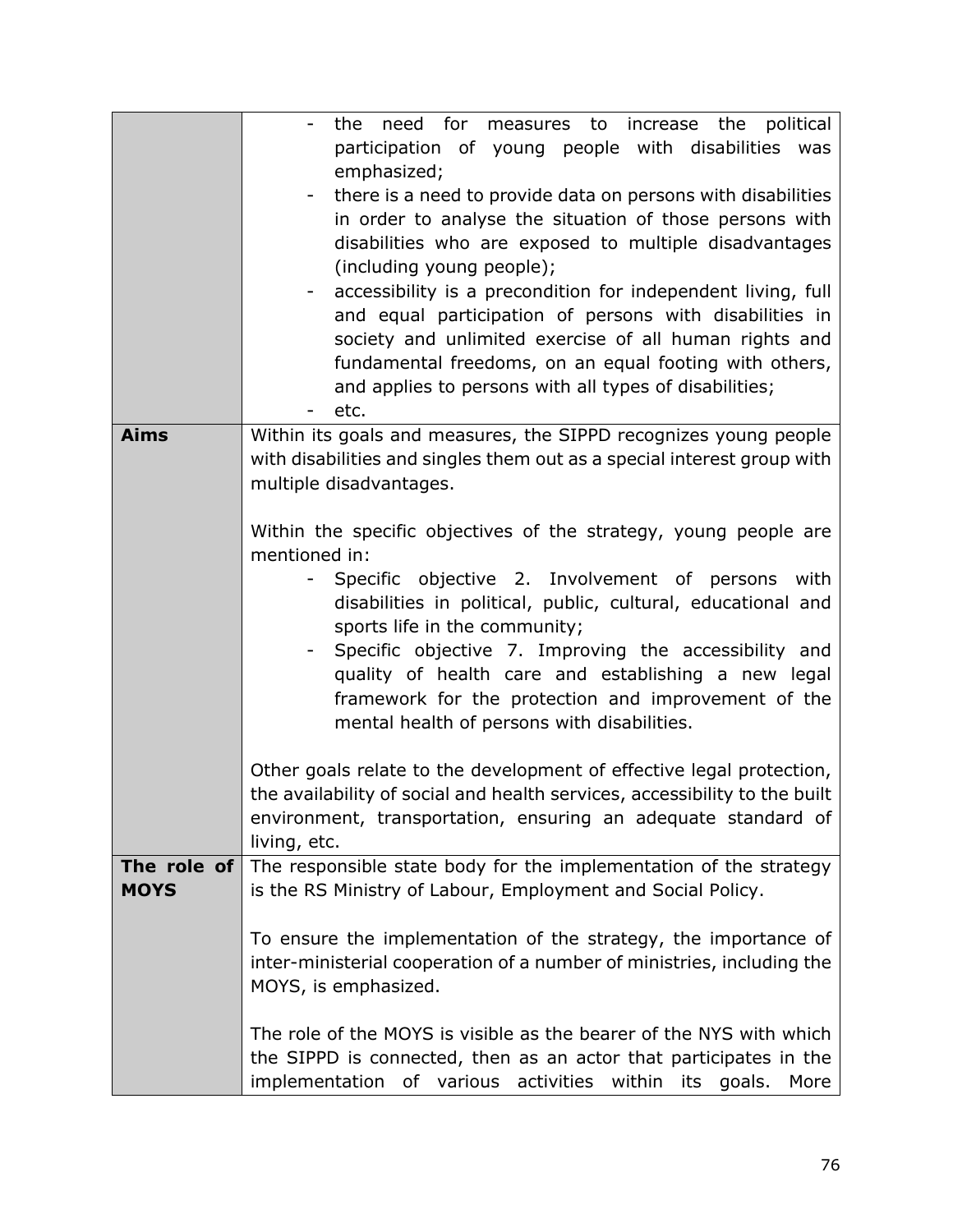|                   | information on specific measures and activities can be found in the                                                                                                                                                                                                                                                                                                                                                                                                                                                                                                                                                                                                                                                                                                                                                                                                                                                                                                                                                |
|-------------------|--------------------------------------------------------------------------------------------------------------------------------------------------------------------------------------------------------------------------------------------------------------------------------------------------------------------------------------------------------------------------------------------------------------------------------------------------------------------------------------------------------------------------------------------------------------------------------------------------------------------------------------------------------------------------------------------------------------------------------------------------------------------------------------------------------------------------------------------------------------------------------------------------------------------------------------------------------------------------------------------------------------------|
|                   | section below.                                                                                                                                                                                                                                                                                                                                                                                                                                                                                                                                                                                                                                                                                                                                                                                                                                                                                                                                                                                                     |
| <b>Measures</b>   | Measures and activities that relate directly to young people and in                                                                                                                                                                                                                                                                                                                                                                                                                                                                                                                                                                                                                                                                                                                                                                                                                                                                                                                                                |
| and               | which MOYS participates in the implementation are as follows:                                                                                                                                                                                                                                                                                                                                                                                                                                                                                                                                                                                                                                                                                                                                                                                                                                                                                                                                                      |
| <b>activities</b> | according to the action plan specific objective 1.1.<br>Increased social inclusion of persons with disabilities in all<br>areas of social life, measure 1.1.2. Involvement of persons<br>with disabilities in political, public, cultural, educational<br>and sports life in the community. It is important to note<br>that the MOYS also participates in the budget within this<br>measure, as well as to carry out a number of activities to<br>ensure the accessibility of sports, recreational, cultural<br>and similar facilities;<br>according to the information from the strategy within the<br>specific<br>objective 2. MOYS participates<br>the<br>in<br>implementation of measures to encourage the full and<br>effective inclusion of persons with disabilities and their<br>participation in all spheres of social life;<br>within the specific objective 7, the work on ensuring better<br>health care, care and rehabilitation of children, young<br>people and adults with disabilities is stated. |
|                   | To implement the SIPPD, the Action Plan for the period 2021-2022<br>was adopted.                                                                                                                                                                                                                                                                                                                                                                                                                                                                                                                                                                                                                                                                                                                                                                                                                                                                                                                                   |

# **4.10. Strategy for Prevention and Protection of Children from Violence 2020–2023**

Violence against children is a phenomenon that is present in all societies, cultures, and parts of the world. Many children suffer violence daily, which is a gross violation of their rights. Violence causes the suffering of the child, seriously endangers the development, well-being, and even the life of the child, and the consequences are often severe and long-lasting, they can extend into adulthood, and into the next generations through the mechanism of the so-called intergenerational transmission of violence.

| <b>Strategy</b><br>analysis | <b>Meaning/description</b>                                                                                                       |
|-----------------------------|----------------------------------------------------------------------------------------------------------------------------------|
| <b>Basic</b>                | According to the data from the Strategy for Prevention and                                                                       |
|                             | <b>Information</b>   Protection of Children from Violence (hereinafter: SPPCV), children<br>make up about 21% of the population. |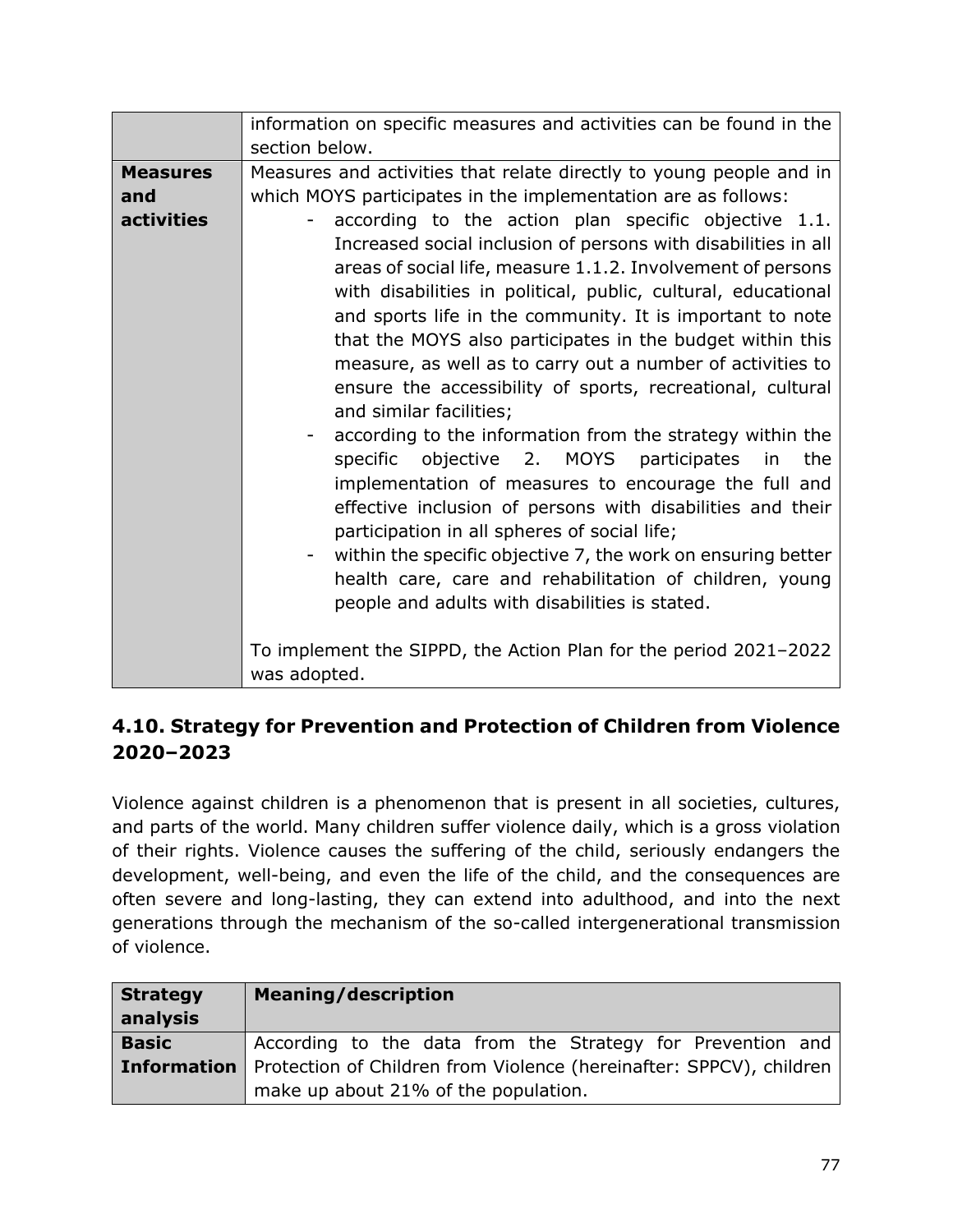|       | "The vision of the Strategy is based on the child's right to be<br>protected from all forms of violence and its right to live in a safe<br>environment."                                                                                                                                                                                                                                                                                                                                                                                                                                                                                                                                                                                                                                                    |
|-------|-------------------------------------------------------------------------------------------------------------------------------------------------------------------------------------------------------------------------------------------------------------------------------------------------------------------------------------------------------------------------------------------------------------------------------------------------------------------------------------------------------------------------------------------------------------------------------------------------------------------------------------------------------------------------------------------------------------------------------------------------------------------------------------------------------------|
|       | In accordance to the vision, SPPCV defines one general goal, three<br>specific goals, 11 measures and 73 activities for the realization of<br>general and specific goals.                                                                                                                                                                                                                                                                                                                                                                                                                                                                                                                                                                                                                                   |
|       | The strategy recognizes the term violence to mean "any form of<br>physical or mental violence, injury, abuse, neglect or negligence,<br>harassment or exploitation, including sexual abuse".                                                                                                                                                                                                                                                                                                                                                                                                                                                                                                                                                                                                                |
|       | Based on the mentioned forms of violence against children, the<br>strategy defines, among other things, domestic violence, violence<br>in educational institutions, social protection institutions, in the<br>social community, abuse of child labour, violence in the digital<br>space, violence in the media space, etc.                                                                                                                                                                                                                                                                                                                                                                                                                                                                                  |
|       | <b>Comparative analysis of national strategy and NYS</b>                                                                                                                                                                                                                                                                                                                                                                                                                                                                                                                                                                                                                                                                                                                                                    |
| Youth | The SPPCV states that the RS Constitution stipulates that 18 years<br>of age is the age limit that determines the difference between a<br>minor and an adult. The Constitution does not explicitly define a<br>child (nor young people), and such a definition is in line with the UN<br>Convention on the Rights of the Child, according to which a child is<br>a human being under the age of 18, unless the law states an earlier<br>age of maturity.                                                                                                                                                                                                                                                                                                                                                    |
|       | The strategy explains that the Family Act prescribes that adulthood<br>is reached at the age of 18. According to the criminal and<br>misdemeanour legislation, a minor is a person who has not reached<br>the age of 18, and a child is a person who has not reached the age<br>of 14 at the time of the commission of a criminal offense or<br>misdemeanour. According to the NYS, young people are 15 to 30<br>years old. Considering the different acts and definitions of the<br>categories of children and youth, the impression is that the strategy<br>is largely relevant to young people, taking into account the overlap<br>of ages 15 to 18, as well as the consequences of violence and child<br>abuse on later life stages.<br>The strategy recognizes and singles out children and youth as a |
|       | vulnerable social group. Some of the attitudes and opinions based<br>on research that were considered in creation of the strategy are:                                                                                                                                                                                                                                                                                                                                                                                                                                                                                                                                                                                                                                                                      |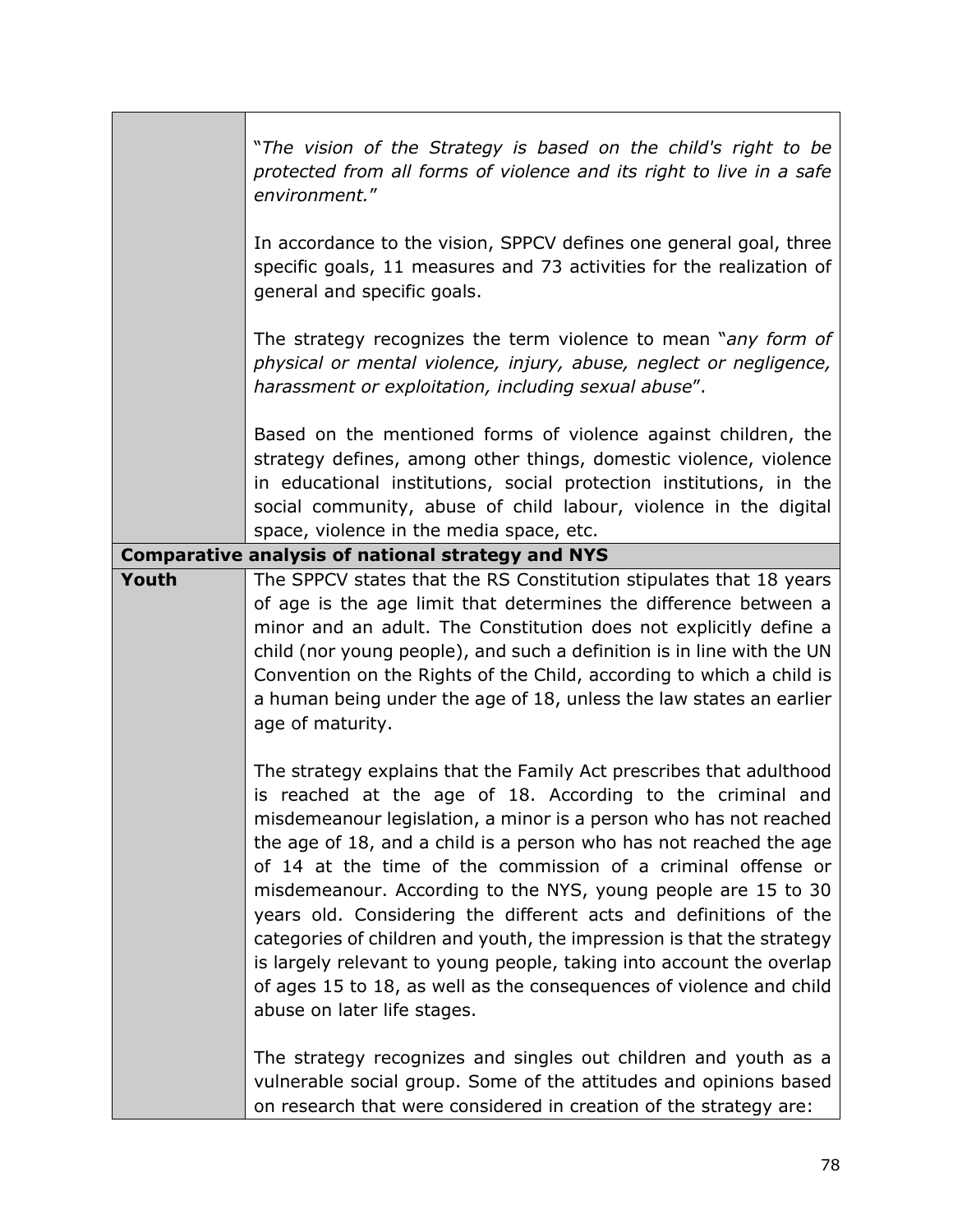|                          | young people have a very positive attitude towards good                                          |
|--------------------------|--------------------------------------------------------------------------------------------------|
|                          | parenting practices;                                                                             |
|                          | 90% of them believe that parents should explain in words                                         |
|                          | to the child what is acceptable and what is not;                                                 |
|                          | 88% of the surveyed children think that parents should                                           |
|                          | encourage the child with praise and attention to good                                            |
|                          | behaviour;                                                                                       |
|                          | 82% of children would have personally felt more effect if                                        |
|                          | their parents explained to them why something should                                             |
|                          | not be done than if they were beaten;                                                            |
|                          | the importance of personal example of parents in raising                                         |
|                          | children is emphasized by 84% of them;                                                           |
|                          |                                                                                                  |
|                          | children and young people mostly believe that parents                                            |
|                          | should learn how to raise their children (79%), which                                            |
|                          | means that young people recognize that parenting is a                                            |
|                          | skill that is learned and assess that their parents should                                       |
|                          | develop this skill.                                                                              |
| <b>Aims</b>              | The general goal of the strategy is to ensure a continuous                                       |
|                          | comprehensive response of society to violence against children in                                |
|                          | accordance with the dynamics of challenges, risks, and threats,                                  |
|                          | through an improved system of prevention, protection, and                                        |
| support.                 |                                                                                                  |
|                          |                                                                                                  |
|                          |                                                                                                  |
|                          | SPPCV defines 11 key priorities for the current policy aimed at                                  |
|                          | interventions in the system of prevention and protection of children                             |
|                          | from violence. Priorities are oriented towards:                                                  |
|                          | consistency of the intervention with the relevant policies;                                      |
|                          | strengthening the role of the Council for the Rights of the                                      |
|                          | Child;                                                                                           |
|                          | strengthening cross-sectoral cooperation;                                                        |
|                          | improving the efficiency of the monitoring system;                                               |
|                          | improving the local level of the protection system;                                              |
| $\overline{\phantom{a}}$ | work on raising awareness and changing social norms;                                             |
|                          | improving the competencies of employees in institutions                                          |
|                          |                                                                                                  |
|                          | dealing with children;                                                                           |
|                          | support to families in the development of parenting                                              |
|                          | competencies;                                                                                    |
|                          | development of prevention, direct support and protection                                         |
|                          | services for children from vulnerable groups;                                                    |
| $\overline{\phantom{a}}$ | accelerating de-institutionalization.<br>providing and strengthening the financing of the system |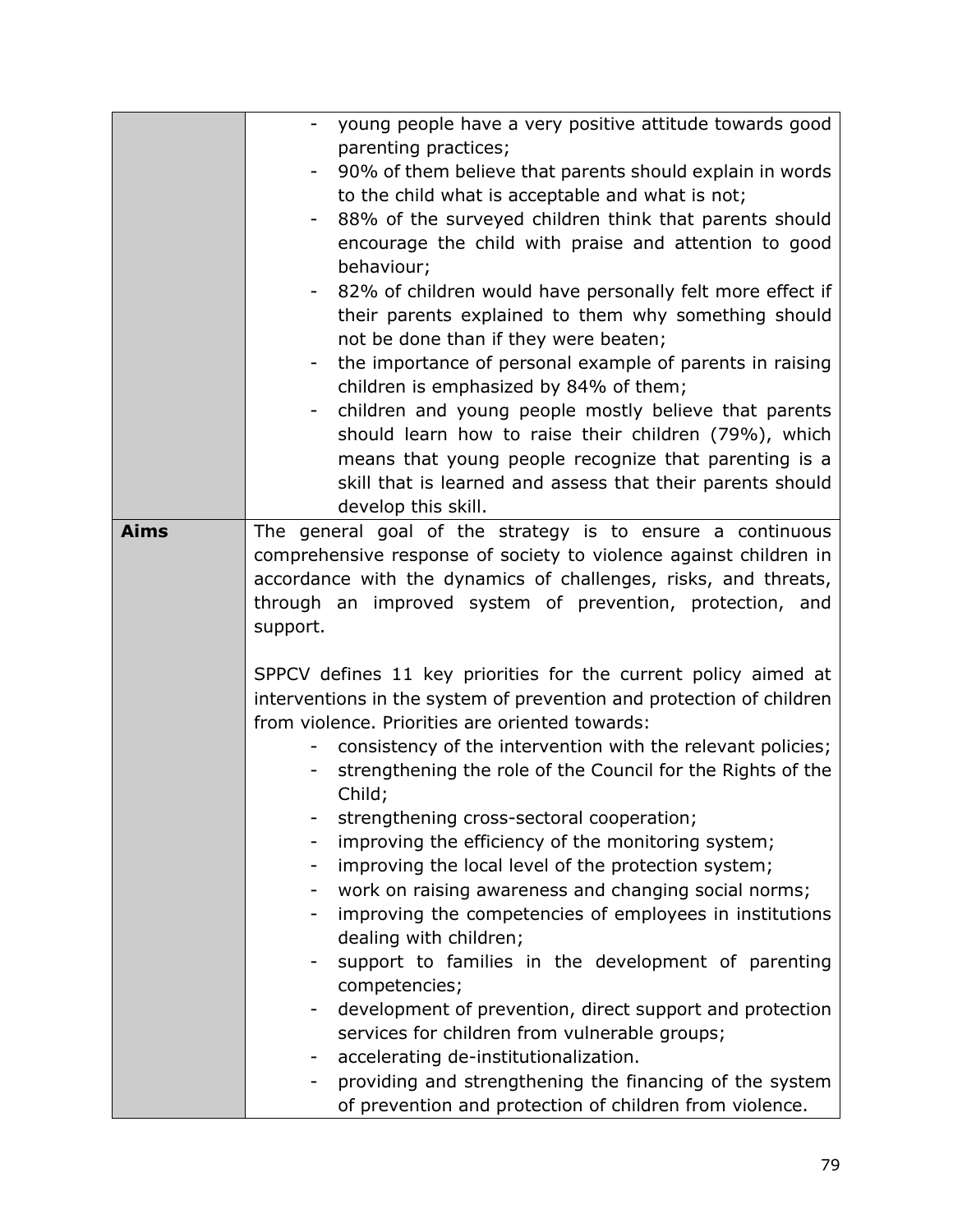| The specific objectives of the strategy are:<br>prevention and systematic work on changing attitudes,<br>values and behaviour in relation to violence against<br>children;<br>interventions aimed at protecting children from violence;<br>normative framework, institutional and organizational<br>mechanisms for prevention and protection of children<br>from violence.<br>The role of<br>The responsible state body for the implementation of the strategy |
|----------------------------------------------------------------------------------------------------------------------------------------------------------------------------------------------------------------------------------------------------------------------------------------------------------------------------------------------------------------------------------------------------------------------------------------------------------------|
| is the RS Ministry of Labour, Employment and Social Policy.                                                                                                                                                                                                                                                                                                                                                                                                    |
| MOYS is recognized as one of the responsible state bodies dealing<br>with various aspects of SPPCV, while NYS is recognized as a related<br>strategy.                                                                                                                                                                                                                                                                                                          |
| As mentioned above, the MOYS is listed as a state body that<br>participates in the implementation of activities specific to the<br>strategy and bears part of the responsibility for its implementation.                                                                                                                                                                                                                                                       |
| More information on the very active role of MOYS can be found in<br>the description of activities in the Measures and Activities section.                                                                                                                                                                                                                                                                                                                      |
| This section lists some of the specific measures and activities                                                                                                                                                                                                                                                                                                                                                                                                |
| related to youth and/or MOYS:<br>Objective 1. Prevention and systematic work on changing                                                                                                                                                                                                                                                                                                                                                                       |
| attitudes, values, and behaviour in relation to violence                                                                                                                                                                                                                                                                                                                                                                                                       |
| against children - Measure 1.2. Improving the capacity of                                                                                                                                                                                                                                                                                                                                                                                                      |
| children for prevention of violence, MOYS contributes to                                                                                                                                                                                                                                                                                                                                                                                                       |
| the sources of verification of all indicators and participates<br>in activities 1.2.1, 1.2.3, 1.2.5, 1.2.6, and oversees                                                                                                                                                                                                                                                                                                                                       |
| implementing activity 1.2.8. "Organize activities with                                                                                                                                                                                                                                                                                                                                                                                                         |
| children<br>aged<br>15-18 that promote<br>solidarity,                                                                                                                                                                                                                                                                                                                                                                                                          |
| understanding, tolerance, gender equality and the                                                                                                                                                                                                                                                                                                                                                                                                              |
| principles of an inclusive society";<br>Objective 3. Normative framework, institutional and                                                                                                                                                                                                                                                                                                                                                                    |
| organizational mechanisms for prevention and protection                                                                                                                                                                                                                                                                                                                                                                                                        |
| of children from violence - Measure 3.1. Strengthening                                                                                                                                                                                                                                                                                                                                                                                                         |
| systemic and institutional mechanisms for responding to                                                                                                                                                                                                                                                                                                                                                                                                        |
| all forms of violence against children, MOYS oversees                                                                                                                                                                                                                                                                                                                                                                                                          |
| implementing activity 3.1.7. "Develop a Rulebook on<br>detailed conditions and ways of recognizing forms of                                                                                                                                                                                                                                                                                                                                                    |
|                                                                                                                                                                                                                                                                                                                                                                                                                                                                |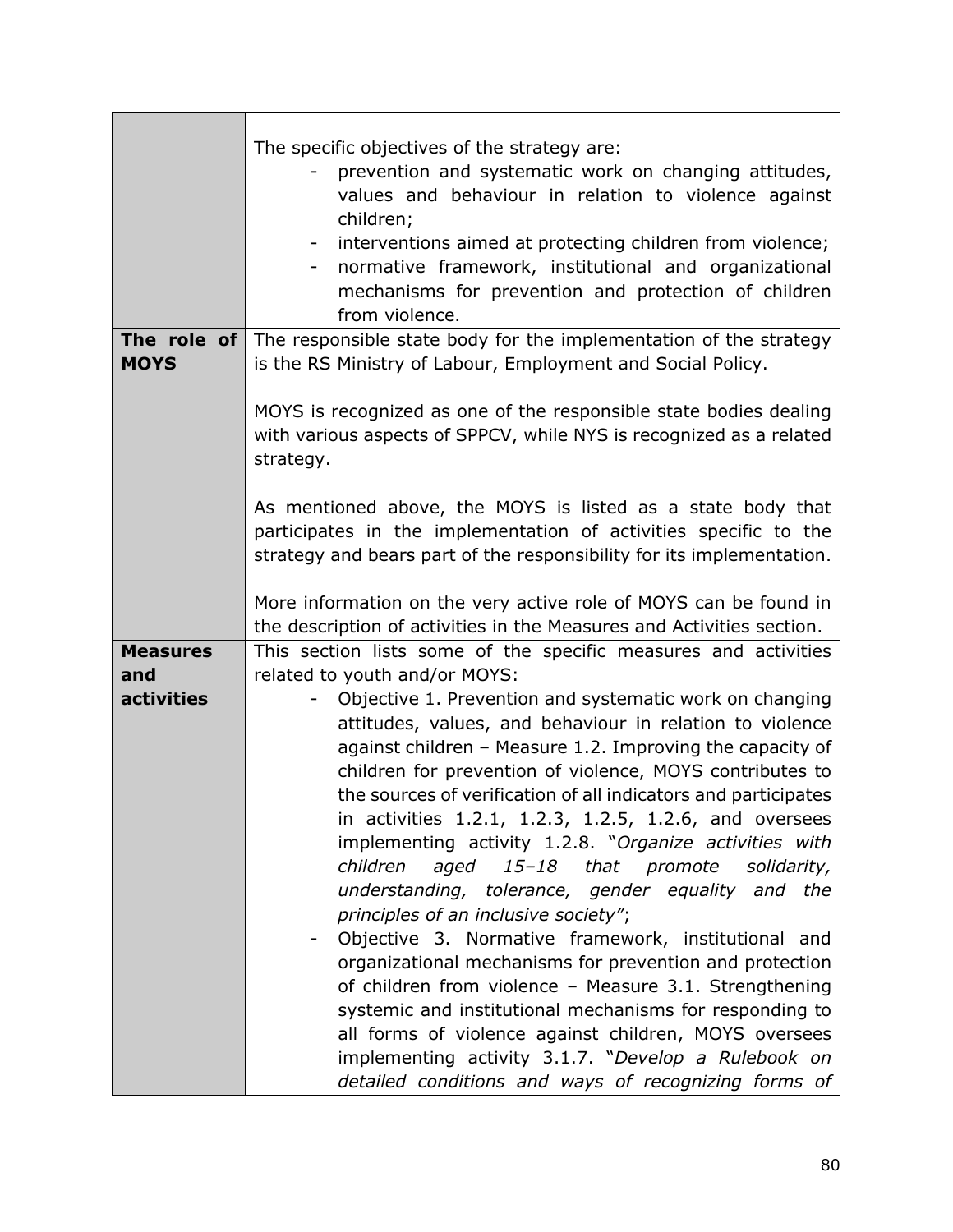| abuse, exploitation, discrimination and violence against |  |
|----------------------------------------------------------|--|
| children in sports".                                     |  |

### **4.11. Employment Strategy in the Republic of Serbia 2021–2026**

The Employment Strategy (hereinafter: ES) was made to create a developed labour market, which enables access to employment under equal conditions for all. Accordingly, the desired change is an inclusive labour market characterized by full and productive employment.

| <b>Strategy</b>             | <b>Meaning/description</b>                                                                                                                                                                                                                                                                                                                                                                   |
|-----------------------------|----------------------------------------------------------------------------------------------------------------------------------------------------------------------------------------------------------------------------------------------------------------------------------------------------------------------------------------------------------------------------------------------|
| analysis                    |                                                                                                                                                                                                                                                                                                                                                                                              |
| <b>Basic</b><br>information | The ES is based on the legal framework of the Employment and<br>Unemployment Insurance Act, the Vocational Rehabilitation and<br>Employment of Persons with Disabilities Act, the Labour Act, the<br>Secondary Education Act, the Law on Youth, and the Social<br>Protection Act.                                                                                                            |
|                             | Among the planning documents relevant to the strategy is the NYS,<br>as well as other strategies that are part of this analysis: Economic<br>Migration Strategy of the RS for the period 2021-2027, Strategy of<br>Digital Skills Development in the RS for the period 2020-2024,<br>Strategy for Improving the Position of Persons with Disabilities in<br>the RS for the period 2020-2024. |
|                             | The strategy covers the working age population $(15-64)$ , where<br>young people are a significant target group (15-30).                                                                                                                                                                                                                                                                     |
|                             | The ES defines one general goal, three specific goals, 14 measures<br>and 82 activities for the realization of general and specific goals.                                                                                                                                                                                                                                                   |
|                             | Some of the most important topics covered by the strategy are:<br>informal employment;<br>-<br>female unemployment;<br>-<br>migrations;<br>youth unemployment;<br>inclusion in employment;<br>$\sim$ $-$<br>long-term unemployment, etc.<br>Ξ.                                                                                                                                               |
|                             | One of the most important topics covered and addressed within the<br>strategy is that the largest number of potential emigrants is                                                                                                                                                                                                                                                           |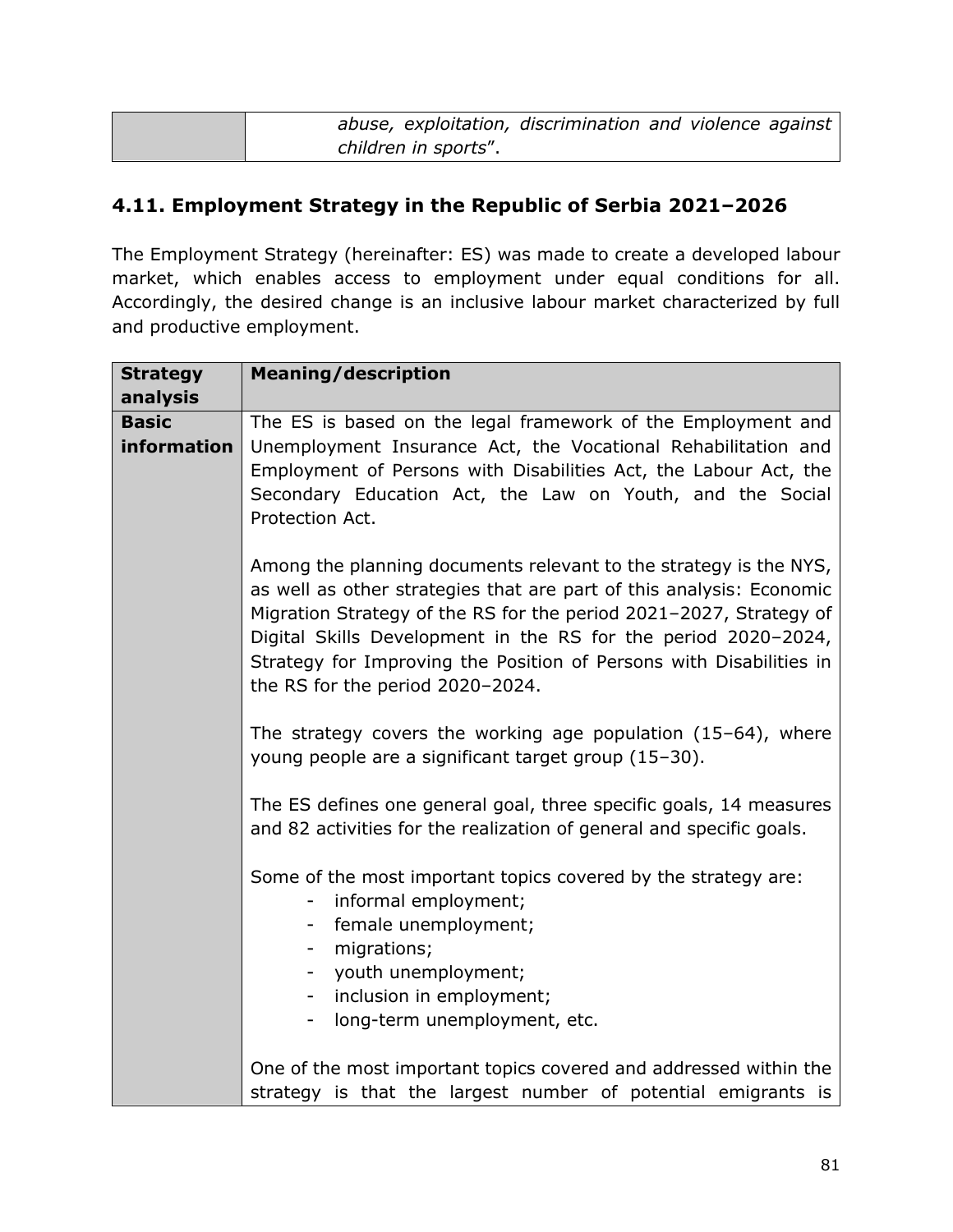|                                                                                                                                                                                                                                                                                                                                                                                                                                                                                                                                             | younger, up to 40 years old. It is stated that the demographic                                                                                                                                                                                                                                                                    |
|---------------------------------------------------------------------------------------------------------------------------------------------------------------------------------------------------------------------------------------------------------------------------------------------------------------------------------------------------------------------------------------------------------------------------------------------------------------------------------------------------------------------------------------------|-----------------------------------------------------------------------------------------------------------------------------------------------------------------------------------------------------------------------------------------------------------------------------------------------------------------------------------|
|                                                                                                                                                                                                                                                                                                                                                                                                                                                                                                                                             | transition has a particular impact on the reduction of the working                                                                                                                                                                                                                                                                |
|                                                                                                                                                                                                                                                                                                                                                                                                                                                                                                                                             | age population, especially young people (15-30), where there has                                                                                                                                                                                                                                                                  |
|                                                                                                                                                                                                                                                                                                                                                                                                                                                                                                                                             | been a decrease of 202,600 people in the last 10 years.                                                                                                                                                                                                                                                                           |
|                                                                                                                                                                                                                                                                                                                                                                                                                                                                                                                                             | <b>Comparative analysis of national strategy and NYS</b>                                                                                                                                                                                                                                                                          |
| Youth<br>The ES states that the progress of the previous strategy is less<br>pronounced when looking at the qualitative aspects of employment<br>growth (employment structure, wages). The inclusion of vulnerable<br>groups, especially young people, did not achieve the predicted<br>values of the strategy in any of the indicators. As a<br>recommendation, it is stated that greater importance should be<br>given to measures of additional education and training when it<br>comes to young, low-skilled, and long-term unemployed. |                                                                                                                                                                                                                                                                                                                                   |
| social group.<br>emigrate.<br>persons is 20.7% (about 110,000 persons).<br>young people up to 30 years old.                                                                                                                                                                                                                                                                                                                                                                                                                                 | The strategy deals in detail with young people and provides a<br>significant amount of data as well as sources of information,<br>because it recognizes and singles out young people as a vulnerable                                                                                                                              |
|                                                                                                                                                                                                                                                                                                                                                                                                                                                                                                                                             | When it comes to migrations, it is stated that among young people<br>in the RS there is a widespread desire to leave the country, which<br>is ahead of young people from neighbouring countries, and that<br>almost 75% of young people aged 15 to 29 want or intend to                                                           |
|                                                                                                                                                                                                                                                                                                                                                                                                                                                                                                                                             | The participation of young people in the total number of unemployed                                                                                                                                                                                                                                                               |
|                                                                                                                                                                                                                                                                                                                                                                                                                                                                                                                                             | According to age, 11.6% of unemployed people with disabilities are                                                                                                                                                                                                                                                                |
|                                                                                                                                                                                                                                                                                                                                                                                                                                                                                                                                             | The strategy also deals with other aspects of study of young people<br>that affect unemployment, such as the phenomenon of "extended"<br>youth", then the inactivity of young people in the labour market, the<br>long transition to employment after school, the position of young<br>women, lack of work experience and others. |
|                                                                                                                                                                                                                                                                                                                                                                                                                                                                                                                                             | The strategy states that, to remove the barriers that stand between<br>young people and the labour market, it is necessary to ensure the<br>cooperation of several sectors, because the causes of their lag in<br>the labour market are in a wider range of employment policies.                                                  |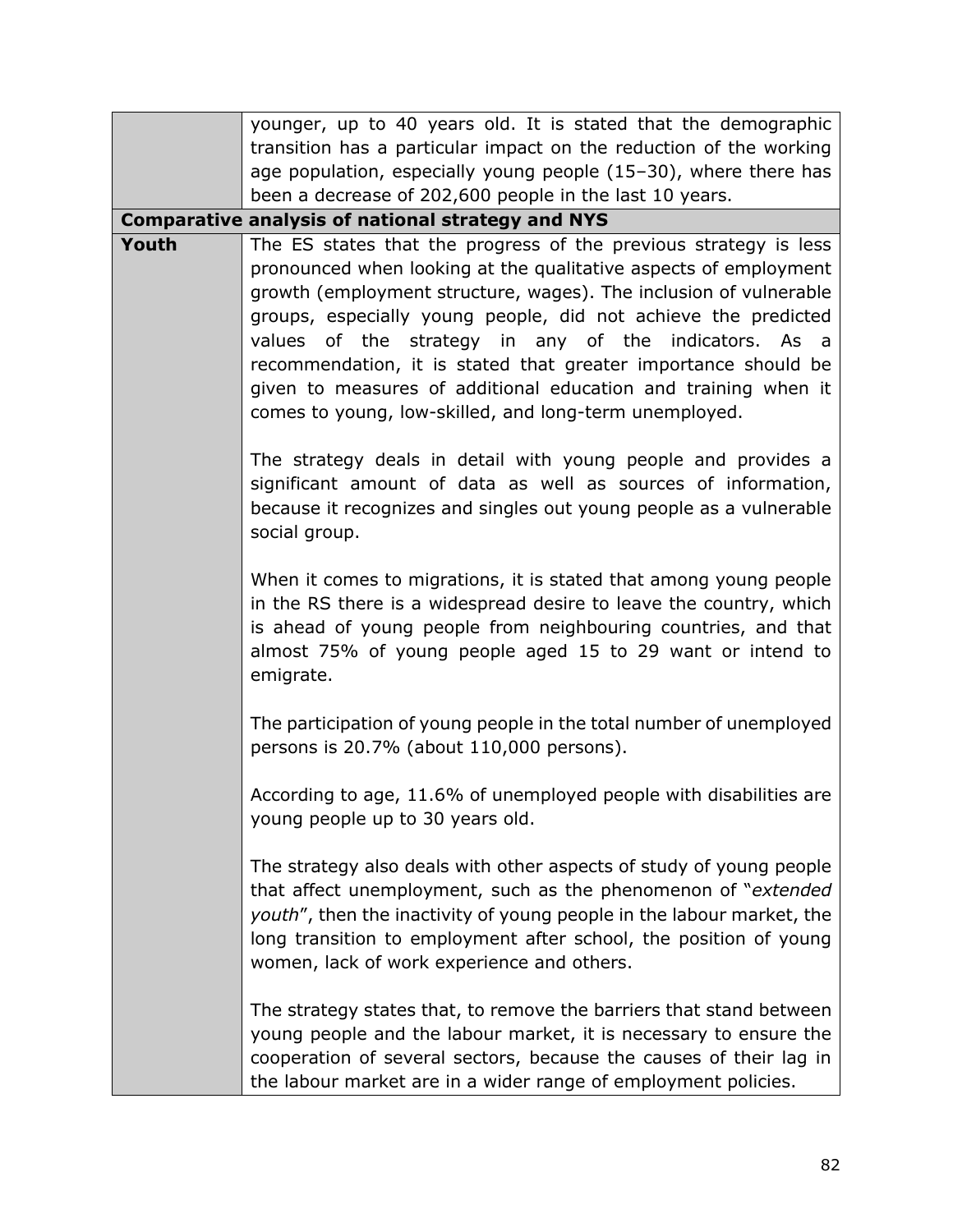| <b>Aims</b>       | The general goal of the strategy is "established stable and                                  |  |
|-------------------|----------------------------------------------------------------------------------------------|--|
|                   | sustainable employment growth based on knowledge and decent                                  |  |
|                   | work".                                                                                       |  |
|                   |                                                                                              |  |
|                   | The specific goals are:                                                                      |  |
|                   | growth of quality employment<br>achieved<br>through                                          |  |
|                   | cross-sectoral measures aimed at improving labour supply                                     |  |
|                   | and demand;                                                                                  |  |
|                   | improved position of unemployed persons on the labour                                        |  |
|                   | market;                                                                                      |  |
|                   | improved institutional framework for employment policy.                                      |  |
|                   |                                                                                              |  |
|                   | Considering the position of young people in the labour market                                |  |
|                   | described in the strategy, the impression is that all goals are                              |  |
|                   | relevant for young people.                                                                   |  |
| The role of       | The responsible state body for the implementation of the strategy                            |  |
| <b>MOYS</b>       | is the RS Ministry of Labour, Employment and Social Policy.                                  |  |
|                   |                                                                                              |  |
|                   | MOYS is very actively involved in the work on achieving the goals of                         |  |
|                   | this strategy through participation in the Working Group for drafting                        |  |
|                   | the ES proposal. The MOYS is also mentioned as a stakeholder in                              |  |
|                   | relation to the measures defined in the strategy.                                            |  |
|                   |                                                                                              |  |
|                   | According to the Budget Act of the RS for 2021, MOYS funds are                               |  |
|                   | allocated for programs and projects to support young people in                               |  |
|                   | employment in the amount of one hundred million dinars, as well as                           |  |
|                   | projections of funds in the same amount for 2022 and 2023.                                   |  |
|                   |                                                                                              |  |
|                   | In the next section, Measures and Activities, those in which MOYS<br>is involved are listed. |  |
| <b>Measures</b>   | According to the information from the strategy, members of the                               |  |
| and               | hard-to-employ categories of the unemployed, including young                                 |  |
| <b>activities</b> | people, have a priority for inclusion in the financial measures of                           |  |
|                   | active employment policy. Measures and activities in the field of                            |  |
|                   | youth are given in the continuation:                                                         |  |
|                   | Measure 1.2. Increasing the cost-effectiveness and quality                                   |  |
|                   | of work due to contracts with limited duration and                                           |  |
|                   | regulating the work of youth cooperatives;                                                   |  |
|                   | Measure 1.3. Encouraging job creation with an emphasis                                       |  |
|                   | on recognizing the importance of digital youth work;                                         |  |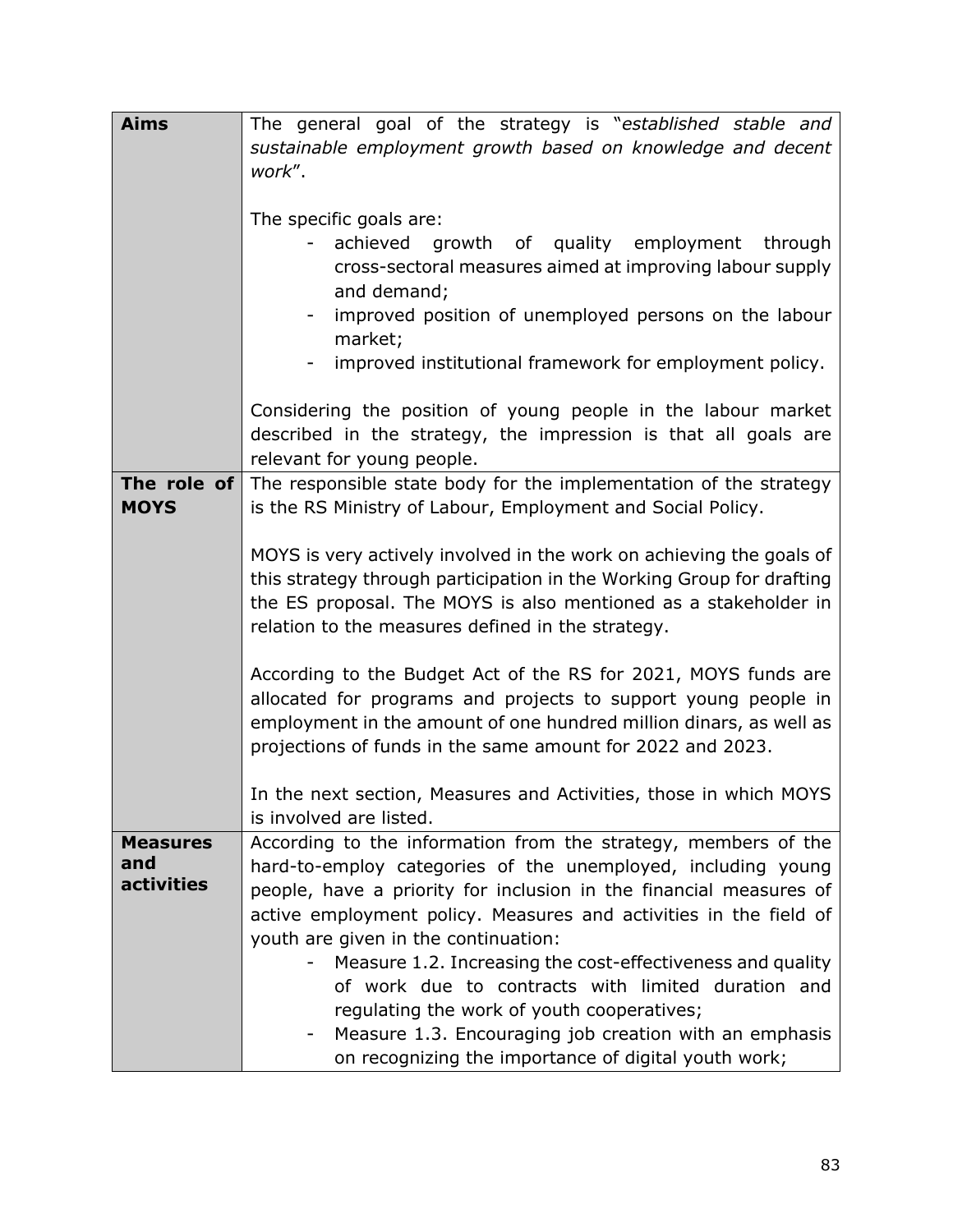| Measure 1.4. Integration of users of social protection<br>$\overline{\phantom{a}}$                                                                                                                        |
|-----------------------------------------------------------------------------------------------------------------------------------------------------------------------------------------------------------|
| services into the labour market, where several categories<br>of young people are listed;                                                                                                                  |
| Measure 1.5. Strengthening local employment policy;<br>-                                                                                                                                                  |
| Measure 2.1. Implementation of active employment policy<br>۰.<br>measures;                                                                                                                                |
| Measure 2.2. Improving the implementation and creation<br>of new measures of active employment policy, where the<br>focus is on improving the education and training of young<br>people;                  |
| Measure 2.3. Improving the monitoring of the situation<br>and trends in the labour market and the system of<br>monitoring and evaluating the outcomes and impact of<br>active employment policy measures; |
| Measure 2.4. Improving the position of women in the<br>labour market;                                                                                                                                     |
| Measure 2.5. Improving the position of young people in<br>the labour market, where the focus is on removing many<br>barriers that stand between young people and the labour<br>market.                    |
| Regarding the activities, the following very relevant activities for<br>young people are singled out under measure 2.5, where MOYS and<br>YO are listed as actors:                                        |
| Activity 2.5.1. Inclusion of unemployed youth in Active<br>Employment Policy measures;                                                                                                                    |
| Activity 2.5.2. Developing models for reaching, registering<br>and activating young people from NEET categories who<br>are outside the institutions of the system;                                        |
| Activity 2.5.3. Development of a policy coordination<br>system in the Youth Guarantee program;                                                                                                            |
| Activity 2.5.4. Development of management mechanisms<br>that direct activities at the national and local level in the<br>Youth Guarantee program;                                                         |
| Activity 2.5.5. Establishing a framework and piloting<br>elements of the Youth Guarantee program;                                                                                                         |
| Activity 2.5.6. Support for project implementation and<br>encouragement of youth employment within youth policy.                                                                                          |
| To implement the ES, an Action Plan for the period 2021-2023 was<br>adopted.                                                                                                                              |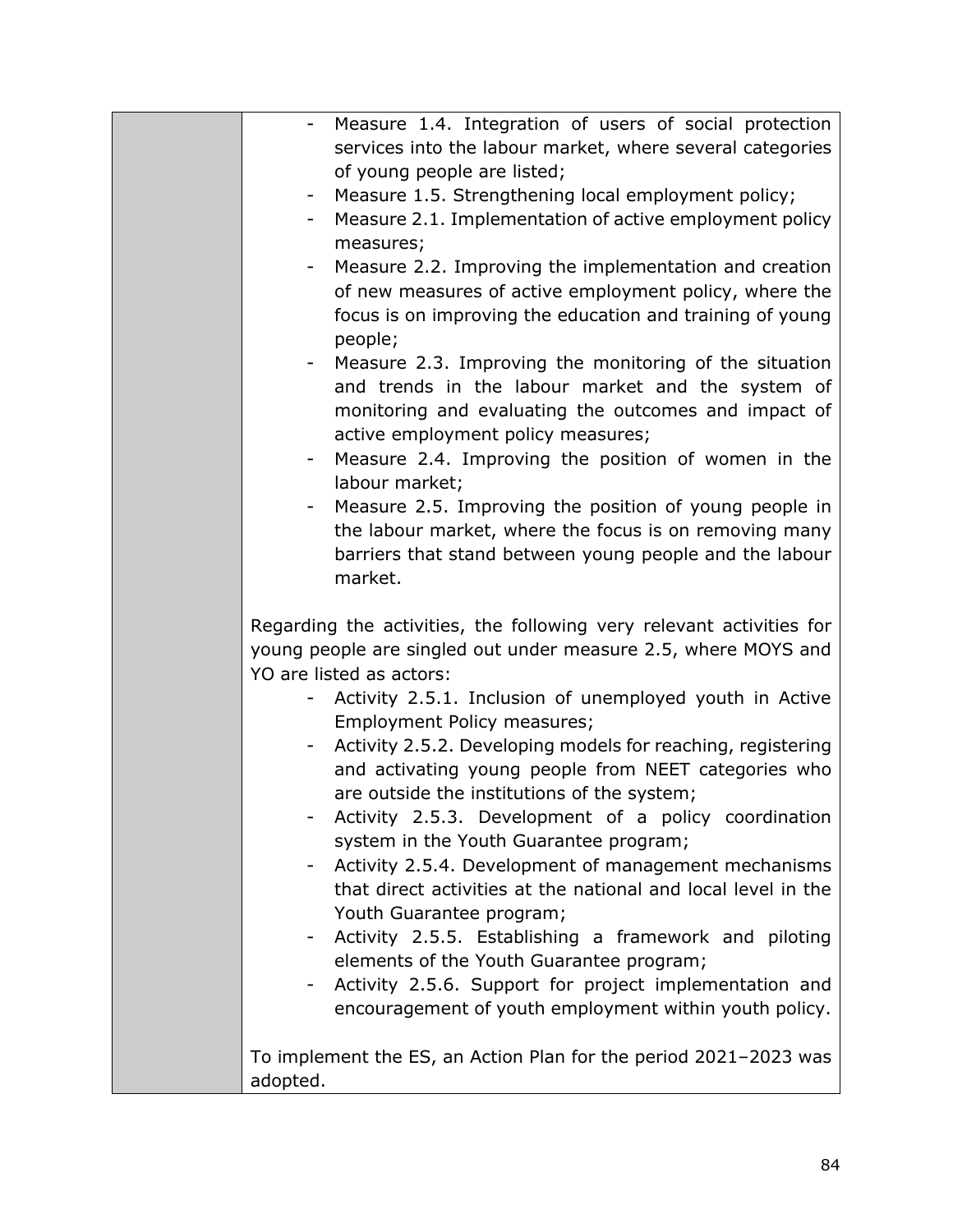# **4.12. Strategy for the Development of Education in the Republic of Serbia 2030**

The future of every country depends on the readiness of its citizens to successfully overcome the challenges of the 21st century – accelerated technological development, advanced globalization, and large-scale disturbances (e.g., climate change, pandemics), which are primarily reflected in uncertainty. The education system must successfully build the capacity of young people so that after leaving the education system they are competent to live and work in the 21st century.

| <b>Strategy</b>             | <b>Meaning/description</b>                                                                                                                                                                                                                                                                                                                                                                   |  |  |
|-----------------------------|----------------------------------------------------------------------------------------------------------------------------------------------------------------------------------------------------------------------------------------------------------------------------------------------------------------------------------------------------------------------------------------------|--|--|
| analysis                    |                                                                                                                                                                                                                                                                                                                                                                                              |  |  |
| <b>Basic</b><br>information | The vision of the strategy for the development of education in the<br>RS (hereinafter referred to as the SDE) is to provide quality<br>education to achieve the full potential of every child, young person,<br>and adult in the RS.                                                                                                                                                         |  |  |
|                             | The mission of SDE is to provide high quality education that serves<br>the development of the individual and thus of society.                                                                                                                                                                                                                                                                |  |  |
| activities.                 | In accordance with the vision and mission, SDE defines two general<br>objectives, 13 specific objectives, 30 measures and 277 activities<br>for the realization of general and specific objectives.                                                                                                                                                                                          |  |  |
|                             | Among the planning documents relevant to the strategy is the NYS,<br>as well as other strategies that are part of this analysis: Economic<br>Migration Strategy of the RS for the period 2021-2027, Strategy of<br>Digital Skills Development in the RS for the period 2020-2024,<br>Strategy for Improving the Position of Persons with Disabilities in<br>the RS for the period 2020-2024. |  |  |
|                             | Considering that the strategy deals with the principles of lifelong<br>learning, it fully includes young people (15-30) in its goals and                                                                                                                                                                                                                                                     |  |  |
|                             | Some of the most important topics covered by the strategy are:<br>inclusion;<br>۰<br>teacher education;<br>۰<br>national qualifications framework;<br>۰.<br>education of members of national minorities;<br>financing of education;<br>$\sim$                                                                                                                                                |  |  |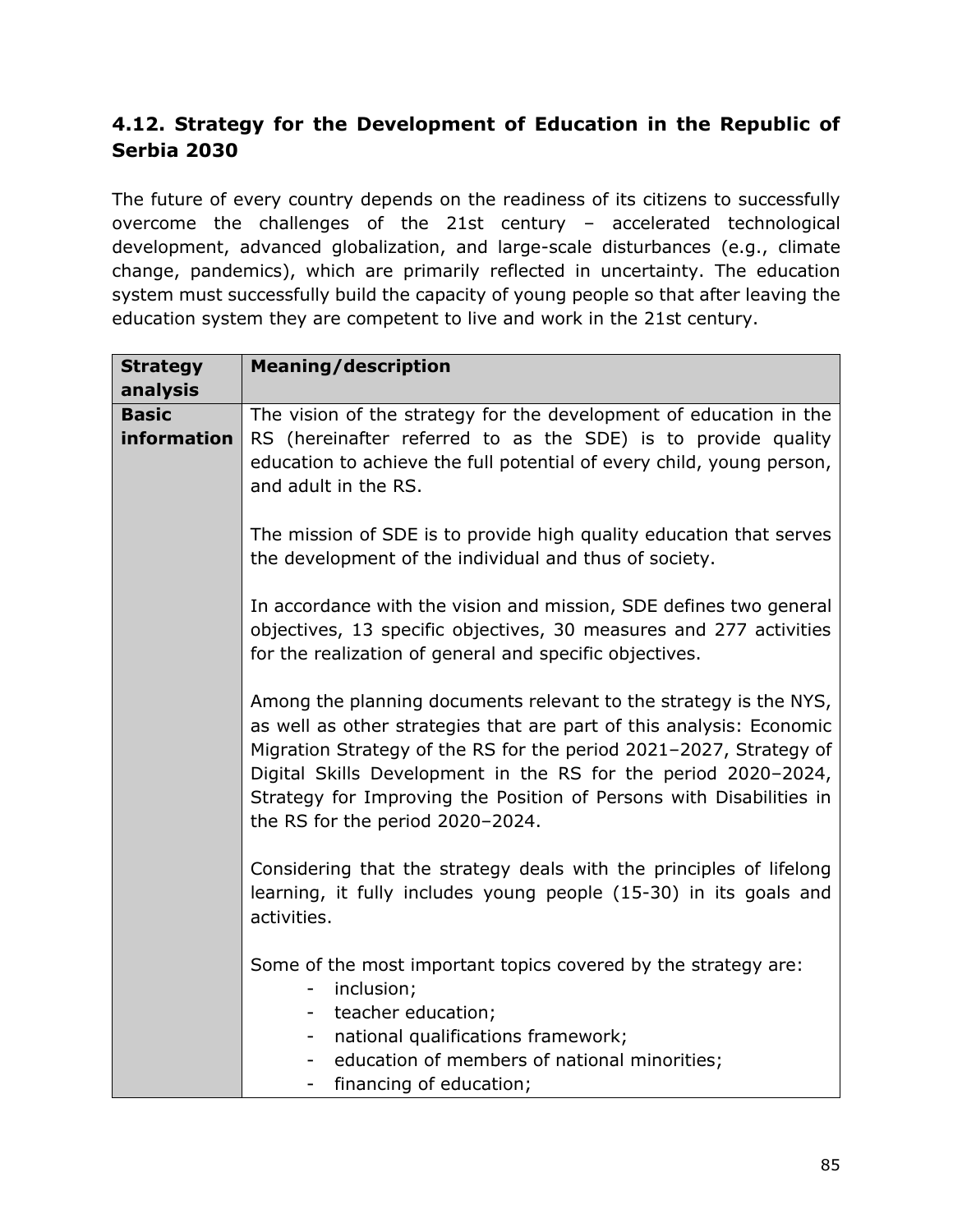|                                                                                                                                                                                                                                                                                              | the data;                                                                                                                                                                                                                                                                                                                                            |
|----------------------------------------------------------------------------------------------------------------------------------------------------------------------------------------------------------------------------------------------------------------------------------------------|------------------------------------------------------------------------------------------------------------------------------------------------------------------------------------------------------------------------------------------------------------------------------------------------------------------------------------------------------|
|                                                                                                                                                                                                                                                                                              | digitalization of education.                                                                                                                                                                                                                                                                                                                         |
|                                                                                                                                                                                                                                                                                              |                                                                                                                                                                                                                                                                                                                                                      |
|                                                                                                                                                                                                                                                                                              | It is important to note the different levels of education, most of                                                                                                                                                                                                                                                                                   |
|                                                                                                                                                                                                                                                                                              | which are directly relevant to young people:                                                                                                                                                                                                                                                                                                         |
|                                                                                                                                                                                                                                                                                              | preschool education;<br>Ξ.                                                                                                                                                                                                                                                                                                                           |
|                                                                                                                                                                                                                                                                                              |                                                                                                                                                                                                                                                                                                                                                      |
|                                                                                                                                                                                                                                                                                              | primary education;                                                                                                                                                                                                                                                                                                                                   |
|                                                                                                                                                                                                                                                                                              | secondary education;<br>$\sim$                                                                                                                                                                                                                                                                                                                       |
|                                                                                                                                                                                                                                                                                              | secondary general and artistic education;                                                                                                                                                                                                                                                                                                            |
|                                                                                                                                                                                                                                                                                              | secondary vocational education;<br>$\sim$                                                                                                                                                                                                                                                                                                            |
|                                                                                                                                                                                                                                                                                              | higher education;                                                                                                                                                                                                                                                                                                                                    |
|                                                                                                                                                                                                                                                                                              | adult education.<br>$\overline{\phantom{a}}$                                                                                                                                                                                                                                                                                                         |
|                                                                                                                                                                                                                                                                                              | <b>Comparative analysis of national strategy and NYS</b>                                                                                                                                                                                                                                                                                             |
| Youth                                                                                                                                                                                                                                                                                        | The main focus of the SDE vision is on children and young people<br>and young people are singled out as a vulnerable social group.                                                                                                                                                                                                                   |
|                                                                                                                                                                                                                                                                                              | Therefore, the most relevant levels of education for young people<br>are secondary, higher, and adult education. The strategy offers data<br>in the form of statistics and, as an example, states that the<br>completion rate of secondary schools is 88%.                                                                                           |
| The strategy emphasizes that the National Model of Dual Education<br>derives from relevant data on the needs of the economy and was<br>introduced to ensure cooperation between the education and<br>economic systems to ensure a faster transition of young people to<br>the world of work. |                                                                                                                                                                                                                                                                                                                                                      |
|                                                                                                                                                                                                                                                                                              | In the RS, it is still noticeable that certain social groups are<br>underrepresented in higher education, and the participation of<br>young people from the poorest families, then families with the<br>lowest level of education, from Roma families and people with<br>disabilities is noticeably lower. Gender segregation is also<br>noticeable. |
|                                                                                                                                                                                                                                                                                              | Republic Statistic Bureau data show that the rate of those who are<br>not in the process of education or training (NEET youth), and who<br>are not employed (15 to 29 years) was 18.9% in 2019.                                                                                                                                                      |
|                                                                                                                                                                                                                                                                                              | As a result of negative demographic trends, the number of<br>university students in the RS has decreased by about 15% in the<br>last decade.                                                                                                                                                                                                         |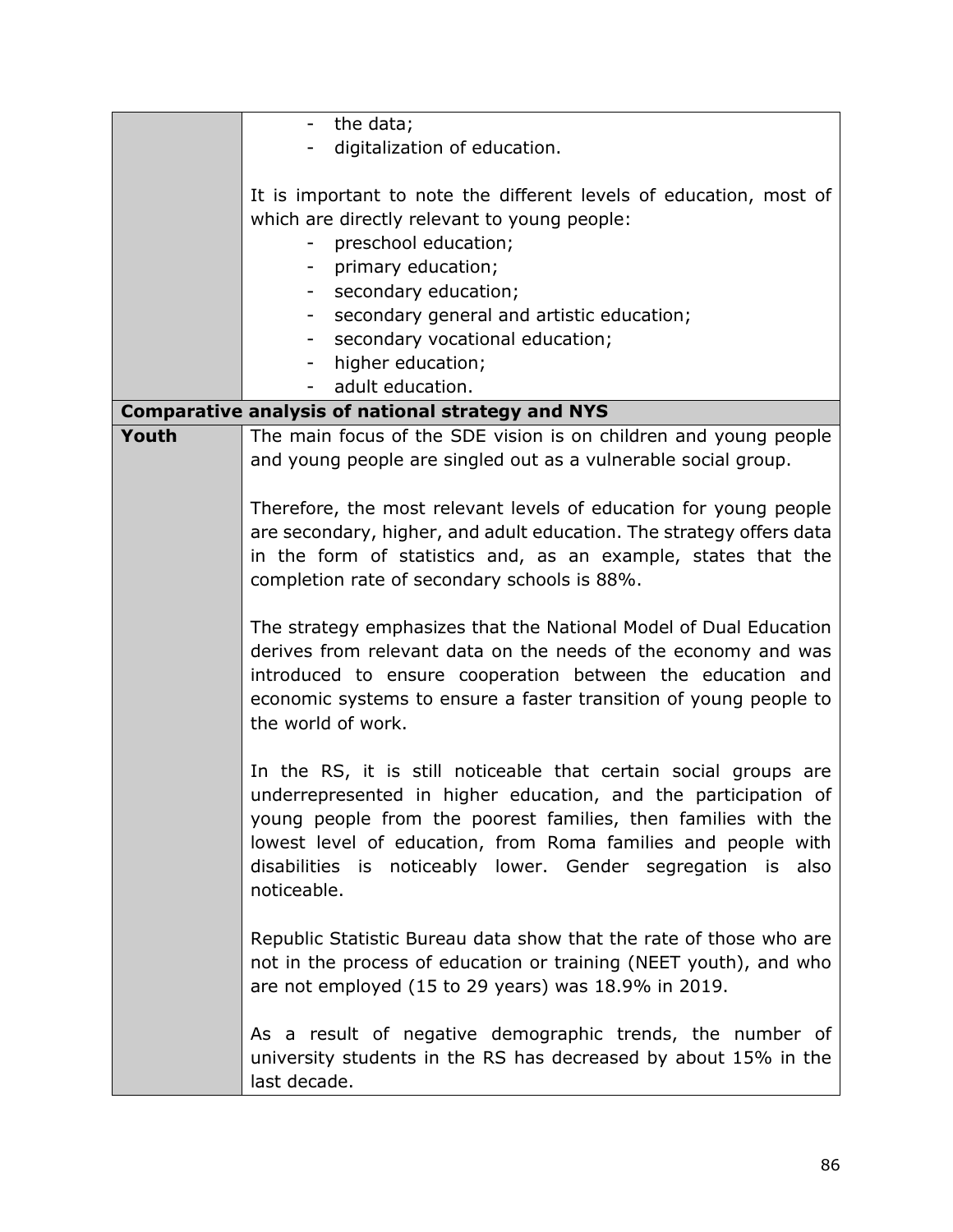| <b>Aims</b>                                 | The strategy is aimed at achieving two general goals $-$ the first<br>refers to pre-university, and the second to higher education:<br>increased quality of teaching and learning, fairness and<br>$\overline{\phantom{0}}$<br>accessibility of pre-university education and strengthened<br>educational function of educational institutions;<br>improved accessibility, quality, relevance, and equity of<br>higher education.                                                                                                                                                                                                                                                                                                                                                          |  |
|---------------------------------------------|-------------------------------------------------------------------------------------------------------------------------------------------------------------------------------------------------------------------------------------------------------------------------------------------------------------------------------------------------------------------------------------------------------------------------------------------------------------------------------------------------------------------------------------------------------------------------------------------------------------------------------------------------------------------------------------------------------------------------------------------------------------------------------------------|--|
|                                             | Within each of the general objectives there are several specific<br>objectives:<br>within the general goal 1. is the improvement of teaching<br>and learning, the establishment of foundations for digital<br>education, the improvement of conditions for lifelong                                                                                                                                                                                                                                                                                                                                                                                                                                                                                                                       |  |
|                                             | learning, etc.;<br>within the general goal 2. is the improvement of the<br>quality of the offer and outcomes of higher education, the<br>improvement of the relevance of higher education,<br>digitalization, etc.                                                                                                                                                                                                                                                                                                                                                                                                                                                                                                                                                                        |  |
| <b>MOYS</b>                                 | <b>The role of</b> The responsible state body for the implementation of the strategy<br>is the RS Ministry of Education, Science and Technological<br>Development.<br>The strategy and action plan do not provide information on the role                                                                                                                                                                                                                                                                                                                                                                                                                                                                                                                                                 |  |
|                                             | of actors in measures and activities, and thus on the role of MOYS.                                                                                                                                                                                                                                                                                                                                                                                                                                                                                                                                                                                                                                                                                                                       |  |
| <b>Measures</b><br>and<br><b>activities</b> | In terms of measures and activities, considering that the strategy<br>mostly deals with young people within the formal education system,<br>below we list several measures and activities that apply only to                                                                                                                                                                                                                                                                                                                                                                                                                                                                                                                                                                              |  |
|                                             | young people:<br>General objective 1. highlights the work on reducing the<br>percentage of young people (18-24) who dropped out of<br>education or training early;<br>General objective 2. especially highlights the work on 1.<br>increase in the percentage of highly educated in the<br>population aged 25-34, as well as 2. increase in the<br>percentage of the generation aged 19-30 covered by<br>higher education;<br>Measure 1.1.3. Support to educational institutions in<br>strengthening the educational function<br>deals<br>with<br>increasing the number of new accredited trainings in the<br>field of protection from violence, neglect, discrimination,<br>promotion of gender equality, preservation of mental<br>health, reproductive health, healthy lifestyles, and |  |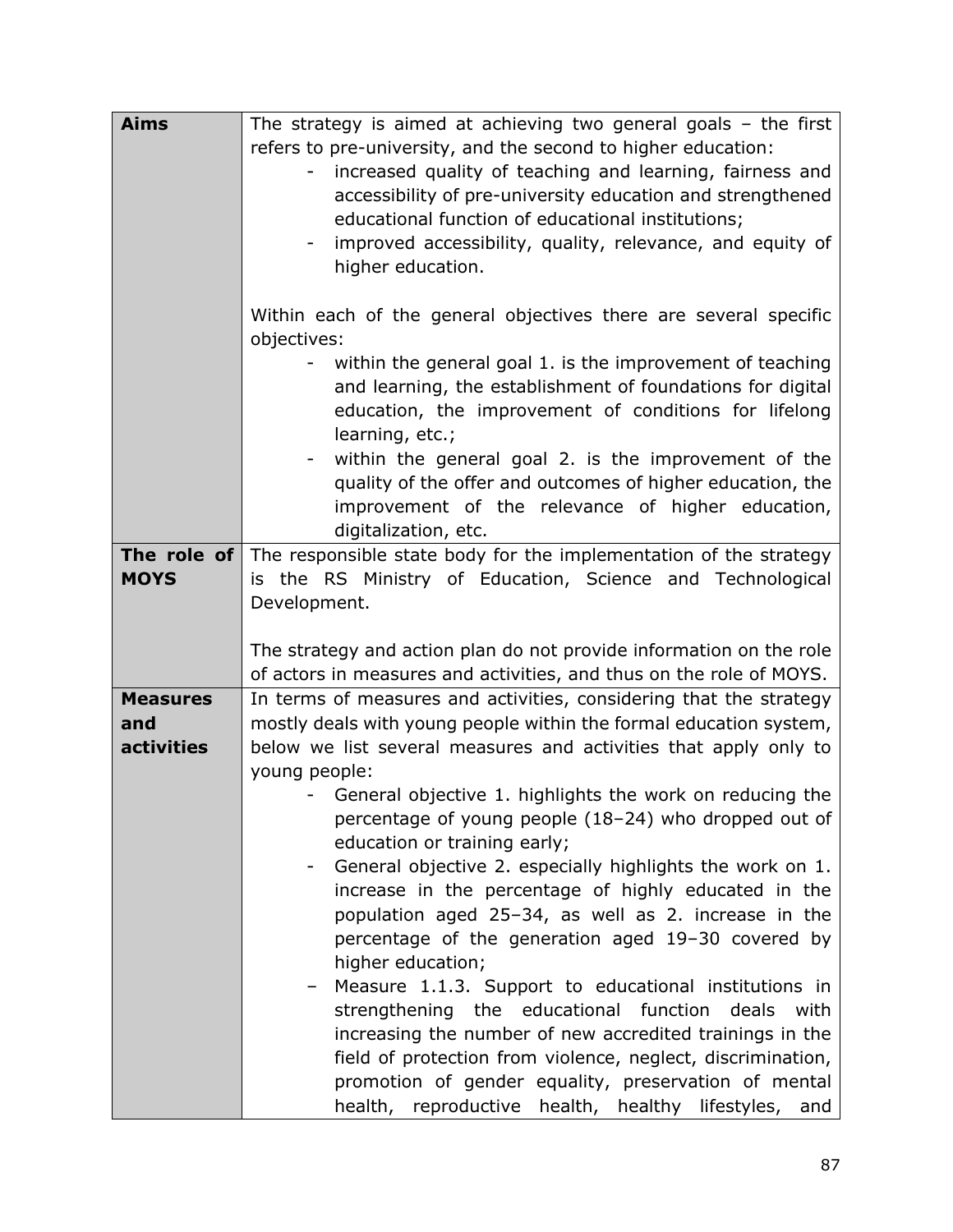| prevention of risk behaviours of children and young              |
|------------------------------------------------------------------|
| people. The realization of this measure is implemented           |
| activities 1.1.3.2. Development<br>through<br>and                |
| implementation of training programs and manuals for              |
| empowerment of representatives of educational                    |
| institutions for the implementation of preventive and            |
| interventional activities in the above areas.                    |
|                                                                  |
| To implement the SDE, a Conclusion on the action plan until 2020 |
| was adopted.                                                     |

## **4.13. Strategy of Scientific and Technological Development of the Republic of Serbia 2021–2025, with the motto "The Power of Knowledge"**

Science is an important component of the development of the RS, just like any society. Technological progress, health, security, education, and national identity rest on the power of science to create, expand and apply knowledge, which determines the overall quality of life of citizens. In the 21st century, the need for top science is even more pronounced, as further development of the economy and society is increasingly based on knowledge as a key resource while increasing the number of social challenges that can only be solved with new knowledge.

| <b>Strategy</b><br>analysis                                                                                              | <b>Meaning/description</b>                                                                                                                                                                                                                                                        |
|--------------------------------------------------------------------------------------------------------------------------|-----------------------------------------------------------------------------------------------------------------------------------------------------------------------------------------------------------------------------------------------------------------------------------|
| <b>Basic</b>                                                                                                             | The Strategy of Scientific and Technological Development of the RS                                                                                                                                                                                                                |
| information<br>the RS through science and technological development.<br>creation of new knowledge, technology, and jobs. | (hereinafter SSTD) with the motto "The Power of Knowledge" is a<br>strategic instrument for improving the quality of life of citizens of                                                                                                                                          |
|                                                                                                                          | In the context of numerous global challenges, this strategy<br>recognizes knowledge as a reliable foundation for future economic<br>progress and growth of citizens' standard, development of education<br>and preservation of health, security, and national identity in the RS. |
|                                                                                                                          | The vision of the strategy is reflected in the creation of strong<br>scientific research institutions, leading researchers at the world<br>level, independent research teams capable of competitive projects,                                                                     |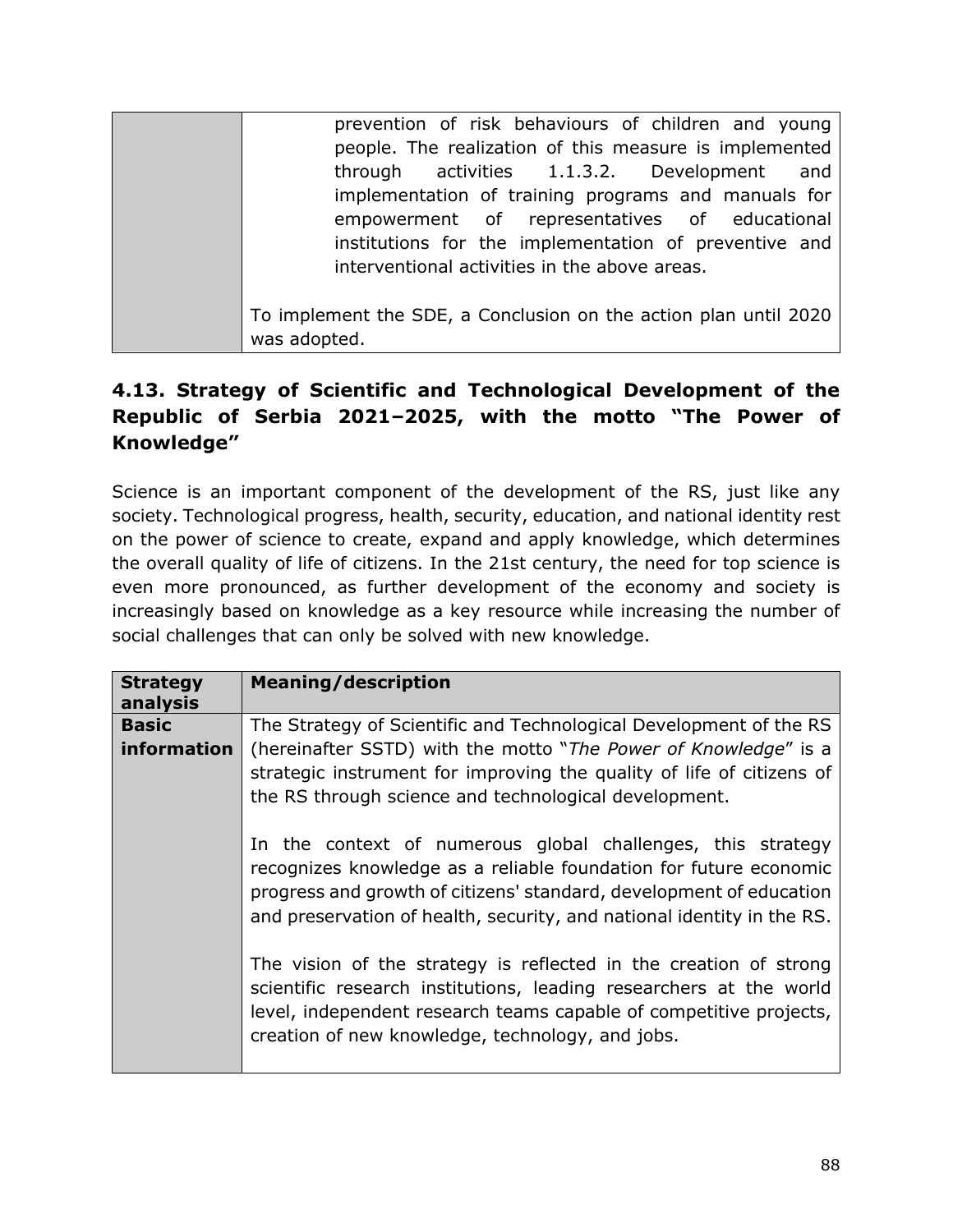|                                             | SSTD defines one general goal, five specific goals, 15 measures and                                                                                                                                                                                                                                                                                                                                                                                                                                                      |  |
|---------------------------------------------|--------------------------------------------------------------------------------------------------------------------------------------------------------------------------------------------------------------------------------------------------------------------------------------------------------------------------------------------------------------------------------------------------------------------------------------------------------------------------------------------------------------------------|--|
|                                             | 62 activities for the realization of general and specific goals.                                                                                                                                                                                                                                                                                                                                                                                                                                                         |  |
|                                             | <b>Comparative analysis of national strategy and NYS</b>                                                                                                                                                                                                                                                                                                                                                                                                                                                                 |  |
| Youth                                       | The SSTD does not recognize young people as a specific target<br>group in its goals or activities.                                                                                                                                                                                                                                                                                                                                                                                                                       |  |
|                                             | Talented students and young researchers in the context of scientific<br>research work stand out as a special narrowly defined target group,<br>to whom certain measures and activities described in the following<br>sections of the analysis are dedicated.                                                                                                                                                                                                                                                             |  |
| <b>Aims</b>                                 | The general goal of SSTD is that the scientific-technological and<br>innovation system contributes to the accelerated development of<br>the RS through the improvement of quality and efficiency of science,<br>technological development and innovation and further integration<br>into the European Research Area, thus helping to reach the<br>standards of developed economies.                                                                                                                                      |  |
|                                             | The specific objectives of the strategy are:<br>providing the necessary conditions for the dynamic<br>development of science, technological development and<br>innovation;<br>increasing the efficiency of using the resources of the<br>$\sim$<br>scientific research system;<br>fostering the top quality of science and technological<br>development and strengthening the competitiveness of<br>the economy;<br>focusing research on societal challenges and priorities;<br>strengthening international cooperation. |  |
| <b>MOYS</b>                                 | <b>The role of</b> The responsible state body for the implementation of the strategy<br>is the RS Ministry of Education, Science and Technological<br>Development.                                                                                                                                                                                                                                                                                                                                                       |  |
|                                             | The strategy and action plan do not provide information on the role<br>of actors in measures and activities, and thus on the role of MOYS.                                                                                                                                                                                                                                                                                                                                                                               |  |
| <b>Measures</b><br>and<br><b>activities</b> | Considering that the strategy does not deal with young people in a<br>broader sense, but with young researchers in the scientific research<br>context, the measures and activities aimed at that group are listed<br>below:                                                                                                                                                                                                                                                                                              |  |
|                                             | within the specific objective 1. and measure 1.2. The<br>development of human resources, investment in the<br>development of scientific talent has positive effects on                                                                                                                                                                                                                                                                                                                                                   |  |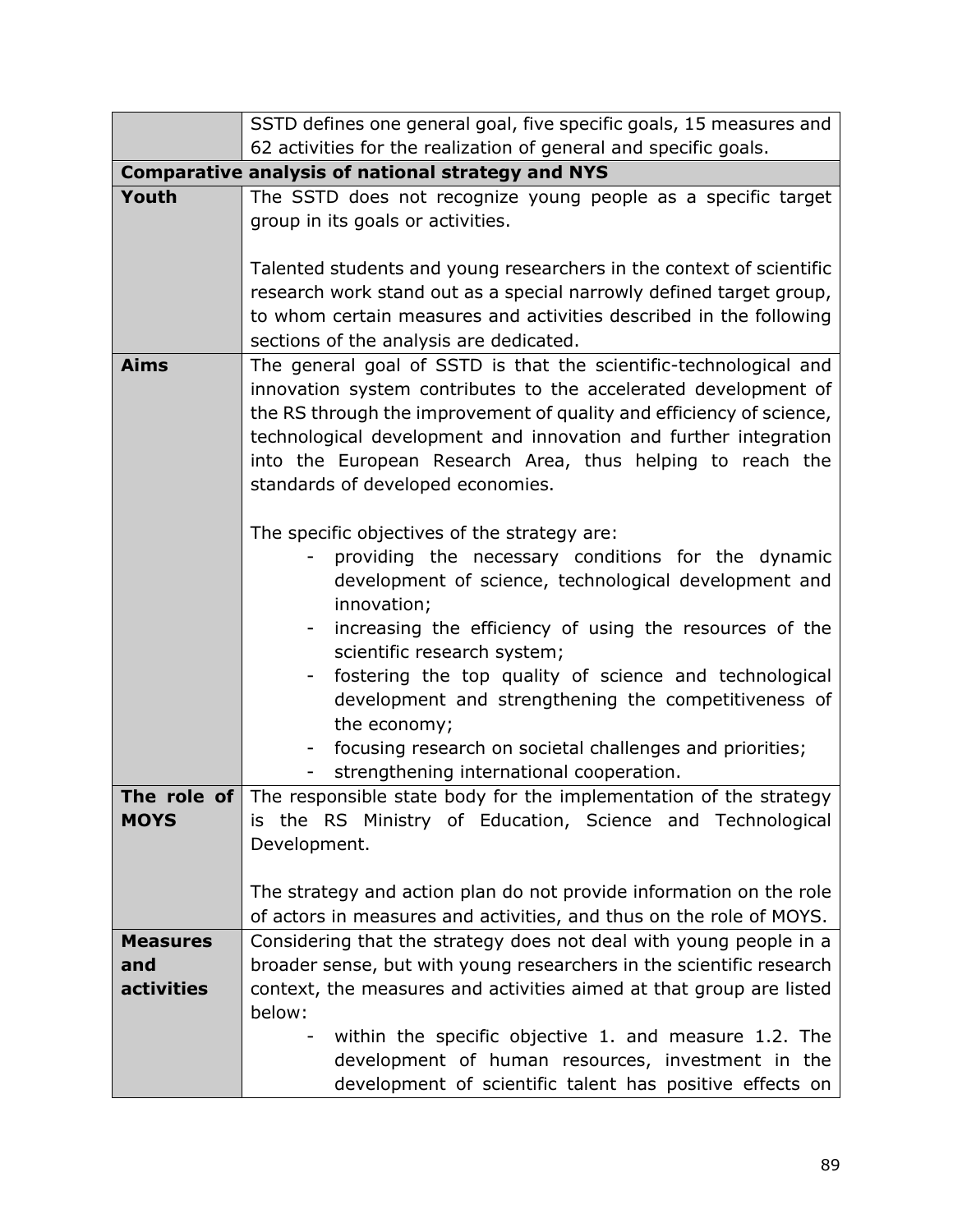| other segments of society, while the development of           |
|---------------------------------------------------------------|
| society is in proportion to the size of the research staff.   |
| The goal of this measure is for the RS to reach the           |
| European average number of researchers per capita,            |
| which is twice as high as in the RS. The goal is achieved     |
| through programs and scholarships of the Ministry of          |
| Education, Science and Technological Development and          |
| the RS Science Fund for the inclusion of young researchers    |
| in scientific research;                                       |
| within the specific objective 3. and measure 3.1. Providing   |
| all forms of support to talented and gifted students would    |
| form a new generation of researchers trained to develop       |
| new products and technologies. Special programs of            |
| encouragement and scholarships for young and gifted           |
| people for scientific research work co-finance the scientific |
| research activities of young doctoral researchers and the     |
| best gifted students. The main goal of the program is to      |
| achieve conditions for the preservation and development       |
| of scientific research youth and to prevent the outflow of    |
| scientific personnel.                                         |
|                                                               |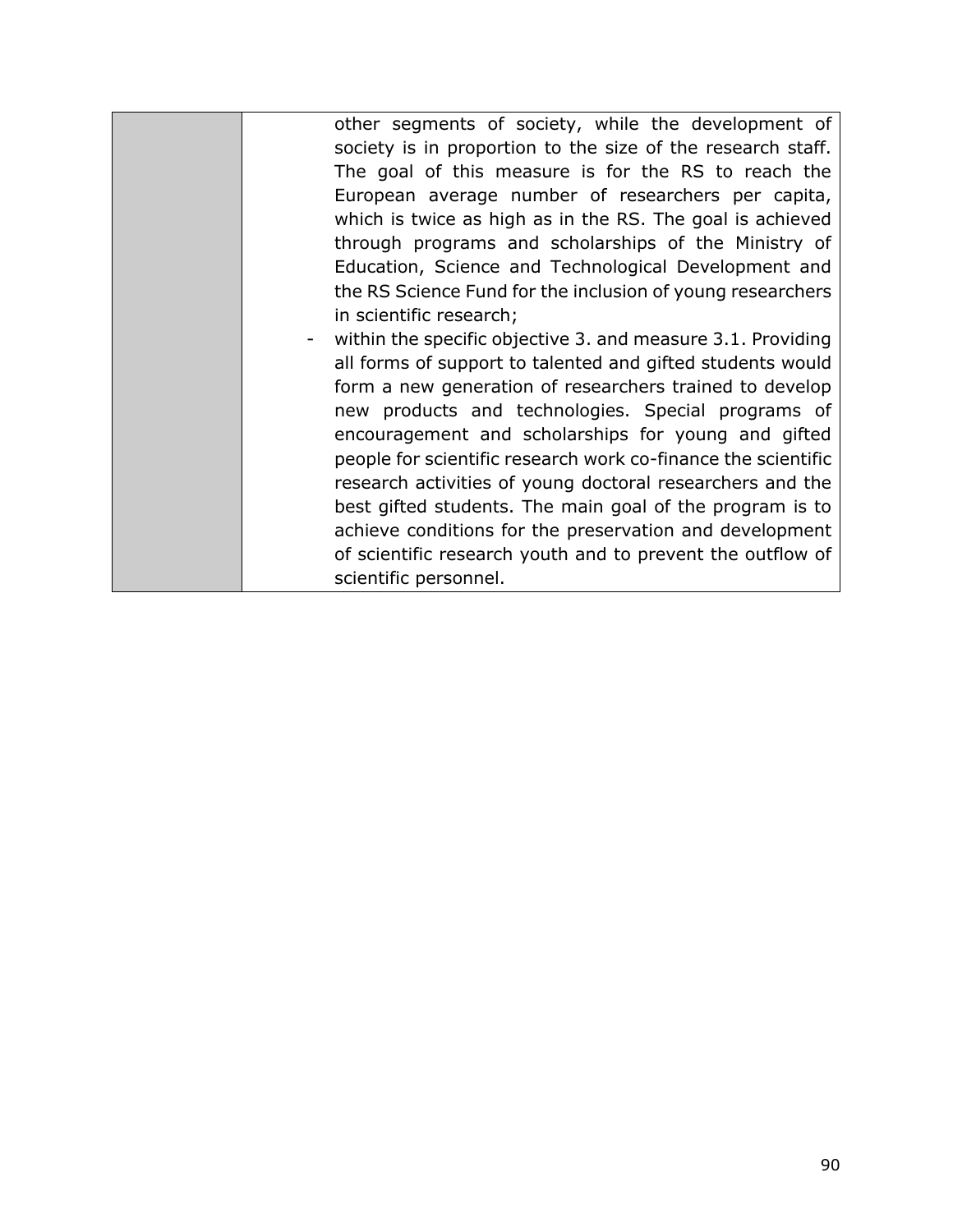## **V. MIGRATIONS AND YOUTH**

The RS national strategies/programs included in this analysis view youth migrations mainly as a negative phenomenon in society. The reason for that is the negative migration balance in which highly educated young people emigrate from the RS to other countries or where young people (of all educational profiles) leave rural areas within internal migration flows and go to cities. Several analysed national strategies cite this as a key demographic problem. According to the analysed strategies, this problem should be slowed down, the number of return and circular migrations of young people should be increased and proactive measures should be taken in order to attract young foreigners of different, mostly higher education profiles.

National strategies, each in its own field, highlight several key challenges in the field of youth migration. Below is an overview of the most important ones:

- The Employment Strategy in the RS has included the topic of migration as one of the most important topics that affect the labour market and the national economy. The strategy points out that the demographic transition has had a particular impact on the reduction of the working age population, especially the young (15-30), where there has been a reduction of 202,600 people in the last ten years. Also, in the RS, the desire of young people to leave the country is widespread, in which they are ahead of young people from neighbouring countries – almost 75% of young people aged 15–29 want or intend to emigrate;
- The Strategy for the Development of Education in the RS points out that, due to negative demographic trends, the number of university students in the RS has decreased by about 15% in the last decade, which is a significant problem from the perspective of youth and society, and the availability of educational programs for young people from vulnerable groups should be increased;
- The RS Strategy for Agricultural and Rural Development emphasizes the migration of highly educated population as one of the key problems, because it is difficult to keep the educated workforce in areas without sufficiently attractive jobs that match their education and ambitions. The unfavourable social structure in the countryside also contributes to this, which further contributes to the low attractiveness of rural areas as compelling places for young families to live. This strategy also recognizes a small number of young returnees from cities, who only (sporadically) move as young families who prefer a rural setting and are willing to start some alternative activity on a small estate. The strategy connects small family farms and poverty due to the reduction of their number, under the influence of rural aging, migration, globalization and many other factors;
- The RS Economic Migration Strategy emphasises several key problems, in which young people are one of the main actors: lack of comprehensive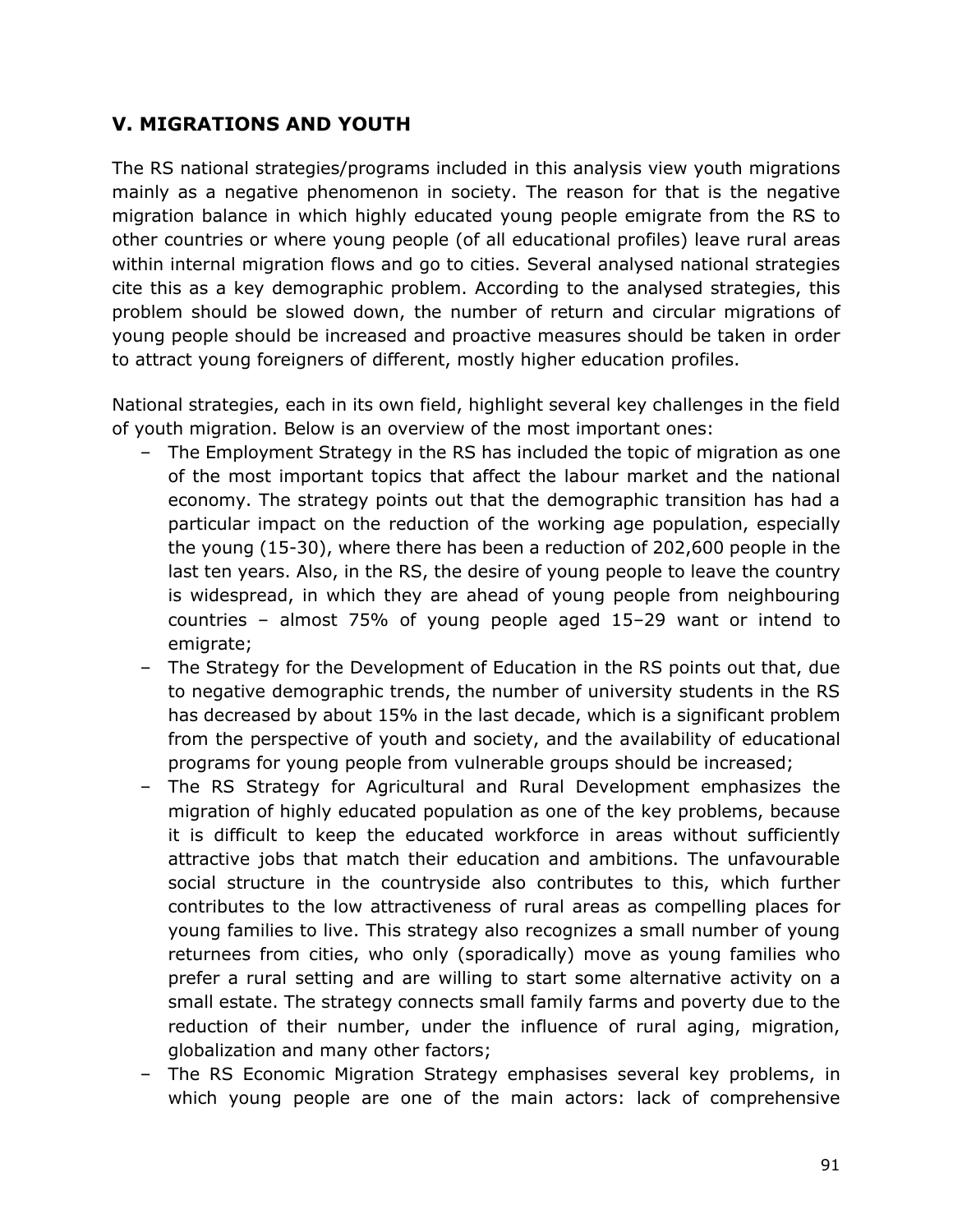measures to reduce the causes of emigration, underdeveloped measures and programs to attract foreign students and professionals, as well as programs of their integration into society and non-existence of developed measures and programs for (re)integration of returnees. This strategy sees "*emigration of young people of reproductive and working age*" as the main threat, and more balanced regional development as an opportunity to reduce emigration and encourage the return of young people to their places of origin;

- The strategy for the development of digital skills in the RS emphasizes that there are reduced employment opportunities in rural areas or that young people from rural areas face high barriers to entering the labour market and sees digital work as an economic development opportunity for young people from those areas. Considering that in the period 2017-2022 over 30,000 ICT experts graduate in the RS, and if domestic needs are estimated at less than 15,000, this can lead to a modern form of labour migration, i.e., employment abroad, and thanks to the development of ICT, their stay in the RS;
- The RS Industrial Policy Strategy states that wages in the formal sector have stagnated, which increases emigration flows. Also, the strategy emphasizes that the negative natural increase combined with high emigration leads to a decline in the working age population, which will be an essential constraint on faster industrial growth in the RS;
- Strategy of scientific and technological development of the RS recognizes the outflow of scientific staff as a key problem in creating strong scientific research institutions;
- Smart Specialisation Strategy of the RS for the period 2020-2027 highlights as a key problem the unfavourable demographic structure in rural areas and the outflow of human resources abroad and of young people from rural areas, the outflow of highly educated staff, the inability to retain quality staff and low labour costs compared to developed countries.

The analysed strategies envisage several goals, measures and activities for young people in order to mitigate the above-mentioned challenges. Below is an overview of the most important ones:

- creating incentive employment policies in order to transform rural areas into immigration areas, primarily for young people;
- building and strengthening institutional capacities for monitoring and improving the quality of data on economic migration;
- creating favourable conditions for the life and work of young people and their retention in rural areas, providing more attractive jobs and equal opportunities for their families for the purpose of balanced regional development;
- diversification of the rural economy and preservation of cultural and natural heritage – through various types of investment and advisory support in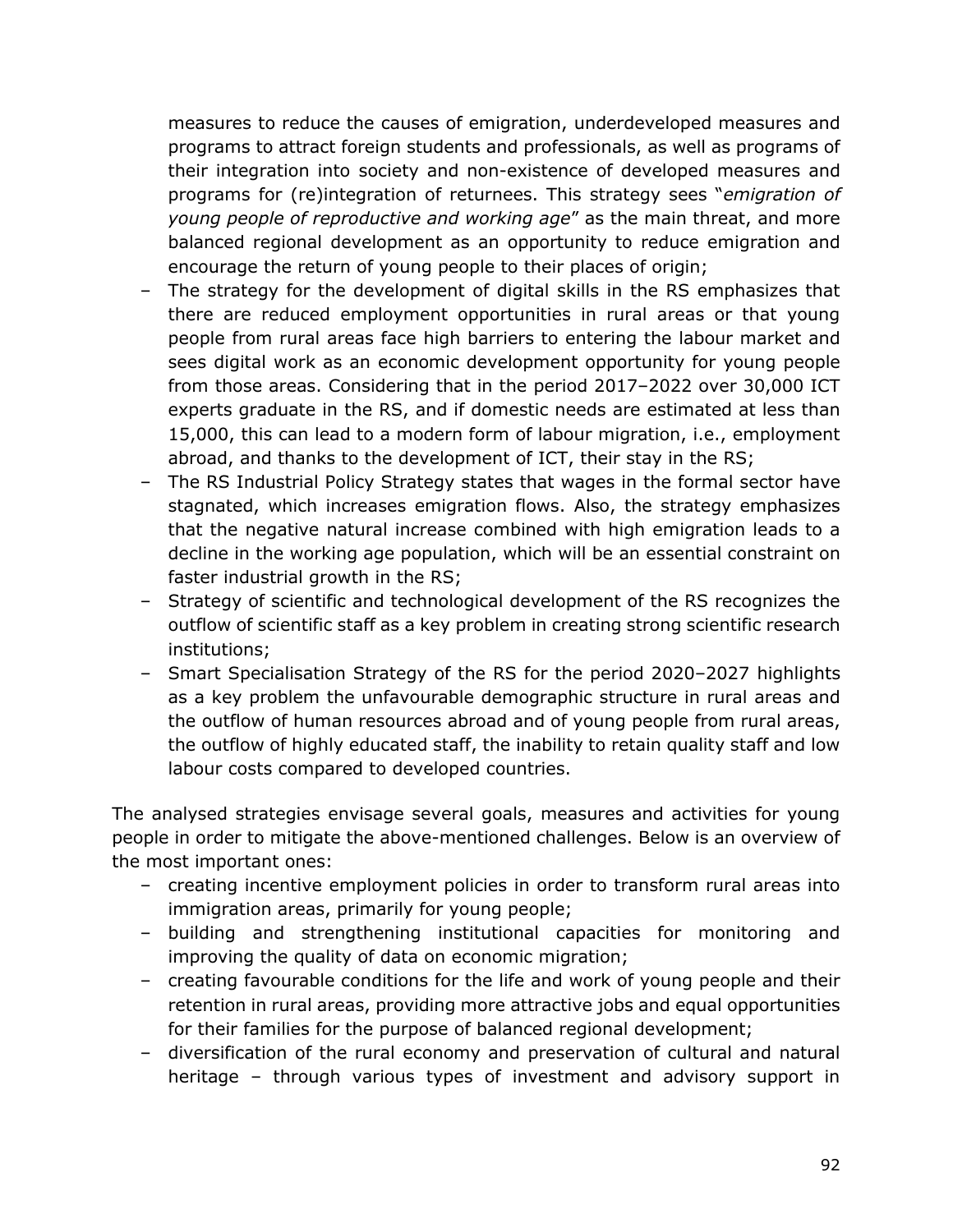agriculture, which will give rural areas the opportunity to offer more attractive jobs to the younger and more educated population;

- improving the social structure and strengthening social capital by stopping the negative demographic trends in rural areas, greater availability of social services to the rural population and the affirmation of women's and youth entrepreneurship in rural areas;
- achieved growth of quality employment through intersectoral measures aimed at improving labour supply and demand;
- mobility, scope of international youth cooperation and support to young migrants;
- preventing the outflow of scientific staff by providing all forms of support to talented and gifted students; a new generation of researchers trained to develop new products and technologies would be formed. It is planned that special programs of encouragement and scholarships for young and talented people for scientific research will co-finance the scientific research activities of young doctoral researchers and the best talented students.

The analysed national strategies/programs envisage several activities and measures that are indirectly related to youth migration and involve the improvement of the quality of life of the RS citizens. Considering that young people are mainly encouraged to (e)migrate due to economic motives or to improve living standards and living conditions, it can be concluded that raising the quality of life of young people at all levels can impact the slowing down of the migration of young people from the RS as well as the return and circular migrations of young people. The current NYS and the future NYS, through their goals and measures, can significantly influence the "*reduction of the volume of youth emigration and the strengthening of return flows by mitigating the so-called 'push factors'<sup>128</sup> of different natures here and reaching the desired model of circular mobility*" 129 .

 $128$  Rejection factors related to poor conditions in the country of origin are often referred to in our literature as "push" factors, and attraction factors related to good conditions in the country of potential or real destination as "pull" factors. <sup>129</sup> Original title in Serbian and link for more details (in Serbian): ["Migracije i razvoj u Srbiji" Mirjana Rašević](https://serbia.iom.int/sites/serbia/files/publications/documents/Migracije%20i%20razvoj%20u%20Srbiji.pdf) -[Međunarodna organizacija za migracije \(2016\)](https://serbia.iom.int/sites/serbia/files/publications/documents/Migracije%20i%20razvoj%20u%20Srbiji.pdf)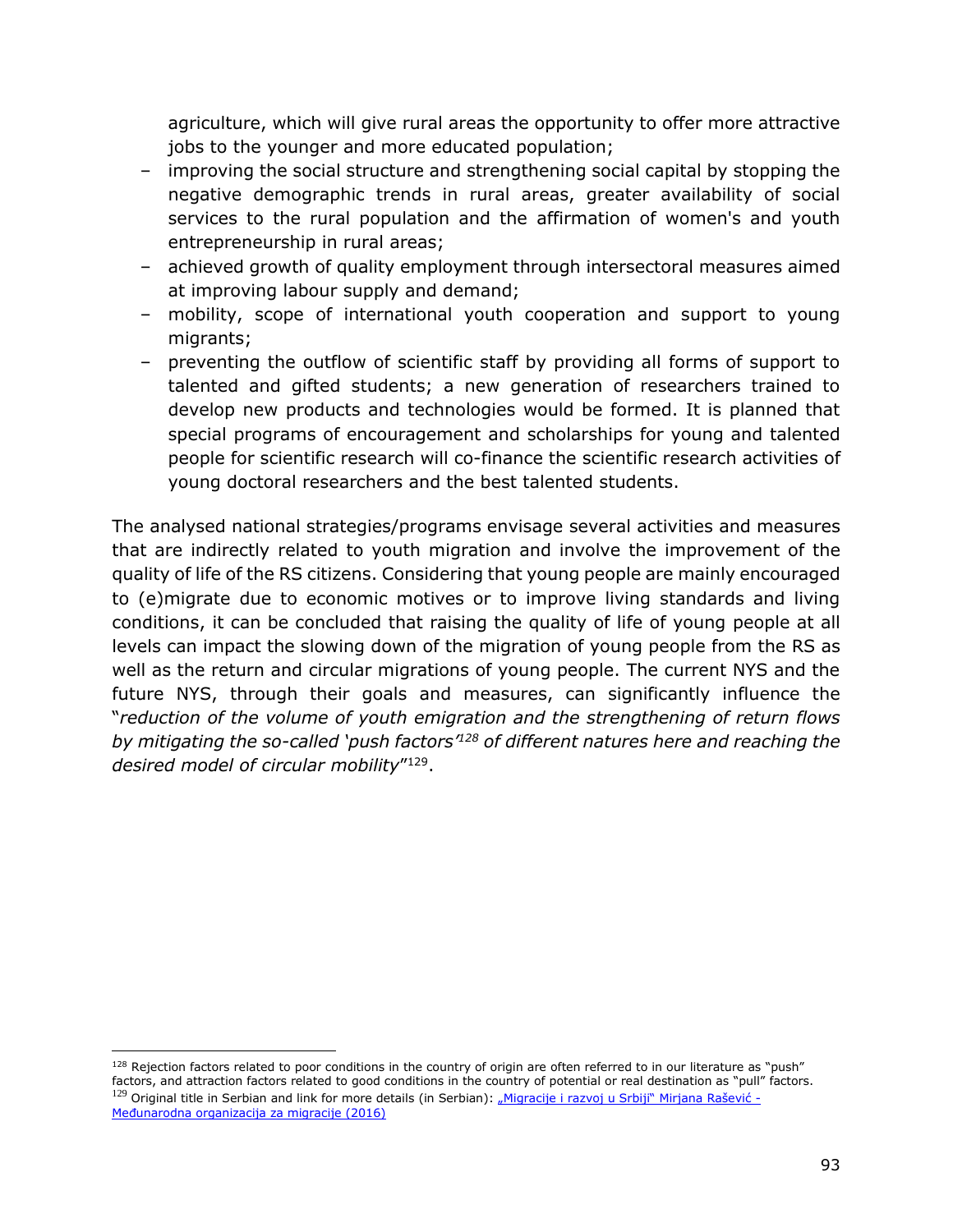### **VI. CONCLUSIONS AND RECOMMENDATIONS FOR THE DEVELOPMENT OF NYS**

The key recommendations below are directly related to the above analysis of international and national strategies/programs. When considering potential courses of action, **it is important to consider both the analysis and the recommendations together**, to cover a complete picture.

#### **6.1. International youth strategies**

#### **European Union Youth Strategy 2019–2027**

- **youth work** The NYS partially recognizes the specific problems of youth work in Serbia by saying that "*youth work is not systematically recognized and supported*" and that there is a "*lack of functional, comprehensive, quality and sustainable system of career guidance and counselling for young people*". It is recommended to discuss whether the NYS measures to support the professionalization of youth work are adequate, whether adequate funds are allocated and whether the NYS is in line with the EUYS in this regard;
- **coordinator for youth within the EC** The NYS does not envisage activities on creating a similar structure in Serbia, so it is recommended to discuss the use value of forming a similar structure in Serbia;
- **climate change**  The NYS does not contain much of this topic, while "*sustainable green Europe*" is one of the 11 key objectives, and it is recommended that the topic of climate change be included as a point of discussion;
- **Youth Wiki** The NYS does not envisage the development of a similar tool in Serbia. It is recommended to discuss the use value of a similar platform in Serbia. Unlike the Youth Wiki platform, it would include local action plans and (in the future, in accordance with the Planning System  $Act^{130}$ ) local youth strategies. The use value of the tool would be potentially high for all actors of youth policy in Serbia (MOYS, youth sector, youth, researchers…) for the same reasons mentioned above. The platform would be in Serbian, and the YOs would potentially be in the role of local correspondents;
- **consolidating the European Youth Portal**  NYS does not envisage the creation of a similar portal in Serbia within the strategic goal "Improved youth information system and knowledge about youth". It is recommended to discuss the use value of a similar portal in Serbia, which would gather information on NYS in one place and make it easier for young people in Serbia to monitor the implementation of NYS, use different national and international opportunities, facilitate understanding of EU dialogue with young people and others.

<sup>130</sup> Official Gazette of the RS (2018), no. 30/3.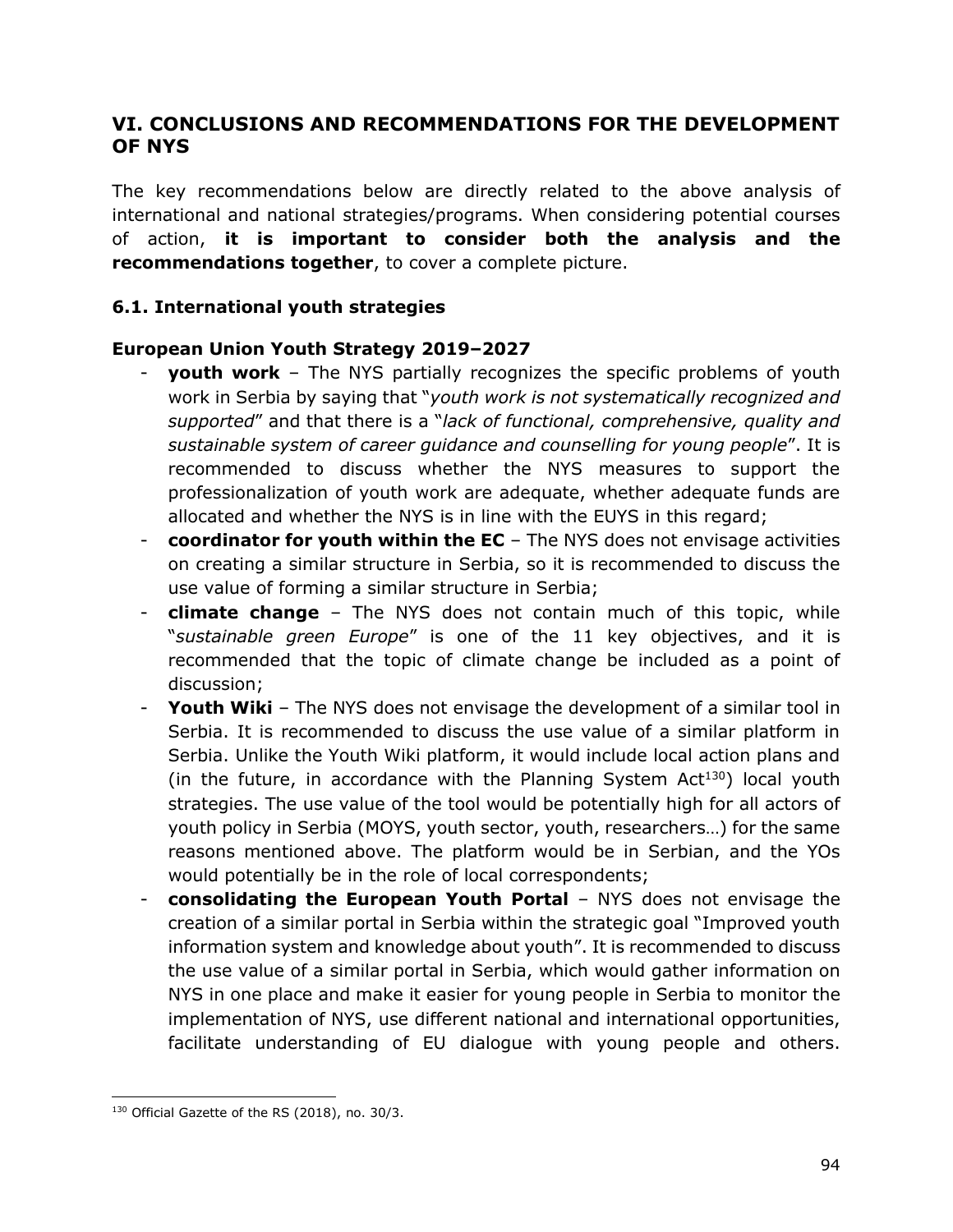Currently, this information is available on multiple independent portals, making it difficult for a young person in Serbia to navigate it;

**European Solidarity Corps 2021-2027** - The RS's entry into this EU program implies a significant annual financial contribution, which should not, in any way, jeopardize the financing of existing local and national programs, initiatives and projects in the field of youth in Serbia. It is recommended to discuss a possible model of participation in this program.

#### **Council of Europe Youth Sector Strategy 2030**

- **co-management principle** The NYS recognizes the concept of joint management (through specific objective 4.2.3) and co-management (through specific objective 4.2.4). It is recommended to discuss whether NYS measures for the implementation of the concept at all levels of decision-making in the RS are adequate and whether harmonization with COEYSS is necessary (and possible);
- **youth work** It is recommended to discuss whether some of the developed resources and instruments of CoE support in the field of youth can be integrated into the NYS;
- **new challenges** It is recommended to discuss the above challenges and topics in the field of youth identified by COEYSS and whether, due to their relevance to young people in Serbia, they can be the focus of an updated NYS;
- **approach to non-formal education** The NYS recognizes the need to "develop a non-formal education system accessible to all young people" but recommends discussing whether the NYS contains measures to help young people, especially NEETs, learn about the opportunities created by the youth sector.

#### **UN Agenda for sustainable development 2015**–**2030**

- **ownership of the strategy** following the example of the UN and the Youth Council, the impression is that further inter-ministerial and cross-sectoral linkages are needed in order to better monitor and evaluate the NYS;
- **way of defining goals and indicators** within the NYS and section 2. Analysis of the situation with recommendations, Article 4 points to the need for a statistical monitoring system, and it is recommended to consider linking the NYS monitoring process with monitoring the achievement of SDGs of UN Agenda 2030, then linking with the use of monitoring mechanism and/or creating similar monitoring mechanism for NYS;
- **transparent reporting** the opinion is that the approach of transparent and public monitoring of data can be very useful in all sectors, and very relevant for NYS, with a recommendation to link the key elements of NYS with SDGs in order to facilitate monitoring the achievement of objectives;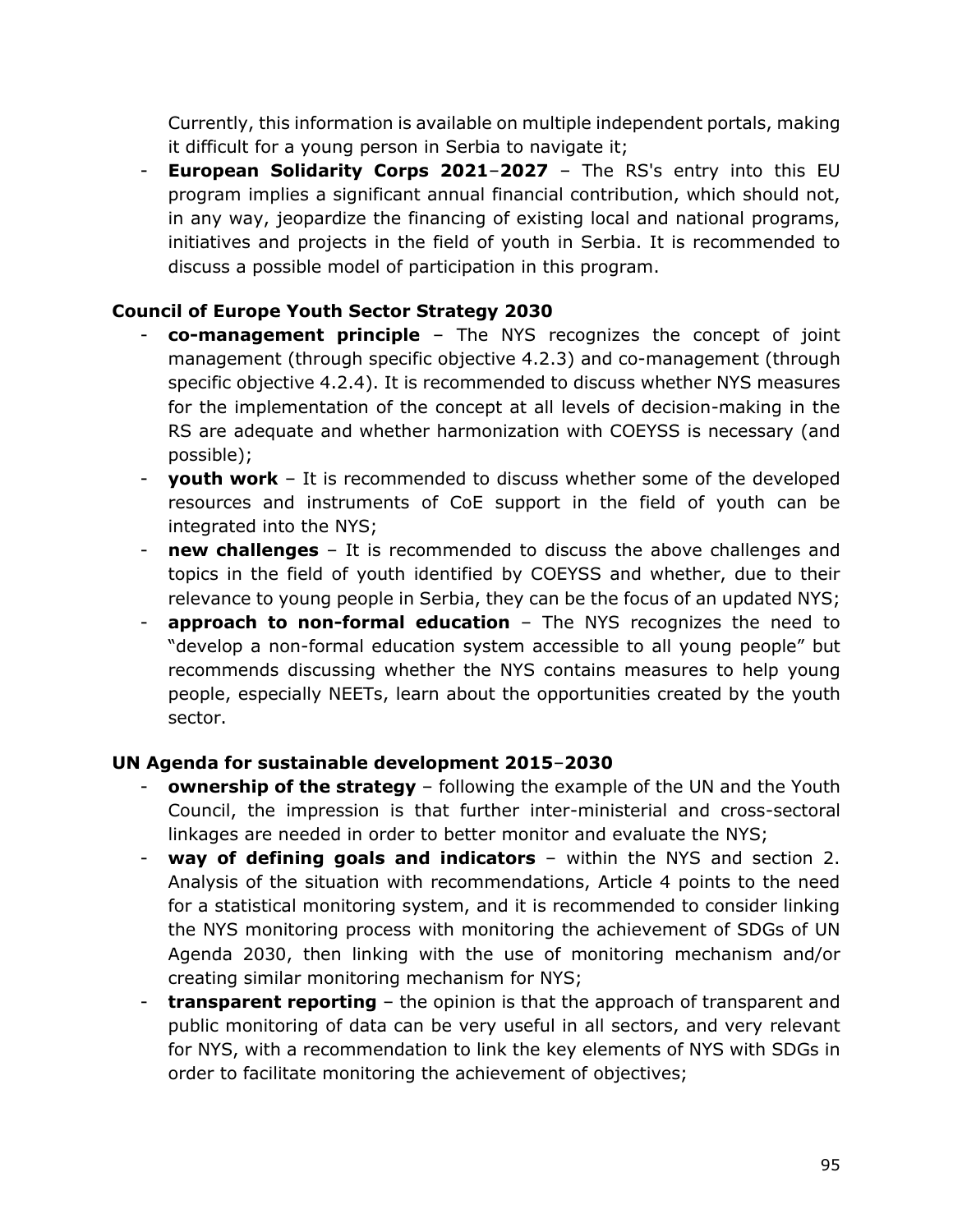- **achievement of SDGs and NYS goals** the opinion is that the achievement of the NYS goals directly contributes to the achievement of the SDGs UNA2030, and it is recommended to link the process and use the data and results of the NYS in the process of reporting to the UN;
- **concluding comprehensive proposal** is to create greater synergy between the two strategies, UNA2030 and NYS, in terms of emphasizing inclusion in all segments of society, resource use, statistical mechanisms, and cross-sectoral cooperation, taking into account that young people are a cross-cutting target group with interests in all sectors in Serbia.

### **United Nations Youth Strategy 2018**–**2030**

- **complementarity of NYS and UNYS2030** taking into account the direction in which both strategies are moving and the high level of overlap of objectives, it is recommended to link the NYS with UNYS2030 in terms of the use of UN resources, such as performance monitoring mechanisms, knowledge bases, tools, UN system and UN Country Teams;
- **development of government capacity** as a special recommendation is highlighted the focus of UNYS2030 on building the capacity of local and national authorities to implement the NYS in order to make the best use of existing resources (e.g., youth offices). In order for young people to realize their potential, an adequate support and cooperation from the authorities is needed;
- **stable foundations of youth policy** UNYS2030 is recommended as a good practice example in establishing the foundations, a stable basis for the implementation of youth policies in Serbia, with an emphasis on gathering knowledge about youth, establishing mechanisms for measuring and evaluating performance, establishing the principles of accessibility, responsiveness, and transparency by youth policy bodies.

#### **6.2. RS National Strategies**

| Strategies/programs          | Young people are recognized in:                  |
|------------------------------|--------------------------------------------------|
| which<br>in<br>young         | - Strategy for Agricultural<br>and<br>rural      |
| people<br>are                | Development;                                     |
| recognised<br>as<br><b>a</b> | - Strategy of Digital Skills Development;        |
| special target group         | - Industrial Policy Strategy;                    |
| (and not as a part of        | - Public Health Strategy;                        |
| general population)          | Program for Mental Health Protection;<br>$\sim$  |
|                              | - Strategy for Improving the Position of Persons |
|                              | with Disabilities;                               |
|                              | - Strategy for Prevention and Protection of      |
|                              | Children from Violence;                          |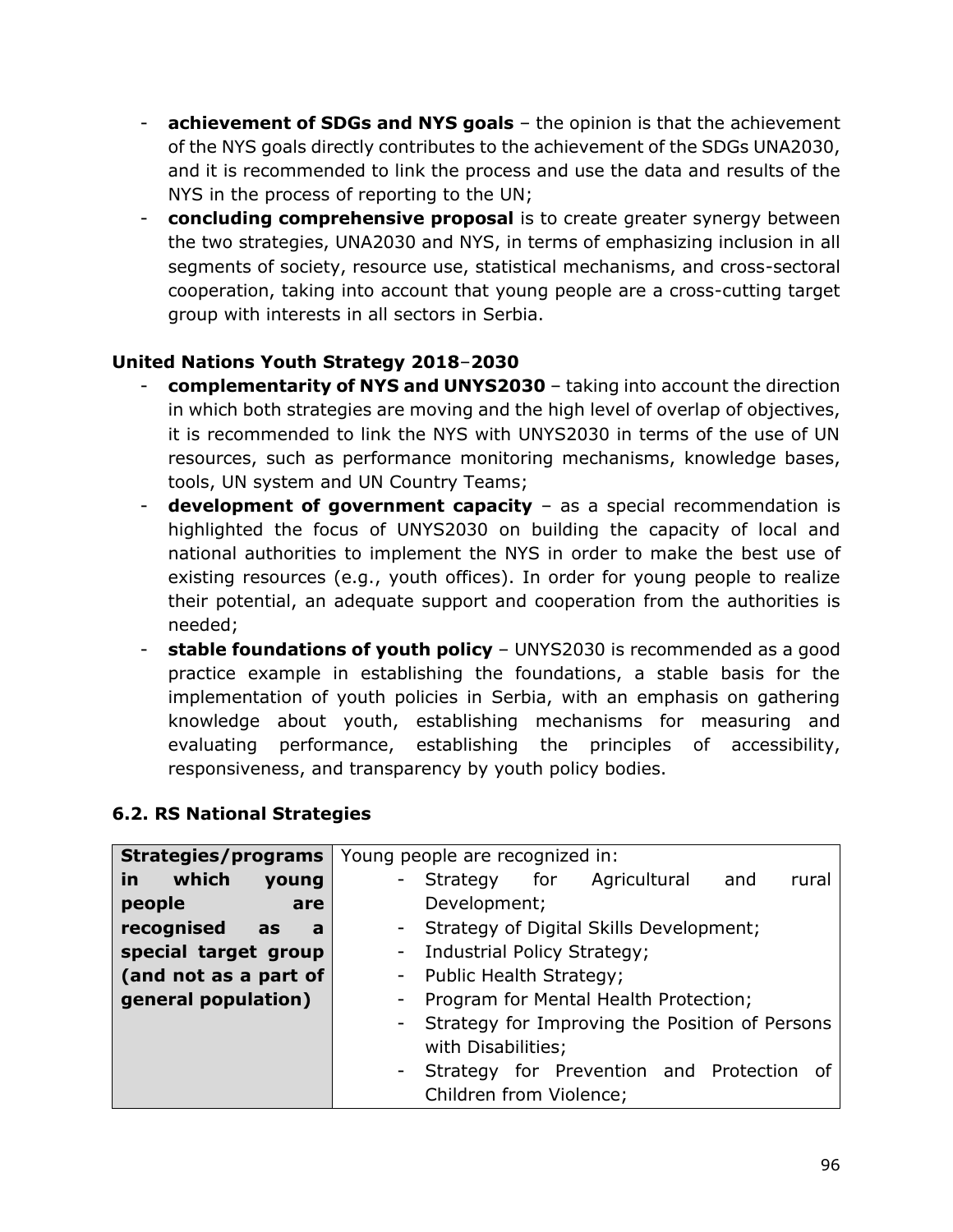|                               | Employment Strategy;<br>$\overline{\phantom{a}}$                         |
|-------------------------------|--------------------------------------------------------------------------|
|                               | Strategy for the Development of Education.                               |
| <b>Strategies/programs</b>    | MOYS is recognized in the following strategies:                          |
| in which<br><b>MOYS</b><br>is | <b>Economic Migration Strategy;</b><br>$\overline{\phantom{a}}$          |
| recognized<br>in.             | Public Health Strategy;<br>$\overline{\phantom{0}}$                      |
| implementation                | Strategy for Improving the Position of Persons                           |
|                               | with Disabilities;                                                       |
|                               | Strategy for Prevention and Protection of                                |
|                               | Children from Violence;                                                  |
|                               | Employment Strategy.                                                     |
| <b>Strategies/programs</b>    | Young people, as a special target group or as part of the                |
| which<br>in<br>young          | general population, are represented through measures                     |
| people<br>are                 | and activities in all 13 analysed strategies and programs                |
| represented through           | in the RS.                                                               |
| measures<br>and               |                                                                          |
| activities                    |                                                                          |
|                               |                                                                          |
| <b>Strategies/programs</b>    | Strategies/programs which include young people aged 15                   |
| which include young           | to $30$ are:                                                             |
| people aged 15-30             | Employment Strategy;<br>$\blacksquare$                                   |
|                               | Strategy for the Development of Education.                               |
|                               |                                                                          |
|                               | Strategies/programs in which the age of young people is                  |
|                               | defined differently:                                                     |
|                               | PMHP defines young people as age group of 15<br>$\overline{\phantom{a}}$ |
|                               | to 24 (which is not in line with the NYS);                               |
|                               | SIPPD defines young people as age group of 18                            |
|                               | to 24 or 25, which is not in line with the NYS;                          |
|                               | SPPCV defines young people as an age group                               |
|                               | from 15 to 18 years (example excerpt from the                            |
|                               | strategy: Activity 1.2.8. "Organize activities                           |
|                               | with children aged 15-18 years").                                        |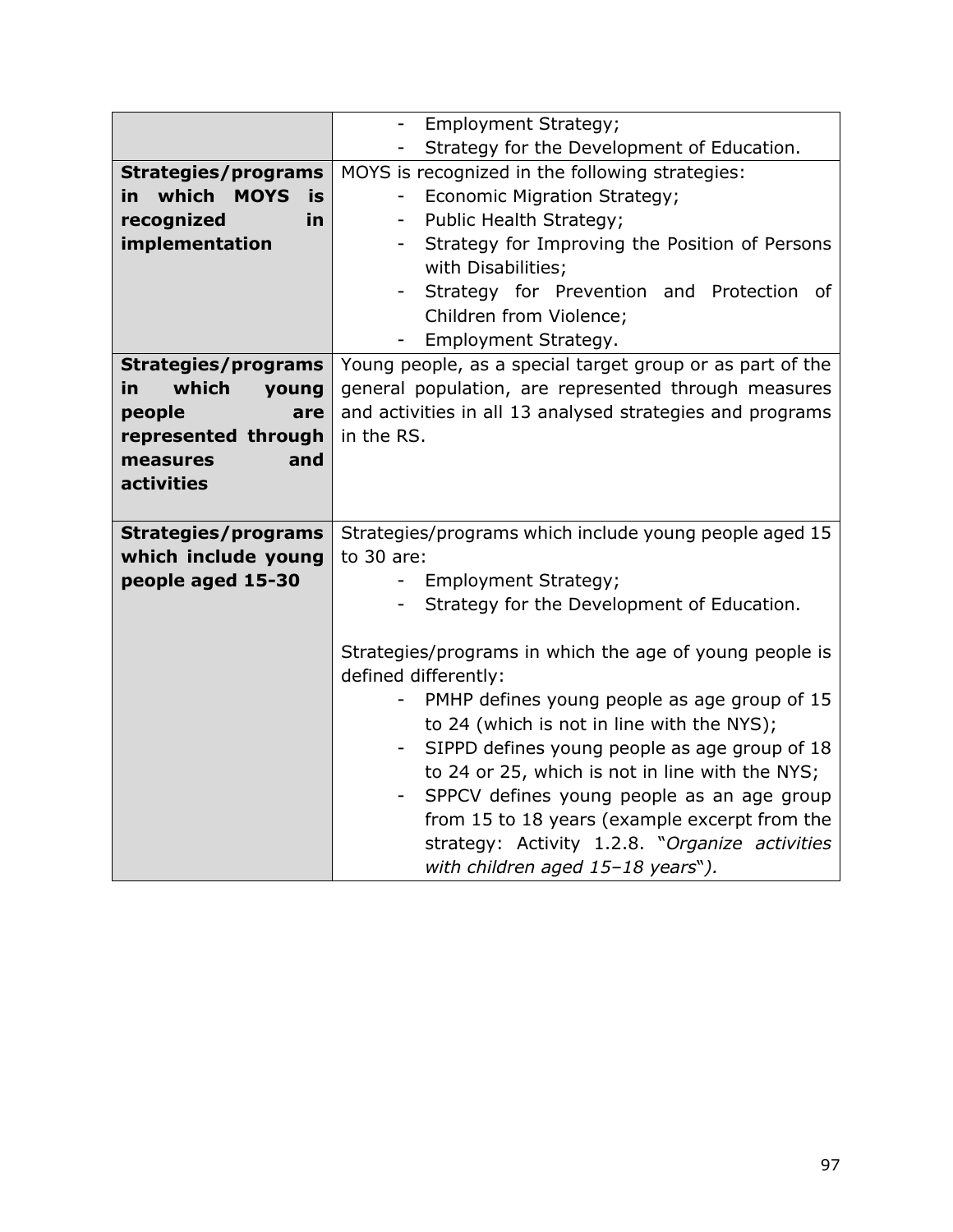# **VII. LITERATURE**

- EU Youth Strategy 2019–2027 European Commission (2018)
- Youth Sector Strategy 2030 Council of Europe (2020)
- UN Youth Strategy United Nations (2020)
- Agenda for Sustainable Development 2030 United Nations (2015)
- Strategy for Agriculture and Rural Development 2014–2024 Official Gazette of the RS (2014)
- Public Health Strategy in the RS 2018–2026 Official Gazette of the RS (2018)
- Strategy for Development of AI in the RS 2020–2025 Official Gazette of the RS (2019)
- Economic Migration Strategy of the RS 2021–2027 Official Gazette of the RS (2020)
- Strategy of Digital Skills Development in the RS 2020–2024 Official Gazette of the RS (2020)
- Strategy for Improvement of the Position of Persons with Disabilities 2020– 2024 – Official Gazette of the RS (2020)
- Strategy for Prevention and Protection of Children from Violence 2020–2023 with Action plan for 2020 and 2021 for Strategy implementation – Official Gazette of the RS (2020)
- Industrial Policy Strategy Development of the RS 2021–2030 Official Gazette of the RS (2020)
- Program for Protection of Mental Health in the RS 2019–2026 Official Gazette of the RS (2019)
- Smart Specialisation Strategy of the RS 2020–2027 Official Gazette of the RS (2020)
- Employment Strategy 2021–2026 with Action plan 2021–2023 for Implementation of Employment Strategy 2021–2026 – Official Gazette of the RS (2021)
- Strategy for Development of Education 2030 Official Gazette of the RS (2021)
- Strategy for Scientific and Technological Development of the RS 2021–2025 with motto "Knowledge is Power" – Official Gazette of the RS (2021)
- European Youth Strategies A reflection and analysis Frederike Hofmann-van de Poll and Howard Williamson (2021)
- White Paper A new impetus for European youth (COM/2001/0681 final) European Commission (2001)
- EU Resolution of the Council and the representatives of the governments regarding the framework of European cooperation in the youth field (2002)
- EU Resolution of the Council and of the Representatives of the Governments of the Member States, meeting within the Council, on addressing the concerns